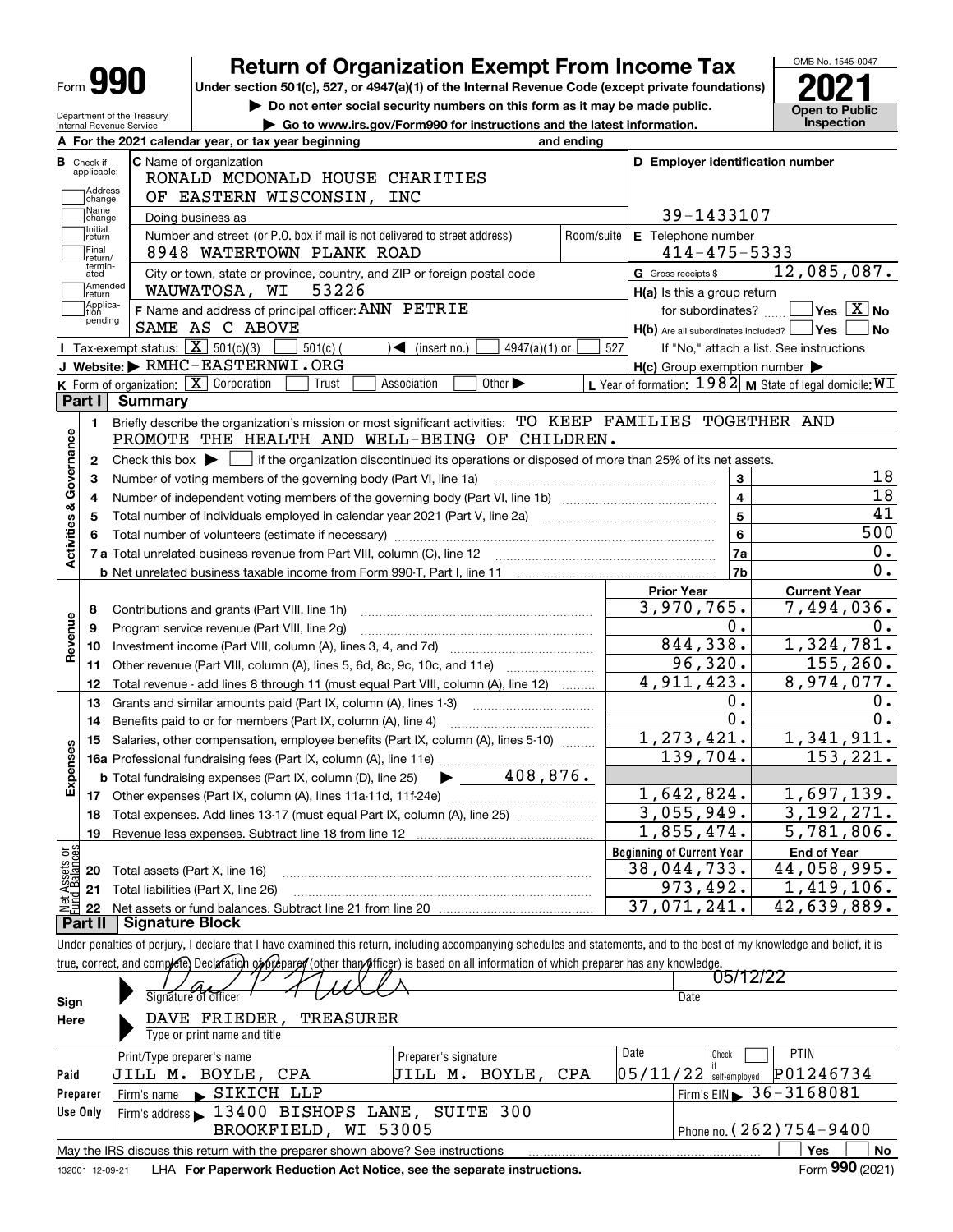|    | $\overline{\mathbf{x}}$<br>Check if Schedule O contains a response or note to any line in this Part III                                                              |
|----|----------------------------------------------------------------------------------------------------------------------------------------------------------------------|
| 1  | Briefly describe the organization's mission:<br>RONALD MCDONALD HOUSE CHARITIES OF EASTERN WISCONSIN, INC. KEEPS                                                     |
|    | AND PROMOTES THE HEALTH AND WELL-BEING OF CHILDREN.<br><b>FAMILIES TOGETHER</b>                                                                                      |
|    | THE ORGANIZATION PROVIDES A HOME ENVIRONMENT AND SUPPORTIVE FAMILY                                                                                                   |
|    | PROGRAMS.                                                                                                                                                            |
| 2  | Did the organization undertake any significant program services during the year which were not listed on the                                                         |
|    | ∣ X ∣Yes<br><b>No</b><br>prior Form 990 or 990-EZ?                                                                                                                   |
|    | If "Yes." describe these new services on Schedule O.                                                                                                                 |
| 3  | $\overline{\mathsf{Yes}}$ $\overline{\mathsf{X}}$ No<br>Did the organization cease conducting, or make significant changes in how it conducts, any program services? |
|    | If "Yes," describe these changes on Schedule O.                                                                                                                      |
| 4  | Describe the organization's program service accomplishments for each of its three largest program services, as measured by expenses.                                 |
|    | Section 501(c)(3) and 501(c)(4) organizations are required to report the amount of grants and allocations to others, the total expenses, and                         |
|    | revenue, if any, for each program service reported.                                                                                                                  |
| 4a | 2,304,475. including grants of \$<br>) (Revenue \$<br>(Code:<br>(Expenses \$<br>HOUSE PROGRAM - RONALD MCDONALD HOUSE CHARITIES OF EASTERN WISCONSIN,                |
|    | INC. PROVIDES GUEST ROOMS AND OFFERS SUPPORTIVE FAMILY PROGRAMS. SINCE                                                                                               |
|    | 1984, MORE THAN 50,000 FAMILIES FROM AROUND THE WORLD HAVE CALLED THIS                                                                                               |
|    | RONALD MCDONALD HOUSE "HOME".<br>LAST YEAR, WE SERVED 1,009 FAMILIES.                                                                                                |
|    | WHILE OVER 75% OF OUR FAMILIES COME FROM WISCONSIN, MANY FAMILIES                                                                                                    |
|    | TRAVELED FROM ACROSS THE UNITED STATES TO SEEK THE LIFE-GIVING MEDICAL                                                                                               |
|    | CARE AT CHILDREN'S WISCONSIN, ROGERS BEHAVIORAL HEALTH,<br>AND OTHER AREA                                                                                            |
|    | WE SERVE UP TO 70 FAMILIES EACH DAY AND WERE ABLE TO SERVE<br>HOSPITALS.                                                                                             |
|    | ALMOST EVERY FAMILY WHO NEEDED OUR HOUSE DURING 2021.<br>ON AVERAGE, OUR                                                                                             |
|    | FAMILIES STAY WITH US FOR JUST OVER 11 DAYS; HOWEVER OVER 56% FAMILIES                                                                                               |
|    | STAY WERE FOR LONGER THAN 30 DAYS.<br>EACH FAMILY WHO STAYS AT THE RMHC                                                                                              |
|    | CAN STAY FOR AS LONG AS THEIR CHILD IS RECEIVING MEDICAL TREATMENT.                                                                                                  |
| 4b | $\overline{6}$ , $616$ . including grants of \$<br>) (Expenses \$<br>) (Revenue \$<br>(Code:                                                                         |
|    | HOSPITALITY CART - OUR BIG, BRIGHT, HAPPY WHEELS HOSPITALITY CART<br>BRINGS CHEER TO CHILDREN'S WISCONSIN<br>(CW)<br>FAMILIES. IN 2021,<br>THE HAPPY                 |
|    | WHEELS CART MADE 102 TRIPS THROUGHOUT THE HOSPITAL, DELIVERING SNACKS,                                                                                               |
|    | TOYS, BOOKS AND OTHER ITEMS TO 1,669 PATIENTS AND FAMILIES.<br>WHEN                                                                                                  |
|    | COVID-19 PREVENTED THE CART FROM MAKING ITS ROUNDS DUE TO SAFETY                                                                                                     |
|    | CONCERNS, THE CART CONTINUED TO OFFER ITEMS ONE DAY EACH WEEK IN ITS                                                                                                 |
|    | FAMILY RESOURCE ROOM.                                                                                                                                                |
|    |                                                                                                                                                                      |
|    |                                                                                                                                                                      |
|    |                                                                                                                                                                      |
|    |                                                                                                                                                                      |
| 4c | 54, $443$ $\cdot$ including grants of \$<br>) (Expenses \$<br>) (Revenue \$                                                                                          |
|    | (Code:<br>FAMILY ROOM PROGRAM - IN AUGUST OF 2021,<br>THE ORGANIZATION'S FIRST                                                                                       |
|    | FAMILY ROOM PROGRAM OPENED.<br>LOCATED WITHIN THE ROGERS<br><b>BEHAVIORAL</b>                                                                                        |
|    | HEALTH'S LADISH FAMILY CENTER ON ITS<br>OCONOMOWOC CAMPUS,<br><b>THIS 2,500</b>                                                                                      |
|    | SPACE OFFERS FAMILIES RESPITE,<br>SOUARE FOOT<br>SNACKS, BEVERAGES, GAMES AND                                                                                        |
|    | OTHER AMENITIES AS THEY SUPPORT THEIR CHILD IN THEIR HEALTH JOURNEY.                                                                                                 |
|    | FAMILIES MADE A TOTAL OF 2,062 VISITS<br>DURING 2021,<br>233<br>TO<br>THE FAMILY                                                                                     |
|    | ROOM.                                                                                                                                                                |
|    |                                                                                                                                                                      |
|    |                                                                                                                                                                      |
|    |                                                                                                                                                                      |
|    |                                                                                                                                                                      |
| 4d | Other program services (Describe on Schedule O.)                                                                                                                     |
|    | (Expenses \$<br>including grants of \$<br>(Revenue \$                                                                                                                |
|    | 2,365,534.<br>Total program service expenses                                                                                                                         |
|    | Form 990 (2021)                                                                                                                                                      |
|    | SEE SCHEDULE O FOR CONTINUATION(S)                                                                                                                                   |

RONALD MCDONALD HOUSE CHARITIES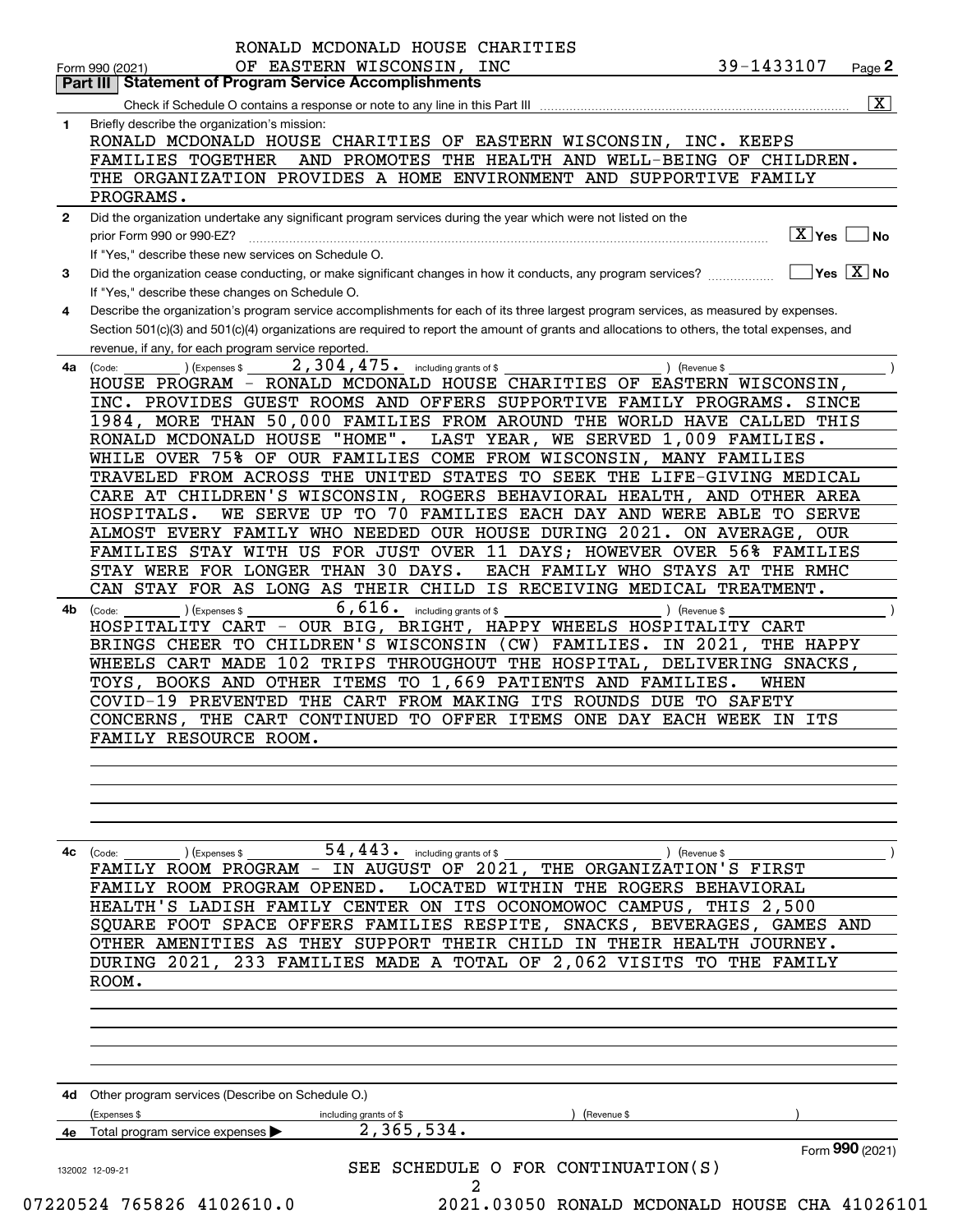**Form 990 (2021) CHECK CORPER SCHEL CORP AT PART IV Checklist of Required Schedules** RONALD MCDONALD HOUSE CHARITIES

| Form 990 (2021) | EASTERN WISCONSIN<br>INC<br>ΟF | ⊥433107<br>າດ $-$<br>Page <b>J</b> |
|-----------------|--------------------------------|------------------------------------|
|-----------------|--------------------------------|------------------------------------|

|     |                                                                                                                                   |                 | Yes                     | No |
|-----|-----------------------------------------------------------------------------------------------------------------------------------|-----------------|-------------------------|----|
| 1   | Is the organization described in section $501(c)(3)$ or $4947(a)(1)$ (other than a private foundation)?                           |                 |                         |    |
|     |                                                                                                                                   | 1               | X                       |    |
| 2   |                                                                                                                                   | $\overline{2}$  | $\overline{\mathbf{x}}$ |    |
| 3   | Did the organization engage in direct or indirect political campaign activities on behalf of or in opposition to candidates for   |                 |                         |    |
|     |                                                                                                                                   | 3               |                         | x  |
| 4   | Section 501(c)(3) organizations. Did the organization engage in lobbying activities, or have a section 501(h) election in effect  |                 |                         |    |
|     |                                                                                                                                   | 4               |                         | x  |
| 5.  | Is the organization a section 501(c)(4), 501(c)(5), or 501(c)(6) organization that receives membership dues, assessments, or      |                 |                         |    |
|     |                                                                                                                                   | 5               |                         | x  |
| 6   | Did the organization maintain any donor advised funds or any similar funds or accounts for which donors have the right to         |                 |                         |    |
|     | provide advice on the distribution or investment of amounts in such funds or accounts? If "Yes," complete Schedule D, Part I      | 6               |                         | x  |
| 7   | Did the organization receive or hold a conservation easement, including easements to preserve open space,                         |                 |                         |    |
|     |                                                                                                                                   | $\overline{7}$  |                         | x  |
| 8   | Did the organization maintain collections of works of art, historical treasures, or other similar assets? If "Yes," complete      |                 |                         |    |
|     |                                                                                                                                   | 8               |                         | x  |
| 9   | Did the organization report an amount in Part X, line 21, for escrow or custodial account liability, serve as a custodian for     |                 |                         |    |
|     | amounts not listed in Part X; or provide credit counseling, debt management, credit repair, or debt negotiation services?         |                 |                         | x  |
|     |                                                                                                                                   | 9               |                         |    |
| 10  | Did the organization, directly or through a related organization, hold assets in donor-restricted endowments                      | 10              | Χ                       |    |
| 11  | If the organization's answer to any of the following questions is "Yes," then complete Schedule D, Parts VI, VII, VIII, IX, or X, |                 |                         |    |
|     | as applicable.                                                                                                                    |                 |                         |    |
|     | a Did the organization report an amount for land, buildings, and equipment in Part X, line 10? If "Yes," complete Schedule D,     |                 |                         |    |
|     |                                                                                                                                   | 11a             | Χ                       |    |
| b   | Did the organization report an amount for investments - other securities in Part X, line 12, that is 5% or more of its total      |                 |                         |    |
|     |                                                                                                                                   | 11 <sub>b</sub> |                         | x  |
| c   | Did the organization report an amount for investments - program related in Part X, line 13, that is 5% or more of its total       |                 |                         |    |
|     |                                                                                                                                   | 11c             |                         | x  |
|     | d Did the organization report an amount for other assets in Part X, line 15, that is 5% or more of its total assets reported in   |                 |                         |    |
|     |                                                                                                                                   | 11d             |                         | x  |
| е   | Did the organization report an amount for other liabilities in Part X, line 25? If "Yes," complete Schedule D, Part X             | 11e             | $\mathbf X$             |    |
| f   | Did the organization's separate or consolidated financial statements for the tax year include a footnote that addresses           |                 |                         |    |
|     | the organization's liability for uncertain tax positions under FIN 48 (ASC 740)? If "Yes," complete Schedule D, Part X            | 11f             |                         | x  |
|     | 12a Did the organization obtain separate, independent audited financial statements for the tax year? If "Yes," complete           |                 |                         |    |
|     |                                                                                                                                   | 12a             | x                       |    |
|     | <b>b</b> Was the organization included in consolidated, independent audited financial statements for the tax year?                |                 |                         |    |
|     | If "Yes," and if the organization answered "No" to line 12a, then completing Schedule D, Parts XI and XII is optional             | 12b             |                         | ᅀ  |
| 13  |                                                                                                                                   | 13              |                         | X  |
| 14a | Did the organization maintain an office, employees, or agents outside of the United States?                                       | 14a             |                         | x  |
| b   | Did the organization have aggregate revenues or expenses of more than \$10,000 from grantmaking, fundraising, business,           |                 |                         |    |
|     | investment, and program service activities outside the United States, or aggregate foreign investments valued at \$100,000        |                 |                         |    |
|     |                                                                                                                                   | 14b             |                         | x  |
| 15  | Did the organization report on Part IX, column (A), line 3, more than \$5,000 of grants or other assistance to or for any         |                 |                         |    |
|     |                                                                                                                                   | 15              |                         | x  |
| 16  | Did the organization report on Part IX, column (A), line 3, more than \$5,000 of aggregate grants or other assistance to          |                 |                         |    |
|     |                                                                                                                                   | 16              |                         | x  |
| 17  | Did the organization report a total of more than \$15,000 of expenses for professional fundraising services on Part IX,           |                 | х                       |    |
|     |                                                                                                                                   | 17              |                         |    |
| 18  | Did the organization report more than \$15,000 total of fundraising event gross income and contributions on Part VIII, lines      |                 | x                       |    |
|     | Did the organization report more than \$15,000 of gross income from gaming activities on Part VIII, line 9a? If "Yes."            | 18              |                         |    |
| 19  |                                                                                                                                   | 19              |                         | x  |
| 20a |                                                                                                                                   | 20a             |                         | x  |
| b   | If "Yes" to line 20a, did the organization attach a copy of its audited financial statements to this return?                      | 20 <sub>b</sub> |                         |    |
| 21  | Did the organization report more than \$5,000 of grants or other assistance to any domestic organization or                       |                 |                         |    |
|     |                                                                                                                                   | 21              |                         | x  |
|     | 132003 12-09-21                                                                                                                   |                 | Form 990 (2021)         |    |

132003 12-09-21

3 07220524 765826 4102610.0 2021.03050 RONALD MCDONALD HOUSE CHA 41026101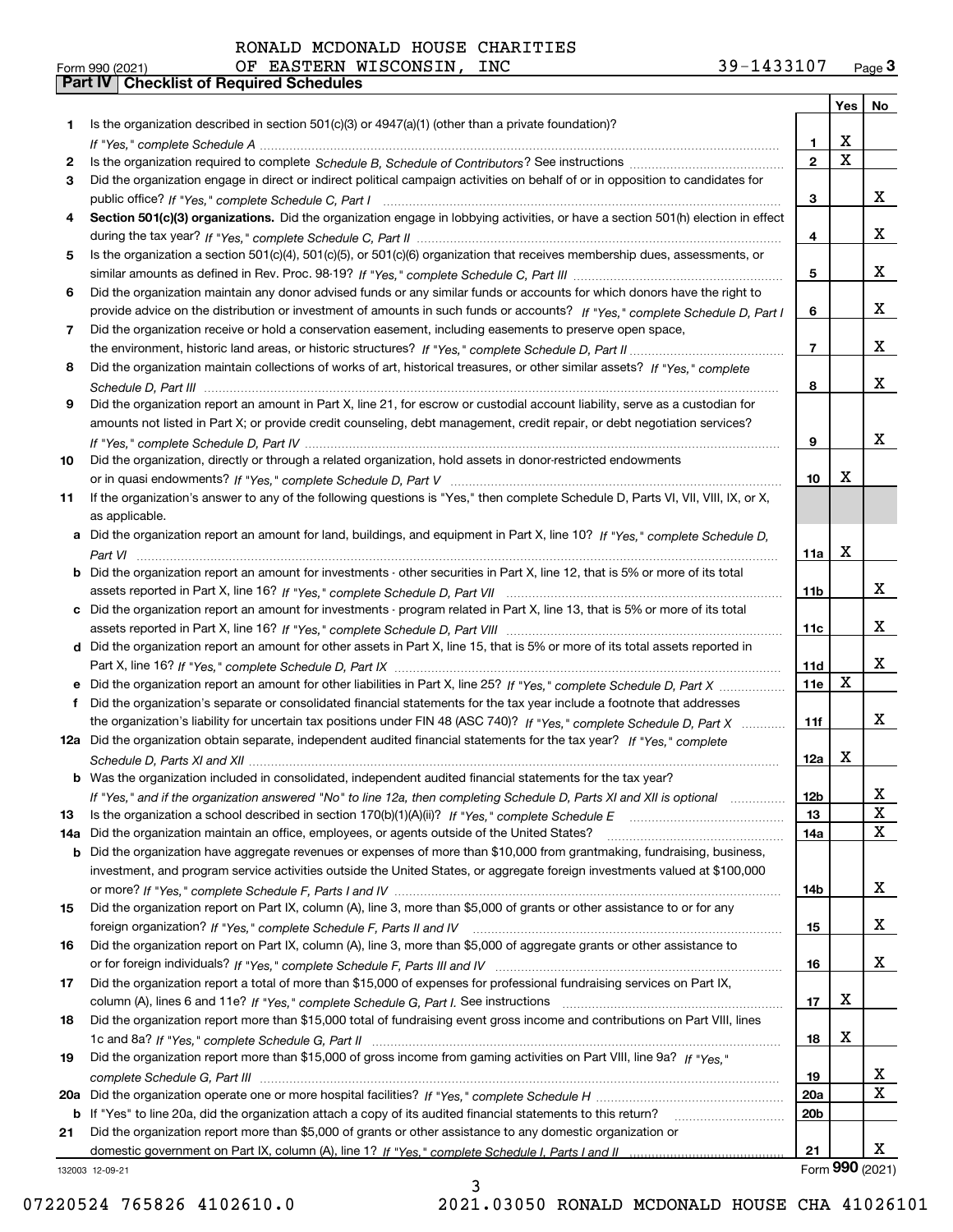## RONALD MCDONALD HOUSE CHARITIES

*(continued)*

| Form 990 (2021) |                                                       | OF EASTERN WISCONSIN, | <b>INC</b> | 39-1433107 | Page $4$ |
|-----------------|-------------------------------------------------------|-----------------------|------------|------------|----------|
|                 | Part IV   Checklist of Required Schedules (continued) |                       |            |            |          |

|               |                                                                                                                                                                                                                                |            | Yes | No                      |
|---------------|--------------------------------------------------------------------------------------------------------------------------------------------------------------------------------------------------------------------------------|------------|-----|-------------------------|
| 22            | Did the organization report more than \$5,000 of grants or other assistance to or for domestic individuals on                                                                                                                  |            |     |                         |
|               |                                                                                                                                                                                                                                | 22         |     | x                       |
| 23            | Did the organization answer "Yes" to Part VII, Section A, line 3, 4, or 5, about compensation of the organization's current                                                                                                    |            |     |                         |
|               | and former officers, directors, trustees, key employees, and highest compensated employees? If "Yes," complete                                                                                                                 |            |     |                         |
|               |                                                                                                                                                                                                                                | 23         | x   |                         |
|               | 24a Did the organization have a tax-exempt bond issue with an outstanding principal amount of more than \$100,000 as of the                                                                                                    |            |     |                         |
|               | last day of the year, that was issued after December 31, 2002? If "Yes," answer lines 24b through 24d and complete                                                                                                             | 24a        |     | X.                      |
|               | <b>b</b> Did the organization invest any proceeds of tax-exempt bonds beyond a temporary period exception?                                                                                                                     | 24b        |     |                         |
|               | c Did the organization maintain an escrow account other than a refunding escrow at any time during the year to defease                                                                                                         |            |     |                         |
|               | any tax-exempt bonds?                                                                                                                                                                                                          | 24c        |     |                         |
|               |                                                                                                                                                                                                                                | 24d        |     |                         |
|               | 25a Section 501(c)(3), 501(c)(4), and 501(c)(29) organizations. Did the organization engage in an excess benefit                                                                                                               |            |     |                         |
|               |                                                                                                                                                                                                                                | 25a        |     | X                       |
|               | b Is the organization aware that it engaged in an excess benefit transaction with a disqualified person in a prior year, and                                                                                                   |            |     |                         |
|               | that the transaction has not been reported on any of the organization's prior Forms 990 or 990-EZ? If "Yes." complete                                                                                                          |            |     |                         |
|               | Schedule L. Part I                                                                                                                                                                                                             | 25b        |     | x                       |
| 26            | Did the organization report any amount on Part X, line 5 or 22, for receivables from or payables to any current                                                                                                                |            |     |                         |
|               | or former officer, director, trustee, key employee, creator or founder, substantial contributor, or 35%                                                                                                                        |            |     |                         |
|               |                                                                                                                                                                                                                                | 26         |     | х                       |
| 27            | Did the organization provide a grant or other assistance to any current or former officer, director, trustee, key employee,                                                                                                    |            |     |                         |
|               | creator or founder, substantial contributor or employee thereof, a grant selection committee member, or to a 35% controlled                                                                                                    |            |     |                         |
|               | entity (including an employee thereof) or family member of any of these persons? If "Yes," complete Schedule L. Part III                                                                                                       | 27         |     | x                       |
| 28            | Was the organization a party to a business transaction with one of the following parties (see the Schedule L, Part IV,                                                                                                         |            |     |                         |
|               | instructions for applicable filing thresholds, conditions, and exceptions):                                                                                                                                                    |            |     |                         |
|               | a A current or former officer, director, trustee, key employee, creator or founder, or substantial contributor? If                                                                                                             |            |     | X                       |
|               |                                                                                                                                                                                                                                | 28a<br>28b |     | $\overline{\mathbf{X}}$ |
|               | c A 35% controlled entity of one or more individuals and/or organizations described in line 28a or 28b? If                                                                                                                     |            |     |                         |
|               |                                                                                                                                                                                                                                | 28c        |     | x                       |
| 29            |                                                                                                                                                                                                                                | 29         | X   |                         |
| 30            | Did the organization receive contributions of art, historical treasures, or other similar assets, or qualified conservation                                                                                                    |            |     |                         |
|               |                                                                                                                                                                                                                                | 30         |     | X                       |
| 31            | Did the organization liquidate, terminate, or dissolve and cease operations? If "Yes," complete Schedule N, Part I                                                                                                             | 31         |     | $\overline{\mathbf{X}}$ |
| 32            | Did the organization sell, exchange, dispose of, or transfer more than 25% of its net assets? If "Yes," complete                                                                                                               |            |     |                         |
|               | Schedule N, Part II                                                                                                                                                                                                            | 32         |     | x                       |
| 33            | Did the organization own 100% of an entity disregarded as separate from the organization under Regulations                                                                                                                     |            |     |                         |
|               |                                                                                                                                                                                                                                | 33         |     | х                       |
| 34            | Was the organization related to any tax-exempt or taxable entity? If "Yes," complete Schedule R, Part II, III, or IV, and                                                                                                      |            |     |                         |
|               |                                                                                                                                                                                                                                | 34         |     | $\overline{\mathbf{x}}$ |
|               | 35a Did the organization have a controlled entity within the meaning of section 512(b)(13)?                                                                                                                                    | 35a        |     | $\overline{\mathbf{x}}$ |
|               | <b>b</b> If "Yes" to line 35a, did the organization receive any payment from or engage in any transaction with a controlled entity                                                                                             |            |     |                         |
|               |                                                                                                                                                                                                                                | 35b        |     |                         |
| 36            | Section 501(c)(3) organizations. Did the organization make any transfers to an exempt non-charitable related organization?                                                                                                     |            |     |                         |
|               | Did the organization conduct more than 5% of its activities through an entity that is not a related organization                                                                                                               | 36         |     | x                       |
| 37            |                                                                                                                                                                                                                                | 37         |     | x                       |
| 38            | and that is treated as a partnership for federal income tax purposes? If "Yes," complete Schedule R, Part VI<br>Did the organization complete Schedule O and provide explanations on Schedule O for Part VI, lines 11b and 19? |            |     |                         |
|               | Note: All Form 990 filers are required to complete Schedule O                                                                                                                                                                  | 38         | х   |                         |
| <b>Part V</b> | Statements Regarding Other IRS Filings and Tax Compliance                                                                                                                                                                      |            |     |                         |
|               | Check if Schedule O contains a response or note to any line in this Part V                                                                                                                                                     |            |     |                         |
|               |                                                                                                                                                                                                                                |            | Yes | No                      |
|               | 19<br>1a Enter the number reported in box 3 of Form 1096. Enter -0- if not applicable<br>1a                                                                                                                                    |            |     |                         |
|               | 0<br><b>b</b> Enter the number of Forms W-2G included on line 1a. Enter -0- if not applicable <i>manumumum</i><br>1b                                                                                                           |            |     |                         |
|               | c Did the organization comply with backup withholding rules for reportable payments to vendors and reportable gaming                                                                                                           |            |     |                         |
|               | (gambling) winnings to prize winners?                                                                                                                                                                                          | 1c         |     |                         |
|               | 132004 12-09-21                                                                                                                                                                                                                |            |     | Form 990 (2021)         |
|               | 4                                                                                                                                                                                                                              |            |     |                         |

07220524 765826 4102610.0 2021.03050 RONALD MCDONALD HOUSE CHA 41026101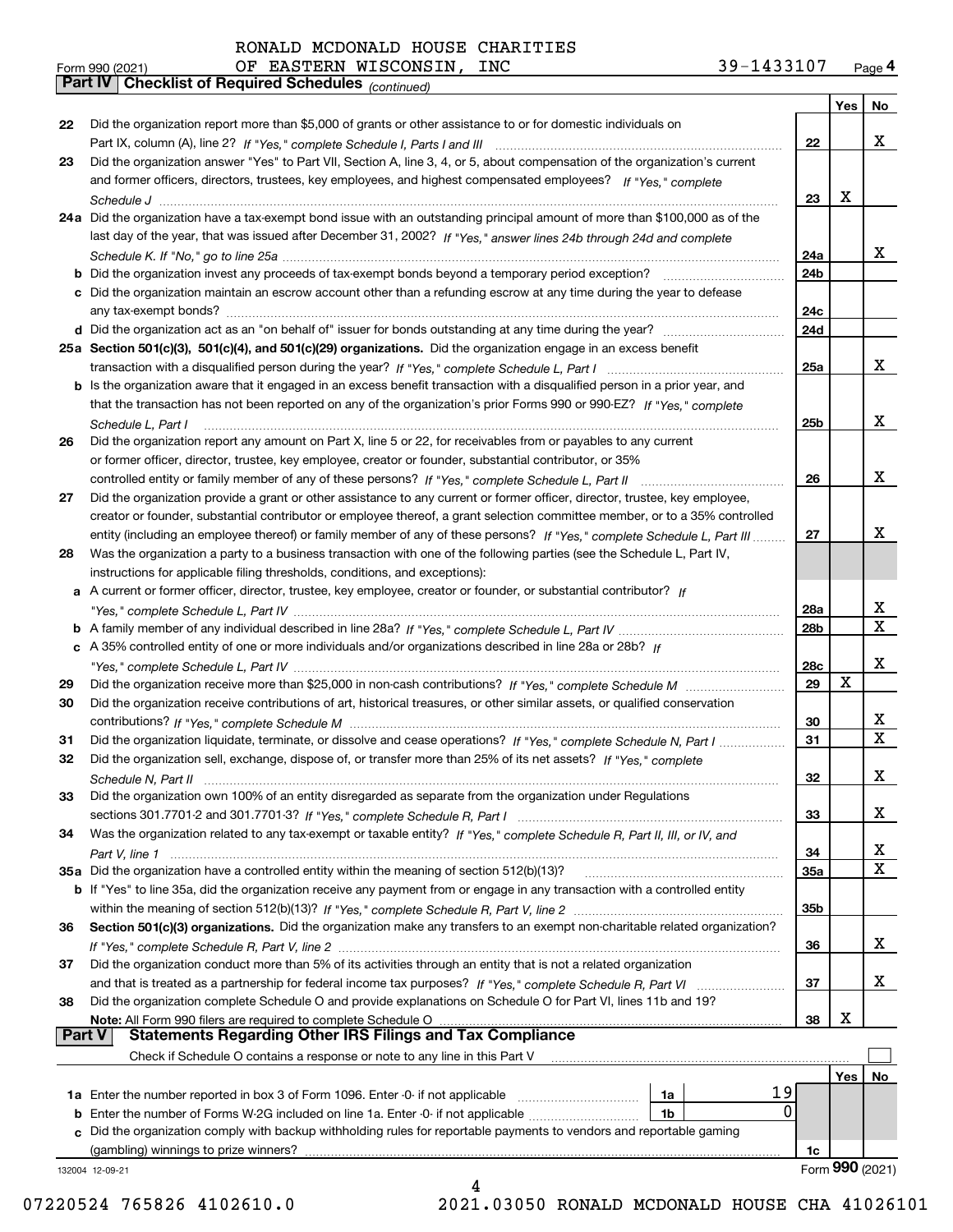| ran v   | Statements Regarding Other IRS Fillings and Tax Compilance $_{(continued)}$                                                                                                                                                                |          |     |                 |
|---------|--------------------------------------------------------------------------------------------------------------------------------------------------------------------------------------------------------------------------------------------|----------|-----|-----------------|
|         |                                                                                                                                                                                                                                            |          | Yes | No              |
|         | 2a Enter the number of employees reported on Form W-3, Transmittal of Wage and Tax Statements,<br>41                                                                                                                                       |          |     |                 |
|         | filed for the calendar year ending with or within the year covered by this return <i>manumumumum</i><br>2a                                                                                                                                 |          | X   |                 |
|         |                                                                                                                                                                                                                                            | 2b       |     |                 |
|         | 3a Did the organization have unrelated business gross income of \$1,000 or more during the year?                                                                                                                                           | За       |     | x               |
| b       |                                                                                                                                                                                                                                            | 3b       |     |                 |
|         | 4a At any time during the calendar year, did the organization have an interest in, or a signature or other authority over, a                                                                                                               |          |     |                 |
|         |                                                                                                                                                                                                                                            | 4a       |     | x               |
|         | <b>b</b> If "Yes," enter the name of the foreign country $\triangleright$                                                                                                                                                                  |          |     |                 |
|         | See instructions for filing requirements for FinCEN Form 114, Report of Foreign Bank and Financial Accounts (FBAR).                                                                                                                        |          |     |                 |
|         |                                                                                                                                                                                                                                            | 5a       |     | х               |
| b       |                                                                                                                                                                                                                                            | 5b       |     | Х               |
| с       |                                                                                                                                                                                                                                            | 5c       |     |                 |
|         | 6a Does the organization have annual gross receipts that are normally greater than \$100,000, and did the organization solicit                                                                                                             |          |     |                 |
|         | any contributions that were not tax deductible as charitable contributions?                                                                                                                                                                | 6a       |     | x               |
|         | <b>b</b> If "Yes," did the organization include with every solicitation an express statement that such contributions or gifts                                                                                                              |          |     |                 |
|         | were not tax deductible?                                                                                                                                                                                                                   | 6b       |     |                 |
| 7       | Organizations that may receive deductible contributions under section 170(c).                                                                                                                                                              |          |     |                 |
| а       | Did the organization receive a payment in excess of \$75 made partly as a contribution and partly for goods and services provided to the payor?                                                                                            | 7a       | х   |                 |
| b       | If "Yes," did the organization notify the donor of the value of the goods or services provided?                                                                                                                                            | 7b       | Х   |                 |
|         | c Did the organization sell, exchange, or otherwise dispose of tangible personal property for which it was required                                                                                                                        |          |     |                 |
|         | to file Form 8282?                                                                                                                                                                                                                         | 7c       |     | x               |
|         | 7d<br>d If "Yes," indicate the number of Forms 8282 filed during the year                                                                                                                                                                  |          |     |                 |
| е       | Did the organization receive any funds, directly or indirectly, to pay premiums on a personal benefit contract?                                                                                                                            | 7e       |     | х<br>Х          |
| f       | Did the organization, during the year, pay premiums, directly or indirectly, on a personal benefit contract?                                                                                                                               | 7f       |     |                 |
| g       | If the organization received a contribution of qualified intellectual property, did the organization file Form 8899 as required?                                                                                                           | 7g<br>7h |     |                 |
| h.<br>8 | If the organization received a contribution of cars, boats, airplanes, or other vehicles, did the organization file a Form 1098-C?<br>Sponsoring organizations maintaining donor advised funds. Did a donor advised fund maintained by the |          |     |                 |
|         | sponsoring organization have excess business holdings at any time during the year?                                                                                                                                                         | 8        |     |                 |
| 9       | Sponsoring organizations maintaining donor advised funds.                                                                                                                                                                                  |          |     |                 |
| а       | Did the sponsoring organization make any taxable distributions under section 4966?                                                                                                                                                         | 9а       |     |                 |
| b       | Did the sponsoring organization make a distribution to a donor, donor advisor, or related person?                                                                                                                                          | 9b       |     |                 |
| 10      | Section 501(c)(7) organizations. Enter:                                                                                                                                                                                                    |          |     |                 |
| а       | 10a                                                                                                                                                                                                                                        |          |     |                 |
| b       | Gross receipts, included on Form 990, Part VIII, line 12, for public use of club facilities<br>10 <sub>b</sub>                                                                                                                             |          |     |                 |
| 11.     | Section 501(c)(12) organizations. Enter:                                                                                                                                                                                                   |          |     |                 |
|         | 11a                                                                                                                                                                                                                                        |          |     |                 |
| b       | Gross income from other sources. (Do not net amounts due or paid to other sources against                                                                                                                                                  |          |     |                 |
|         | 11b                                                                                                                                                                                                                                        |          |     |                 |
|         | 12a Section 4947(a)(1) non-exempt charitable trusts. Is the organization filing Form 990 in lieu of Form 1041?                                                                                                                             | 12a      |     |                 |
|         | 12b<br><b>b</b> If "Yes," enter the amount of tax-exempt interest received or accrued during the year                                                                                                                                      |          |     |                 |
| 13      | Section 501(c)(29) qualified nonprofit health insurance issuers.                                                                                                                                                                           |          |     |                 |
|         | a Is the organization licensed to issue qualified health plans in more than one state?                                                                                                                                                     | 13a      |     |                 |
|         | Note: See the instructions for additional information the organization must report on Schedule O.                                                                                                                                          |          |     |                 |
|         | <b>b</b> Enter the amount of reserves the organization is required to maintain by the states in which the                                                                                                                                  |          |     |                 |
|         | 13b                                                                                                                                                                                                                                        |          |     |                 |
|         | 13с                                                                                                                                                                                                                                        |          |     |                 |
| 14a     | Did the organization receive any payments for indoor tanning services during the tax year?                                                                                                                                                 | 14a      |     | х               |
|         |                                                                                                                                                                                                                                            | 14b      |     |                 |
| 15      | Is the organization subject to the section 4960 tax on payment(s) of more than \$1,000,000 in remuneration or                                                                                                                              |          |     |                 |
|         |                                                                                                                                                                                                                                            | 15       |     | х               |
|         | If "Yes," see the instructions and file Form 4720, Schedule N.                                                                                                                                                                             |          |     | х               |
| 16      | Is the organization an educational institution subject to the section 4968 excise tax on net investment income?                                                                                                                            | 16       |     |                 |
|         | If "Yes," complete Form 4720, Schedule O.                                                                                                                                                                                                  |          |     |                 |
| 17      | Section 501(c)(21) organizations. Did the trust, any disqualified person, or mine operator engage in any<br>activities that would result in the imposition of an excise tax under section 4951, 4952 or 4953?                              | 17       |     |                 |
|         | If "Yes," complete Form 6069.                                                                                                                                                                                                              |          |     |                 |
|         | 5<br>132005 12-09-21                                                                                                                                                                                                                       |          |     | Form 990 (2021) |

2021.03050 RONALD MCDONALD HOUSE CHA 41026101

Form (2021) **990**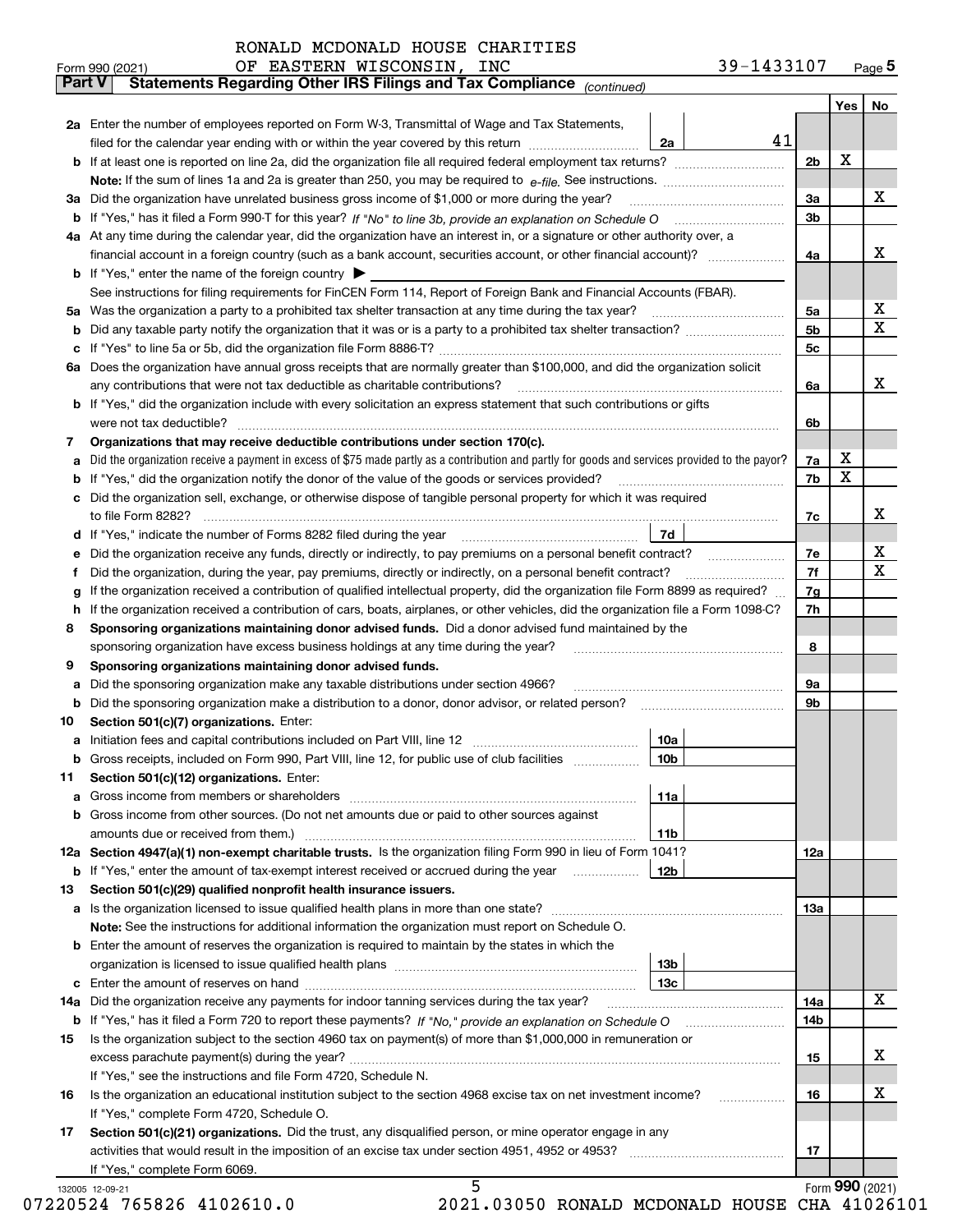## RONALD MCDONALD HOUSE CHARITIES

|        | OF EASTERN WISCONSIN, INC<br>Form 990 (2021)                                                                                                                                                                                  |    | 39-1433107 |                 |     | Page 6            |
|--------|-------------------------------------------------------------------------------------------------------------------------------------------------------------------------------------------------------------------------------|----|------------|-----------------|-----|-------------------|
|        | Part VI<br>Governance, Management, and Disclosure. For each "Yes" response to lines 2 through 7b below, and for a "No" response                                                                                               |    |            |                 |     |                   |
|        | to line 8a, 8b, or 10b below, describe the circumstances, processes, or changes on Schedule O. See instructions.                                                                                                              |    |            |                 |     |                   |
|        | Check if Schedule O contains a response or note to any line in this Part VI [11] [12] [12] [13] Check if Schedule O contains a response or note to any line in this Part VI                                                   |    |            |                 |     | $\vert$ X $\vert$ |
|        | Section A. Governing Body and Management                                                                                                                                                                                      |    |            |                 |     |                   |
|        |                                                                                                                                                                                                                               |    |            |                 | Yes | No                |
|        | <b>1a</b> Enter the number of voting members of the governing body at the end of the tax year                                                                                                                                 | 1a | 18         |                 |     |                   |
|        | If there are material differences in voting rights among members of the governing body, or if the governing                                                                                                                   |    |            |                 |     |                   |
|        | body delegated broad authority to an executive committee or similar committee, explain on Schedule O.                                                                                                                         |    |            |                 |     |                   |
| b      | Enter the number of voting members included on line 1a, above, who are independent                                                                                                                                            | 1b | 18         |                 |     |                   |
| 2      | Did any officer, director, trustee, or key employee have a family relationship or a business relationship with any other                                                                                                      |    |            |                 |     |                   |
|        | officer, director, trustee, or key employee?                                                                                                                                                                                  |    |            | 2               |     | X                 |
| 3      | Did the organization delegate control over management duties customarily performed by or under the direct supervision                                                                                                         |    |            |                 |     |                   |
|        | of officers, directors, trustees, or key employees to a management company or other person?                                                                                                                                   |    |            | 3               |     | Х                 |
| 4      | Did the organization make any significant changes to its governing documents since the prior Form 990 was filed?                                                                                                              |    |            | 4               |     | $\mathbf X$       |
| 5      | Did the organization become aware during the year of a significant diversion of the organization's assets?                                                                                                                    |    |            | 5               |     | X                 |
| 6      | Did the organization have members or stockholders?                                                                                                                                                                            |    |            | 6               |     | X                 |
| 7a     | Did the organization have members, stockholders, or other persons who had the power to elect or appoint one or                                                                                                                |    |            |                 |     | X                 |
|        | more members of the governing body?                                                                                                                                                                                           |    |            | 7a              |     |                   |
|        | <b>b</b> Are any governance decisions of the organization reserved to (or subject to approval by) members, stockholders, or                                                                                                   |    |            |                 |     | x                 |
|        | persons other than the governing body?                                                                                                                                                                                        |    |            | 7b              |     |                   |
| 8      | Did the organization contemporaneously document the meetings held or written actions undertaken during the year by the following:                                                                                             |    |            |                 | х   |                   |
| a      |                                                                                                                                                                                                                               |    |            | 8а              | X   |                   |
| b<br>9 | Each committee with authority to act on behalf of the governing body?                                                                                                                                                         |    |            | 8b              |     |                   |
|        | Is there any officer, director, trustee, or key employee listed in Part VII, Section A, who cannot be reached at the                                                                                                          |    |            | 9               |     | x                 |
|        | <b>Section B. Policies</b> (This Section B requests information about policies not required by the Internal Revenue Code.)                                                                                                    |    |            |                 |     |                   |
|        |                                                                                                                                                                                                                               |    |            |                 | Yes | No                |
|        |                                                                                                                                                                                                                               |    |            | 10a             |     | x                 |
|        | <b>b</b> If "Yes," did the organization have written policies and procedures governing the activities of such chapters, affiliates,                                                                                           |    |            |                 |     |                   |
|        | and branches to ensure their operations are consistent with the organization's exempt purposes?                                                                                                                               |    |            | 10 <sub>b</sub> |     |                   |
|        | 11a Has the organization provided a complete copy of this Form 990 to all members of its governing body before filing the form?                                                                                               |    |            | 11a             | X   |                   |
|        | <b>b</b> Describe on Schedule O the process, if any, used by the organization to review this Form 990.                                                                                                                        |    |            |                 |     |                   |
|        |                                                                                                                                                                                                                               |    |            | 12a             | X   |                   |
|        | <b>b</b> Were officers, directors, or trustees, and key employees required to disclose annually interests that could give rise to conflicts?                                                                                  |    |            | 12 <sub>b</sub> | x   |                   |
|        | c Did the organization regularly and consistently monitor and enforce compliance with the policy? If "Yes," describe                                                                                                          |    |            |                 |     |                   |
|        |                                                                                                                                                                                                                               |    |            | 12c             | х   |                   |
| 13     | Did the organization have a written whistleblower policy?                                                                                                                                                                     |    |            | 13              | X   |                   |
| 14     | Did the organization have a written document retention and destruction policy?                                                                                                                                                |    |            | 14              | х   |                   |
| 15     | Did the process for determining compensation of the following persons include a review and approval by independent                                                                                                            |    |            |                 |     |                   |
|        | persons, comparability data, and contemporaneous substantiation of the deliberation and decision?                                                                                                                             |    |            |                 |     |                   |
| а      | The organization's CEO, Executive Director, or top management official manufactured contains and contained a support of the Director, or top management official manufactured and contain a support of the state of the state |    |            | 15a             | х   |                   |
| b      | Other officers or key employees of the organization                                                                                                                                                                           |    |            | 15 <sub>b</sub> | x   |                   |
|        | If "Yes" to line 15a or 15b, describe the process on Schedule O. See instructions.                                                                                                                                            |    |            |                 |     |                   |
|        | 16a Did the organization invest in, contribute assets to, or participate in a joint venture or similar arrangement with a                                                                                                     |    |            |                 |     |                   |
|        | taxable entity during the year?                                                                                                                                                                                               |    |            | 16a             |     | х                 |
|        | <b>b</b> If "Yes," did the organization follow a written policy or procedure requiring the organization to evaluate its participation                                                                                         |    |            |                 |     |                   |
|        | in joint venture arrangements under applicable federal tax law, and take steps to safeguard the organization's                                                                                                                |    |            |                 |     |                   |
|        | exempt status with respect to such arrangements?                                                                                                                                                                              |    |            | 16b             |     |                   |
|        | Section C. Disclosure                                                                                                                                                                                                         |    |            |                 |     |                   |
| 17     | List the states with which a copy of this Form 990 is required to be filed $\blacktriangleright\!\!W\!I$ , $\mathtt{MI}$ , $\mathtt{IL}$                                                                                      |    |            |                 |     |                   |
| 18     | Section 6104 requires an organization to make its Forms 1023 (1024 or 1024-A, if applicable), 990, and 990-T (section 501(c)(3)s only) available                                                                              |    |            |                 |     |                   |
|        | for public inspection. Indicate how you made these available. Check all that apply.                                                                                                                                           |    |            |                 |     |                   |
|        | $\lfloor x \rfloor$ Own website<br>$X$ Upon request<br>Another's website<br>Other (explain on Schedule O)                                                                                                                     |    |            |                 |     |                   |

| 19 - | Describe on Schedule O whether (and if so, how) the organization made its governing documents, conflict of interest policy, and financial |
|------|-------------------------------------------------------------------------------------------------------------------------------------------|
|      | statements available to the public during the tax year.                                                                                   |

| ANN PETRIE-PRESIDENT/CEO - 414-475-5333                                                                           |  |
|-------------------------------------------------------------------------------------------------------------------|--|
| 20 State the name, address, and telephone number of the person who possesses the organization's books and records |  |

| 8948            | W. | WATERTOWN PLANK ROAD |  | WAUWATOSA, | WΙ | 53226 |
|-----------------|----|----------------------|--|------------|----|-------|
| 132006 12-09-21 |    |                      |  |            |    |       |

6 07220524 765826 4102610.0 2021.03050 RONALD MCDONALD HOUSE CHA 41026101

Form (2021) **990**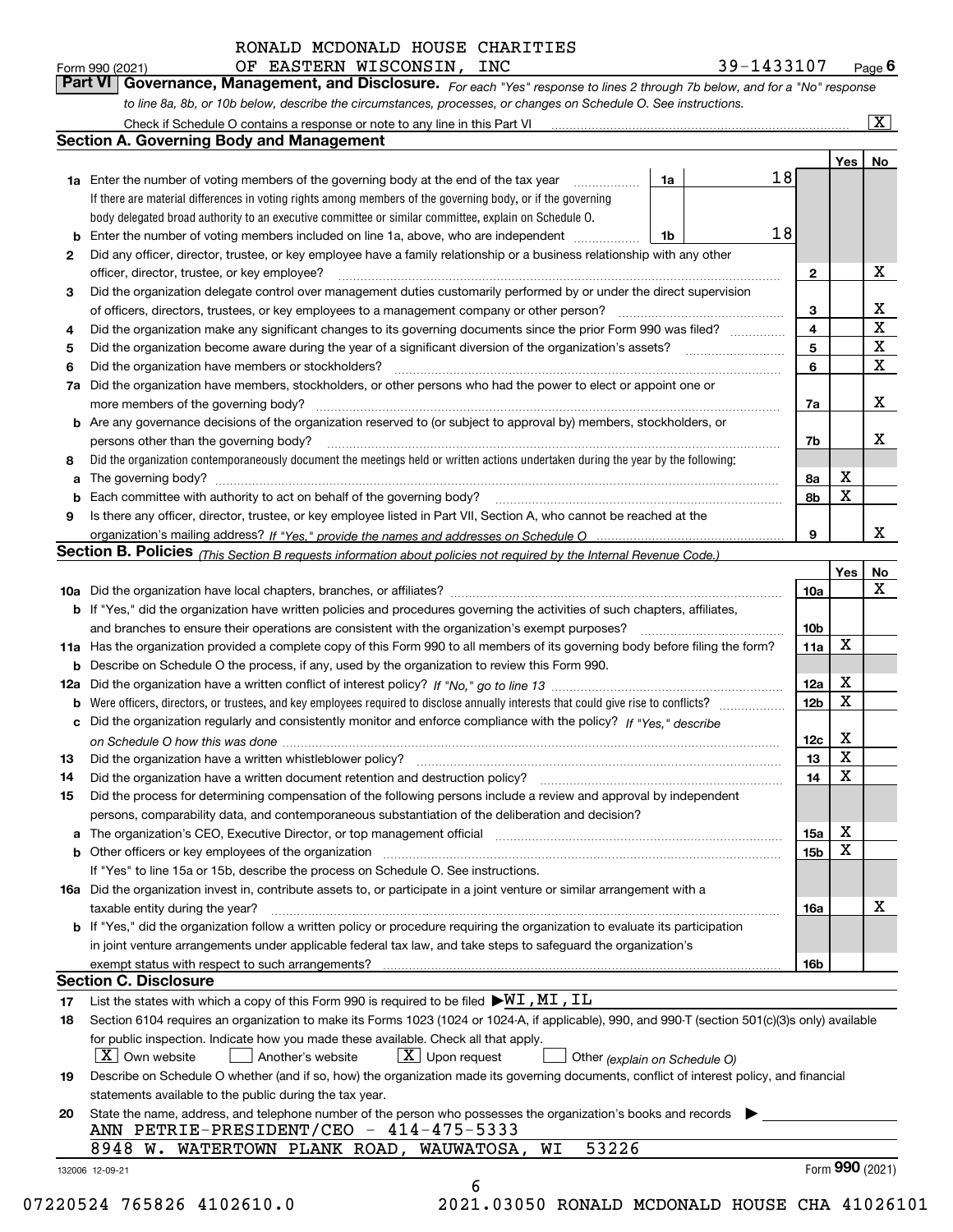$\mathcal{L}^{\text{max}}$ 

## **7Part VII Compensation of Officers, Directors, Trustees, Key Employees, Highest Compensated Employees, and Independent Contractors**

#### Check if Schedule O contains a response or note to any line in this Part VII

**Section A. Officers, Directors, Trustees, Key Employees, and Highest Compensated Employees**

**1a**  Complete this table for all persons required to be listed. Report compensation for the calendar year ending with or within the organization's tax year. **•** List all of the organization's current officers, directors, trustees (whether individuals or organizations), regardless of amount of compensation.

Enter -0- in columns (D), (E), and (F) if no compensation was paid.

 $\bullet$  List all of the organization's  $\sf current$  key employees, if any. See the instructions for definition of "key employee."

**•** List the organization's five current highest compensated employees (other than an officer, director, trustee, or key employee) who received reportable compensation (box 5 of Form W-2, Form 1099-MISC, and/or box 1 of Form 1099-NEC) of more than \$100,000 from the organization and any related organizations.

**•** List all of the organization's former officers, key employees, and highest compensated employees who received more than \$100,000 of reportable compensation from the organization and any related organizations.

**former directors or trustees**  ¥ List all of the organization's that received, in the capacity as a former director or trustee of the organization, more than \$10,000 of reportable compensation from the organization and any related organizations.

See the instructions for the order in which to list the persons above.

Check this box if neither the organization nor any related organization compensated any current officer, director, or trustee.  $\mathcal{L}^{\text{max}}$ 

| Position<br>Name and title<br>Reportable<br>Average<br>Reportable<br>Estimated<br>(do not check more than one<br>compensation<br>hours per<br>compensation<br>amount of<br>box, unless person is both an<br>officer and a director/trustee)<br>from related<br>other<br>week<br>from<br>ndividual trustee or director<br>the<br>(list any<br>organizations<br>compensation<br>(W-2/1099-MISC/<br>hours for<br>organization<br>from the<br>Highest compensated<br> employee<br>Institutional trustee<br>(W-2/1099-MISC/<br>related<br>1099-NEC)<br>organization<br>Key employee<br>1099-NEC)<br>organizations<br>and related<br>below<br>organizations<br>Former<br>Officer<br>line)<br>55.00<br>ANN PETRIE<br>(1)<br>0.<br>X<br>185,468.<br>23,678.<br>PRESIDENT/CEO<br>45.00<br>(2)<br>BRIDGET KESNER<br>$\mathbf 0$ .<br>X<br>108,011.<br>3,240.<br>DIRECTOR OF PHILANTHROPY<br>4.00<br><b>TODD JONES</b><br>(3)<br>$\mathbf X$<br>$\overline{\textbf{X}}$<br>$\mathbf 0$ .<br>$\mathbf 0$ .<br>$\mathbf 0$ .<br>CHAIRPERSON<br>2.00<br>ANDREA JONAS<br>(4)<br>0.<br>$\mathbf 0$ .<br>$\mathbf X$<br>X<br>$\mathbf 0$ .<br>VICE-CHAIRPERSON<br>3.00<br>(5)<br>DAVE SANDSTROM<br>$\mathbf X$<br>$\overline{\textbf{X}}$<br>0.<br>$0_{.}$<br>$\mathbf 0$ .<br>TREASURER<br>2.00<br>(6)<br>ANNE HORTER<br>$\mathbf x$<br>$\overline{\textbf{X}}$<br>$\mathbf 0$ .<br>$\mathbf 0$ .<br>$0_{.}$<br><b>SECRETARY</b><br>2.00<br>PETER BARTZ<br>(7)<br>$\mathbf X$<br>0.<br>$\mathbf 0$ .<br>$\mathbf 0$ .<br><b>DIRECTOR</b><br>2.00<br>DENNIS BUCHAN<br>(8)<br>$\mathbf 0$ .<br>0.<br>$\mathbf 0$ .<br>$\mathbf X$<br><b>DIRECTOR</b><br>2.00<br>(9)<br><b>JOSHUA CARLSON</b><br>$\mathbf 0$ .<br>$\mathbf 0$ .<br>$\mathbf 0$ .<br>$\mathbf X$<br><b>DIRECTOR</b><br>3.00<br>(10) SANDRA EVANS<br>$\mathbf x$<br>$\mathbf 0$ .<br>$\mathbf 0$ .<br>$0$ .<br><b>DIRECTOR</b><br>2.00<br>(11) DAVID FRIEDER<br>$\mathbf X$<br>0.<br>$\mathbf 0$ .<br>$\mathbf 0$ .<br><b>DIRECTOR</b><br>3.00<br>(12) DAN GEIGLER<br>0.<br>$\mathbf 0$ .<br>$0_{\cdot}$<br>$\mathbf X$<br><b>DIRECTOR</b><br>2.00<br>(13) RASHI KHOSLA<br>0.<br>0.<br>$0_{.}$<br>$\mathbf X$<br><b>DIRECTOR</b><br>2.00<br>(14) STEVE KILIAN<br>$\mathbf 0$ .<br>$\mathbf 0$ .<br>$\mathbf x$<br>$\mathbf 0$ .<br><b>DIRECTOR</b><br>$\overline{2.00}$<br>(15) MARK NATZKE<br>0.<br>$\mathbf X$<br>$\mathbf 0$ .<br>$\mathbf 0$ .<br><b>DIRECTOR</b><br>$\overline{2.00}$<br>(16) CHRISTOPHER NICKELS<br>$\mathbf 0$ .<br>$\mathbf X$<br>$\mathbf 0$ .<br>$0_{.}$<br><b>DIRECTOR</b><br>2.00<br>(17) LINDSEY PEARSON<br>$\mathbf X$<br>$\mathbf 0$ .<br>0.<br>0.<br><b>DIRECTOR</b> | (A) | (B) |  | (C) |  | (D) | (E) | (F)            |
|-------------------------------------------------------------------------------------------------------------------------------------------------------------------------------------------------------------------------------------------------------------------------------------------------------------------------------------------------------------------------------------------------------------------------------------------------------------------------------------------------------------------------------------------------------------------------------------------------------------------------------------------------------------------------------------------------------------------------------------------------------------------------------------------------------------------------------------------------------------------------------------------------------------------------------------------------------------------------------------------------------------------------------------------------------------------------------------------------------------------------------------------------------------------------------------------------------------------------------------------------------------------------------------------------------------------------------------------------------------------------------------------------------------------------------------------------------------------------------------------------------------------------------------------------------------------------------------------------------------------------------------------------------------------------------------------------------------------------------------------------------------------------------------------------------------------------------------------------------------------------------------------------------------------------------------------------------------------------------------------------------------------------------------------------------------------------------------------------------------------------------------------------------------------------------------------------------------------------------------------------------------------------------------------------------------------------------------------------------------------------------------------------------------------------------------------------------------------------------------------------------------------------------------------------------------------------------------------------------------------------------------------------|-----|-----|--|-----|--|-----|-----|----------------|
|                                                                                                                                                                                                                                                                                                                                                                                                                                                                                                                                                                                                                                                                                                                                                                                                                                                                                                                                                                                                                                                                                                                                                                                                                                                                                                                                                                                                                                                                                                                                                                                                                                                                                                                                                                                                                                                                                                                                                                                                                                                                                                                                                                                                                                                                                                                                                                                                                                                                                                                                                                                                                                                 |     |     |  |     |  |     |     |                |
|                                                                                                                                                                                                                                                                                                                                                                                                                                                                                                                                                                                                                                                                                                                                                                                                                                                                                                                                                                                                                                                                                                                                                                                                                                                                                                                                                                                                                                                                                                                                                                                                                                                                                                                                                                                                                                                                                                                                                                                                                                                                                                                                                                                                                                                                                                                                                                                                                                                                                                                                                                                                                                                 |     |     |  |     |  |     |     |                |
|                                                                                                                                                                                                                                                                                                                                                                                                                                                                                                                                                                                                                                                                                                                                                                                                                                                                                                                                                                                                                                                                                                                                                                                                                                                                                                                                                                                                                                                                                                                                                                                                                                                                                                                                                                                                                                                                                                                                                                                                                                                                                                                                                                                                                                                                                                                                                                                                                                                                                                                                                                                                                                                 |     |     |  |     |  |     |     |                |
|                                                                                                                                                                                                                                                                                                                                                                                                                                                                                                                                                                                                                                                                                                                                                                                                                                                                                                                                                                                                                                                                                                                                                                                                                                                                                                                                                                                                                                                                                                                                                                                                                                                                                                                                                                                                                                                                                                                                                                                                                                                                                                                                                                                                                                                                                                                                                                                                                                                                                                                                                                                                                                                 |     |     |  |     |  |     |     |                |
|                                                                                                                                                                                                                                                                                                                                                                                                                                                                                                                                                                                                                                                                                                                                                                                                                                                                                                                                                                                                                                                                                                                                                                                                                                                                                                                                                                                                                                                                                                                                                                                                                                                                                                                                                                                                                                                                                                                                                                                                                                                                                                                                                                                                                                                                                                                                                                                                                                                                                                                                                                                                                                                 |     |     |  |     |  |     |     |                |
|                                                                                                                                                                                                                                                                                                                                                                                                                                                                                                                                                                                                                                                                                                                                                                                                                                                                                                                                                                                                                                                                                                                                                                                                                                                                                                                                                                                                                                                                                                                                                                                                                                                                                                                                                                                                                                                                                                                                                                                                                                                                                                                                                                                                                                                                                                                                                                                                                                                                                                                                                                                                                                                 |     |     |  |     |  |     |     |                |
|                                                                                                                                                                                                                                                                                                                                                                                                                                                                                                                                                                                                                                                                                                                                                                                                                                                                                                                                                                                                                                                                                                                                                                                                                                                                                                                                                                                                                                                                                                                                                                                                                                                                                                                                                                                                                                                                                                                                                                                                                                                                                                                                                                                                                                                                                                                                                                                                                                                                                                                                                                                                                                                 |     |     |  |     |  |     |     |                |
|                                                                                                                                                                                                                                                                                                                                                                                                                                                                                                                                                                                                                                                                                                                                                                                                                                                                                                                                                                                                                                                                                                                                                                                                                                                                                                                                                                                                                                                                                                                                                                                                                                                                                                                                                                                                                                                                                                                                                                                                                                                                                                                                                                                                                                                                                                                                                                                                                                                                                                                                                                                                                                                 |     |     |  |     |  |     |     |                |
|                                                                                                                                                                                                                                                                                                                                                                                                                                                                                                                                                                                                                                                                                                                                                                                                                                                                                                                                                                                                                                                                                                                                                                                                                                                                                                                                                                                                                                                                                                                                                                                                                                                                                                                                                                                                                                                                                                                                                                                                                                                                                                                                                                                                                                                                                                                                                                                                                                                                                                                                                                                                                                                 |     |     |  |     |  |     |     |                |
|                                                                                                                                                                                                                                                                                                                                                                                                                                                                                                                                                                                                                                                                                                                                                                                                                                                                                                                                                                                                                                                                                                                                                                                                                                                                                                                                                                                                                                                                                                                                                                                                                                                                                                                                                                                                                                                                                                                                                                                                                                                                                                                                                                                                                                                                                                                                                                                                                                                                                                                                                                                                                                                 |     |     |  |     |  |     |     |                |
|                                                                                                                                                                                                                                                                                                                                                                                                                                                                                                                                                                                                                                                                                                                                                                                                                                                                                                                                                                                                                                                                                                                                                                                                                                                                                                                                                                                                                                                                                                                                                                                                                                                                                                                                                                                                                                                                                                                                                                                                                                                                                                                                                                                                                                                                                                                                                                                                                                                                                                                                                                                                                                                 |     |     |  |     |  |     |     |                |
|                                                                                                                                                                                                                                                                                                                                                                                                                                                                                                                                                                                                                                                                                                                                                                                                                                                                                                                                                                                                                                                                                                                                                                                                                                                                                                                                                                                                                                                                                                                                                                                                                                                                                                                                                                                                                                                                                                                                                                                                                                                                                                                                                                                                                                                                                                                                                                                                                                                                                                                                                                                                                                                 |     |     |  |     |  |     |     |                |
|                                                                                                                                                                                                                                                                                                                                                                                                                                                                                                                                                                                                                                                                                                                                                                                                                                                                                                                                                                                                                                                                                                                                                                                                                                                                                                                                                                                                                                                                                                                                                                                                                                                                                                                                                                                                                                                                                                                                                                                                                                                                                                                                                                                                                                                                                                                                                                                                                                                                                                                                                                                                                                                 |     |     |  |     |  |     |     |                |
|                                                                                                                                                                                                                                                                                                                                                                                                                                                                                                                                                                                                                                                                                                                                                                                                                                                                                                                                                                                                                                                                                                                                                                                                                                                                                                                                                                                                                                                                                                                                                                                                                                                                                                                                                                                                                                                                                                                                                                                                                                                                                                                                                                                                                                                                                                                                                                                                                                                                                                                                                                                                                                                 |     |     |  |     |  |     |     |                |
|                                                                                                                                                                                                                                                                                                                                                                                                                                                                                                                                                                                                                                                                                                                                                                                                                                                                                                                                                                                                                                                                                                                                                                                                                                                                                                                                                                                                                                                                                                                                                                                                                                                                                                                                                                                                                                                                                                                                                                                                                                                                                                                                                                                                                                                                                                                                                                                                                                                                                                                                                                                                                                                 |     |     |  |     |  |     |     |                |
|                                                                                                                                                                                                                                                                                                                                                                                                                                                                                                                                                                                                                                                                                                                                                                                                                                                                                                                                                                                                                                                                                                                                                                                                                                                                                                                                                                                                                                                                                                                                                                                                                                                                                                                                                                                                                                                                                                                                                                                                                                                                                                                                                                                                                                                                                                                                                                                                                                                                                                                                                                                                                                                 |     |     |  |     |  |     |     |                |
|                                                                                                                                                                                                                                                                                                                                                                                                                                                                                                                                                                                                                                                                                                                                                                                                                                                                                                                                                                                                                                                                                                                                                                                                                                                                                                                                                                                                                                                                                                                                                                                                                                                                                                                                                                                                                                                                                                                                                                                                                                                                                                                                                                                                                                                                                                                                                                                                                                                                                                                                                                                                                                                 |     |     |  |     |  |     |     |                |
|                                                                                                                                                                                                                                                                                                                                                                                                                                                                                                                                                                                                                                                                                                                                                                                                                                                                                                                                                                                                                                                                                                                                                                                                                                                                                                                                                                                                                                                                                                                                                                                                                                                                                                                                                                                                                                                                                                                                                                                                                                                                                                                                                                                                                                                                                                                                                                                                                                                                                                                                                                                                                                                 |     |     |  |     |  |     |     |                |
|                                                                                                                                                                                                                                                                                                                                                                                                                                                                                                                                                                                                                                                                                                                                                                                                                                                                                                                                                                                                                                                                                                                                                                                                                                                                                                                                                                                                                                                                                                                                                                                                                                                                                                                                                                                                                                                                                                                                                                                                                                                                                                                                                                                                                                                                                                                                                                                                                                                                                                                                                                                                                                                 |     |     |  |     |  |     |     |                |
|                                                                                                                                                                                                                                                                                                                                                                                                                                                                                                                                                                                                                                                                                                                                                                                                                                                                                                                                                                                                                                                                                                                                                                                                                                                                                                                                                                                                                                                                                                                                                                                                                                                                                                                                                                                                                                                                                                                                                                                                                                                                                                                                                                                                                                                                                                                                                                                                                                                                                                                                                                                                                                                 |     |     |  |     |  |     |     |                |
|                                                                                                                                                                                                                                                                                                                                                                                                                                                                                                                                                                                                                                                                                                                                                                                                                                                                                                                                                                                                                                                                                                                                                                                                                                                                                                                                                                                                                                                                                                                                                                                                                                                                                                                                                                                                                                                                                                                                                                                                                                                                                                                                                                                                                                                                                                                                                                                                                                                                                                                                                                                                                                                 |     |     |  |     |  |     |     |                |
|                                                                                                                                                                                                                                                                                                                                                                                                                                                                                                                                                                                                                                                                                                                                                                                                                                                                                                                                                                                                                                                                                                                                                                                                                                                                                                                                                                                                                                                                                                                                                                                                                                                                                                                                                                                                                                                                                                                                                                                                                                                                                                                                                                                                                                                                                                                                                                                                                                                                                                                                                                                                                                                 |     |     |  |     |  |     |     |                |
|                                                                                                                                                                                                                                                                                                                                                                                                                                                                                                                                                                                                                                                                                                                                                                                                                                                                                                                                                                                                                                                                                                                                                                                                                                                                                                                                                                                                                                                                                                                                                                                                                                                                                                                                                                                                                                                                                                                                                                                                                                                                                                                                                                                                                                                                                                                                                                                                                                                                                                                                                                                                                                                 |     |     |  |     |  |     |     |                |
|                                                                                                                                                                                                                                                                                                                                                                                                                                                                                                                                                                                                                                                                                                                                                                                                                                                                                                                                                                                                                                                                                                                                                                                                                                                                                                                                                                                                                                                                                                                                                                                                                                                                                                                                                                                                                                                                                                                                                                                                                                                                                                                                                                                                                                                                                                                                                                                                                                                                                                                                                                                                                                                 |     |     |  |     |  |     |     |                |
|                                                                                                                                                                                                                                                                                                                                                                                                                                                                                                                                                                                                                                                                                                                                                                                                                                                                                                                                                                                                                                                                                                                                                                                                                                                                                                                                                                                                                                                                                                                                                                                                                                                                                                                                                                                                                                                                                                                                                                                                                                                                                                                                                                                                                                                                                                                                                                                                                                                                                                                                                                                                                                                 |     |     |  |     |  |     |     |                |
|                                                                                                                                                                                                                                                                                                                                                                                                                                                                                                                                                                                                                                                                                                                                                                                                                                                                                                                                                                                                                                                                                                                                                                                                                                                                                                                                                                                                                                                                                                                                                                                                                                                                                                                                                                                                                                                                                                                                                                                                                                                                                                                                                                                                                                                                                                                                                                                                                                                                                                                                                                                                                                                 |     |     |  |     |  |     |     |                |
|                                                                                                                                                                                                                                                                                                                                                                                                                                                                                                                                                                                                                                                                                                                                                                                                                                                                                                                                                                                                                                                                                                                                                                                                                                                                                                                                                                                                                                                                                                                                                                                                                                                                                                                                                                                                                                                                                                                                                                                                                                                                                                                                                                                                                                                                                                                                                                                                                                                                                                                                                                                                                                                 |     |     |  |     |  |     |     |                |
|                                                                                                                                                                                                                                                                                                                                                                                                                                                                                                                                                                                                                                                                                                                                                                                                                                                                                                                                                                                                                                                                                                                                                                                                                                                                                                                                                                                                                                                                                                                                                                                                                                                                                                                                                                                                                                                                                                                                                                                                                                                                                                                                                                                                                                                                                                                                                                                                                                                                                                                                                                                                                                                 |     |     |  |     |  |     |     |                |
|                                                                                                                                                                                                                                                                                                                                                                                                                                                                                                                                                                                                                                                                                                                                                                                                                                                                                                                                                                                                                                                                                                                                                                                                                                                                                                                                                                                                                                                                                                                                                                                                                                                                                                                                                                                                                                                                                                                                                                                                                                                                                                                                                                                                                                                                                                                                                                                                                                                                                                                                                                                                                                                 |     |     |  |     |  |     |     |                |
|                                                                                                                                                                                                                                                                                                                                                                                                                                                                                                                                                                                                                                                                                                                                                                                                                                                                                                                                                                                                                                                                                                                                                                                                                                                                                                                                                                                                                                                                                                                                                                                                                                                                                                                                                                                                                                                                                                                                                                                                                                                                                                                                                                                                                                                                                                                                                                                                                                                                                                                                                                                                                                                 |     |     |  |     |  |     |     |                |
|                                                                                                                                                                                                                                                                                                                                                                                                                                                                                                                                                                                                                                                                                                                                                                                                                                                                                                                                                                                                                                                                                                                                                                                                                                                                                                                                                                                                                                                                                                                                                                                                                                                                                                                                                                                                                                                                                                                                                                                                                                                                                                                                                                                                                                                                                                                                                                                                                                                                                                                                                                                                                                                 |     |     |  |     |  |     |     |                |
|                                                                                                                                                                                                                                                                                                                                                                                                                                                                                                                                                                                                                                                                                                                                                                                                                                                                                                                                                                                                                                                                                                                                                                                                                                                                                                                                                                                                                                                                                                                                                                                                                                                                                                                                                                                                                                                                                                                                                                                                                                                                                                                                                                                                                                                                                                                                                                                                                                                                                                                                                                                                                                                 |     |     |  |     |  |     |     |                |
|                                                                                                                                                                                                                                                                                                                                                                                                                                                                                                                                                                                                                                                                                                                                                                                                                                                                                                                                                                                                                                                                                                                                                                                                                                                                                                                                                                                                                                                                                                                                                                                                                                                                                                                                                                                                                                                                                                                                                                                                                                                                                                                                                                                                                                                                                                                                                                                                                                                                                                                                                                                                                                                 |     |     |  |     |  |     |     |                |
|                                                                                                                                                                                                                                                                                                                                                                                                                                                                                                                                                                                                                                                                                                                                                                                                                                                                                                                                                                                                                                                                                                                                                                                                                                                                                                                                                                                                                                                                                                                                                                                                                                                                                                                                                                                                                                                                                                                                                                                                                                                                                                                                                                                                                                                                                                                                                                                                                                                                                                                                                                                                                                                 |     |     |  |     |  |     |     |                |
|                                                                                                                                                                                                                                                                                                                                                                                                                                                                                                                                                                                                                                                                                                                                                                                                                                                                                                                                                                                                                                                                                                                                                                                                                                                                                                                                                                                                                                                                                                                                                                                                                                                                                                                                                                                                                                                                                                                                                                                                                                                                                                                                                                                                                                                                                                                                                                                                                                                                                                                                                                                                                                                 |     |     |  |     |  |     |     |                |
|                                                                                                                                                                                                                                                                                                                                                                                                                                                                                                                                                                                                                                                                                                                                                                                                                                                                                                                                                                                                                                                                                                                                                                                                                                                                                                                                                                                                                                                                                                                                                                                                                                                                                                                                                                                                                                                                                                                                                                                                                                                                                                                                                                                                                                                                                                                                                                                                                                                                                                                                                                                                                                                 |     |     |  |     |  |     |     |                |
|                                                                                                                                                                                                                                                                                                                                                                                                                                                                                                                                                                                                                                                                                                                                                                                                                                                                                                                                                                                                                                                                                                                                                                                                                                                                                                                                                                                                                                                                                                                                                                                                                                                                                                                                                                                                                                                                                                                                                                                                                                                                                                                                                                                                                                                                                                                                                                                                                                                                                                                                                                                                                                                 |     |     |  |     |  |     |     |                |
|                                                                                                                                                                                                                                                                                                                                                                                                                                                                                                                                                                                                                                                                                                                                                                                                                                                                                                                                                                                                                                                                                                                                                                                                                                                                                                                                                                                                                                                                                                                                                                                                                                                                                                                                                                                                                                                                                                                                                                                                                                                                                                                                                                                                                                                                                                                                                                                                                                                                                                                                                                                                                                                 |     |     |  |     |  |     |     |                |
|                                                                                                                                                                                                                                                                                                                                                                                                                                                                                                                                                                                                                                                                                                                                                                                                                                                                                                                                                                                                                                                                                                                                                                                                                                                                                                                                                                                                                                                                                                                                                                                                                                                                                                                                                                                                                                                                                                                                                                                                                                                                                                                                                                                                                                                                                                                                                                                                                                                                                                                                                                                                                                                 |     |     |  |     |  |     |     |                |
|                                                                                                                                                                                                                                                                                                                                                                                                                                                                                                                                                                                                                                                                                                                                                                                                                                                                                                                                                                                                                                                                                                                                                                                                                                                                                                                                                                                                                                                                                                                                                                                                                                                                                                                                                                                                                                                                                                                                                                                                                                                                                                                                                                                                                                                                                                                                                                                                                                                                                                                                                                                                                                                 |     |     |  |     |  |     |     |                |
|                                                                                                                                                                                                                                                                                                                                                                                                                                                                                                                                                                                                                                                                                                                                                                                                                                                                                                                                                                                                                                                                                                                                                                                                                                                                                                                                                                                                                                                                                                                                                                                                                                                                                                                                                                                                                                                                                                                                                                                                                                                                                                                                                                                                                                                                                                                                                                                                                                                                                                                                                                                                                                                 |     |     |  |     |  |     |     |                |
|                                                                                                                                                                                                                                                                                                                                                                                                                                                                                                                                                                                                                                                                                                                                                                                                                                                                                                                                                                                                                                                                                                                                                                                                                                                                                                                                                                                                                                                                                                                                                                                                                                                                                                                                                                                                                                                                                                                                                                                                                                                                                                                                                                                                                                                                                                                                                                                                                                                                                                                                                                                                                                                 |     |     |  |     |  |     |     | $\overline{2}$ |

132007 12-09-21

7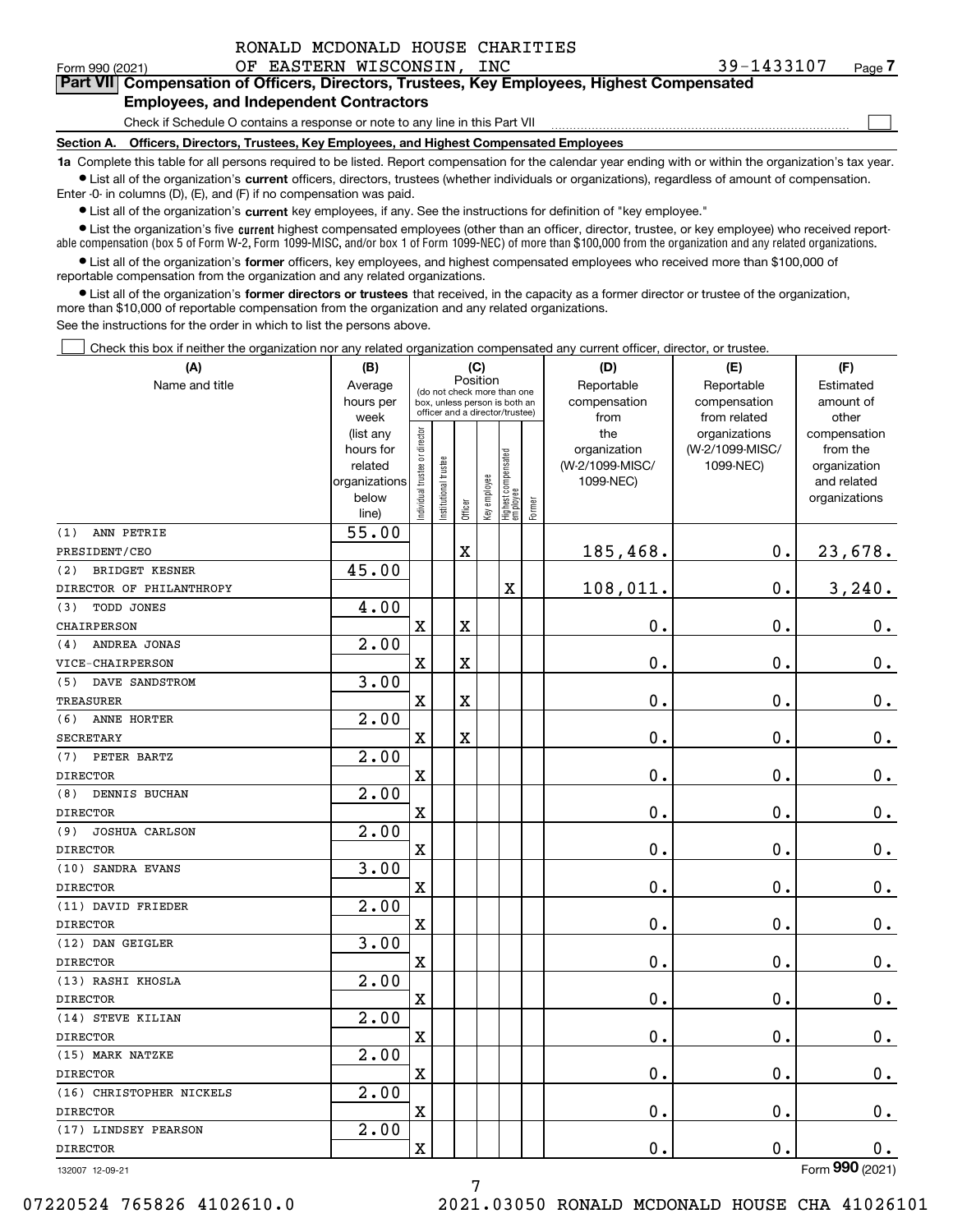|  |  | RONALD MCDONALD HOUSE CHARITIES |
|--|--|---------------------------------|
|  |  |                                 |

**8**39-1433107

| OF EASTERN WISCONSIN,<br>Form 990 (2021)                                                                                                                                                                                                                     |                                                                                                             |                                |                                                                                                                         |                     | INC                  |                                 |        |                                                                                                  | 39-1433107                                                                                         |    |              | Page 8                                                                                                             |
|--------------------------------------------------------------------------------------------------------------------------------------------------------------------------------------------------------------------------------------------------------------|-------------------------------------------------------------------------------------------------------------|--------------------------------|-------------------------------------------------------------------------------------------------------------------------|---------------------|----------------------|---------------------------------|--------|--------------------------------------------------------------------------------------------------|----------------------------------------------------------------------------------------------------|----|--------------|--------------------------------------------------------------------------------------------------------------------|
| <b>Part VII</b><br>Section A. Officers, Directors, Trustees, Key Employees, and Highest Compensated Employees (continued)                                                                                                                                    |                                                                                                             |                                |                                                                                                                         |                     |                      |                                 |        |                                                                                                  |                                                                                                    |    |              |                                                                                                                    |
| (A)<br>Name and title                                                                                                                                                                                                                                        | (B)<br>Average<br>hours per<br>week<br>(list any<br>hours for<br>related<br>organizations<br>below<br>line) | Individual trustee or director | (do not check more than one<br>box, unless person is both an<br>officer and a director/trustee)<br>nstitutional trustee | Position<br>Officer | (C)<br>əə/opdulə Aəy | Highest compensated<br>employee | Former | (D)<br>Reportable<br>compensation<br>from<br>the<br>organization<br>(W-2/1099-MISC/<br>1099-NEC) | (E)<br>Reportable<br>compensation<br>from related<br>organizations<br>(W-2/1099-MISC/<br>1099-NEC) |    |              | (F)<br>Estimated<br>amount of<br>other<br>compensation<br>from the<br>organization<br>and related<br>organizations |
| (18) SCOTT TURNER                                                                                                                                                                                                                                            | $\overline{2.00}$                                                                                           |                                |                                                                                                                         |                     |                      |                                 |        |                                                                                                  |                                                                                                    |    |              |                                                                                                                    |
| <b>DIRECTOR</b>                                                                                                                                                                                                                                              |                                                                                                             | X                              |                                                                                                                         |                     |                      |                                 |        | Ο.                                                                                               |                                                                                                    | 0. |              | 0.                                                                                                                 |
| (19) GARY ZIMMERMAN                                                                                                                                                                                                                                          | 3.00                                                                                                        |                                |                                                                                                                         |                     |                      |                                 |        |                                                                                                  |                                                                                                    |    |              |                                                                                                                    |
| <b>DIRECTOR</b>                                                                                                                                                                                                                                              |                                                                                                             | $\mathbf X$                    |                                                                                                                         |                     |                      |                                 |        | Ο.                                                                                               |                                                                                                    | 0. |              | 0.                                                                                                                 |
| (20) JENNIFER GRAYSON                                                                                                                                                                                                                                        | 2.00                                                                                                        |                                |                                                                                                                         |                     |                      |                                 |        |                                                                                                  |                                                                                                    |    |              |                                                                                                                    |
| <b>DIRECTOR</b>                                                                                                                                                                                                                                              |                                                                                                             | X                              |                                                                                                                         |                     |                      |                                 |        | 0.                                                                                               |                                                                                                    | 0. |              | 0.                                                                                                                 |
|                                                                                                                                                                                                                                                              |                                                                                                             |                                |                                                                                                                         |                     |                      |                                 |        |                                                                                                  |                                                                                                    |    |              |                                                                                                                    |
|                                                                                                                                                                                                                                                              |                                                                                                             |                                |                                                                                                                         |                     |                      |                                 |        |                                                                                                  |                                                                                                    |    |              |                                                                                                                    |
|                                                                                                                                                                                                                                                              |                                                                                                             |                                |                                                                                                                         |                     |                      |                                 |        |                                                                                                  |                                                                                                    |    |              |                                                                                                                    |
|                                                                                                                                                                                                                                                              |                                                                                                             |                                |                                                                                                                         |                     |                      |                                 |        |                                                                                                  |                                                                                                    |    |              |                                                                                                                    |
|                                                                                                                                                                                                                                                              |                                                                                                             |                                |                                                                                                                         |                     |                      |                                 | ▶      | 293,479.                                                                                         |                                                                                                    | 0. |              | 26,918.                                                                                                            |
| c Total from continuation sheets to Part VII, Section A <b>witch the Continuum</b>                                                                                                                                                                           |                                                                                                             |                                |                                                                                                                         |                     |                      |                                 |        | 0.                                                                                               |                                                                                                    | 0. |              | 0.                                                                                                                 |
|                                                                                                                                                                                                                                                              |                                                                                                             |                                |                                                                                                                         |                     |                      |                                 |        | 293,479.                                                                                         |                                                                                                    | 0. |              | 26,918.                                                                                                            |
| Total number of individuals (including but not limited to those listed above) who received more than \$100,000 of reportable<br>$\mathbf{2}$<br>compensation from the organization $\blacktriangleright$                                                     |                                                                                                             |                                |                                                                                                                         |                     |                      |                                 |        |                                                                                                  |                                                                                                    |    |              | 2                                                                                                                  |
|                                                                                                                                                                                                                                                              |                                                                                                             |                                |                                                                                                                         |                     |                      |                                 |        |                                                                                                  |                                                                                                    |    |              | No<br>Yes                                                                                                          |
| 3<br>Did the organization list any former officer, director, trustee, key employee, or highest compensated employee on                                                                                                                                       |                                                                                                             |                                |                                                                                                                         |                     |                      |                                 |        |                                                                                                  |                                                                                                    |    |              |                                                                                                                    |
| line 1a? If "Yes," complete Schedule J for such individual manufactured contained and the 1a? If "Yes," complete Schedule J for such individual                                                                                                              |                                                                                                             |                                |                                                                                                                         |                     |                      |                                 |        |                                                                                                  |                                                                                                    |    | 3            | x                                                                                                                  |
| For any individual listed on line 1a, is the sum of reportable compensation and other compensation from the organization                                                                                                                                     |                                                                                                             |                                |                                                                                                                         |                     |                      |                                 |        |                                                                                                  |                                                                                                    |    |              |                                                                                                                    |
|                                                                                                                                                                                                                                                              |                                                                                                             |                                |                                                                                                                         |                     |                      |                                 |        |                                                                                                  |                                                                                                    |    | 4            | х                                                                                                                  |
| Did any person listed on line 1a receive or accrue compensation from any unrelated organization or individual for services<br>5                                                                                                                              |                                                                                                             |                                |                                                                                                                         |                     |                      |                                 |        |                                                                                                  |                                                                                                    |    |              | X                                                                                                                  |
| <b>Section B. Independent Contractors</b>                                                                                                                                                                                                                    |                                                                                                             |                                |                                                                                                                         |                     |                      |                                 |        |                                                                                                  |                                                                                                    |    | 5            |                                                                                                                    |
| Complete this table for your five highest compensated independent contractors that received more than \$100,000 of compensation from<br>1.<br>the organization. Report compensation for the calendar year ending with or within the organization's tax year. |                                                                                                             |                                |                                                                                                                         |                     |                      |                                 |        |                                                                                                  |                                                                                                    |    |              |                                                                                                                    |
| (A)                                                                                                                                                                                                                                                          |                                                                                                             |                                |                                                                                                                         |                     |                      |                                 |        | (B)                                                                                              |                                                                                                    |    | (C)          |                                                                                                                    |
| Name and business address                                                                                                                                                                                                                                    |                                                                                                             |                                |                                                                                                                         |                     |                      |                                 |        | Description of services                                                                          |                                                                                                    |    | Compensation |                                                                                                                    |
| TRUE SENSE MARKETING                                                                                                                                                                                                                                         |                                                                                                             |                                |                                                                                                                         |                     |                      |                                 |        |                                                                                                  |                                                                                                    |    |              |                                                                                                                    |
| 155 COMMERCE DRIVE, FREEDOM, PA 15042                                                                                                                                                                                                                        |                                                                                                             |                                |                                                                                                                         |                     |                      |                                 |        | DIRECT MAILING                                                                                   |                                                                                                    |    |              | 153,221.                                                                                                           |
|                                                                                                                                                                                                                                                              |                                                                                                             |                                |                                                                                                                         |                     |                      |                                 |        |                                                                                                  |                                                                                                    |    |              |                                                                                                                    |
|                                                                                                                                                                                                                                                              |                                                                                                             |                                |                                                                                                                         |                     |                      |                                 |        |                                                                                                  |                                                                                                    |    |              |                                                                                                                    |
|                                                                                                                                                                                                                                                              |                                                                                                             |                                |                                                                                                                         |                     |                      |                                 |        |                                                                                                  |                                                                                                    |    |              |                                                                                                                    |
|                                                                                                                                                                                                                                                              |                                                                                                             |                                |                                                                                                                         |                     |                      |                                 |        |                                                                                                  |                                                                                                    |    |              |                                                                                                                    |
| Total number of independent contractors (including but not limited to those listed above) who received more than<br>2<br>\$100,000 of compensation from the organization                                                                                     |                                                                                                             |                                |                                                                                                                         |                     |                      |                                 |        |                                                                                                  |                                                                                                    |    |              |                                                                                                                    |
|                                                                                                                                                                                                                                                              |                                                                                                             |                                |                                                                                                                         |                     |                      |                                 |        |                                                                                                  |                                                                                                    |    |              | Form 990 (2021)                                                                                                    |

8

132008 12-09-21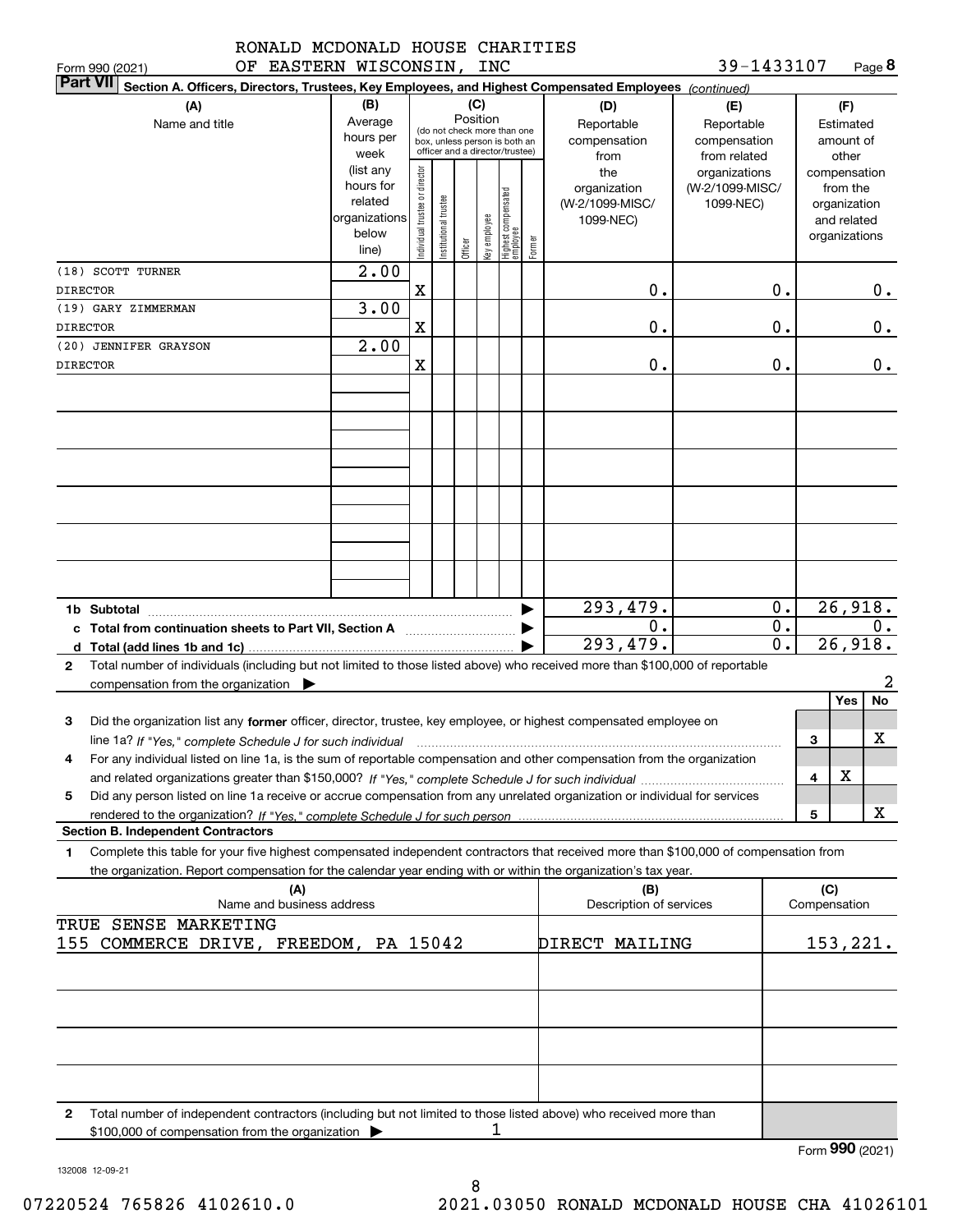|  |  |                           | RONALD MCDONALD HOUSE CHARITIES |
|--|--|---------------------------|---------------------------------|
|  |  | OF EASTERN WISCONSIN, INC |                                 |

| <b>Part VIII</b>                              |      |        | <b>Statement of Revenue</b>                                                                                           |          |                                            |                    |                       |                      |                                                           |                                                    |                                                                 |
|-----------------------------------------------|------|--------|-----------------------------------------------------------------------------------------------------------------------|----------|--------------------------------------------|--------------------|-----------------------|----------------------|-----------------------------------------------------------|----------------------------------------------------|-----------------------------------------------------------------|
|                                               |      |        | Check if Schedule O contains a response or note to any line in this Part VIII                                         |          |                                            |                    |                       |                      |                                                           |                                                    |                                                                 |
|                                               |      |        |                                                                                                                       |          |                                            |                    |                       | (A)<br>Total revenue | $\overline{(B)}$<br>Related or exempt<br>function revenue | $\overline{(C)}$<br>Unrelated<br> business revenue | (D)<br>Revenue excluded<br>from tax under<br>sections 512 - 514 |
|                                               |      |        | 1 a Federated campaigns                                                                                               |          | 1a                                         |                    | 41,399.               |                      |                                                           |                                                    |                                                                 |
| , Grants<br>mounts                            |      |        | <b>b</b> Membership dues<br>$\ldots \ldots \ldots \ldots \ldots$                                                      |          | 1 <sub>b</sub>                             |                    |                       |                      |                                                           |                                                    |                                                                 |
|                                               |      |        | c Fundraising events                                                                                                  |          | 1 <sub>c</sub>                             |                    | 808,248.              |                      |                                                           |                                                    |                                                                 |
|                                               |      |        | d Related organizations                                                                                               |          | 1 <sub>d</sub><br>$\overline{\phantom{a}}$ |                    |                       |                      |                                                           |                                                    |                                                                 |
|                                               |      |        | e Government grants (contributions)                                                                                   |          | 1e                                         |                    | 239,200.              |                      |                                                           |                                                    |                                                                 |
|                                               |      |        | f All other contributions, gifts, grants, and                                                                         |          |                                            |                    |                       |                      |                                                           |                                                    |                                                                 |
|                                               |      |        | similar amounts not included above                                                                                    |          | 1f                                         |                    | 6,405,189.            |                      |                                                           |                                                    |                                                                 |
| Contributions, Gifts,<br>and Other Similar Ar |      |        | Noncash contributions included in lines 1a-1f                                                                         |          |                                            | $1g$ $\frac{1}{3}$ | 452,012.              |                      |                                                           |                                                    |                                                                 |
|                                               |      |        |                                                                                                                       |          |                                            |                    |                       | 7,494,036.           |                                                           |                                                    |                                                                 |
|                                               |      |        |                                                                                                                       |          |                                            |                    | <b>Business Code</b>  |                      |                                                           |                                                    |                                                                 |
|                                               |      | 2a     | <u> 1989 - Johann Stein, mars an de Brasilia (b. 1989)</u>                                                            |          |                                            |                    |                       |                      |                                                           |                                                    |                                                                 |
| Program Service<br>Revenue                    |      | b      | <u> 1989 - Johann Stein, mars an deutscher Stein und der Stein und der Stein und der Stein und der Stein und der</u>  |          |                                            |                    |                       |                      |                                                           |                                                    |                                                                 |
|                                               |      | с<br>d | <u> 1989 - Andrea Stadt Britain, amerikansk politiker (</u>                                                           |          |                                            |                    |                       |                      |                                                           |                                                    |                                                                 |
|                                               |      | е      | <u> 1989 - Johann Stein, marwolaethau a bhann an t-Amhair an t-Amhair an t-Amhair an t-Amhair an t-Amhair an t-A</u>  |          |                                            |                    |                       |                      |                                                           |                                                    |                                                                 |
|                                               |      |        |                                                                                                                       |          |                                            |                    |                       |                      |                                                           |                                                    |                                                                 |
|                                               |      | a      |                                                                                                                       |          |                                            |                    | ▶                     |                      |                                                           |                                                    |                                                                 |
|                                               | З    |        | Investment income (including dividends, interest, and                                                                 |          |                                            |                    |                       |                      |                                                           |                                                    |                                                                 |
|                                               |      |        |                                                                                                                       |          |                                            |                    |                       | 231,618.             |                                                           |                                                    | 231,618.                                                        |
|                                               | 4    |        | Income from investment of tax-exempt bond proceeds                                                                    |          |                                            |                    |                       |                      |                                                           |                                                    |                                                                 |
|                                               | 5    |        |                                                                                                                       |          |                                            |                    |                       |                      |                                                           |                                                    |                                                                 |
|                                               |      |        |                                                                                                                       |          | (i) Real                                   |                    | (ii) Personal         |                      |                                                           |                                                    |                                                                 |
|                                               |      |        | <b>6 a</b> Gross rents<br>.                                                                                           | 6а       |                                            |                    |                       |                      |                                                           |                                                    |                                                                 |
|                                               |      |        | <b>b</b> Less: rental expenses<br>c Rental income or (loss)                                                           | 6b<br>6c |                                            |                    |                       |                      |                                                           |                                                    |                                                                 |
|                                               |      |        | d Net rental income or (loss)                                                                                         |          |                                            |                    |                       |                      |                                                           |                                                    |                                                                 |
|                                               |      |        | 7 a Gross amount from sales of                                                                                        |          | (i) Securities                             |                    | (ii) Other            |                      |                                                           |                                                    |                                                                 |
|                                               |      |        | assets other than inventory                                                                                           | 7a       |                                            | 3,949,093.         |                       |                      |                                                           |                                                    |                                                                 |
|                                               |      |        | <b>b</b> Less: cost or other basis                                                                                    |          |                                            |                    |                       |                      |                                                           |                                                    |                                                                 |
|                                               |      |        | and sales expenses                                                                                                    |          | $ 7b $ 2,836,123.                          |                    | 19,807.               |                      |                                                           |                                                    |                                                                 |
| Revenue                                       |      |        | c Gain or (loss)                                                                                                      |          | $ 7c $ 1, 112, 970.                        |                    | $-19,807.$            |                      |                                                           |                                                    |                                                                 |
|                                               |      |        |                                                                                                                       |          |                                            |                    | $\blacktriangleright$ | 1,093,163.           |                                                           |                                                    | 1093163.                                                        |
| <b>Othe</b>                                   |      |        | 8 a Gross income from fundraising events (not                                                                         |          |                                            |                    |                       |                      |                                                           |                                                    |                                                                 |
|                                               |      |        | $808, 248.$ of<br>including \$                                                                                        |          |                                            |                    |                       |                      |                                                           |                                                    |                                                                 |
|                                               |      |        | contributions reported on line 1c). See                                                                               |          |                                            |                    | 410,340.              |                      |                                                           |                                                    |                                                                 |
|                                               |      |        |                                                                                                                       |          |                                            | 8a<br>8b           | 255,080.              |                      |                                                           |                                                    |                                                                 |
|                                               |      |        | c Net income or (loss) from fundraising events                                                                        |          |                                            |                    | ▶                     | 155,260.             |                                                           |                                                    | 155,260.                                                        |
|                                               |      |        | 9 a Gross income from gaming activities. See                                                                          |          |                                            |                    |                       |                      |                                                           |                                                    |                                                                 |
|                                               |      |        |                                                                                                                       |          |                                            | 9a                 |                       |                      |                                                           |                                                    |                                                                 |
|                                               |      |        | <b>b</b> Less: direct expenses <b>manually</b>                                                                        |          |                                            | 9 <sub>b</sub>     |                       |                      |                                                           |                                                    |                                                                 |
|                                               |      |        | c Net income or (loss) from gaming activities                                                                         |          |                                            |                    | .                     |                      |                                                           |                                                    |                                                                 |
|                                               |      |        | 10 a Gross sales of inventory, less returns                                                                           |          |                                            |                    |                       |                      |                                                           |                                                    |                                                                 |
|                                               |      |        |                                                                                                                       |          |                                            | 10a                |                       |                      |                                                           |                                                    |                                                                 |
|                                               |      |        | <b>b</b> Less: cost of goods sold                                                                                     |          |                                            | 10b                |                       |                      |                                                           |                                                    |                                                                 |
|                                               |      |        | c Net income or (loss) from sales of inventory                                                                        |          |                                            |                    | <b>Business Code</b>  |                      |                                                           |                                                    |                                                                 |
|                                               | 11 a |        |                                                                                                                       |          |                                            |                    |                       |                      |                                                           |                                                    |                                                                 |
|                                               |      | b      | <u> 1989 - Johann Barbara, martin amerikan basar dan berasal dalam basar dalam basar dalam basar dalam basar dala</u> |          |                                            |                    |                       |                      |                                                           |                                                    |                                                                 |
|                                               |      | c      | the control of the control of the control of the control of the control of                                            |          |                                            |                    |                       |                      |                                                           |                                                    |                                                                 |
| Miscellaneous<br>Revenue                      |      |        |                                                                                                                       |          |                                            |                    |                       |                      |                                                           |                                                    |                                                                 |
|                                               |      |        |                                                                                                                       |          |                                            |                    | ▶                     |                      |                                                           |                                                    |                                                                 |
|                                               | 12   |        |                                                                                                                       |          |                                            |                    |                       | 8,974,077.           | 0.                                                        | 0.                                                 | 1480041.                                                        |
| 132009 12-09-21                               |      |        |                                                                                                                       |          |                                            |                    |                       |                      |                                                           |                                                    | Form 990 (2021)                                                 |

132009 12-09-21

9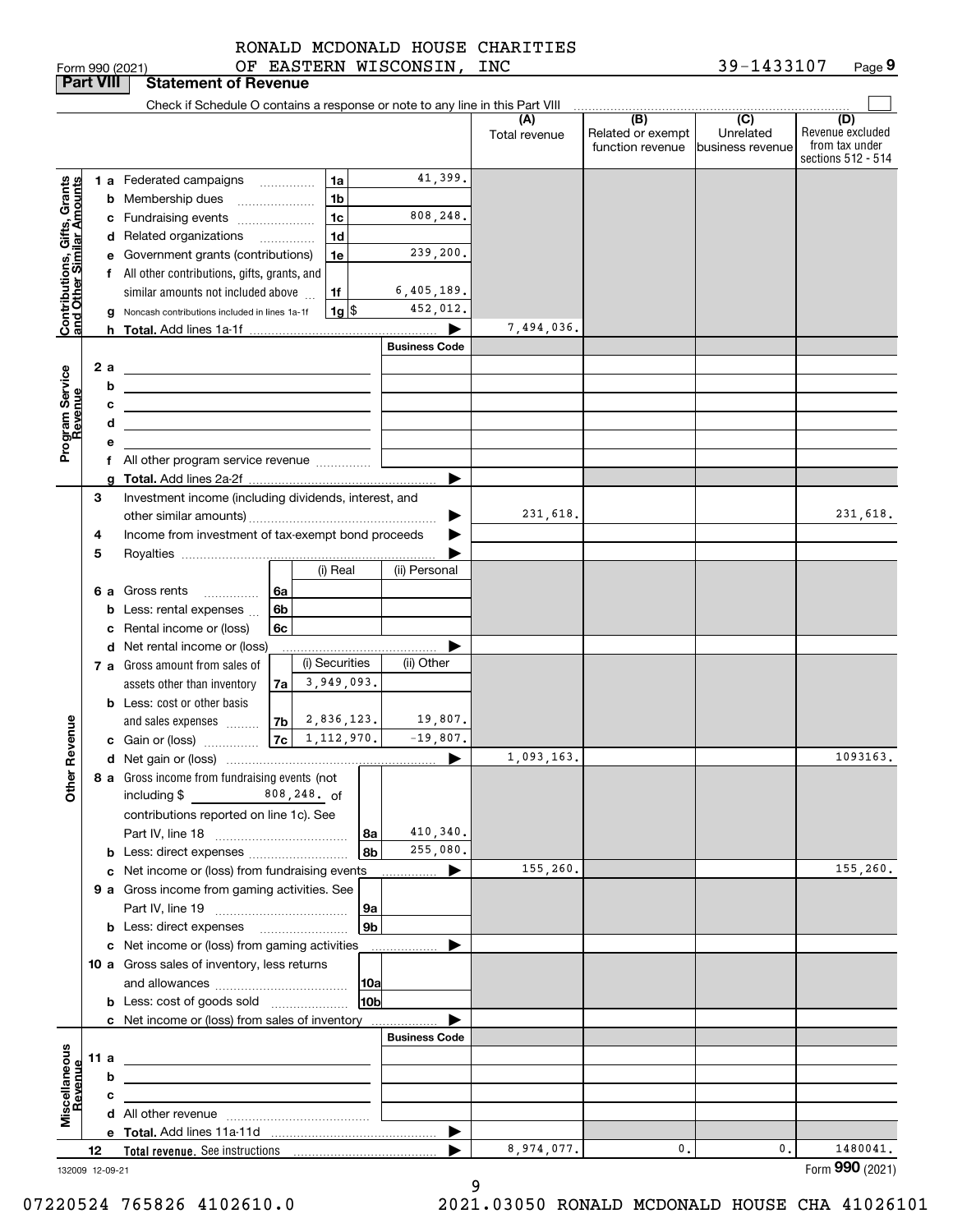## Form 990 (2021) OF EASTERN WISCONSIN, INC 39-1433107  $_{\sf Page}$ RONALD MCDONALD HOUSE CHARITIES

**Part IX Statement of Functional Expenses**

**10**

|              | Section 501(c)(3) and 501(c)(4) organizations must complete all columns. All other organizations must complete column (A).                                                                                   |                        |                                    |                                           |                                       |
|--------------|--------------------------------------------------------------------------------------------------------------------------------------------------------------------------------------------------------------|------------------------|------------------------------------|-------------------------------------------|---------------------------------------|
|              | Check if Schedule O contains a response or note to any line in this Part IX                                                                                                                                  |                        |                                    |                                           |                                       |
|              | Do not include amounts reported on lines 6b,<br>7b, 8b, 9b, and 10b of Part VIII.                                                                                                                            | (A)<br>Total expenses  | (B)<br>Program service<br>expenses | (C)<br>Management and<br>general expenses | (D)<br><b>Fundraising</b><br>expenses |
| $\mathbf{1}$ | Grants and other assistance to domestic organizations                                                                                                                                                        |                        |                                    |                                           |                                       |
|              | and domestic governments. See Part IV, line 21                                                                                                                                                               |                        |                                    |                                           |                                       |
| $\mathbf{2}$ | Grants and other assistance to domestic                                                                                                                                                                      |                        |                                    |                                           |                                       |
|              | individuals. See Part IV, line 22                                                                                                                                                                            |                        |                                    |                                           |                                       |
| 3            | Grants and other assistance to foreign                                                                                                                                                                       |                        |                                    |                                           |                                       |
|              | organizations, foreign governments, and foreign                                                                                                                                                              |                        |                                    |                                           |                                       |
|              | individuals. See Part IV, lines 15 and 16                                                                                                                                                                    |                        |                                    |                                           |                                       |
| 4            | Benefits paid to or for members                                                                                                                                                                              |                        |                                    |                                           |                                       |
| 5            | Compensation of current officers, directors,                                                                                                                                                                 |                        |                                    |                                           |                                       |
|              | trustees, and key employees                                                                                                                                                                                  | 209,145.               | 104,572.                           | 52, 286.                                  | 52,287.                               |
| 6            | Compensation not included above to disqualified                                                                                                                                                              |                        |                                    |                                           |                                       |
|              | persons (as defined under section 4958(f)(1)) and                                                                                                                                                            |                        |                                    |                                           |                                       |
|              | persons described in section $4958(c)(3)(B)$                                                                                                                                                                 |                        |                                    |                                           |                                       |
| 7            | Other salaries and wages                                                                                                                                                                                     | 1,019,190.             | 665,687.                           | 210,028.                                  | 143,475.                              |
| 8            | Pension plan accruals and contributions (include                                                                                                                                                             |                        |                                    |                                           |                                       |
|              | section 401(k) and 403(b) employer contributions)                                                                                                                                                            | 23,752.                | 14,274.                            | 4,503.                                    | 4,975.                                |
| 9            | Other employee benefits                                                                                                                                                                                      |                        |                                    |                                           |                                       |
| 10           |                                                                                                                                                                                                              | 89,824.                | 53,978.                            | 17,031.                                   | 18,815.                               |
| 11           | Fees for services (nonemployees):                                                                                                                                                                            |                        |                                    |                                           |                                       |
| a            |                                                                                                                                                                                                              |                        |                                    |                                           |                                       |
| b            |                                                                                                                                                                                                              | 19,200.                |                                    | 19,200.                                   |                                       |
| c            |                                                                                                                                                                                                              |                        |                                    |                                           |                                       |
| d            |                                                                                                                                                                                                              | 153,221.               |                                    |                                           | 153,221.                              |
| е            | Professional fundraising services. See Part IV, line 17                                                                                                                                                      | 34,510.                |                                    | 34,510.                                   |                                       |
| f            |                                                                                                                                                                                                              |                        |                                    |                                           |                                       |
| g            | Other. (If line 11g amount exceeds 10% of line 25,                                                                                                                                                           | 66,704.                | 60,034.                            | 6,670.                                    |                                       |
|              | column (A), amount, list line 11g expenses on Sch O.)                                                                                                                                                        | 17,820.                | 14,256.                            |                                           | 3,564.                                |
| 12           |                                                                                                                                                                                                              | 21,384.                | 19,246.                            | 2,138.                                    |                                       |
| 13<br>14     |                                                                                                                                                                                                              |                        |                                    |                                           |                                       |
| 15           |                                                                                                                                                                                                              |                        |                                    |                                           |                                       |
| 16           |                                                                                                                                                                                                              | 124, 855.              | 118,612.                           | 6, 243.                                   |                                       |
| 17           |                                                                                                                                                                                                              | 918.                   |                                    | 459.                                      | 459.                                  |
| 18           | Payments of travel or entertainment expenses                                                                                                                                                                 |                        |                                    |                                           |                                       |
|              | for any federal, state, or local public officials                                                                                                                                                            |                        |                                    |                                           |                                       |
| 19           | Conferences, conventions, and meetings                                                                                                                                                                       | 7,832.                 | 6,657.                             | 1,175.                                    |                                       |
| 20           | Interest                                                                                                                                                                                                     |                        |                                    |                                           |                                       |
| 21           |                                                                                                                                                                                                              |                        |                                    |                                           |                                       |
| 22           | Depreciation, depletion, and amortization                                                                                                                                                                    | 443,746.               | 439,309.                           | 4,437.                                    |                                       |
| 23           | Insurance                                                                                                                                                                                                    | 143,290.               | 140,290.                           | 3,000.                                    |                                       |
| 24           | Other expenses. Itemize expenses not covered<br>above. (List miscellaneous expenses on line 24e. If<br>line 24e amount exceeds 10% of line 25, column (A),<br>amount, list line 24e expenses on Schedule O.) |                        |                                    |                                           |                                       |
| a            | SUPPLIES                                                                                                                                                                                                     | 463,834.               | 417,451.                           | 46,383.                                   |                                       |
| b            | HOUSE MAINTENANCE                                                                                                                                                                                            | $\overline{226,578}$ . | 224,312.                           | 2,266.                                    |                                       |
| C            | OTHER EXPENSES                                                                                                                                                                                               | 65,633.                | 35,147.                            | 2,497.                                    | 27,989.                               |
| d            | <b>TELEPHONE</b>                                                                                                                                                                                             | 38,732.                | 32,921.                            | 5,035.                                    | 776.                                  |
| е            | All other expenses                                                                                                                                                                                           | 22,103.                | 18,788.                            |                                           | 3,315.                                |
| 25           | Total functional expenses. Add lines 1 through 24e                                                                                                                                                           | 3, 192, 271.           | 2,365,534.                         | 417,861.                                  | 408,876.                              |
| 26           | Joint costs. Complete this line only if the organization                                                                                                                                                     |                        |                                    |                                           |                                       |
|              | reported in column (B) joint costs from a combined                                                                                                                                                           |                        |                                    |                                           |                                       |
|              | educational campaign and fundraising solicitation.                                                                                                                                                           |                        |                                    |                                           |                                       |
|              | Check here $\blacktriangleright$<br>if following SOP 98-2 (ASC 958-720)                                                                                                                                      |                        |                                    |                                           |                                       |
|              | 132010 12-09-21                                                                                                                                                                                              |                        |                                    |                                           | Form 990 (2021)                       |

10

132010 12-09-21

07220524 765826 4102610.0 2021.03050 RONALD MCDONALD HOUSE CHA 41026101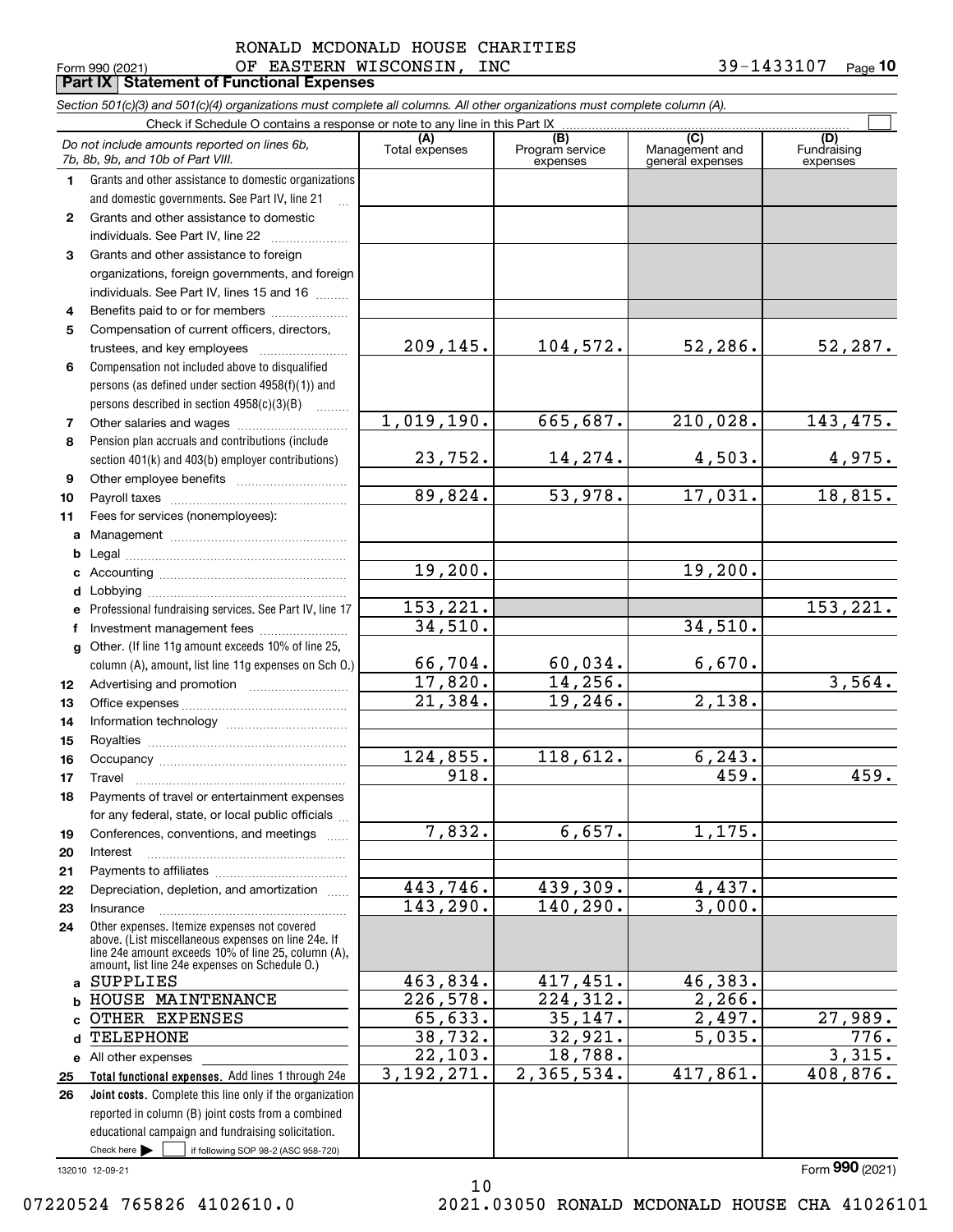# RONALD MCDONALD HOUSE CHARITIES

|                             | Form 990 (2021) | OF EASTERN WISCONSIN, INC                                                                                                                                  |                         |                     |                          |                 | 39-1433107<br>$_{\rm Page}$ 11 |
|-----------------------------|-----------------|------------------------------------------------------------------------------------------------------------------------------------------------------------|-------------------------|---------------------|--------------------------|-----------------|--------------------------------|
|                             | Part X          | <b>Balance Sheet</b>                                                                                                                                       |                         |                     |                          |                 |                                |
|                             |                 |                                                                                                                                                            |                         |                     |                          |                 |                                |
|                             |                 |                                                                                                                                                            |                         |                     | (A)<br>Beginning of year |                 | (B)<br>End of year             |
|                             | 1               | Cash - non-interest-bearing                                                                                                                                |                         |                     | 1,078,613.               | $\mathbf{1}$    | 1,659,234.                     |
|                             | 2               |                                                                                                                                                            |                         |                     | 8,714,910.               | $\mathbf{2}$    | 9,180,962.                     |
|                             | з               |                                                                                                                                                            |                         |                     | 180, 160.                | 3               | 1,134,998.                     |
|                             | 4               |                                                                                                                                                            |                         |                     |                          | 4               |                                |
|                             | 5               | Loans and other receivables from any current or former officer, director,                                                                                  |                         |                     |                          |                 |                                |
|                             |                 | trustee, key employee, creator or founder, substantial contributor, or 35%                                                                                 |                         |                     |                          |                 |                                |
|                             |                 | controlled entity or family member of any of these persons                                                                                                 |                         |                     |                          | 5               |                                |
|                             | 6               | Loans and other receivables from other disqualified persons (as defined                                                                                    |                         |                     |                          |                 |                                |
|                             |                 | under section 4958(f)(1)), and persons described in section 4958(c)(3)(B)                                                                                  |                         | $\ldots$            |                          | 6               |                                |
|                             | 7               |                                                                                                                                                            |                         | 7                   |                          |                 |                                |
| Assets                      | 8               |                                                                                                                                                            |                         | 8                   |                          |                 |                                |
|                             | 9               | Prepaid expenses and deferred charges                                                                                                                      |                         | 37,425.             | 9                        | 18,978.         |                                |
|                             |                 | <b>10a</b> Land, buildings, and equipment: cost or other                                                                                                   |                         |                     |                          |                 |                                |
|                             |                 | basis. Complete Part VI of Schedule D    10a   24,079,341.                                                                                                 |                         |                     |                          |                 |                                |
|                             |                 | <b>b</b> Less: accumulated depreciation                                                                                                                    |                         | 5,290,422.          | 13,867,804.              | 10 <sub>c</sub> | 18,788,919.                    |
|                             | 11              |                                                                                                                                                            |                         |                     | 14, 165, 821.            | 11              | 13, 275, 904.                  |
|                             | 12              |                                                                                                                                                            |                         |                     |                          | 12              |                                |
|                             | 13              |                                                                                                                                                            |                         | 13                  |                          |                 |                                |
|                             | 14              |                                                                                                                                                            |                         | 14                  |                          |                 |                                |
|                             | 15              |                                                                                                                                                            |                         |                     |                          | 15              |                                |
|                             | 16              |                                                                                                                                                            |                         |                     | 38,044,733.              | 16              | 44,058,995.                    |
|                             | 17              |                                                                                                                                                            | 390, 950.               | 17                  | 919,644.                 |                 |                                |
|                             | 18              |                                                                                                                                                            | $\overline{125}$ , 000. | 18                  | 125,000.                 |                 |                                |
|                             | 19              | Deferred revenue imminimum contracts and the contracts of the contracts and the contracts of the contracts of                                              |                         |                     | 218,342.                 | 19              | 135,262.                       |
|                             | 20              |                                                                                                                                                            |                         |                     |                          | 20              |                                |
|                             | 21              | Escrow or custodial account liability. Complete Part IV of Schedule D                                                                                      |                         | 1.1.1.1.1.1.1.1.1.1 |                          | 21              |                                |
|                             | 22              | Loans and other payables to any current or former officer, director,                                                                                       |                         |                     |                          |                 |                                |
| Liabilities                 |                 | trustee, key employee, creator or founder, substantial contributor, or 35%                                                                                 |                         |                     |                          |                 |                                |
|                             |                 | controlled entity or family member of any of these persons                                                                                                 |                         |                     |                          | 22              |                                |
|                             | 23              | Secured mortgages and notes payable to unrelated third parties                                                                                             |                         | .                   |                          | 23              |                                |
|                             | 24<br>25        |                                                                                                                                                            |                         |                     |                          | 24              |                                |
|                             |                 | Other liabilities (including federal income tax, payables to related third<br>parties, and other liabilities not included on lines 17-24). Complete Part X |                         |                     |                          |                 |                                |
|                             |                 | of Schedule D                                                                                                                                              |                         |                     | 239,200.                 | 25              | 239,200.                       |
|                             | 26              | Total liabilities. Add lines 17 through 25                                                                                                                 |                         |                     | 973,492.                 | 26              | $\overline{1,419},106.$        |
|                             |                 | Organizations that follow FASB ASC 958, check here $\blacktriangleright \boxed{X}$                                                                         |                         |                     |                          |                 |                                |
|                             |                 | and complete lines 27, 28, 32, and 33.                                                                                                                     |                         |                     |                          |                 |                                |
|                             | 27              | Net assets without donor restrictions                                                                                                                      |                         |                     | 35, 511, 597.            | 27              | 38,818,169.                    |
|                             | 28              |                                                                                                                                                            |                         |                     | 1,559,644.               | 28              | 3,821,720.                     |
|                             |                 | Organizations that do not follow FASB ASC 958, check here $\blacktriangleright$                                                                            |                         |                     |                          |                 |                                |
|                             |                 | and complete lines 29 through 33.                                                                                                                          |                         |                     |                          |                 |                                |
| Net Assets or Fund Balances | 29              |                                                                                                                                                            |                         |                     |                          | 29              |                                |
|                             | 30              | Paid-in or capital surplus, or land, building, or equipment fund                                                                                           |                         |                     |                          | 30              |                                |
|                             | 31              | Retained earnings, endowment, accumulated income, or other funds                                                                                           |                         | .                   |                          | 31              |                                |
|                             | 32              |                                                                                                                                                            |                         |                     | 37,071,241.              | 32              | 42,639,889.                    |
|                             | 33              |                                                                                                                                                            |                         |                     | 38,044,733.              | 33              | 44,058,995.<br>$000 \times 22$ |

Form (2021) **990**

132011 12-09-21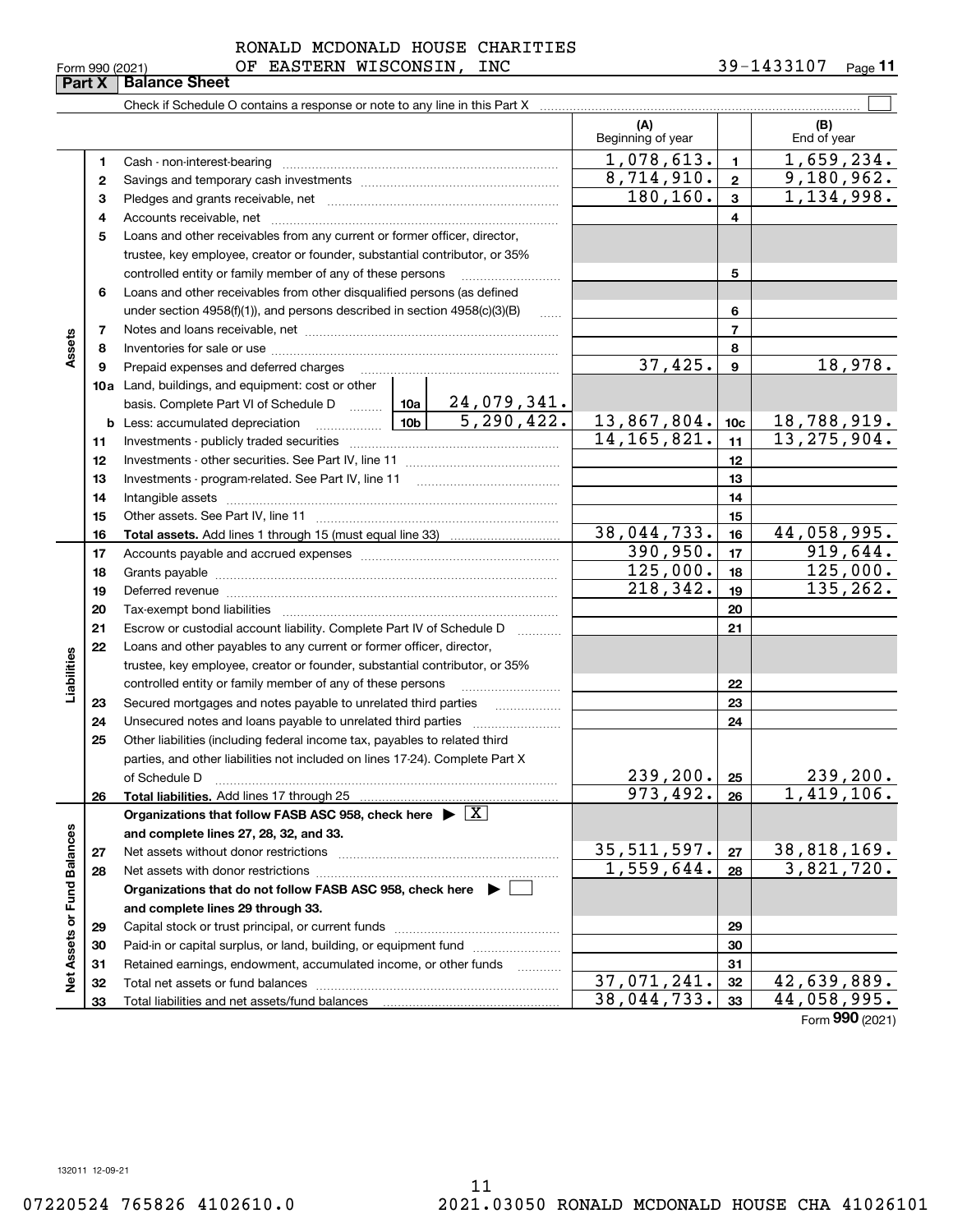|    | RONALD MCDONALD HOUSE CHARITIES                                                                                                                                                                                                                                                                                                                                                                                                                                                                             |                         |             |                |     |                             |
|----|-------------------------------------------------------------------------------------------------------------------------------------------------------------------------------------------------------------------------------------------------------------------------------------------------------------------------------------------------------------------------------------------------------------------------------------------------------------------------------------------------------------|-------------------------|-------------|----------------|-----|-----------------------------|
|    | OF EASTERN WISCONSIN, INC<br>Form 990 (2021)                                                                                                                                                                                                                                                                                                                                                                                                                                                                |                         | 39-1433107  |                |     | Page 12                     |
|    | Part XI   Reconciliation of Net Assets                                                                                                                                                                                                                                                                                                                                                                                                                                                                      |                         |             |                |     |                             |
|    |                                                                                                                                                                                                                                                                                                                                                                                                                                                                                                             |                         |             |                |     |                             |
|    |                                                                                                                                                                                                                                                                                                                                                                                                                                                                                                             |                         |             |                |     |                             |
| 1  |                                                                                                                                                                                                                                                                                                                                                                                                                                                                                                             | 1                       |             |                |     | 8,974,077.                  |
| 2  | Total expenses (must equal Part IX, column (A), line 25)                                                                                                                                                                                                                                                                                                                                                                                                                                                    | $\overline{2}$          |             |                |     | 3,192,271.                  |
| з  | Revenue less expenses. Subtract line 2 from line 1                                                                                                                                                                                                                                                                                                                                                                                                                                                          | 3                       |             |                |     | 5,781,806.                  |
| 4  |                                                                                                                                                                                                                                                                                                                                                                                                                                                                                                             | $\overline{\mathbf{4}}$ |             |                |     | 37,071,241.                 |
| 5  | Net unrealized gains (losses) on investments<br>$\begin{minipage}{0.5\textwidth} \begin{tabular}{ l l l } \hline & \multicolumn{1}{ l l } \hline & \multicolumn{1}{ l } \hline \multicolumn{1}{ l } \hline \multicolumn{1}{ l } \hline \multicolumn{1}{ l } \hline \multicolumn{1}{ l } \hline \multicolumn{1}{ l } \hline \multicolumn{1}{ l } \hline \multicolumn{1}{ l } \hline \multicolumn{1}{ l } \hline \multicolumn{1}{ l } \hline \multicolumn{1}{ l } \hline \multicolumn{1}{ l } \hline \multic$ | 5                       |             |                |     | $-213, 158.$                |
| 6  |                                                                                                                                                                                                                                                                                                                                                                                                                                                                                                             | 6                       |             |                |     |                             |
| 7  | Investment expenses www.communication.com/www.communication.com/www.communication.com/www.communication.com                                                                                                                                                                                                                                                                                                                                                                                                 | $\overline{7}$          |             |                |     |                             |
| 8  | Prior period adjustments                                                                                                                                                                                                                                                                                                                                                                                                                                                                                    | 8                       |             |                |     |                             |
| 9  | Other changes in net assets or fund balances (explain on Schedule O)                                                                                                                                                                                                                                                                                                                                                                                                                                        | 9                       |             |                |     | 0.                          |
| 10 | Net assets or fund balances at end of year. Combine lines 3 through 9 (must equal Part X, line 32,                                                                                                                                                                                                                                                                                                                                                                                                          |                         |             |                |     |                             |
|    | column (B))                                                                                                                                                                                                                                                                                                                                                                                                                                                                                                 | 10                      | 42,639,889. |                |     |                             |
|    | Part XII Financial Statements and Reporting                                                                                                                                                                                                                                                                                                                                                                                                                                                                 |                         |             |                |     |                             |
|    |                                                                                                                                                                                                                                                                                                                                                                                                                                                                                                             |                         |             |                |     | $\overline{\mathbf{X}}$     |
|    |                                                                                                                                                                                                                                                                                                                                                                                                                                                                                                             |                         |             |                | Yes | <b>No</b>                   |
| 1  | $ X $ Accrual<br>Accounting method used to prepare the Form 990: <u>[16</u> ] Cash<br>Other                                                                                                                                                                                                                                                                                                                                                                                                                 |                         |             |                |     |                             |
|    | If the organization changed its method of accounting from a prior year or checked "Other," explain on Schedule O.                                                                                                                                                                                                                                                                                                                                                                                           |                         |             |                |     |                             |
|    | 2a Were the organization's financial statements compiled or reviewed by an independent accountant?                                                                                                                                                                                                                                                                                                                                                                                                          |                         |             | 2a             |     | x                           |
|    | If "Yes," check a box below to indicate whether the financial statements for the year were compiled or reviewed on a                                                                                                                                                                                                                                                                                                                                                                                        |                         |             |                |     |                             |
|    | separate basis, consolidated basis, or both:                                                                                                                                                                                                                                                                                                                                                                                                                                                                |                         |             |                |     |                             |
|    | Separate basis<br>Both consolidated and separate basis<br>Consolidated basis                                                                                                                                                                                                                                                                                                                                                                                                                                |                         |             |                |     |                             |
|    | b Were the organization's financial statements audited by an independent accountant?                                                                                                                                                                                                                                                                                                                                                                                                                        |                         |             | 2 <sub>b</sub> | X   |                             |
|    | If "Yes," check a box below to indicate whether the financial statements for the year were audited on a separate basis,                                                                                                                                                                                                                                                                                                                                                                                     |                         |             |                |     |                             |
|    | consolidated basis, or both:                                                                                                                                                                                                                                                                                                                                                                                                                                                                                |                         |             |                |     |                             |
|    | $X$ Separate basis<br><b>Consolidated basis</b><br>Both consolidated and separate basis                                                                                                                                                                                                                                                                                                                                                                                                                     |                         |             |                |     |                             |
|    | c If "Yes" to line 2a or 2b, does the organization have a committee that assumes responsibility for oversight of the audit,                                                                                                                                                                                                                                                                                                                                                                                 |                         |             |                |     |                             |
|    |                                                                                                                                                                                                                                                                                                                                                                                                                                                                                                             |                         |             | 2c             | Χ   |                             |
|    | If the organization changed either its oversight process or selection process during the tax year, explain on Schedule O.                                                                                                                                                                                                                                                                                                                                                                                   |                         |             |                |     |                             |
|    | 3a As a result of a federal award, was the organization required to undergo an audit or audits as set forth in the Single Audit                                                                                                                                                                                                                                                                                                                                                                             |                         |             |                |     |                             |
|    |                                                                                                                                                                                                                                                                                                                                                                                                                                                                                                             |                         |             | 3a             |     | x                           |
|    | <b>b</b> If "Yes," did the organization undergo the required audit or audits? If the organization did not undergo the required audit                                                                                                                                                                                                                                                                                                                                                                        |                         |             |                |     |                             |
|    | or audits, explain why on Schedule O and describe any steps taken to undergo such audits matures and successive matures.                                                                                                                                                                                                                                                                                                                                                                                    |                         |             | 3b             |     | $F_{\text{orm}}$ 990 (2021) |
|    |                                                                                                                                                                                                                                                                                                                                                                                                                                                                                                             |                         |             |                |     |                             |

Form (2021) **990**

132012 12-09-21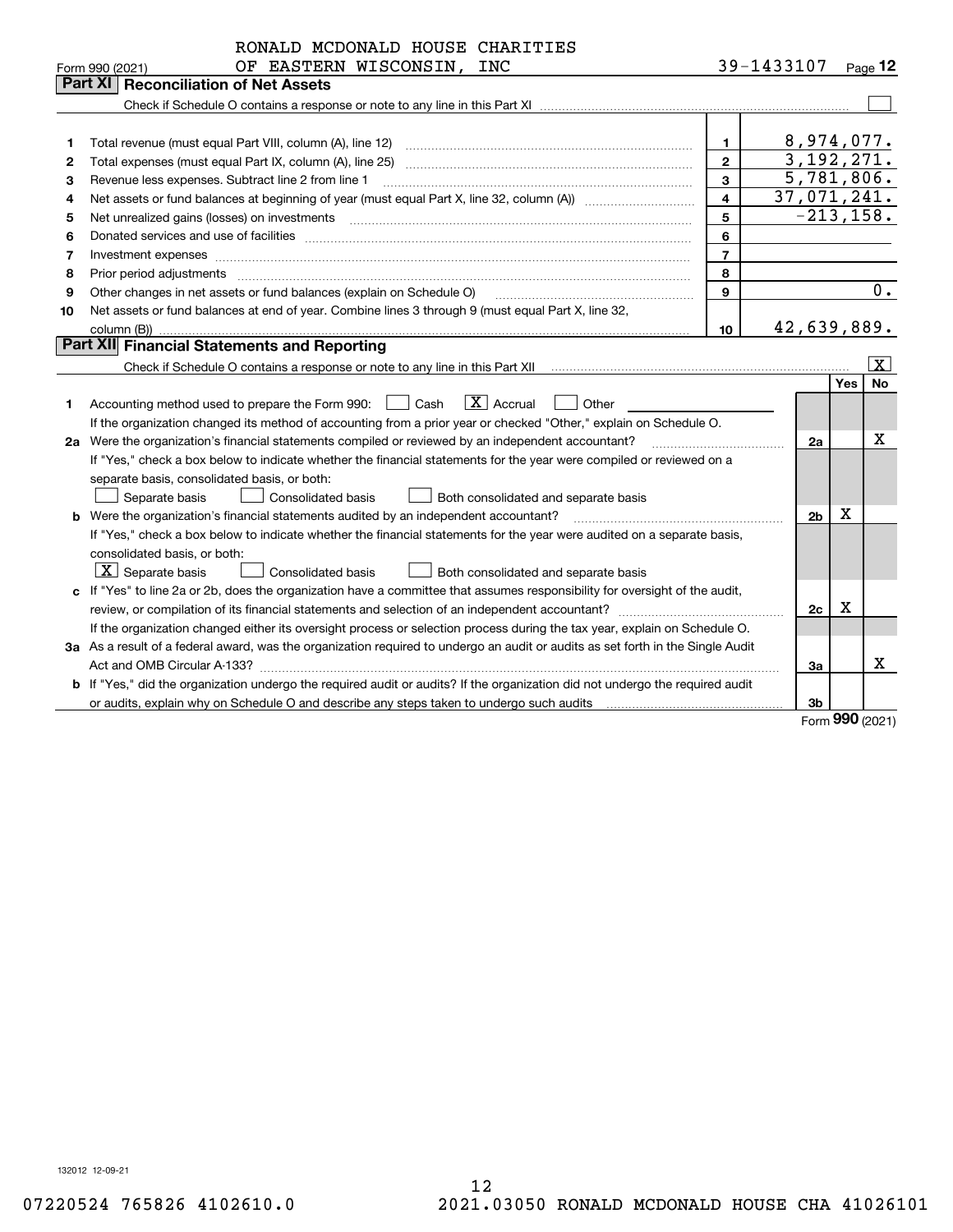| (Form 990)<br>Internal Revenue Service | <b>SCHEDULE A</b><br>Department of the Treasury | <b>Public Charity Status and Public Support</b><br>Complete if the organization is a section 501(c)(3) organization or a section<br>4947(a)(1) nonexempt charitable trust.<br>Attach to Form 990 or Form 990-EZ.<br>Go to www.irs.gov/Form990 for instructions and the latest information. | OMB No. 1545-0047<br><b>Open to Public</b><br>Inspection |     |                                                                |    |                            |  |                                                                                                                                              |
|----------------------------------------|-------------------------------------------------|--------------------------------------------------------------------------------------------------------------------------------------------------------------------------------------------------------------------------------------------------------------------------------------------|----------------------------------------------------------|-----|----------------------------------------------------------------|----|----------------------------|--|----------------------------------------------------------------------------------------------------------------------------------------------|
|                                        | Name of the organization                        | RONALD MCDONALD HOUSE CHARITIES                                                                                                                                                                                                                                                            |                                                          |     |                                                                |    |                            |  | <b>Employer identification number</b>                                                                                                        |
|                                        |                                                 | OF EASTERN WISCONSIN,                                                                                                                                                                                                                                                                      |                                                          | INC |                                                                |    |                            |  | 39-1433107                                                                                                                                   |
| Part I                                 |                                                 | Reason for Public Charity Status. (All organizations must complete this part.) See instructions.                                                                                                                                                                                           |                                                          |     |                                                                |    |                            |  |                                                                                                                                              |
|                                        |                                                 | The organization is not a private foundation because it is: (For lines 1 through 12, check only one box.)                                                                                                                                                                                  |                                                          |     |                                                                |    |                            |  |                                                                                                                                              |
| 1                                      |                                                 | A church, convention of churches, or association of churches described in section 170(b)(1)(A)(i).                                                                                                                                                                                         |                                                          |     |                                                                |    |                            |  |                                                                                                                                              |
| 2                                      |                                                 | A school described in section 170(b)(1)(A)(ii). (Attach Schedule E (Form 990).)                                                                                                                                                                                                            |                                                          |     |                                                                |    |                            |  |                                                                                                                                              |
| 3                                      |                                                 | A hospital or a cooperative hospital service organization described in section 170(b)(1)(A)(iii).                                                                                                                                                                                          |                                                          |     |                                                                |    |                            |  |                                                                                                                                              |
| 4                                      |                                                 | A medical research organization operated in conjunction with a hospital described in section 170(b)(1)(A)(iii). Enter the hospital's name,                                                                                                                                                 |                                                          |     |                                                                |    |                            |  |                                                                                                                                              |
|                                        | city, and state:                                |                                                                                                                                                                                                                                                                                            |                                                          |     |                                                                |    |                            |  |                                                                                                                                              |
| 5                                      |                                                 | An organization operated for the benefit of a college or university owned or operated by a governmental unit described in                                                                                                                                                                  |                                                          |     |                                                                |    |                            |  |                                                                                                                                              |
|                                        |                                                 | section 170(b)(1)(A)(iv). (Complete Part II.)                                                                                                                                                                                                                                              |                                                          |     |                                                                |    |                            |  |                                                                                                                                              |
| 6                                      |                                                 | A federal, state, or local government or governmental unit described in section 170(b)(1)(A)(v).                                                                                                                                                                                           |                                                          |     |                                                                |    |                            |  |                                                                                                                                              |
| $\lfloor x \rfloor$<br>7               |                                                 | An organization that normally receives a substantial part of its support from a governmental unit or from the general public described in                                                                                                                                                  |                                                          |     |                                                                |    |                            |  |                                                                                                                                              |
|                                        |                                                 | section 170(b)(1)(A)(vi). (Complete Part II.)                                                                                                                                                                                                                                              |                                                          |     |                                                                |    |                            |  |                                                                                                                                              |
| 8                                      |                                                 | A community trust described in section 170(b)(1)(A)(vi). (Complete Part II.)                                                                                                                                                                                                               |                                                          |     |                                                                |    |                            |  |                                                                                                                                              |
| 9                                      |                                                 | An agricultural research organization described in section 170(b)(1)(A)(ix) operated in conjunction with a land-grant college                                                                                                                                                              |                                                          |     |                                                                |    |                            |  |                                                                                                                                              |
|                                        |                                                 | or university or a non-land-grant college of agriculture (see instructions). Enter the name, city, and state of the college or                                                                                                                                                             |                                                          |     |                                                                |    |                            |  |                                                                                                                                              |
|                                        | university:                                     |                                                                                                                                                                                                                                                                                            |                                                          |     |                                                                |    |                            |  |                                                                                                                                              |
| 10                                     |                                                 |                                                                                                                                                                                                                                                                                            |                                                          |     |                                                                |    |                            |  | An organization that normally receives (1) more than 33 1/3% of its support from contributions, membership fees, and gross receipts from     |
|                                        |                                                 |                                                                                                                                                                                                                                                                                            |                                                          |     |                                                                |    |                            |  | activities related to its exempt functions, subject to certain exceptions; and (2) no more than 33 1/3% of its support from gross investment |
|                                        |                                                 | income and unrelated business taxable income (less section 511 tax) from businesses acquired by the organization after June 30, 1975.                                                                                                                                                      |                                                          |     |                                                                |    |                            |  |                                                                                                                                              |
|                                        |                                                 | See section 509(a)(2). (Complete Part III.)                                                                                                                                                                                                                                                |                                                          |     |                                                                |    |                            |  |                                                                                                                                              |
| 11                                     |                                                 | An organization organized and operated exclusively to test for public safety. See section 509(a)(4).                                                                                                                                                                                       |                                                          |     |                                                                |    |                            |  |                                                                                                                                              |
| 12                                     |                                                 | An organization organized and operated exclusively for the benefit of, to perform the functions of, or to carry out the purposes of one or                                                                                                                                                 |                                                          |     |                                                                |    |                            |  |                                                                                                                                              |
|                                        |                                                 | more publicly supported organizations described in section 509(a)(1) or section 509(a)(2). See section 509(a)(3). Check the box on                                                                                                                                                         |                                                          |     |                                                                |    |                            |  |                                                                                                                                              |
|                                        |                                                 | lines 12a through 12d that describes the type of supporting organization and complete lines 12e, 12f, and 12g.                                                                                                                                                                             |                                                          |     |                                                                |    |                            |  |                                                                                                                                              |
| a                                      |                                                 | Type I. A supporting organization operated, supervised, or controlled by its supported organization(s), typically by giving                                                                                                                                                                |                                                          |     |                                                                |    |                            |  |                                                                                                                                              |
|                                        |                                                 | the supported organization(s) the power to regularly appoint or elect a majority of the directors or trustees of the supporting                                                                                                                                                            |                                                          |     |                                                                |    |                            |  |                                                                                                                                              |
|                                        |                                                 | organization. You must complete Part IV, Sections A and B.                                                                                                                                                                                                                                 |                                                          |     |                                                                |    |                            |  |                                                                                                                                              |
| b                                      |                                                 | Type II. A supporting organization supervised or controlled in connection with its supported organization(s), by having                                                                                                                                                                    |                                                          |     |                                                                |    |                            |  |                                                                                                                                              |
|                                        |                                                 | control or management of the supporting organization vested in the same persons that control or manage the supported                                                                                                                                                                       |                                                          |     |                                                                |    |                            |  |                                                                                                                                              |
|                                        |                                                 | organization(s). You must complete Part IV, Sections A and C.                                                                                                                                                                                                                              |                                                          |     |                                                                |    |                            |  |                                                                                                                                              |
|                                        |                                                 | Type III functionally integrated. A supporting organization operated in connection with, and functionally integrated with,                                                                                                                                                                 |                                                          |     |                                                                |    |                            |  |                                                                                                                                              |
|                                        |                                                 | its supported organization(s) (see instructions). You must complete Part IV, Sections A, D, and E.                                                                                                                                                                                         |                                                          |     |                                                                |    |                            |  |                                                                                                                                              |
| d                                      |                                                 | Type III non-functionally integrated. A supporting organization operated in connection with its supported organization(s)                                                                                                                                                                  |                                                          |     |                                                                |    |                            |  |                                                                                                                                              |
|                                        |                                                 | that is not functionally integrated. The organization generally must satisfy a distribution requirement and an attentiveness                                                                                                                                                               |                                                          |     |                                                                |    |                            |  |                                                                                                                                              |
|                                        |                                                 | requirement (see instructions). You must complete Part IV, Sections A and D, and Part V.<br>Check this box if the organization received a written determination from the IRS that it is a Type I, Type II, Type III                                                                        |                                                          |     |                                                                |    |                            |  |                                                                                                                                              |
| е                                      |                                                 | functionally integrated, or Type III non-functionally integrated supporting organization.                                                                                                                                                                                                  |                                                          |     |                                                                |    |                            |  |                                                                                                                                              |
|                                        | Enter the number of supported organizations     |                                                                                                                                                                                                                                                                                            |                                                          |     |                                                                |    |                            |  |                                                                                                                                              |
|                                        |                                                 | g Provide the following information about the supported organization(s).                                                                                                                                                                                                                   |                                                          |     |                                                                |    |                            |  |                                                                                                                                              |
|                                        | (i) Name of supported                           | (ii) EIN                                                                                                                                                                                                                                                                                   | (iii) Type of organization                               |     | (iv) Is the organization listed<br>in your governing document? |    | (v) Amount of monetary     |  | (vi) Amount of other                                                                                                                         |
|                                        | organization                                    |                                                                                                                                                                                                                                                                                            | (described on lines 1-10<br>above (see instructions))    |     | Yes                                                            | No | support (see instructions) |  | support (see instructions)                                                                                                                   |
|                                        |                                                 |                                                                                                                                                                                                                                                                                            |                                                          |     |                                                                |    |                            |  |                                                                                                                                              |
|                                        |                                                 |                                                                                                                                                                                                                                                                                            |                                                          |     |                                                                |    |                            |  |                                                                                                                                              |
|                                        |                                                 |                                                                                                                                                                                                                                                                                            |                                                          |     |                                                                |    |                            |  |                                                                                                                                              |
|                                        |                                                 |                                                                                                                                                                                                                                                                                            |                                                          |     |                                                                |    |                            |  |                                                                                                                                              |
|                                        |                                                 |                                                                                                                                                                                                                                                                                            |                                                          |     |                                                                |    |                            |  |                                                                                                                                              |
|                                        |                                                 |                                                                                                                                                                                                                                                                                            |                                                          |     |                                                                |    |                            |  |                                                                                                                                              |
|                                        |                                                 |                                                                                                                                                                                                                                                                                            |                                                          |     |                                                                |    |                            |  |                                                                                                                                              |
|                                        |                                                 |                                                                                                                                                                                                                                                                                            |                                                          |     |                                                                |    |                            |  |                                                                                                                                              |
|                                        |                                                 |                                                                                                                                                                                                                                                                                            |                                                          |     |                                                                |    |                            |  |                                                                                                                                              |
|                                        |                                                 |                                                                                                                                                                                                                                                                                            |                                                          |     |                                                                |    |                            |  |                                                                                                                                              |
| Total                                  |                                                 |                                                                                                                                                                                                                                                                                            |                                                          |     |                                                                |    |                            |  |                                                                                                                                              |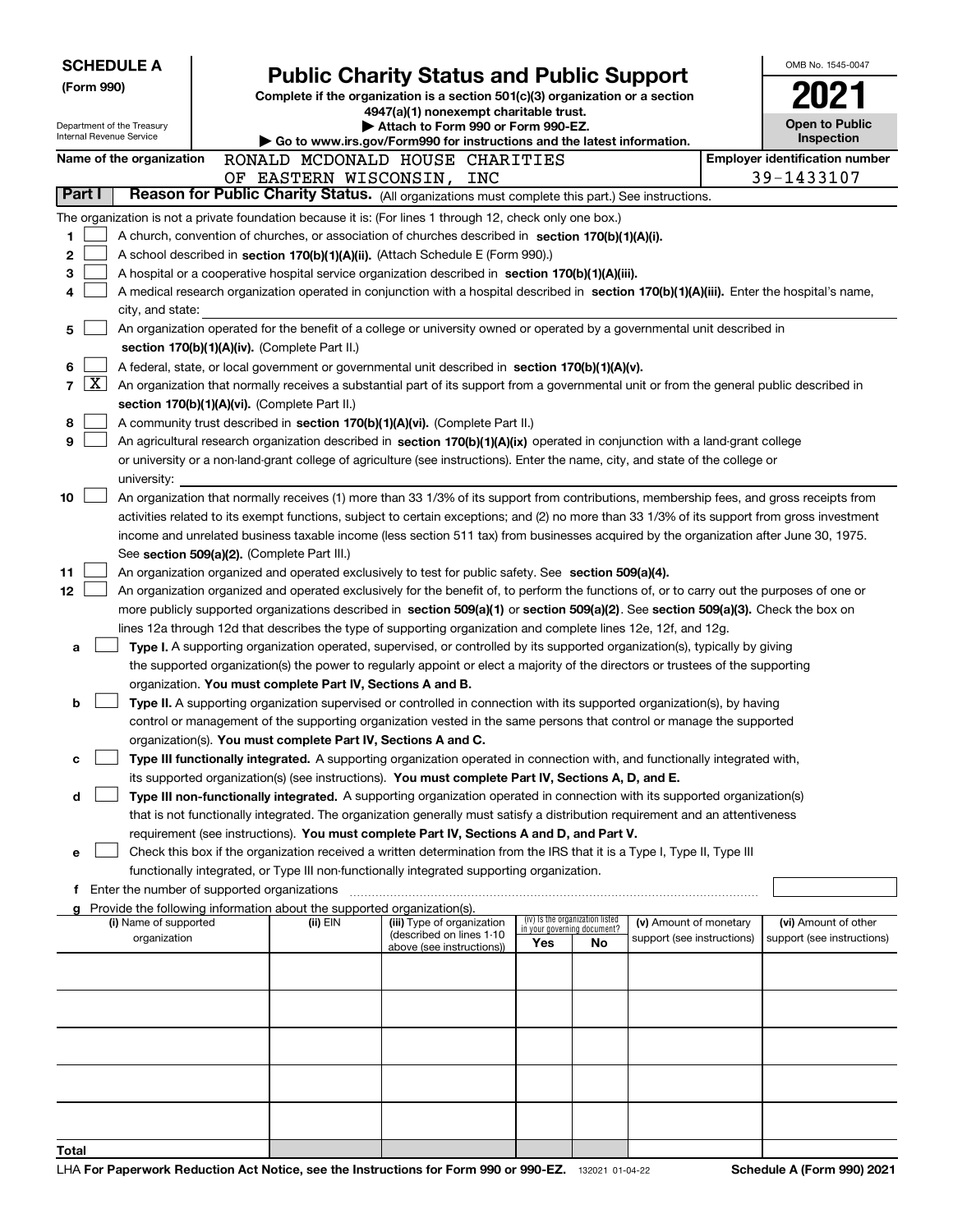## Schedule A (Form 990) 2021 OF EASTERN WISCONSIN,INC 39-1433107  $\,$  Page RONALD MCDONALD HOUSE CHARITIES

39-1433107 Page 2

(Complete only if you checked the box on line 5, 7, or 8 of Part I or if the organization failed to qualify under Part III. If the organization **Part II Support Schedule for Organizations Described in Sections 170(b)(1)(A)(iv) and 170(b)(1)(A)(vi)**

fails to qualify under the tests listed below, please complete Part III.)

|     | <b>Section A. Public Support</b>                                                                                                                                                                                                                                                    |          |                                 |                       |            |                      |                                |  |  |  |  |  |  |
|-----|-------------------------------------------------------------------------------------------------------------------------------------------------------------------------------------------------------------------------------------------------------------------------------------|----------|---------------------------------|-----------------------|------------|----------------------|--------------------------------|--|--|--|--|--|--|
|     | Calendar year (or fiscal year beginning in)                                                                                                                                                                                                                                         | (a) 2017 | (b) 2018                        | $(c)$ 2019            | $(d)$ 2020 | (e) 2021             | (f) Total                      |  |  |  |  |  |  |
|     | 1 Gifts, grants, contributions, and                                                                                                                                                                                                                                                 |          |                                 |                       |            |                      |                                |  |  |  |  |  |  |
|     | membership fees received. (Do not                                                                                                                                                                                                                                                   |          |                                 |                       |            |                      |                                |  |  |  |  |  |  |
|     | include any "unusual grants.")                                                                                                                                                                                                                                                      | 4622179. | 4230896.                        | 5419558.              | 3970765.   |                      | 7494036.25737434.              |  |  |  |  |  |  |
|     | 2 Tax revenues levied for the organ-                                                                                                                                                                                                                                                |          |                                 |                       |            |                      |                                |  |  |  |  |  |  |
|     | ization's benefit and either paid to                                                                                                                                                                                                                                                |          |                                 |                       |            |                      |                                |  |  |  |  |  |  |
|     | or expended on its behalf                                                                                                                                                                                                                                                           |          |                                 |                       |            |                      |                                |  |  |  |  |  |  |
|     | 3 The value of services or facilities                                                                                                                                                                                                                                               |          |                                 |                       |            |                      |                                |  |  |  |  |  |  |
|     | furnished by a governmental unit to                                                                                                                                                                                                                                                 |          |                                 |                       |            |                      |                                |  |  |  |  |  |  |
|     | the organization without charge                                                                                                                                                                                                                                                     |          |                                 |                       |            |                      |                                |  |  |  |  |  |  |
|     | Total. Add lines 1 through 3                                                                                                                                                                                                                                                        | 4622179. | 4230896.                        | 5419558.              | 3970765.   |                      | 7494036.25737434.              |  |  |  |  |  |  |
| 5.  | The portion of total contributions                                                                                                                                                                                                                                                  |          |                                 |                       |            |                      |                                |  |  |  |  |  |  |
|     | by each person (other than a                                                                                                                                                                                                                                                        |          |                                 |                       |            |                      |                                |  |  |  |  |  |  |
|     | governmental unit or publicly                                                                                                                                                                                                                                                       |          |                                 |                       |            |                      |                                |  |  |  |  |  |  |
|     | supported organization) included                                                                                                                                                                                                                                                    |          |                                 |                       |            |                      |                                |  |  |  |  |  |  |
|     | on line 1 that exceeds 2% of the                                                                                                                                                                                                                                                    |          |                                 |                       |            |                      |                                |  |  |  |  |  |  |
|     | amount shown on line 11,                                                                                                                                                                                                                                                            |          |                                 |                       |            |                      |                                |  |  |  |  |  |  |
|     | column (f)                                                                                                                                                                                                                                                                          |          |                                 |                       |            |                      | 560,569.                       |  |  |  |  |  |  |
|     | 6 Public support. Subtract line 5 from line 4.                                                                                                                                                                                                                                      |          |                                 |                       |            |                      | 25176865.                      |  |  |  |  |  |  |
|     | <b>Section B. Total Support</b>                                                                                                                                                                                                                                                     |          |                                 |                       |            |                      |                                |  |  |  |  |  |  |
|     | Calendar year (or fiscal year beginning in)                                                                                                                                                                                                                                         | (a) 2017 | $(b)$ 2018                      | $(c)$ 2019            | $(d)$ 2020 | (e) 2021             | (f) Total                      |  |  |  |  |  |  |
|     | 7 Amounts from line 4                                                                                                                                                                                                                                                               | 4622179. | 4230896.                        | 5419558.              | 3970765.   |                      | 7494036.25737434.              |  |  |  |  |  |  |
|     | 8 Gross income from interest,                                                                                                                                                                                                                                                       |          |                                 |                       |            |                      |                                |  |  |  |  |  |  |
|     | dividends, payments received on                                                                                                                                                                                                                                                     |          |                                 |                       |            |                      |                                |  |  |  |  |  |  |
|     | securities loans, rents, royalties,                                                                                                                                                                                                                                                 |          |                                 |                       |            |                      |                                |  |  |  |  |  |  |
|     | and income from similar sources                                                                                                                                                                                                                                                     | 480,690. |                                 | $302, 900.$ 341, 432. | 296,476.   | 231,618.             | 1653116.                       |  |  |  |  |  |  |
|     | <b>9</b> Net income from unrelated business                                                                                                                                                                                                                                         |          |                                 |                       |            |                      |                                |  |  |  |  |  |  |
|     | activities, whether or not the                                                                                                                                                                                                                                                      |          |                                 |                       |            |                      |                                |  |  |  |  |  |  |
|     | business is regularly carried on                                                                                                                                                                                                                                                    |          |                                 |                       |            |                      |                                |  |  |  |  |  |  |
|     | 10 Other income. Do not include gain                                                                                                                                                                                                                                                |          |                                 |                       |            |                      |                                |  |  |  |  |  |  |
|     | or loss from the sale of capital                                                                                                                                                                                                                                                    |          |                                 |                       |            |                      |                                |  |  |  |  |  |  |
|     | assets (Explain in Part VI.)                                                                                                                                                                                                                                                        |          | $190, 906.$ 329, 319. 248, 563. |                       |            | $96, 320.$ 155, 260. | 1020368.                       |  |  |  |  |  |  |
| 11. | Total support. Add lines 7 through 10                                                                                                                                                                                                                                               |          |                                 |                       |            |                      | 28410918.                      |  |  |  |  |  |  |
| 12  | Gross receipts from related activities, etc. (see instructions)                                                                                                                                                                                                                     |          |                                 |                       |            | 12                   |                                |  |  |  |  |  |  |
|     | 13 First 5 years. If the Form 990 is for the organization's first, second, third, fourth, or fifth tax year as a section 501(c)(3)                                                                                                                                                  |          |                                 |                       |            |                      |                                |  |  |  |  |  |  |
|     | organization, check this box and stop here                                                                                                                                                                                                                                          |          |                                 |                       |            |                      |                                |  |  |  |  |  |  |
|     | <b>Section C. Computation of Public Support Percentage</b>                                                                                                                                                                                                                          |          |                                 |                       |            |                      |                                |  |  |  |  |  |  |
|     |                                                                                                                                                                                                                                                                                     |          |                                 |                       |            | 14                   | 88.62<br>%                     |  |  |  |  |  |  |
|     |                                                                                                                                                                                                                                                                                     |          |                                 |                       |            | 15                   | 85.82<br>%                     |  |  |  |  |  |  |
|     | 16a 33 1/3% support test - 2021. If the organization did not check the box on line 13, and line 14 is 33 1/3% or more, check this box and                                                                                                                                           |          |                                 |                       |            |                      |                                |  |  |  |  |  |  |
|     | stop here. The organization qualifies as a publicly supported organization                                                                                                                                                                                                          |          |                                 |                       |            |                      | $\blacktriangleright$ $\mid$ X |  |  |  |  |  |  |
|     | b 33 1/3% support test - 2020. If the organization did not check a box on line 13 or 16a, and line 15 is 33 1/3% or more, check this box                                                                                                                                            |          |                                 |                       |            |                      |                                |  |  |  |  |  |  |
|     | and stop here. The organization qualifies as a publicly supported organization                                                                                                                                                                                                      |          |                                 |                       |            |                      |                                |  |  |  |  |  |  |
|     |                                                                                                                                                                                                                                                                                     |          |                                 |                       |            |                      |                                |  |  |  |  |  |  |
|     | 17a 10% -facts-and-circumstances test - 2021. If the organization did not check a box on line 13, 16a, or 16b, and line 14 is 10% or more,<br>and if the organization meets the facts-and-circumstances test, check this box and stop here. Explain in Part VI how the organization |          |                                 |                       |            |                      |                                |  |  |  |  |  |  |
|     | meets the facts-and-circumstances test. The organization qualifies as a publicly supported organization                                                                                                                                                                             |          |                                 |                       |            |                      |                                |  |  |  |  |  |  |
|     | b 10% -facts-and-circumstances test - 2020. If the organization did not check a box on line 13, 16a, 16b, or 17a, and line 15 is 10% or                                                                                                                                             |          |                                 |                       |            |                      |                                |  |  |  |  |  |  |
|     |                                                                                                                                                                                                                                                                                     |          |                                 |                       |            |                      |                                |  |  |  |  |  |  |
|     | more, and if the organization meets the facts-and-circumstances test, check this box and stop here. Explain in Part VI how the<br>organization meets the facts-and-circumstances test. The organization qualifies as a publicly supported organization                              |          |                                 |                       |            |                      |                                |  |  |  |  |  |  |
| 18  | Private foundation. If the organization did not check a box on line 13, 16a, 16b, 17a, or 17b, check this box and see instructions                                                                                                                                                  |          |                                 |                       |            |                      |                                |  |  |  |  |  |  |
|     |                                                                                                                                                                                                                                                                                     |          |                                 |                       |            |                      | Schadula A (Form 990) 2021     |  |  |  |  |  |  |

132022 01-04-22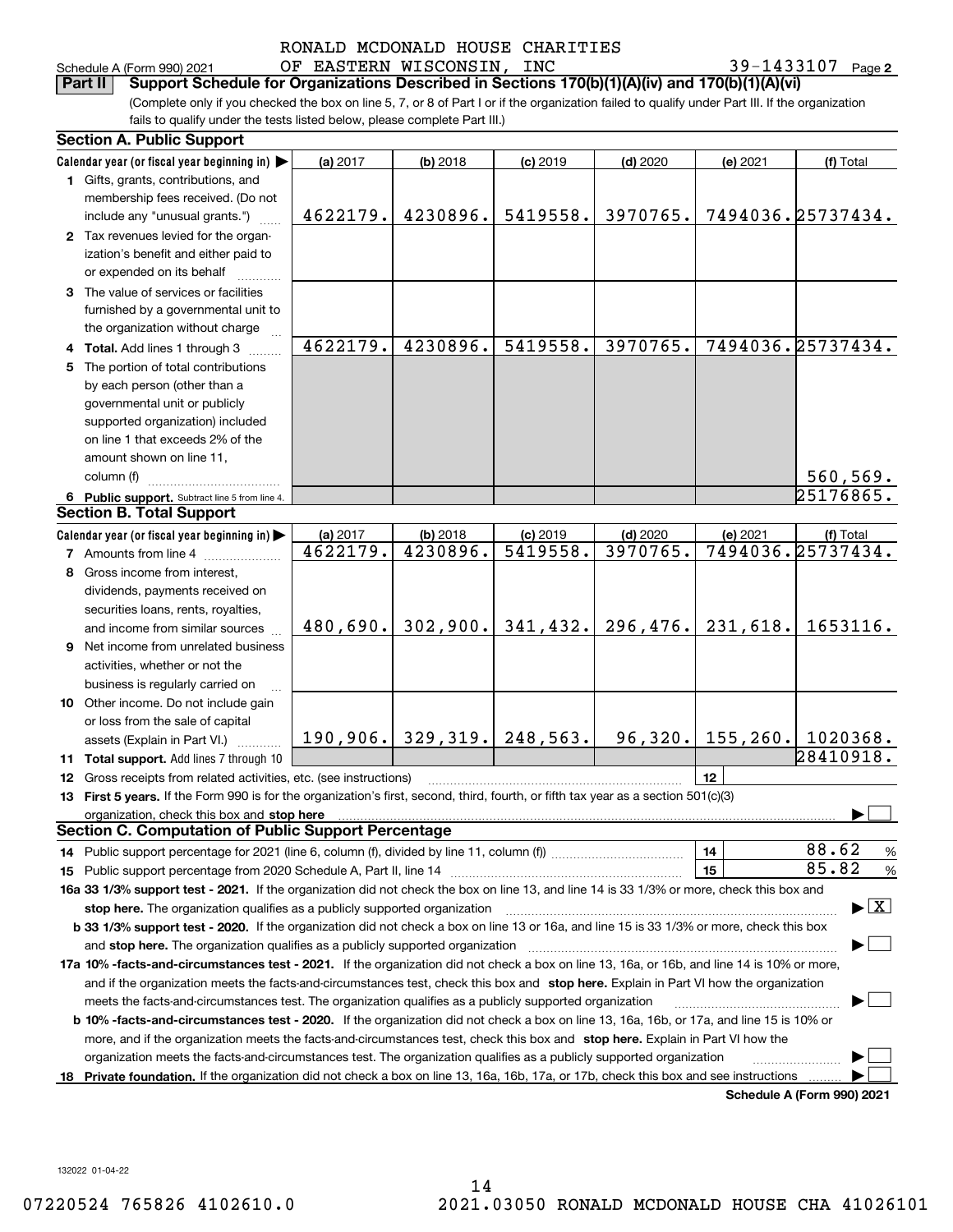|  |  |                             | RONALD MCDONALD HOUSE CHARITIES |
|--|--|-----------------------------|---------------------------------|
|  |  | מזוד דודמומממדים והתחמות בת |                                 |

## **Part III Support Schedule for Organizations Described in Section 509(a)(2)**

(Complete only if you checked the box on line 10 of Part I or if the organization failed to qualify under Part II. If the organization fails to qualify under the tests listed below, please complete Part II.)

|    | <b>Section A. Public Support</b>                                                                                                                                                                |          |          |                 |            |          |                            |
|----|-------------------------------------------------------------------------------------------------------------------------------------------------------------------------------------------------|----------|----------|-----------------|------------|----------|----------------------------|
|    | Calendar year (or fiscal year beginning in) $\blacktriangleright$                                                                                                                               | (a) 2017 | (b) 2018 | <b>(c)</b> 2019 | $(d)$ 2020 | (e) 2021 | (f) Total                  |
|    | 1 Gifts, grants, contributions, and                                                                                                                                                             |          |          |                 |            |          |                            |
|    | membership fees received. (Do not                                                                                                                                                               |          |          |                 |            |          |                            |
|    | include any "unusual grants.")                                                                                                                                                                  |          |          |                 |            |          |                            |
|    | <b>2</b> Gross receipts from admissions,<br>merchandise sold or services per-<br>formed, or facilities furnished in<br>any activity that is related to the<br>organization's tax-exempt purpose |          |          |                 |            |          |                            |
|    | 3 Gross receipts from activities that<br>are not an unrelated trade or bus-<br>iness under section 513                                                                                          |          |          |                 |            |          |                            |
|    | 4 Tax revenues levied for the organ-                                                                                                                                                            |          |          |                 |            |          |                            |
|    | ization's benefit and either paid to<br>or expended on its behalf                                                                                                                               |          |          |                 |            |          |                            |
|    | .<br>5 The value of services or facilities                                                                                                                                                      |          |          |                 |            |          |                            |
|    | furnished by a governmental unit to<br>the organization without charge                                                                                                                          |          |          |                 |            |          |                            |
|    | <b>6 Total.</b> Add lines 1 through 5 $\dots$                                                                                                                                                   |          |          |                 |            |          |                            |
|    | 7a Amounts included on lines 1, 2, and                                                                                                                                                          |          |          |                 |            |          |                            |
|    | 3 received from disqualified persons                                                                                                                                                            |          |          |                 |            |          |                            |
|    | <b>b</b> Amounts included on lines 2 and 3 received<br>from other than disqualified persons that<br>exceed the greater of \$5,000 or 1% of the<br>amount on line 13 for the year                |          |          |                 |            |          |                            |
|    | c Add lines 7a and 7b                                                                                                                                                                           |          |          |                 |            |          |                            |
|    | 8 Public support. (Subtract line 7c from line 6.)                                                                                                                                               |          |          |                 |            |          |                            |
|    | <b>Section B. Total Support</b>                                                                                                                                                                 |          |          |                 |            |          |                            |
|    | Calendar year (or fiscal year beginning in)                                                                                                                                                     | (a) 2017 | (b) 2018 | <b>(c)</b> 2019 | $(d)$ 2020 | (e) 2021 | (f) Total                  |
|    | 9 Amounts from line 6                                                                                                                                                                           |          |          |                 |            |          |                            |
|    | 10a Gross income from interest,<br>dividends, payments received on<br>securities loans, rents, royalties,<br>and income from similar sources                                                    |          |          |                 |            |          |                            |
|    | <b>b</b> Unrelated business taxable income                                                                                                                                                      |          |          |                 |            |          |                            |
|    | (less section 511 taxes) from businesses                                                                                                                                                        |          |          |                 |            |          |                            |
|    | acquired after June 30, 1975 [10001]                                                                                                                                                            |          |          |                 |            |          |                            |
|    | c Add lines 10a and 10b                                                                                                                                                                         |          |          |                 |            |          |                            |
|    | 11 Net income from unrelated business<br>activities not included on line 10b,<br>whether or not the business is<br>regularly carried on                                                         |          |          |                 |            |          |                            |
|    | <b>12</b> Other income. Do not include gain<br>or loss from the sale of capital<br>assets (Explain in Part VI.)                                                                                 |          |          |                 |            |          |                            |
|    | 13 Total support. (Add lines 9, 10c, 11, and 12.)                                                                                                                                               |          |          |                 |            |          |                            |
|    | 14 First 5 years. If the Form 990 is for the organization's first, second, third, fourth, or fifth tax year as a section 501(c)(3) organization,                                                |          |          |                 |            |          |                            |
|    | check this box and stop here <i>macuum macuum macuum macuum macuum macuum macuum macuum macuum</i>                                                                                              |          |          |                 |            |          |                            |
|    | <b>Section C. Computation of Public Support Percentage</b>                                                                                                                                      |          |          |                 |            |          |                            |
|    | 15 Public support percentage for 2021 (line 8, column (f), divided by line 13, column (f))                                                                                                      |          |          |                 |            | 15       | %                          |
| 16 | Public support percentage from 2020 Schedule A, Part III, line 15                                                                                                                               |          |          |                 |            | 16       | %                          |
|    | <b>Section D. Computation of Investment Income Percentage</b>                                                                                                                                   |          |          |                 |            |          |                            |
|    | 17 Investment income percentage for 2021 (line 10c, column (f), divided by line 13, column (f))                                                                                                 |          |          |                 |            | 17       | %                          |
|    | 18 Investment income percentage from 2020 Schedule A, Part III, line 17                                                                                                                         |          |          |                 |            | 18       | %                          |
|    | 19a 33 1/3% support tests - 2021. If the organization did not check the box on line 14, and line 15 is more than 33 1/3%, and line 17 is not                                                    |          |          |                 |            |          |                            |
|    | more than 33 1/3%, check this box and stop here. The organization qualifies as a publicly supported organization                                                                                |          |          |                 |            |          |                            |
|    | b 33 1/3% support tests - 2020. If the organization did not check a box on line 14 or line 19a, and line 16 is more than 33 1/3%, and                                                           |          |          |                 |            |          |                            |
|    | line 18 is not more than 33 1/3%, check this box and stop here. The organization qualifies as a publicly supported organization                                                                 |          |          |                 |            |          |                            |
| 20 | Private foundation. If the organization did not check a box on line 14, 19a, or 19b, check this box and see instructions                                                                        |          |          |                 |            |          |                            |
|    | 132023 01-04-22                                                                                                                                                                                 |          |          |                 |            |          | Schedule A (Form 990) 2021 |

15

 <sup>07220524 765826 4102610.0 2021.03050</sup> RONALD MCDONALD HOUSE CHA 41026101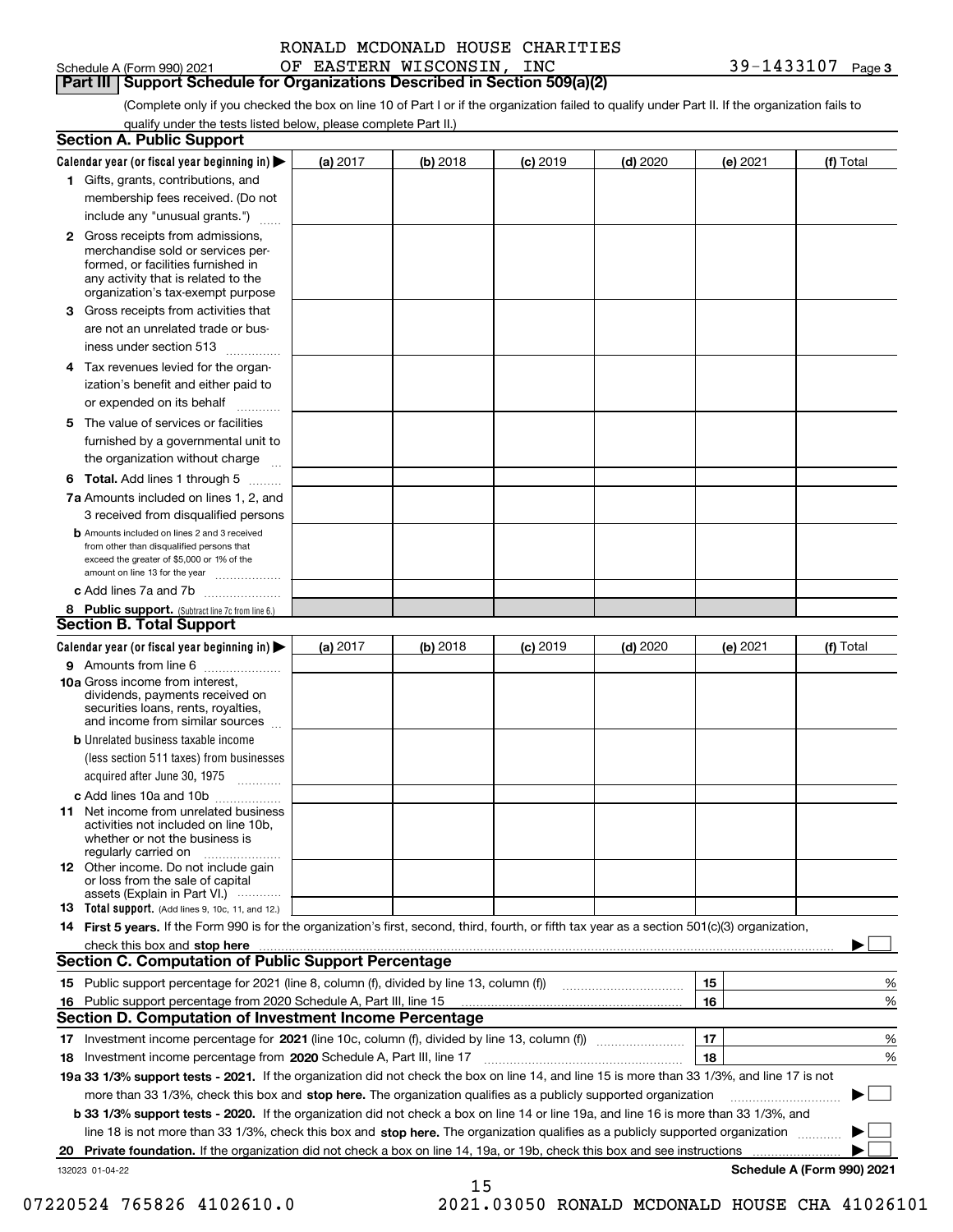## RONALD MCDONALD HOUSE CHARITIES

**1**

**2**

**3a**

**3b**

**3c**

**4a**

**4b**

**4c**

**5a**

**5b5c**

**6**

**7**

**8**

**9a**

**9b**

**9c**

**10a**

**YesNo**

## **Part IV Supporting Organizations**

(Complete only if you checked a box in line 12 on Part I. If you checked box 12a, Part I, complete Sections A and B. If you checked box 12b, Part I, complete Sections A and C. If you checked box 12c, Part I, complete Sections A, D, and E. If you checked box 12d, Part I, complete Sections A and D, and complete Part V.)

## **Section A. All Supporting Organizations**

- **1** Are all of the organization's supported organizations listed by name in the organization's governing documents? If "No," describe in **Part VI** how the supported organizations are designated. If designated by *class or purpose, describe the designation. If historic and continuing relationship, explain.*
- **2** Did the organization have any supported organization that does not have an IRS determination of status under section 509(a)(1) or (2)? If "Yes," explain in Part VI how the organization determined that the supported *organization was described in section 509(a)(1) or (2).*
- **3a** Did the organization have a supported organization described in section 501(c)(4), (5), or (6)? If "Yes," answer *lines 3b and 3c below.*
- **b** Did the organization confirm that each supported organization qualified under section 501(c)(4), (5), or (6) and satisfied the public support tests under section 509(a)(2)? If "Yes," describe in **Part VI** when and how the *organization made the determination.*
- **c**Did the organization ensure that all support to such organizations was used exclusively for section 170(c)(2)(B) purposes? If "Yes," explain in **Part VI** what controls the organization put in place to ensure such use.
- **4a***If* Was any supported organization not organized in the United States ("foreign supported organization")? *"Yes," and if you checked box 12a or 12b in Part I, answer lines 4b and 4c below.*
- **b** Did the organization have ultimate control and discretion in deciding whether to make grants to the foreign supported organization? If "Yes," describe in **Part VI** how the organization had such control and discretion *despite being controlled or supervised by or in connection with its supported organizations.*
- **c** Did the organization support any foreign supported organization that does not have an IRS determination under sections 501(c)(3) and 509(a)(1) or (2)? If "Yes," explain in **Part VI** what controls the organization used *to ensure that all support to the foreign supported organization was used exclusively for section 170(c)(2)(B) purposes.*
- **5a** Did the organization add, substitute, or remove any supported organizations during the tax year? If "Yes," answer lines 5b and 5c below (if applicable). Also, provide detail in **Part VI,** including (i) the names and EIN *numbers of the supported organizations added, substituted, or removed; (ii) the reasons for each such action; (iii) the authority under the organization's organizing document authorizing such action; and (iv) how the action was accomplished (such as by amendment to the organizing document).*
- **b** Type I or Type II only. Was any added or substituted supported organization part of a class already designated in the organization's organizing document?
- **cSubstitutions only.**  Was the substitution the result of an event beyond the organization's control?
- **6** Did the organization provide support (whether in the form of grants or the provision of services or facilities) to **Part VI.** *If "Yes," provide detail in* support or benefit one or more of the filing organization's supported organizations? anyone other than (i) its supported organizations, (ii) individuals that are part of the charitable class benefited by one or more of its supported organizations, or (iii) other supporting organizations that also
- **7**Did the organization provide a grant, loan, compensation, or other similar payment to a substantial contributor *If "Yes," complete Part I of Schedule L (Form 990).* regard to a substantial contributor? (as defined in section 4958(c)(3)(C)), a family member of a substantial contributor, or a 35% controlled entity with
- **8** Did the organization make a loan to a disqualified person (as defined in section 4958) not described on line 7? *If "Yes," complete Part I of Schedule L (Form 990).*
- **9a** Was the organization controlled directly or indirectly at any time during the tax year by one or more in section 509(a)(1) or (2))? If "Yes," *provide detail in* <code>Part VI.</code> disqualified persons, as defined in section 4946 (other than foundation managers and organizations described
- **b**the supporting organization had an interest? If "Yes," provide detail in P**art VI**. Did one or more disqualified persons (as defined on line 9a) hold a controlling interest in any entity in which
- **c**Did a disqualified person (as defined on line 9a) have an ownership interest in, or derive any personal benefit from, assets in which the supporting organization also had an interest? If "Yes," provide detail in P**art VI.**
- **10a** Was the organization subject to the excess business holdings rules of section 4943 because of section supporting organizations)? If "Yes," answer line 10b below. 4943(f) (regarding certain Type II supporting organizations, and all Type III non-functionally integrated
- **b** Did the organization have any excess business holdings in the tax year? (Use Schedule C, Form 4720, to *determine whether the organization had excess business holdings.)*

16

132024 01-04-21

**10bSchedule A (Form 990) 2021**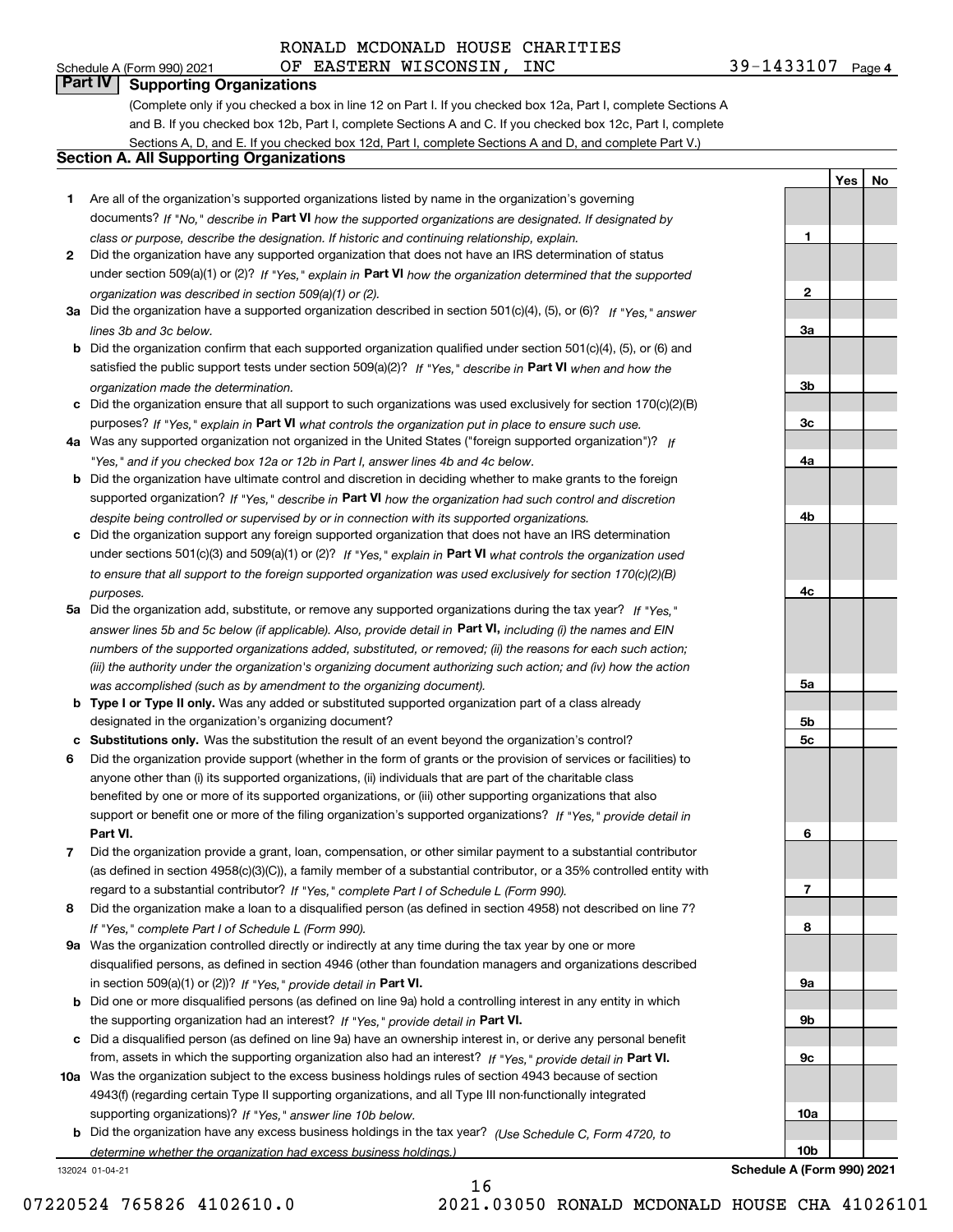#### OF EASTERN WISCONSIN, INC 39-1433107 RONALD MCDONALD HOUSE CHARITIES

|    | Schedule A (Form 990) 2021<br>OF EASTERN WISCONSIN,<br>TMC                                                                                                                                                                                                 | 39-1433107      |     | Page 5 |
|----|------------------------------------------------------------------------------------------------------------------------------------------------------------------------------------------------------------------------------------------------------------|-----------------|-----|--------|
|    | <b>Supporting Organizations</b> (continued)<br>Part IV                                                                                                                                                                                                     |                 |     |        |
|    |                                                                                                                                                                                                                                                            |                 | Yes | No     |
| 11 | Has the organization accepted a gift or contribution from any of the following persons?                                                                                                                                                                    |                 |     |        |
|    | a A person who directly or indirectly controls, either alone or together with persons described on lines 11b and                                                                                                                                           |                 |     |        |
|    | 11c below, the governing body of a supported organization?                                                                                                                                                                                                 | 11a             |     |        |
|    | <b>b</b> A family member of a person described on line 11a above?                                                                                                                                                                                          | 11 <sub>b</sub> |     |        |
|    | c A 35% controlled entity of a person described on line 11a or 11b above? If "Yes" to line 11a, 11b, or 11c, provide                                                                                                                                       |                 |     |        |
|    | detail in Part VI.                                                                                                                                                                                                                                         | 11c             |     |        |
|    | <b>Section B. Type I Supporting Organizations</b>                                                                                                                                                                                                          |                 |     |        |
|    |                                                                                                                                                                                                                                                            |                 | Yes | No     |
| 1  | Did the governing body, members of the governing body, officers acting in their official capacity, or membership of one or                                                                                                                                 |                 |     |        |
|    | more supported organizations have the power to regularly appoint or elect at least a majority of the organization's officers,                                                                                                                              |                 |     |        |
|    | directors, or trustees at all times during the tax year? If "No," describe in Part VI how the supported organization(s)                                                                                                                                    |                 |     |        |
|    | effectively operated, supervised, or controlled the organization's activities. If the organization had more than one supported<br>organization, describe how the powers to appoint and/or remove officers, directors, or trustees were allocated among the |                 |     |        |
|    | supported organizations and what conditions or restrictions, if any, applied to such powers during the tax year.                                                                                                                                           | 1               |     |        |
| 2  | Did the organization operate for the benefit of any supported organization other than the supported                                                                                                                                                        |                 |     |        |
|    | organization(s) that operated, supervised, or controlled the supporting organization? If "Yes," explain in                                                                                                                                                 |                 |     |        |
|    | Part VI how providing such benefit carried out the purposes of the supported organization(s) that operated,                                                                                                                                                |                 |     |        |
|    | supervised, or controlled the supporting organization.                                                                                                                                                                                                     | 2               |     |        |
|    | <b>Section C. Type II Supporting Organizations</b>                                                                                                                                                                                                         |                 |     |        |
|    |                                                                                                                                                                                                                                                            |                 | Yes | No     |
| 1. | Were a majority of the organization's directors or trustees during the tax year also a majority of the directors                                                                                                                                           |                 |     |        |
|    | or trustees of each of the organization's supported organization(s)? If "No," describe in Part VI how control                                                                                                                                              |                 |     |        |
|    | or management of the supporting organization was vested in the same persons that controlled or managed                                                                                                                                                     |                 |     |        |
|    | the supported organization(s).                                                                                                                                                                                                                             | 1               |     |        |
|    | Section D. All Type III Supporting Organizations                                                                                                                                                                                                           |                 |     |        |
|    |                                                                                                                                                                                                                                                            |                 | Yes | No.    |
| 1  | Did the organization provide to each of its supported organizations, by the last day of the fifth month of the                                                                                                                                             |                 |     |        |
|    | organization's tax year, (i) a written notice describing the type and amount of support provided during the prior tax                                                                                                                                      |                 |     |        |
|    | year, (ii) a copy of the Form 990 that was most recently filed as of the date of notification, and (iii) copies of the                                                                                                                                     |                 |     |        |
|    | organization's governing documents in effect on the date of notification, to the extent not previously provided?                                                                                                                                           | 1               |     |        |
| 2  | Were any of the organization's officers, directors, or trustees either (i) appointed or elected by the supported                                                                                                                                           |                 |     |        |
|    | organization(s) or (ii) serving on the governing body of a supported organization? If "No," explain in Part VI how                                                                                                                                         |                 |     |        |
|    | the organization maintained a close and continuous working relationship with the supported organization(s).                                                                                                                                                | 2               |     |        |
| 3  | By reason of the relationship described on line 2, above, did the organization's supported organizations have a                                                                                                                                            |                 |     |        |
|    | significant voice in the organization's investment policies and in directing the use of the organization's                                                                                                                                                 |                 |     |        |
|    | income or assets at all times during the tax year? If "Yes," describe in Part VI the role the organization's                                                                                                                                               |                 |     |        |
|    | supported organizations played in this regard.                                                                                                                                                                                                             | з               |     |        |
|    | Section E. Type III Functionally Integrated Supporting Organizations                                                                                                                                                                                       |                 |     |        |
| 1  | Check the box next to the method that the organization used to satisfy the Integral Part Test during the year (see instructions).                                                                                                                          |                 |     |        |
| a  | The organization satisfied the Activities Test. Complete line 2 below.                                                                                                                                                                                     |                 |     |        |
| b  | The organization is the parent of each of its supported organizations. Complete line 3 below.                                                                                                                                                              |                 |     |        |
| c  | The organization supported a governmental entity. Describe in Part VI how you supported a governmental entity (see instructions).                                                                                                                          |                 |     |        |
| 2  | Activities Test. Answer lines 2a and 2b below.                                                                                                                                                                                                             |                 | Yes | No     |
| а  | Did substantially all of the organization's activities during the tax year directly further the exempt purposes of                                                                                                                                         |                 |     |        |
|    | the supported organization(s) to which the organization was responsive? If "Yes," then in Part VI identify                                                                                                                                                 |                 |     |        |
|    |                                                                                                                                                                                                                                                            |                 |     |        |
|    | those supported organizations and explain how these activities directly furthered their exempt purposes,                                                                                                                                                   |                 |     |        |
|    | how the organization was responsive to those supported organizations, and how the organization determined                                                                                                                                                  |                 |     |        |
|    | that these activities constituted substantially all of its activities.                                                                                                                                                                                     | 2a              |     |        |
| b  | Did the activities described on line 2a, above, constitute activities that, but for the organization's involvement,                                                                                                                                        |                 |     |        |
|    | one or more of the organization's supported organization(s) would have been engaged in? If "Yes," explain in                                                                                                                                               |                 |     |        |
|    | <b>Part VI</b> the reasons for the organization's position that its supported organization(s) would have engaged in                                                                                                                                        |                 |     |        |
|    | these activities but for the organization's involvement.<br>at of Supported Organizations <b>Anguiar lines 30 and 3b below</b>                                                                                                                             | 2b              |     |        |

**3** Parent of Supported Organizations. Answer lines 3a and 3b below.

**a** Did the organization have the power to regularly appoint or elect a majority of the officers, directors, or trustees of each of the supported organizations? If "Yes" or "No" provide details in P**art VI.** 

132025 01-04-22 **b** Did the organization exercise a substantial degree of direction over the policies, programs, and activities of each of its supported organizations? If "Yes," describe in Part VI the role played by the organization in this regard.

**3bSchedule A (Form 990) 2021**

**3a**

17 07220524 765826 4102610.0 2021.03050 RONALD MCDONALD HOUSE CHA 41026101

| supervised, or controlled the supporting organization. |
|--------------------------------------------------------|
| <b>Section C. Type II Supporting Organizations</b>     |
|                                                        |

|              |                                                                                                                        |   | Yes | l No |
|--------------|------------------------------------------------------------------------------------------------------------------------|---|-----|------|
|              | Did the organization provide to each of its supported organizations, by the last day of the fifth month of the         |   |     |      |
|              | organization's tax year, (i) a written notice describing the type and amount of support provided during the prior tax  |   |     |      |
|              | year, (ii) a copy of the Form 990 that was most recently filed as of the date of notification, and (iii) copies of the |   |     |      |
|              | organization's governing documents in effect on the date of notification, to the extent not previously provided?       |   |     |      |
| $\mathbf{2}$ | Were any of the organization's officers, directors, or trustees either (i) appointed or elected by the supported       |   |     |      |
|              | organization(s) or (ii) serving on the governing body of a supported organization? If "No," explain in Part VI how     |   |     |      |
|              | the organization maintained a close and continuous working relationship with the supported organization(s).            | 2 |     |      |
| 3            | By reason of the relationship described on line 2, above, did the organization's supported organizations have a        |   |     |      |
|              | significant voice in the organization's investment policies and in directing the use of the organization's             |   |     |      |
|              | income or assets at all times during the tax year? If "Yes," describe in Part VI the role the organization's           |   |     |      |
|              | supported organizations played in this regard.<br>$\sim$ $\sim$<br>$-$<br>$\rightarrow$<br>.                           | з |     |      |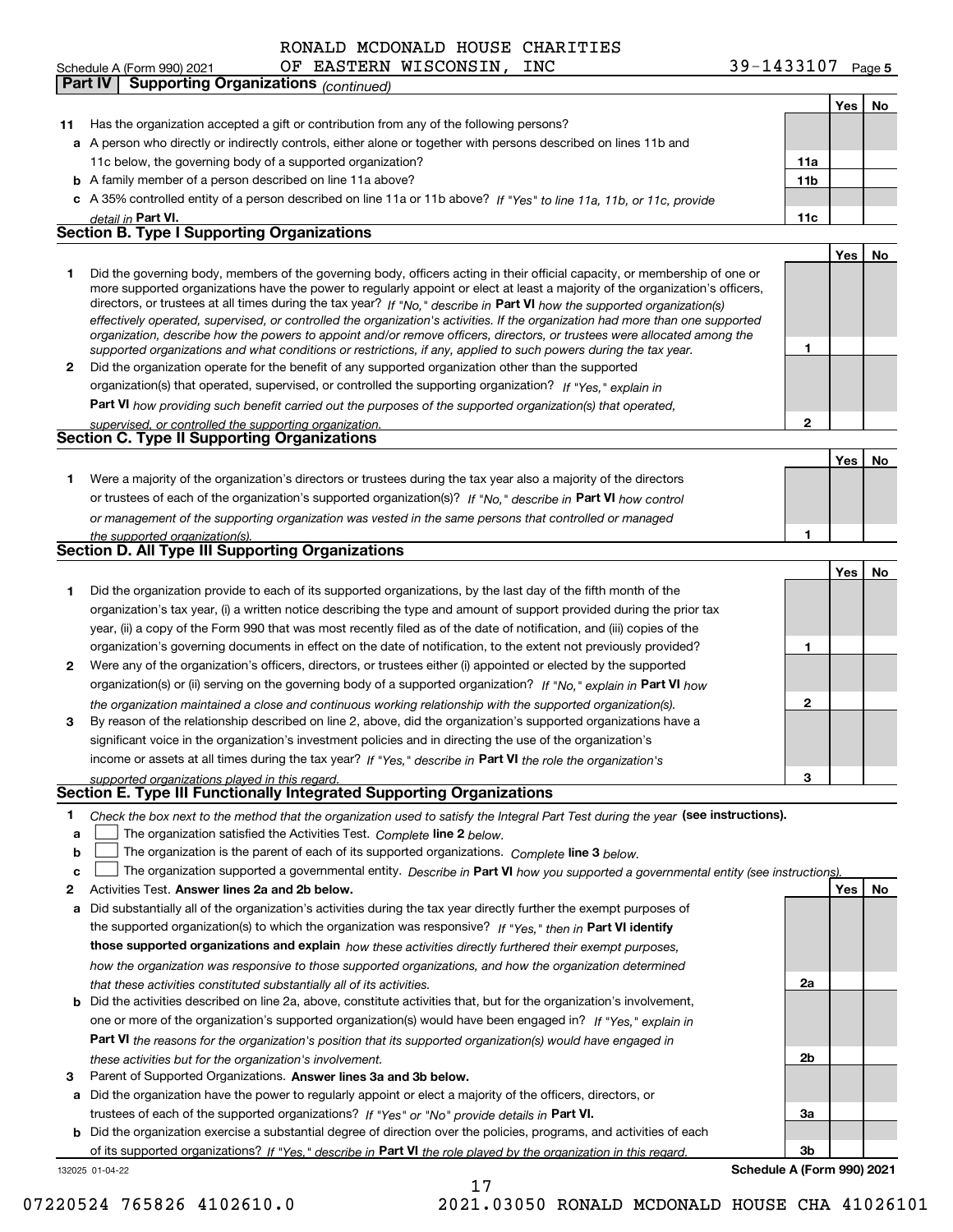|                            | RONALD MCDONALD HOUSE CHARITIES |                      |
|----------------------------|---------------------------------|----------------------|
| Schedule A (Form 990) 2021 | OF EASTERN WISCONSIN, INC       | 39-1433107<br>Page 6 |

|              | Type III Non-Functionally Integrated 509(a)(3) Supporting Organizations<br><b>Part V</b>                                                       |                         |                |                                |  |  |
|--------------|------------------------------------------------------------------------------------------------------------------------------------------------|-------------------------|----------------|--------------------------------|--|--|
| 1            | Check here if the organization satisfied the Integral Part Test as a qualifying trust on Nov. 20, 1970 (explain in Part VI). See instructions. |                         |                |                                |  |  |
|              | All other Type III non-functionally integrated supporting organizations must complete Sections A through E.                                    |                         |                |                                |  |  |
|              | (B) Current Year<br>Section A - Adjusted Net Income<br>(A) Prior Year<br>(optional)                                                            |                         |                |                                |  |  |
| 1            | Net short-term capital gain                                                                                                                    | 1                       |                |                                |  |  |
| $\mathbf{2}$ | Recoveries of prior-year distributions                                                                                                         | 2                       |                |                                |  |  |
| 3            | Other gross income (see instructions)                                                                                                          | 3                       |                |                                |  |  |
| 4            | Add lines 1 through 3.                                                                                                                         | 4                       |                |                                |  |  |
| 5            | Depreciation and depletion                                                                                                                     | 5                       |                |                                |  |  |
| 6            | Portion of operating expenses paid or incurred for production or                                                                               |                         |                |                                |  |  |
|              | collection of gross income or for management, conservation, or                                                                                 |                         |                |                                |  |  |
|              | maintenance of property held for production of income (see instructions)                                                                       | 6                       |                |                                |  |  |
| 7            | Other expenses (see instructions)                                                                                                              | $\overline{\mathbf{7}}$ |                |                                |  |  |
| 8            | <b>Adjusted Net Income</b> (subtract lines 5, 6, and 7 from line 4)                                                                            | 8                       |                |                                |  |  |
|              | Section B - Minimum Asset Amount                                                                                                               |                         | (A) Prior Year | (B) Current Year<br>(optional) |  |  |
| 1            | Aggregate fair market value of all non-exempt-use assets (see                                                                                  |                         |                |                                |  |  |
|              | instructions for short tax year or assets held for part of year):                                                                              |                         |                |                                |  |  |
|              | <b>a</b> Average monthly value of securities                                                                                                   | 1a                      |                |                                |  |  |
|              | <b>b</b> Average monthly cash balances                                                                                                         | 1 <sub>b</sub>          |                |                                |  |  |
|              | <b>c</b> Fair market value of other non-exempt-use assets                                                                                      | 1 <sub>c</sub>          |                |                                |  |  |
|              | <b>d</b> Total (add lines 1a, 1b, and 1c)                                                                                                      | 1d                      |                |                                |  |  |
|              | e Discount claimed for blockage or other factors                                                                                               |                         |                |                                |  |  |
|              | (explain in detail in Part VI):                                                                                                                |                         |                |                                |  |  |
| $\mathbf{2}$ | Acquisition indebtedness applicable to non-exempt-use assets                                                                                   | $\mathbf{2}$            |                |                                |  |  |
| 3            | Subtract line 2 from line 1d.                                                                                                                  | 3                       |                |                                |  |  |
| 4            | Cash deemed held for exempt use. Enter 0.015 of line 3 (for greater amount,                                                                    |                         |                |                                |  |  |
|              | see instructions)                                                                                                                              | 4                       |                |                                |  |  |
| 5            | Net value of non-exempt-use assets (subtract line 4 from line 3)                                                                               | 5                       |                |                                |  |  |
| 6            | Multiply line 5 by 0.035.                                                                                                                      | 6                       |                |                                |  |  |
| 7            | Recoveries of prior-year distributions                                                                                                         | $\overline{7}$          |                |                                |  |  |
| 8            | Minimum Asset Amount (add line 7 to line 6)                                                                                                    | 8                       |                |                                |  |  |
|              | <b>Section C - Distributable Amount</b>                                                                                                        |                         |                | <b>Current Year</b>            |  |  |
| 1            | Adjusted net income for prior year (from Section A, line 8, column A)                                                                          | 1                       |                |                                |  |  |
| $\mathbf{2}$ | Enter 0.85 of line 1.                                                                                                                          | $\mathbf{2}$            |                |                                |  |  |
| 3            | Minimum asset amount for prior year (from Section B, line 8, column A)                                                                         | 3                       |                |                                |  |  |
| 4            | Enter greater of line 2 or line 3.                                                                                                             | 4                       |                |                                |  |  |
| 5            | Income tax imposed in prior year                                                                                                               | 5                       |                |                                |  |  |
| 6            | <b>Distributable Amount.</b> Subtract line 5 from line 4, unless subject to                                                                    |                         |                |                                |  |  |
|              | emergency temporary reduction (see instructions).                                                                                              | 6                       |                |                                |  |  |
| 7            | Check here if the current year is the organization's first as a non-functionally integrated Type III supporting organization (see              |                         |                |                                |  |  |

instructions).

**Schedule A (Form 990) 2021**

132026 01-04-22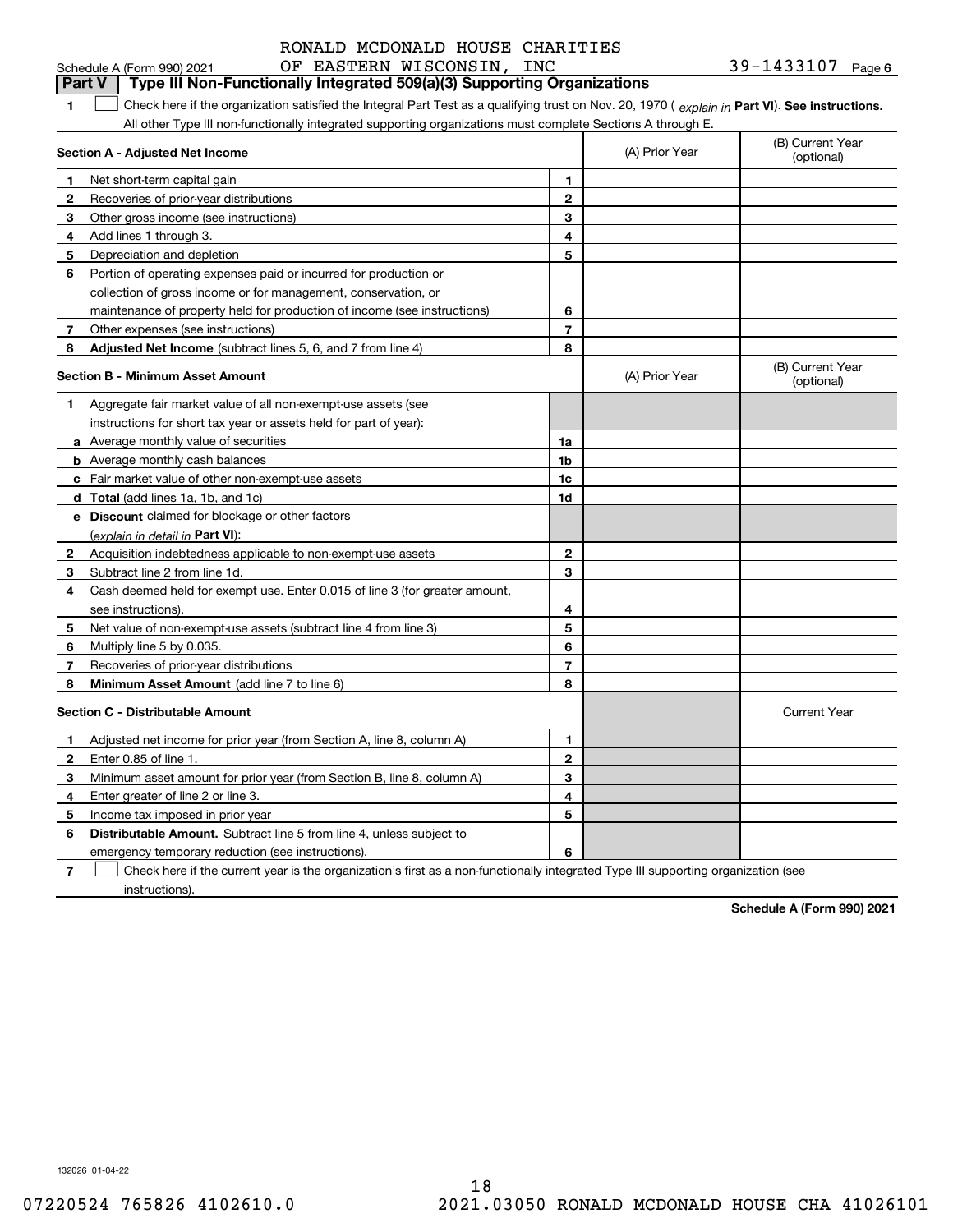# RONALD MCDONALD HOUSE CHARITIES

| <b>Part V</b> | OF EASTERN WISCONSIN,<br>Schedule A (Form 990) 2021<br>Type III Non-Functionally Integrated 509(a)(3) Supporting Organizations | INC                                | (continued)                                   |                | 39-1433107 Page 7                                |
|---------------|--------------------------------------------------------------------------------------------------------------------------------|------------------------------------|-----------------------------------------------|----------------|--------------------------------------------------|
|               | <b>Section D - Distributions</b>                                                                                               |                                    |                                               |                | <b>Current Year</b>                              |
| 1             | Amounts paid to supported organizations to accomplish exempt purposes                                                          |                                    |                                               | 1              |                                                  |
| 2             | Amounts paid to perform activity that directly furthers exempt purposes of supported                                           |                                    |                                               |                |                                                  |
|               | organizations, in excess of income from activity                                                                               | 2                                  |                                               |                |                                                  |
| 3             | Administrative expenses paid to accomplish exempt purposes of supported organizations                                          |                                    |                                               | 3              |                                                  |
| 4             | Amounts paid to acquire exempt-use assets                                                                                      |                                    |                                               | 4              |                                                  |
| 5             | Qualified set-aside amounts (prior IRS approval required - <i>provide details in</i> Part VI)                                  |                                    |                                               | 5              |                                                  |
| 6             | Other distributions ( <i>describe in</i> Part VI). See instructions.                                                           |                                    |                                               | 6              |                                                  |
| 7             | Total annual distributions. Add lines 1 through 6.                                                                             |                                    |                                               | $\overline{7}$ |                                                  |
| 8             | Distributions to attentive supported organizations to which the organization is responsive                                     |                                    |                                               |                |                                                  |
|               | (provide details in Part VI). See instructions.                                                                                |                                    |                                               | 8              |                                                  |
| 9             | Distributable amount for 2021 from Section C, line 6                                                                           |                                    |                                               | 9              |                                                  |
| 10            | Line 8 amount divided by line 9 amount                                                                                         |                                    |                                               | 10             |                                                  |
|               | <b>Section E - Distribution Allocations</b> (see instructions)                                                                 | (i)<br><b>Excess Distributions</b> | (ii)<br><b>Underdistributions</b><br>Pre-2021 |                | (iii)<br><b>Distributable</b><br>Amount for 2021 |
| 1             | Distributable amount for 2021 from Section C, line 6                                                                           |                                    |                                               |                |                                                  |
| 2             | Underdistributions, if any, for years prior to 2021 (reason-                                                                   |                                    |                                               |                |                                                  |
|               | able cause required - explain in Part VI). See instructions.                                                                   |                                    |                                               |                |                                                  |
| 3             | Excess distributions carryover, if any, to 2021                                                                                |                                    |                                               |                |                                                  |
|               | <b>a</b> From 2016                                                                                                             |                                    |                                               |                |                                                  |
|               | $b$ From 2017                                                                                                                  |                                    |                                               |                |                                                  |
|               | $c$ From 2018                                                                                                                  |                                    |                                               |                |                                                  |
|               | d From 2019                                                                                                                    |                                    |                                               |                |                                                  |
|               | e From 2020                                                                                                                    |                                    |                                               |                |                                                  |
|               | f Total of lines 3a through 3e                                                                                                 |                                    |                                               |                |                                                  |
|               | g Applied to underdistributions of prior years                                                                                 |                                    |                                               |                |                                                  |
|               | <b>h</b> Applied to 2021 distributable amount                                                                                  |                                    |                                               |                |                                                  |
|               | Carryover from 2016 not applied (see instructions)                                                                             |                                    |                                               |                |                                                  |
|               | Remainder. Subtract lines 3g, 3h, and 3i from line 3f.                                                                         |                                    |                                               |                |                                                  |
| 4             | Distributions for 2021 from Section D,                                                                                         |                                    |                                               |                |                                                  |
|               | line $7:$<br>\$                                                                                                                |                                    |                                               |                |                                                  |
|               | a Applied to underdistributions of prior years                                                                                 |                                    |                                               |                |                                                  |
|               | <b>b</b> Applied to 2021 distributable amount                                                                                  |                                    |                                               |                |                                                  |
|               | <b>c</b> Remainder. Subtract lines 4a and 4b from line 4.                                                                      |                                    |                                               |                |                                                  |
|               | Remaining underdistributions for years prior to 2021, if                                                                       |                                    |                                               |                |                                                  |
|               | any. Subtract lines 3g and 4a from line 2. For result greater                                                                  |                                    |                                               |                |                                                  |
|               | than zero, explain in Part VI. See instructions.                                                                               |                                    |                                               |                |                                                  |
| 6             | Remaining underdistributions for 2021. Subtract lines 3h                                                                       |                                    |                                               |                |                                                  |
|               | and 4b from line 1. For result greater than zero, explain in                                                                   |                                    |                                               |                |                                                  |
|               | <b>Part VI.</b> See instructions.                                                                                              |                                    |                                               |                |                                                  |
| 7             | Excess distributions carryover to 2022. Add lines 3j<br>and 4c.                                                                |                                    |                                               |                |                                                  |
| 8             | Breakdown of line 7:                                                                                                           |                                    |                                               |                |                                                  |
|               | a Excess from 2017                                                                                                             |                                    |                                               |                |                                                  |
|               | <b>b</b> Excess from 2018                                                                                                      |                                    |                                               |                |                                                  |
|               | c Excess from 2019                                                                                                             |                                    |                                               |                |                                                  |
|               | d Excess from 2020                                                                                                             |                                    |                                               |                |                                                  |
|               | e Excess from 2021                                                                                                             |                                    |                                               |                |                                                  |
|               |                                                                                                                                |                                    |                                               |                |                                                  |

**Schedule A (Form 990) 2021**

132027 01-04-22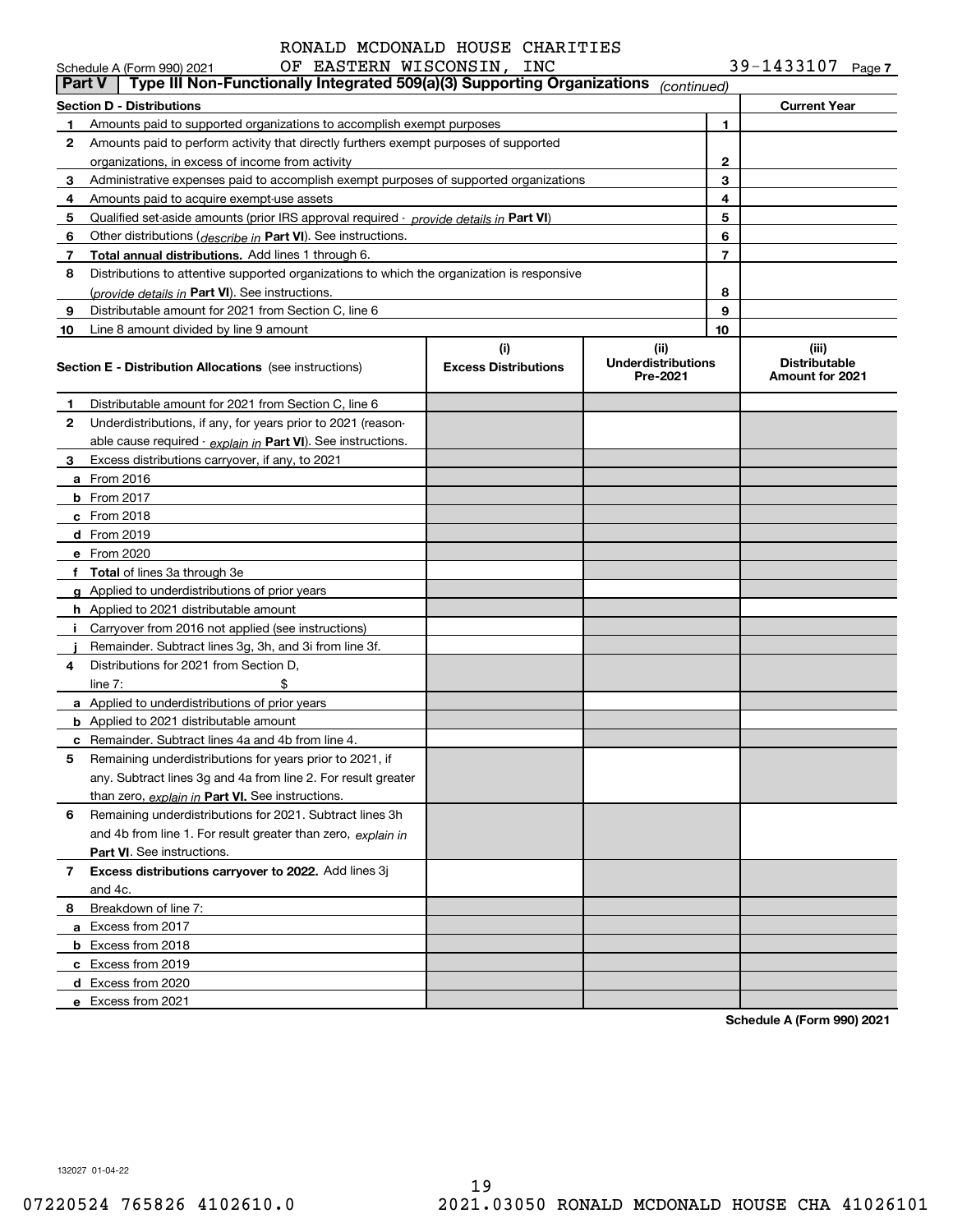| RONALD MCDONALD HOUSE CHARITIES                                                                                                                                                                                                                                                                                                                                                                                                                                                                                                                                                             |                            |
|---------------------------------------------------------------------------------------------------------------------------------------------------------------------------------------------------------------------------------------------------------------------------------------------------------------------------------------------------------------------------------------------------------------------------------------------------------------------------------------------------------------------------------------------------------------------------------------------|----------------------------|
| OF EASTERN WISCONSIN, INC<br>Schedule A (Form 990) 2021<br><b>Part VI</b>                                                                                                                                                                                                                                                                                                                                                                                                                                                                                                                   | 39-1433107 Page 8          |
| Supplemental Information. Provide the explanations required by Part II, line 10; Part II, line 17a or 17b; Part III, line 12;<br>Part IV, Section A, lines 1, 2, 3b, 3c, 4b, 4c, 5a, 6, 9a, 9b, 9c, 11a, 11b, and 11c; Part IV, Section B, lines 1 and 2; Part IV, Section C,<br>line 1; Part IV, Section D, lines 2 and 3; Part IV, Section E, lines 1c, 2a, 2b, 3a, and 3b; Part V, line 1; Part V, Section B, line 1e; Part V,<br>Section D, lines 5, 6, and 8; and Part V, Section E, lines 2, 5, and 6. Also complete this part for any additional information.<br>(See instructions.) |                            |
| SCHEDULE A, PART II, LINE 10, EXPLANATION FOR OTHER INCOME:                                                                                                                                                                                                                                                                                                                                                                                                                                                                                                                                 |                            |
| GROSS REVENUE FROM FUNDRAISING EVENTS & MERCHANDISE SALES                                                                                                                                                                                                                                                                                                                                                                                                                                                                                                                                   |                            |
| 190,906.<br>2017 AMOUNT: \$                                                                                                                                                                                                                                                                                                                                                                                                                                                                                                                                                                 |                            |
| 196,808.<br>2018 AMOUNT: \$                                                                                                                                                                                                                                                                                                                                                                                                                                                                                                                                                                 |                            |
| 248,563.<br>2019 AMOUNT: \$                                                                                                                                                                                                                                                                                                                                                                                                                                                                                                                                                                 |                            |
| 96,320.<br>2020 AMOUNT: $\sharp$                                                                                                                                                                                                                                                                                                                                                                                                                                                                                                                                                            |                            |
| 155, 260.<br>$2021$ AMOUNT: $\sharp$                                                                                                                                                                                                                                                                                                                                                                                                                                                                                                                                                        |                            |
| INSURANCE PAYMENTS                                                                                                                                                                                                                                                                                                                                                                                                                                                                                                                                                                          |                            |
| 2018 AMOUNT: \$<br>132,511.                                                                                                                                                                                                                                                                                                                                                                                                                                                                                                                                                                 |                            |
|                                                                                                                                                                                                                                                                                                                                                                                                                                                                                                                                                                                             |                            |
|                                                                                                                                                                                                                                                                                                                                                                                                                                                                                                                                                                                             |                            |
|                                                                                                                                                                                                                                                                                                                                                                                                                                                                                                                                                                                             |                            |
|                                                                                                                                                                                                                                                                                                                                                                                                                                                                                                                                                                                             |                            |
|                                                                                                                                                                                                                                                                                                                                                                                                                                                                                                                                                                                             |                            |
|                                                                                                                                                                                                                                                                                                                                                                                                                                                                                                                                                                                             |                            |
|                                                                                                                                                                                                                                                                                                                                                                                                                                                                                                                                                                                             |                            |
|                                                                                                                                                                                                                                                                                                                                                                                                                                                                                                                                                                                             |                            |
|                                                                                                                                                                                                                                                                                                                                                                                                                                                                                                                                                                                             |                            |
|                                                                                                                                                                                                                                                                                                                                                                                                                                                                                                                                                                                             |                            |
|                                                                                                                                                                                                                                                                                                                                                                                                                                                                                                                                                                                             |                            |
|                                                                                                                                                                                                                                                                                                                                                                                                                                                                                                                                                                                             |                            |
|                                                                                                                                                                                                                                                                                                                                                                                                                                                                                                                                                                                             |                            |
|                                                                                                                                                                                                                                                                                                                                                                                                                                                                                                                                                                                             |                            |
|                                                                                                                                                                                                                                                                                                                                                                                                                                                                                                                                                                                             |                            |
|                                                                                                                                                                                                                                                                                                                                                                                                                                                                                                                                                                                             |                            |
|                                                                                                                                                                                                                                                                                                                                                                                                                                                                                                                                                                                             |                            |
| 132028 01-04-22                                                                                                                                                                                                                                                                                                                                                                                                                                                                                                                                                                             | Schedule A (Form 990) 2021 |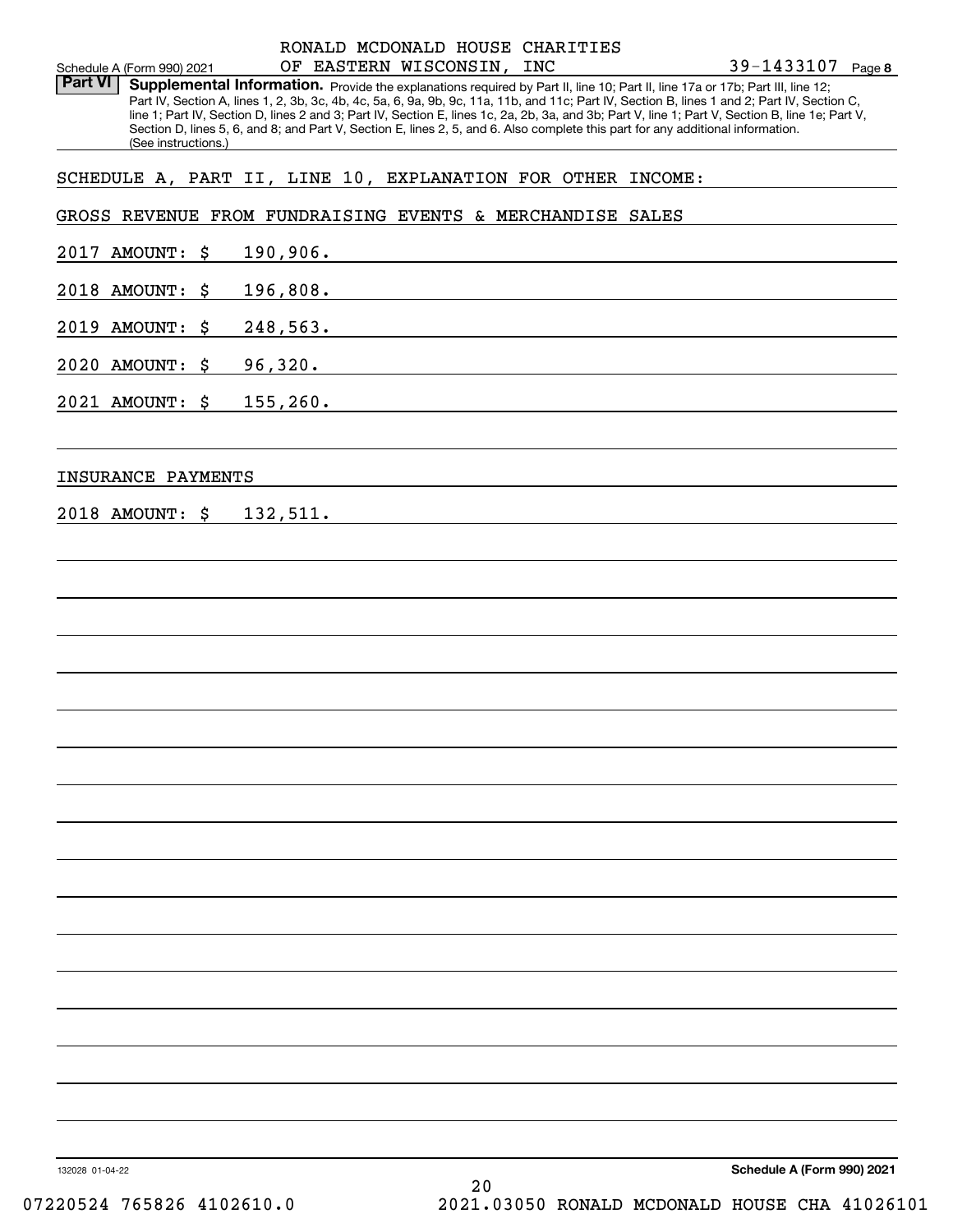## **Identification of Excess Contributions Included on Part II, Line 5 Schedule A 2021**

## **\*\* Do Not File \*\* \*\*\* Not Open to Public Inspection \*\*\***

| <b>Contributor's Name</b>      | <b>Total</b><br>Contributions | <b>Excess</b><br><b>Contributions</b> |
|--------------------------------|-------------------------------|---------------------------------------|
| ESTATE OF CAROLYN VASSEL       | 1, 118, 574.                  | 550, 356.                             |
| NORTHWESTERN MUTUAL FOUNDATION | 578,431.                      | 10,213.                               |
|                                |                               |                                       |
|                                |                               |                                       |
|                                |                               |                                       |
|                                |                               |                                       |
|                                |                               |                                       |
|                                |                               |                                       |
|                                |                               |                                       |
|                                |                               |                                       |
|                                |                               |                                       |
|                                |                               |                                       |
|                                |                               |                                       |
|                                |                               |                                       |
|                                |                               |                                       |
|                                |                               |                                       |
|                                |                               |                                       |
|                                |                               |                                       |
|                                |                               |                                       |
|                                |                               |                                       |
|                                |                               |                                       |
|                                |                               |                                       |
|                                |                               |                                       |
|                                |                               |                                       |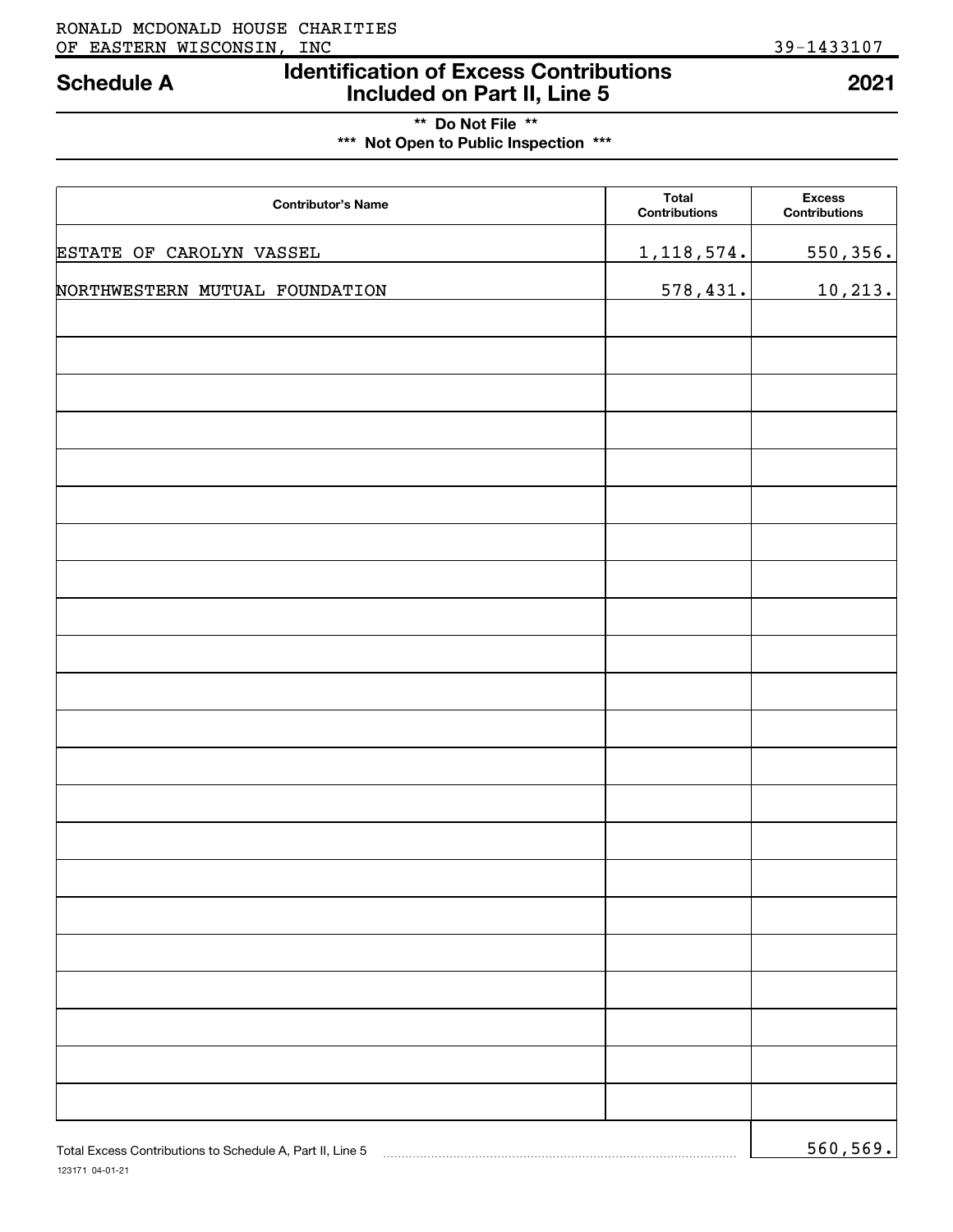Department of the Treasury Internal Revenue Service

## Name of the organization

## \*\* PUBLIC DISCLOSURE COPY \*\*

# **Schedule B Schedule of Contributors**

**(Form 990) | Attach to Form 990 or Form 990-PF. | Go to www.irs.gov/Form990 for the latest information.** OMB No. 1545-0047

**2021**

**Employer identification number**

| RONALD MCDONALD HOUSE CHARITIES |  |            |
|---------------------------------|--|------------|
| OF EASTERN WISCONSIN, INC       |  | 39-1433107 |

| <b>Organization type (check one):</b> |           |  |  |  |  |  |
|---------------------------------------|-----------|--|--|--|--|--|
|                                       |           |  |  |  |  |  |
| Filere of:                            | Section . |  |  |  |  |  |

| .                  | <b>0000000</b>                                                                     |
|--------------------|------------------------------------------------------------------------------------|
| Form 990 or 990-EZ | $\boxed{\mathbf{X}}$ 501(c)( 3) (enter number) organization                        |
|                    | $4947(a)(1)$ nonexempt charitable trust <b>not</b> treated as a private foundation |
|                    | 527 political organization                                                         |
| Form 990-PF        | 501(c)(3) exempt private foundation                                                |
|                    | 4947(a)(1) nonexempt charitable trust treated as a private foundation              |
|                    | 501(c)(3) taxable private foundation                                               |

Check if your organization is covered by the **General Rule** or a **Special Rule. Note:**  Only a section 501(c)(7), (8), or (10) organization can check boxes for both the General Rule and a Special Rule. See instructions.

### **General Rule**

 $\mathcal{L}^{\text{max}}$ 

For an organization filing Form 990, 990-EZ, or 990-PF that received, during the year, contributions totaling \$5,000 or more (in money or property) from any one contributor. Complete Parts I and II. See instructions for determining a contributor's total contributions.

#### **Special Rules**

contributor, during the year, total contributions of the greater of (1**)** \$5,000; or (2) 2% of the amount on (i) Form 990, Part VIII, line 1h;  $\boxed{\textbf{X}}$  For an organization described in section 501(c)(3) filing Form 990 or 990-EZ that met the 33 1/3% support test of the regulations under sections 509(a)(1) and 170(b)(1)(A)(vi), that checked Schedule A (Form 990), Part II, line 13, 16a, or 16b, and that received from any one or (ii) Form 990-EZ, line 1. Complete Parts I and II.

For an organization described in section 501(c)(7), (8), or (10) filing Form 990 or 990-EZ that received from any one contributor, during the year, total contributions of more than \$1,000 exclusively for religious, charitable, scientific, literary, or educational purposes, or for the prevention of cruelty to children or animals. Complete Parts I (entering "N/A" in column (b) instead of the contributor name and address), II, and III.  $\mathcal{L}^{\text{max}}$ 

purpose. Don't complete any of the parts unless the **General Rule** applies to this organization because it received *nonexclusively* year, contributions <sub>exclusively</sub> for religious, charitable, etc., purposes, but no such contributions totaled more than \$1,000. If this box is checked, enter here the total contributions that were received during the year for an  $\;$ exclusively religious, charitable, etc., For an organization described in section 501(c)(7), (8), or (10) filing Form 990 or 990-EZ that received from any one contributor, during the religious, charitable, etc., contributions totaling \$5,000 or more during the year  $\Box$ — $\Box$   $\Box$  $\mathcal{L}^{\text{max}}$ 

Caution: An organization that isn't covered by the General Rule and/or the Special Rules doesn't file Schedule B (Form 990), but it **must** answer "No" on Part IV, line 2, of its Form 990; or check the box on line H of its Form 990-EZ or on its Form 990-PF, Part I, line 2, to certify that it doesn't meet the filing requirements of Schedule B (Form 990).

LHA For Paperwork Reduction Act Notice, see the instructions for Form 990, 990-EZ, or 990-PF. **In the act and Schedule B** (Form 990) (2021)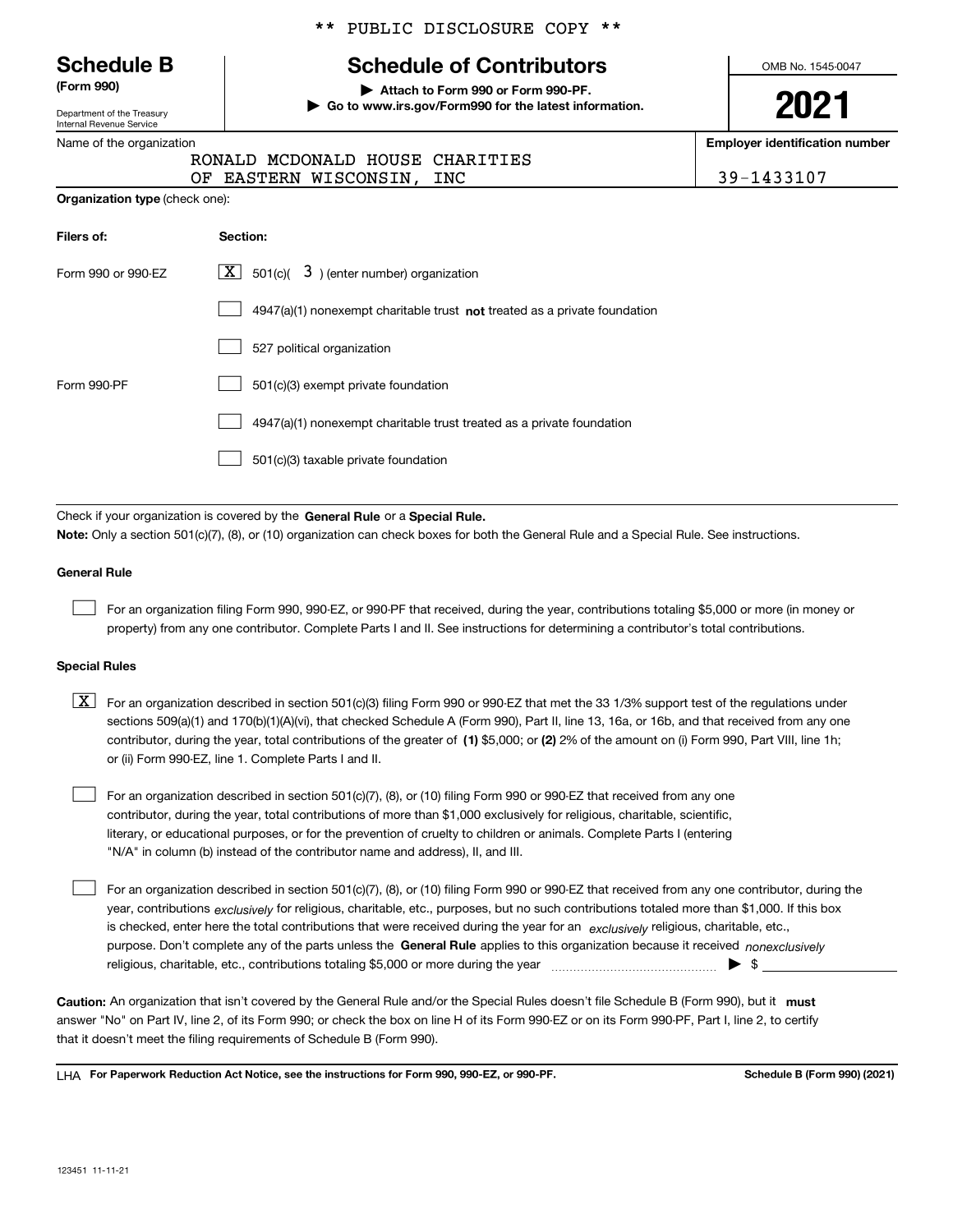## Schedule B (Form 990) (2021) Page 2

|                  | Schedule B (Form 990) (2021)                                                                   |                                   | Page 2                                                                                                      |
|------------------|------------------------------------------------------------------------------------------------|-----------------------------------|-------------------------------------------------------------------------------------------------------------|
|                  | Name of organization<br>RONALD MCDONALD HOUSE CHARITIES                                        |                                   | <b>Employer identification number</b>                                                                       |
|                  | OF EASTERN WISCONSIN,<br><b>INC</b>                                                            |                                   | 39-1433107                                                                                                  |
| Part I           | Contributors (see instructions). Use duplicate copies of Part I if additional space is needed. |                                   |                                                                                                             |
| (a)<br>No.       | (b)<br>Name, address, and ZIP + 4                                                              | (c)<br><b>Total contributions</b> | (d)<br>Type of contribution                                                                                 |
| 1                |                                                                                                | 209,600.<br>\$                    | $\overline{\mathbf{X}}$<br>Person<br>Payroll<br>Noncash<br>(Complete Part II for<br>noncash contributions.) |
| (a)<br>No.       | (b)<br>Name, address, and ZIP + 4                                                              | (c)<br><b>Total contributions</b> | (d)<br>Type of contribution                                                                                 |
| $\boldsymbol{2}$ |                                                                                                | 774,186.<br>\$                    | $\overline{\mathbf{X}}$<br>Person<br>Payroll<br>Noncash<br>(Complete Part II for<br>noncash contributions.) |
| (a)<br>No.       | (b)<br>Name, address, and ZIP + 4                                                              | (c)<br><b>Total contributions</b> | (d)<br>Type of contribution                                                                                 |
| 3                |                                                                                                | 164,500.<br>\$                    | $\overline{\text{X}}$<br>Person<br>Payroll<br>Noncash<br>(Complete Part II for<br>noncash contributions.)   |
| (a)<br>No.       | (b)<br>Name, address, and ZIP + 4                                                              | (c)<br><b>Total contributions</b> | (d)<br>Type of contribution                                                                                 |
| 4                |                                                                                                | 150,000.<br>\$                    | $\mathbf{X}$<br>Person<br>Payroll<br>Noncash<br>(Complete Part II for<br>noncash contributions.)            |
| (a)<br>No.       | (b)<br>Name, address, and ZIP + 4                                                              | (c)<br><b>Total contributions</b> | (d)<br>Type of contribution                                                                                 |
| 5                |                                                                                                | 150,000.<br>\$                    | $\boxed{\text{X}}$<br>Person<br>Payroll<br>Noncash<br>(Complete Part II for<br>noncash contributions.)      |
| (a)<br>No.       | (b)<br>Name, address, and ZIP + 4                                                              | (c)<br><b>Total contributions</b> | (d)<br>Type of contribution                                                                                 |
| 6                |                                                                                                | 520,000.<br>\$                    | $\boxed{\text{X}}$<br>Person<br>Payroll<br>Noncash<br>(Complete Part II for<br>noncash contributions.)      |

123452 11-11-21 **Schedule B (Form 990) (2021)**

07220524 765826 4102610.0 2021.03050 RONALD MCDONALD HOUSE CHA 41026101

23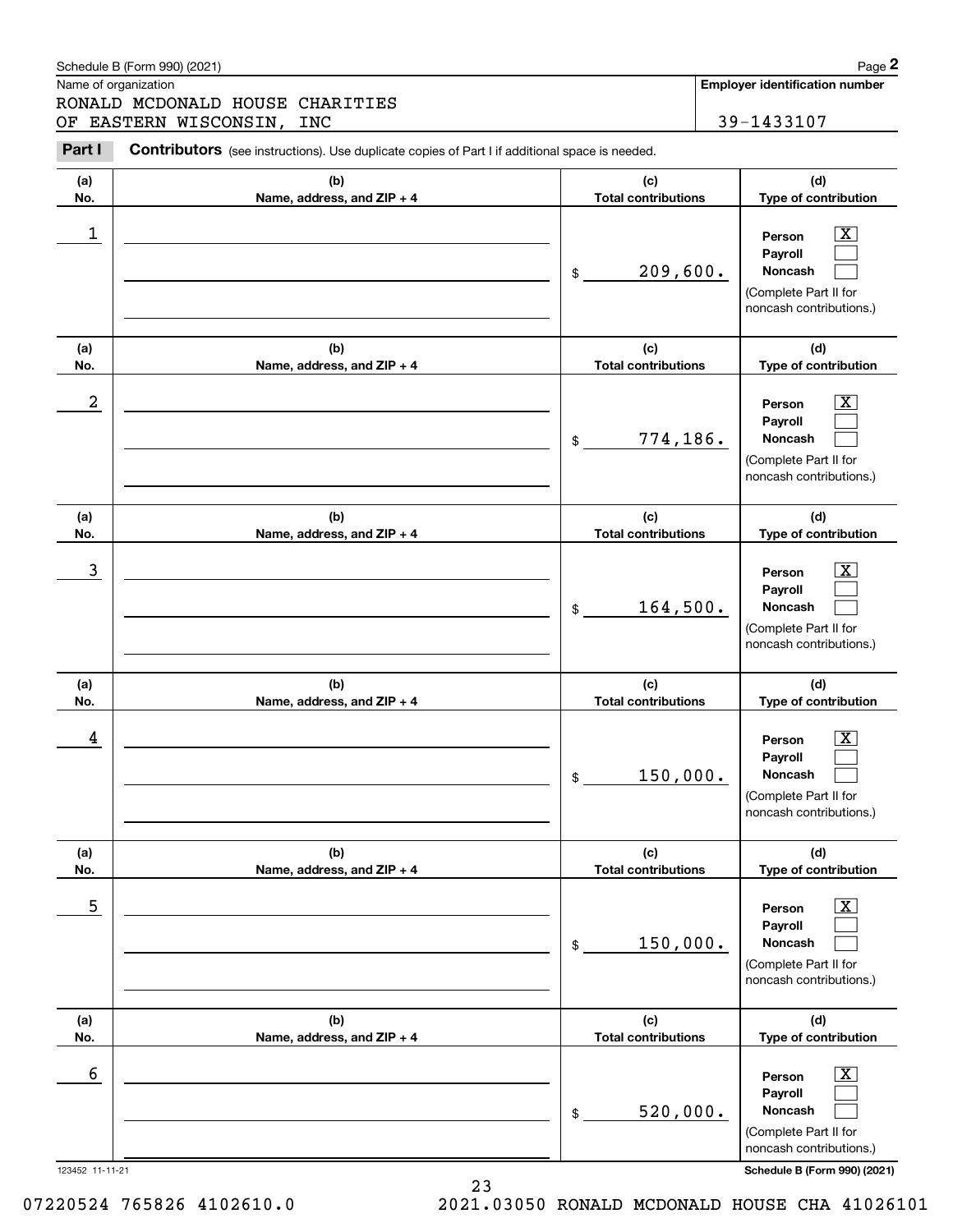| 1990) (2021 <sup>)</sup><br>Schedule<br>. B (Form ' | Page                           |
|-----------------------------------------------------|--------------------------------|
| Name of organization                                | Emplover identification number |

|            | Schedule B (Form 990) (2021)                                                                          |                                   | Page 2                                                                                                      |
|------------|-------------------------------------------------------------------------------------------------------|-----------------------------------|-------------------------------------------------------------------------------------------------------------|
|            | Name of organization                                                                                  |                                   | <b>Employer identification number</b>                                                                       |
|            | RONALD MCDONALD HOUSE CHARITIES<br>OF EASTERN WISCONSIN,<br><b>INC</b>                                |                                   | 39-1433107                                                                                                  |
| Part I     | <b>Contributors</b> (see instructions). Use duplicate copies of Part I if additional space is needed. |                                   |                                                                                                             |
| (a)<br>No. | (b)<br>Name, address, and ZIP + 4                                                                     | (c)<br><b>Total contributions</b> | (d)<br>Type of contribution                                                                                 |
| 7          |                                                                                                       | 239,200.<br>\$                    | $\overline{\texttt{X}}$<br>Person<br>Payroll<br>Noncash<br>(Complete Part II for<br>noncash contributions.) |
| (a)<br>No. | (b)<br>Name, address, and ZIP + 4                                                                     | (c)<br><b>Total contributions</b> | (d)<br>Type of contribution                                                                                 |
| 8          |                                                                                                       | 500,000.<br>\$                    | $\overline{\text{X}}$<br>Person<br>Payroll<br>Noncash<br>(Complete Part II for<br>noncash contributions.)   |
| (a)<br>No. | (b)<br>Name, address, and ZIP + 4                                                                     | (c)<br><b>Total contributions</b> | (d)<br>Type of contribution                                                                                 |
|            |                                                                                                       | \$                                | Person<br>Payroll<br>Noncash<br>(Complete Part II for<br>noncash contributions.)                            |
| (a)<br>No. | (b)<br>Name, address, and ZIP + 4                                                                     | (c)<br><b>Total contributions</b> | (d)<br>Type of contribution                                                                                 |
|            |                                                                                                       | \$                                | Person<br>Payroll<br>Noncash<br>(Complete Part II for<br>noncash contributions.)                            |
| (a)<br>No. | (b)<br>Name, address, and ZIP + 4                                                                     | (c)<br><b>Total contributions</b> | (d)<br>Type of contribution                                                                                 |
|            |                                                                                                       | \$                                | Person<br>Payroll<br>Noncash<br>(Complete Part II for<br>noncash contributions.)                            |
| (a)<br>No. | (b)<br>Name, address, and ZIP + 4                                                                     | (c)<br><b>Total contributions</b> | (d)<br>Type of contribution                                                                                 |
|            |                                                                                                       | \$                                | Person<br>Payroll<br>Noncash<br>(Complete Part II for<br>noncash contributions.)                            |

123452 11-11-21 **Schedule B (Form 990) (2021)**

24 07220524 765826 4102610.0 2021.03050 RONALD MCDONALD HOUSE CHA 41026101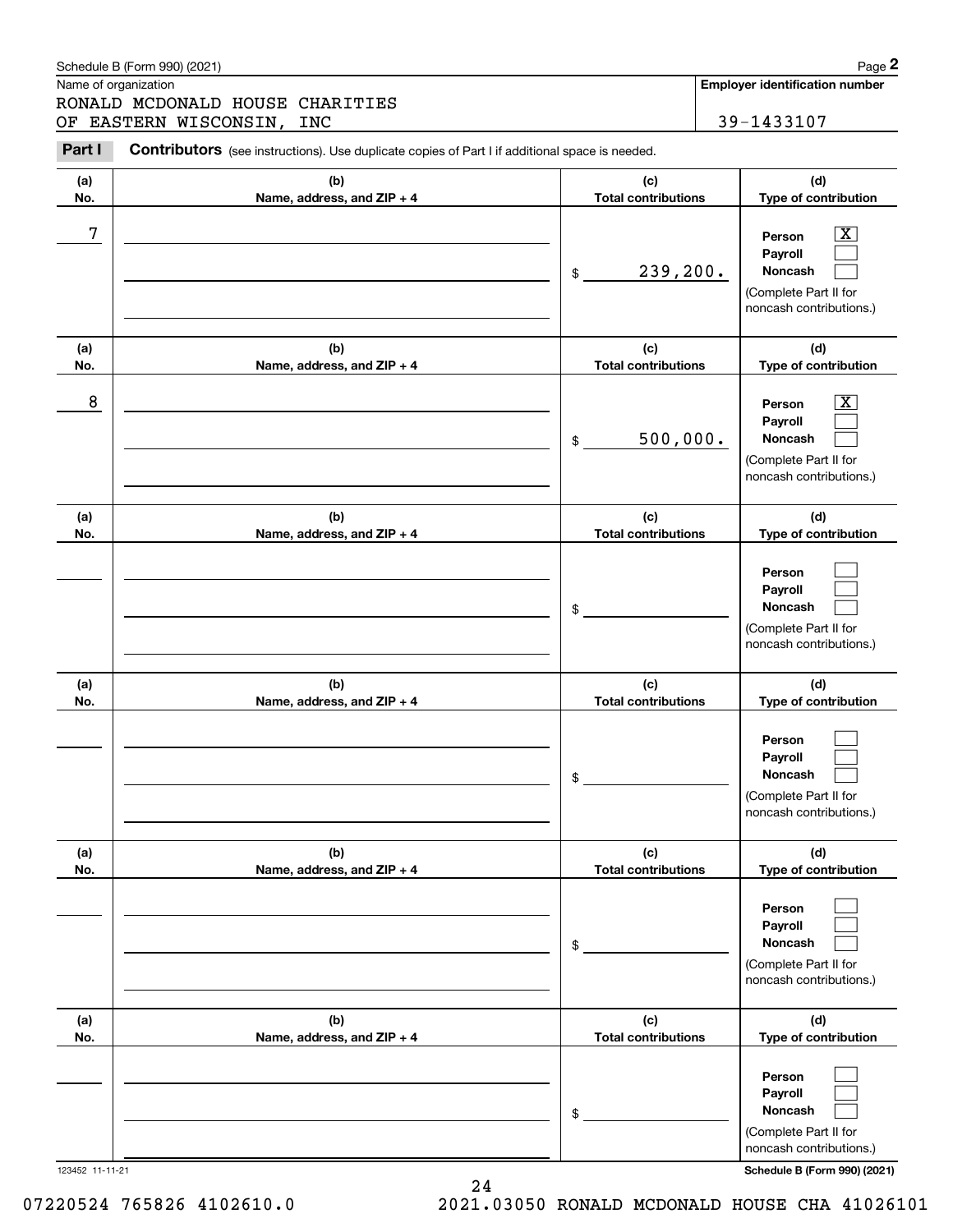|                              | Schedule B (Form 990) (2021)                                                                        |                                                 | Page 3                                |
|------------------------------|-----------------------------------------------------------------------------------------------------|-------------------------------------------------|---------------------------------------|
| Name of organization         | RONALD MCDONALD HOUSE CHARITIES                                                                     |                                                 | <b>Employer identification number</b> |
|                              | OF EASTERN WISCONSIN, INC                                                                           |                                                 | 39-1433107                            |
| Part II                      | Noncash Property (see instructions). Use duplicate copies of Part II if additional space is needed. |                                                 |                                       |
| (a)<br>No.<br>from<br>Part I | (b)<br>Description of noncash property given                                                        | (c)<br>FMV (or estimate)<br>(See instructions.) | (d)<br>Date received                  |
|                              |                                                                                                     | $\frac{1}{2}$                                   |                                       |
| (a)<br>No.<br>from<br>Part I | (b)<br>Description of noncash property given                                                        | (c)<br>FMV (or estimate)<br>(See instructions.) | (d)<br>Date received                  |
|                              |                                                                                                     | $$ -$                                           |                                       |
| (a)<br>No.<br>from<br>Part I | (b)<br>Description of noncash property given                                                        | (c)<br>FMV (or estimate)<br>(See instructions.) | (d)<br>Date received                  |
|                              |                                                                                                     | $\frac{1}{2}$                                   |                                       |
| (a)<br>No.<br>from<br>Part I | (b)<br>Description of noncash property given                                                        | (c)<br>FMV (or estimate)<br>(See instructions.) | (d)<br>Date received                  |
|                              |                                                                                                     | \$                                              |                                       |
| (a)<br>No.<br>from<br>Part I | (b)<br>Description of noncash property given                                                        | (c)<br>FMV (or estimate)<br>(See instructions.) | (d)<br>Date received                  |
|                              |                                                                                                     | \$                                              |                                       |
| (a)<br>No.<br>from<br>Part I | (b)<br>Description of noncash property given                                                        | (c)<br>FMV (or estimate)<br>(See instructions.) | (d)<br>Date received                  |
|                              |                                                                                                     | \$                                              |                                       |
| 123453 11-11-21              |                                                                                                     |                                                 | Schedule B (Form 990) (2021)          |

25

07220524 765826 4102610.0 2021.03050 RONALD MCDONALD HOUSE CHA 41026101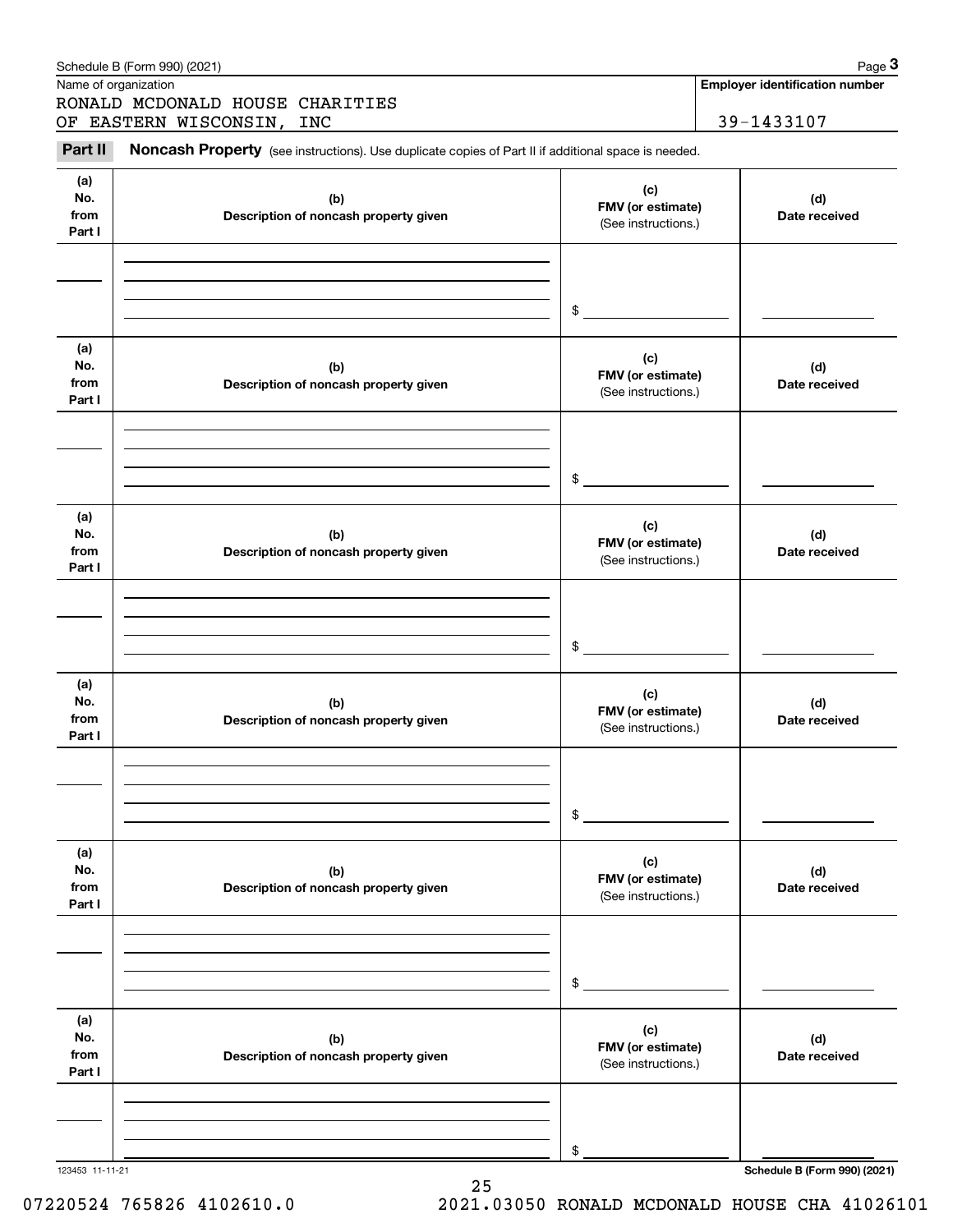|                 | Schedule B (Form 990) (2021)                                                                                                                                                      |                      |  | Page 4                                                                                                                                                         |  |  |  |  |
|-----------------|-----------------------------------------------------------------------------------------------------------------------------------------------------------------------------------|----------------------|--|----------------------------------------------------------------------------------------------------------------------------------------------------------------|--|--|--|--|
|                 | Name of organization                                                                                                                                                              |                      |  | <b>Employer identification number</b>                                                                                                                          |  |  |  |  |
|                 | RONALD MCDONALD HOUSE CHARITIES                                                                                                                                                   |                      |  |                                                                                                                                                                |  |  |  |  |
|                 | OF EASTERN WISCONSIN, INC                                                                                                                                                         |                      |  | 39-1433107                                                                                                                                                     |  |  |  |  |
| Part III        | from any one contributor. Complete columns (a) through (e) and the following line entry. For organizations                                                                        |                      |  | Exclusively religious, charitable, etc., contributions to organizations described in section 501(c)(7), (8), or (10) that total more than \$1,000 for the year |  |  |  |  |
|                 | completing Part III, enter the total of exclusively religious, charitable, etc., contributions of \$1,000 or less for the year. (Enter this info. once.) $\blacktriangleright$ \$ |                      |  |                                                                                                                                                                |  |  |  |  |
|                 | Use duplicate copies of Part III if additional space is needed.                                                                                                                   |                      |  |                                                                                                                                                                |  |  |  |  |
| (a) No.<br>from | (b) Purpose of gift                                                                                                                                                               | (c) Use of gift      |  | (d) Description of how gift is held                                                                                                                            |  |  |  |  |
| Part I          |                                                                                                                                                                                   |                      |  |                                                                                                                                                                |  |  |  |  |
|                 |                                                                                                                                                                                   |                      |  |                                                                                                                                                                |  |  |  |  |
|                 |                                                                                                                                                                                   |                      |  |                                                                                                                                                                |  |  |  |  |
|                 |                                                                                                                                                                                   |                      |  |                                                                                                                                                                |  |  |  |  |
|                 |                                                                                                                                                                                   | (e) Transfer of gift |  |                                                                                                                                                                |  |  |  |  |
|                 |                                                                                                                                                                                   |                      |  |                                                                                                                                                                |  |  |  |  |
|                 | Transferee's name, address, and ZIP + 4                                                                                                                                           |                      |  | Relationship of transferor to transferee                                                                                                                       |  |  |  |  |
|                 |                                                                                                                                                                                   |                      |  |                                                                                                                                                                |  |  |  |  |
|                 |                                                                                                                                                                                   |                      |  |                                                                                                                                                                |  |  |  |  |
|                 |                                                                                                                                                                                   |                      |  |                                                                                                                                                                |  |  |  |  |
| (a) No.         |                                                                                                                                                                                   |                      |  |                                                                                                                                                                |  |  |  |  |
| from<br>Part I  | (b) Purpose of gift                                                                                                                                                               | (c) Use of gift      |  | (d) Description of how gift is held                                                                                                                            |  |  |  |  |
|                 |                                                                                                                                                                                   |                      |  |                                                                                                                                                                |  |  |  |  |
|                 |                                                                                                                                                                                   |                      |  |                                                                                                                                                                |  |  |  |  |
|                 |                                                                                                                                                                                   |                      |  |                                                                                                                                                                |  |  |  |  |
|                 |                                                                                                                                                                                   |                      |  |                                                                                                                                                                |  |  |  |  |
|                 | (e) Transfer of gift                                                                                                                                                              |                      |  |                                                                                                                                                                |  |  |  |  |
|                 |                                                                                                                                                                                   |                      |  |                                                                                                                                                                |  |  |  |  |
|                 | Transferee's name, address, and $ZIP + 4$                                                                                                                                         |                      |  | Relationship of transferor to transferee                                                                                                                       |  |  |  |  |
|                 |                                                                                                                                                                                   |                      |  |                                                                                                                                                                |  |  |  |  |
|                 |                                                                                                                                                                                   |                      |  |                                                                                                                                                                |  |  |  |  |
|                 |                                                                                                                                                                                   |                      |  |                                                                                                                                                                |  |  |  |  |
| (a) No.<br>from |                                                                                                                                                                                   |                      |  |                                                                                                                                                                |  |  |  |  |
| Part I          | (b) Purpose of gift                                                                                                                                                               | (c) Use of gift      |  | (d) Description of how gift is held                                                                                                                            |  |  |  |  |
|                 |                                                                                                                                                                                   |                      |  |                                                                                                                                                                |  |  |  |  |
|                 |                                                                                                                                                                                   |                      |  |                                                                                                                                                                |  |  |  |  |
|                 |                                                                                                                                                                                   |                      |  |                                                                                                                                                                |  |  |  |  |
|                 |                                                                                                                                                                                   | (e) Transfer of gift |  |                                                                                                                                                                |  |  |  |  |
|                 |                                                                                                                                                                                   |                      |  |                                                                                                                                                                |  |  |  |  |
|                 | Transferee's name, address, and ZIP + 4                                                                                                                                           |                      |  | Relationship of transferor to transferee                                                                                                                       |  |  |  |  |
|                 |                                                                                                                                                                                   |                      |  |                                                                                                                                                                |  |  |  |  |
|                 |                                                                                                                                                                                   |                      |  |                                                                                                                                                                |  |  |  |  |
|                 |                                                                                                                                                                                   |                      |  |                                                                                                                                                                |  |  |  |  |
|                 |                                                                                                                                                                                   |                      |  |                                                                                                                                                                |  |  |  |  |
| (a) No.<br>from | (b) Purpose of gift                                                                                                                                                               | (c) Use of gift      |  | (d) Description of how gift is held                                                                                                                            |  |  |  |  |
| Part I          |                                                                                                                                                                                   |                      |  |                                                                                                                                                                |  |  |  |  |
|                 |                                                                                                                                                                                   |                      |  |                                                                                                                                                                |  |  |  |  |
|                 |                                                                                                                                                                                   |                      |  |                                                                                                                                                                |  |  |  |  |
|                 |                                                                                                                                                                                   |                      |  |                                                                                                                                                                |  |  |  |  |
|                 |                                                                                                                                                                                   | (e) Transfer of gift |  |                                                                                                                                                                |  |  |  |  |
|                 |                                                                                                                                                                                   |                      |  |                                                                                                                                                                |  |  |  |  |
|                 | Transferee's name, address, and $ZIP + 4$                                                                                                                                         |                      |  | Relationship of transferor to transferee                                                                                                                       |  |  |  |  |
|                 |                                                                                                                                                                                   |                      |  |                                                                                                                                                                |  |  |  |  |
|                 |                                                                                                                                                                                   |                      |  |                                                                                                                                                                |  |  |  |  |
|                 |                                                                                                                                                                                   |                      |  |                                                                                                                                                                |  |  |  |  |
| 123454 11-11-21 |                                                                                                                                                                                   |                      |  | Schedule B (Form 990) (2021)                                                                                                                                   |  |  |  |  |
|                 |                                                                                                                                                                                   |                      |  |                                                                                                                                                                |  |  |  |  |

26 07220524 765826 4102610.0 2021.03050 RONALD MCDONALD HOUSE CHA 41026101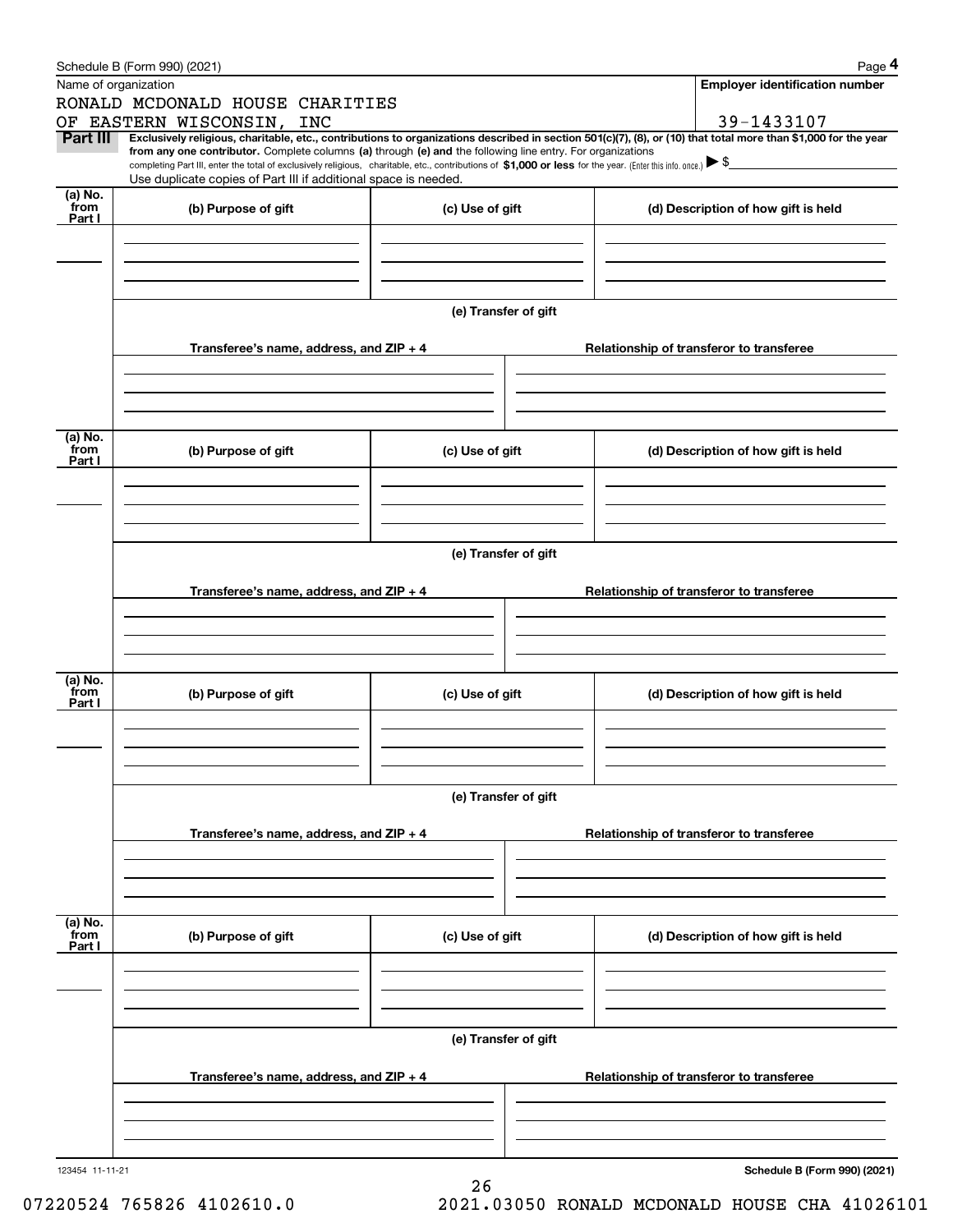|         | <b>SCHEDULE D</b>                                    |                                                                                                        | <b>Supplemental Financial Statements</b>                                                                                                       |                                                            | OMB No. 1545-0047               |
|---------|------------------------------------------------------|--------------------------------------------------------------------------------------------------------|------------------------------------------------------------------------------------------------------------------------------------------------|------------------------------------------------------------|---------------------------------|
|         | (Form 990)                                           |                                                                                                        | Complete if the organization answered "Yes" on Form 990,<br>Part IV, line 6, 7, 8, 9, 10, 11a, 11b, 11c, 11d, 11e, 11f, 12a, or 12b.           |                                                            |                                 |
|         | Department of the Treasury                           |                                                                                                        | Attach to Form 990.<br>Go to www.irs.gov/Form990 for instructions and the latest information.                                                  |                                                            | Open to Public                  |
|         | Internal Revenue Service<br>Name of the organization | RONALD MCDONALD HOUSE CHARITIES                                                                        |                                                                                                                                                | <b>Inspection</b><br><b>Employer identification number</b> |                                 |
|         |                                                      | OF EASTERN WISCONSIN, INC                                                                              |                                                                                                                                                |                                                            | 39-1433107                      |
| Part I  |                                                      |                                                                                                        | Organizations Maintaining Donor Advised Funds or Other Similar Funds or Accounts. Complete if the                                              |                                                            |                                 |
|         |                                                      | organization answered "Yes" on Form 990, Part IV, line 6.                                              |                                                                                                                                                |                                                            |                                 |
|         |                                                      |                                                                                                        | (a) Donor advised funds                                                                                                                        |                                                            | (b) Funds and other accounts    |
| 1       |                                                      |                                                                                                        |                                                                                                                                                |                                                            |                                 |
| 2       |                                                      | Aggregate value of contributions to (during year)                                                      |                                                                                                                                                |                                                            |                                 |
| З       |                                                      |                                                                                                        |                                                                                                                                                |                                                            |                                 |
| 4       |                                                      |                                                                                                        |                                                                                                                                                |                                                            |                                 |
| 5       |                                                      |                                                                                                        | Did the organization inform all donors and donor advisors in writing that the assets held in donor advised funds                               |                                                            |                                 |
|         |                                                      |                                                                                                        |                                                                                                                                                |                                                            | Yes<br><b>No</b>                |
| 6       |                                                      |                                                                                                        | Did the organization inform all grantees, donors, and donor advisors in writing that grant funds can be used only                              |                                                            |                                 |
|         |                                                      |                                                                                                        | for charitable purposes and not for the benefit of the donor or donor advisor, or for any other purpose conferring                             |                                                            |                                 |
| Part II |                                                      |                                                                                                        | Conservation Easements. Complete if the organization answered "Yes" on Form 990, Part IV, line 7.                                              |                                                            | Yes<br>No                       |
| 1       |                                                      | Purpose(s) of conservation easements held by the organization (check all that apply).                  |                                                                                                                                                |                                                            |                                 |
|         |                                                      | Preservation of land for public use (for example, recreation or education)                             | Preservation of a historically important land area                                                                                             |                                                            |                                 |
|         |                                                      | Protection of natural habitat                                                                          | Preservation of a certified historic structure                                                                                                 |                                                            |                                 |
|         |                                                      | Preservation of open space                                                                             |                                                                                                                                                |                                                            |                                 |
| 2       |                                                      |                                                                                                        | Complete lines 2a through 2d if the organization held a qualified conservation contribution in the form of a conservation easement on the last |                                                            |                                 |
|         | day of the tax year.                                 |                                                                                                        |                                                                                                                                                |                                                            | Held at the End of the Tax Year |
| а       |                                                      |                                                                                                        |                                                                                                                                                | 2a                                                         |                                 |
| b       |                                                      | Total acreage restricted by conservation easements                                                     |                                                                                                                                                | 2 <sub>b</sub>                                             |                                 |
| c       |                                                      |                                                                                                        |                                                                                                                                                | 2c                                                         |                                 |
| d       |                                                      |                                                                                                        | Number of conservation easements included in (c) acquired after 7/25/06, and not on a historic structure                                       |                                                            |                                 |
|         |                                                      |                                                                                                        |                                                                                                                                                | 2d                                                         |                                 |
| 3       |                                                      |                                                                                                        | Number of conservation easements modified, transferred, released, extinguished, or terminated by the organization during the tax               |                                                            |                                 |
|         | $year \blacktriangleright$                           |                                                                                                        |                                                                                                                                                |                                                            |                                 |
| 4       |                                                      | Number of states where property subject to conservation easement is located >                          |                                                                                                                                                |                                                            |                                 |
| 5       |                                                      | Does the organization have a written policy regarding the periodic monitoring, inspection, handling of |                                                                                                                                                |                                                            |                                 |
|         |                                                      | violations, and enforcement of the conservation easements it holds?                                    |                                                                                                                                                |                                                            | Yes<br>No                       |
| 6       |                                                      |                                                                                                        | Staff and volunteer hours devoted to monitoring, inspecting, handling of violations, and enforcing conservation easements during the year      |                                                            |                                 |
|         |                                                      |                                                                                                        |                                                                                                                                                |                                                            |                                 |
| 7       |                                                      |                                                                                                        | Amount of expenses incurred in monitoring, inspecting, handling of violations, and enforcing conservation easements during the year            |                                                            |                                 |
|         | $\blacktriangleright$ \$                             |                                                                                                        |                                                                                                                                                |                                                            |                                 |
| 8       |                                                      |                                                                                                        | Does each conservation easement reported on line 2(d) above satisfy the requirements of section 170(h)(4)(B)(i)                                |                                                            |                                 |
|         |                                                      |                                                                                                        | In Part XIII, describe how the organization reports conservation easements in its revenue and expense statement and                            |                                                            | Yes<br>No                       |
| 9       |                                                      |                                                                                                        | balance sheet, and include, if applicable, the text of the footnote to the organization's financial statements that describes the              |                                                            |                                 |
|         |                                                      | organization's accounting for conservation easements.                                                  |                                                                                                                                                |                                                            |                                 |
|         | Part III l                                           |                                                                                                        | Organizations Maintaining Collections of Art, Historical Treasures, or Other Similar Assets.                                                   |                                                            |                                 |
|         |                                                      | Complete if the organization answered "Yes" on Form 990, Part IV, line 8.                              |                                                                                                                                                |                                                            |                                 |
|         |                                                      |                                                                                                        | 1a If the organization elected, as permitted under FASB ASC 958, not to report in its revenue statement and balance sheet works                |                                                            |                                 |
|         |                                                      |                                                                                                        | of art, historical treasures, or other similar assets held for public exhibition, education, or research in furtherance of public              |                                                            |                                 |
|         |                                                      |                                                                                                        | service, provide in Part XIII the text of the footnote to its financial statements that describes these items.                                 |                                                            |                                 |
| b       |                                                      |                                                                                                        | If the organization elected, as permitted under FASB ASC 958, to report in its revenue statement and balance sheet works of                    |                                                            |                                 |
|         |                                                      |                                                                                                        | art, historical treasures, or other similar assets held for public exhibition, education, or research in furtherance of public service,        |                                                            |                                 |
|         |                                                      | provide the following amounts relating to these items:                                                 |                                                                                                                                                |                                                            |                                 |
|         |                                                      |                                                                                                        |                                                                                                                                                | \$                                                         |                                 |
|         |                                                      | (ii) Assets included in Form 990, Part X                                                               |                                                                                                                                                | $\blacktriangleright$ \$                                   |                                 |
| 2       |                                                      |                                                                                                        | If the organization received or held works of art, historical treasures, or other similar assets for financial gain, provide                   |                                                            |                                 |
|         |                                                      | the following amounts required to be reported under FASB ASC 958 relating to these items:              |                                                                                                                                                |                                                            |                                 |
| а       |                                                      |                                                                                                        |                                                                                                                                                | \$                                                         |                                 |
|         |                                                      |                                                                                                        |                                                                                                                                                | \$                                                         |                                 |
|         |                                                      | LHA For Paperwork Reduction Act Notice, see the Instructions for Form 990.                             |                                                                                                                                                |                                                            | Schedule D (Form 990) 2021      |
|         | 132051 10-28-21                                      |                                                                                                        |                                                                                                                                                |                                                            |                                 |
|         |                                                      |                                                                                                        | 27                                                                                                                                             |                                                            |                                 |

07220524 765826 4102610.0 2021.03050 RONALD MCDONALD HOUSE CHA 41026101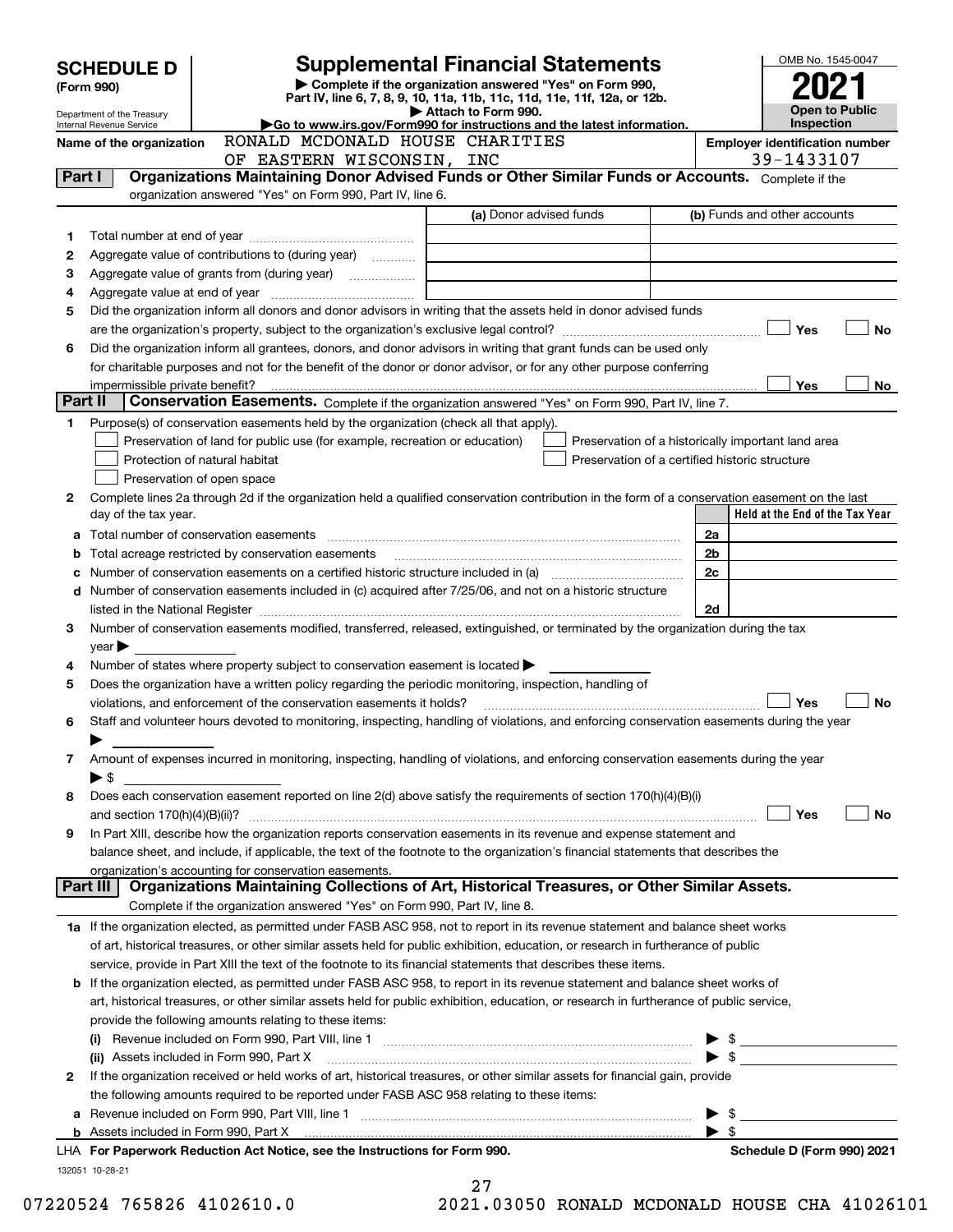|               |                                                                                                                                                                                                                                | RONALD MCDONALD HOUSE CHARITIES         |                |                                                                                                                                                                                                                                |                                 |                            |
|---------------|--------------------------------------------------------------------------------------------------------------------------------------------------------------------------------------------------------------------------------|-----------------------------------------|----------------|--------------------------------------------------------------------------------------------------------------------------------------------------------------------------------------------------------------------------------|---------------------------------|----------------------------|
|               | Schedule D (Form 990) 2021                                                                                                                                                                                                     | OF EASTERN WISCONSIN, INC               |                |                                                                                                                                                                                                                                |                                 | 39-1433107 Page 2          |
|               | Part III<br>Organizations Maintaining Collections of Art, Historical Treasures, or Other Similar Assets (continued)                                                                                                            |                                         |                |                                                                                                                                                                                                                                |                                 |                            |
| 3             | Using the organization's acquisition, accession, and other records, check any of the following that make significant use of its                                                                                                |                                         |                |                                                                                                                                                                                                                                |                                 |                            |
|               | collection items (check all that apply):                                                                                                                                                                                       |                                         |                |                                                                                                                                                                                                                                |                                 |                            |
| a             | Public exhibition                                                                                                                                                                                                              |                                         |                | Loan or exchange program                                                                                                                                                                                                       |                                 |                            |
| b             | Scholarly research                                                                                                                                                                                                             |                                         |                | Other and the control of the control of the control of the control of the control of the control of the control of the control of the control of the control of the control of the control of the control of the control of th |                                 |                            |
| c             | Preservation for future generations                                                                                                                                                                                            |                                         |                |                                                                                                                                                                                                                                |                                 |                            |
|               | Provide a description of the organization's collections and explain how they further the organization's exempt purpose in Part XIII.                                                                                           |                                         |                |                                                                                                                                                                                                                                |                                 |                            |
| 5             | During the year, did the organization solicit or receive donations of art, historical treasures, or other similar assets                                                                                                       |                                         |                |                                                                                                                                                                                                                                |                                 |                            |
|               | to be sold to raise funds rather than to be maintained as part of the organization's collection?                                                                                                                               |                                         |                |                                                                                                                                                                                                                                |                                 | Yes<br>No                  |
|               | Part IV<br>Escrow and Custodial Arrangements. Complete if the organization answered "Yes" on Form 990, Part IV, line 9, or                                                                                                     |                                         |                |                                                                                                                                                                                                                                |                                 |                            |
|               | reported an amount on Form 990, Part X, line 21.                                                                                                                                                                               |                                         |                |                                                                                                                                                                                                                                |                                 |                            |
|               | 1a Is the organization an agent, trustee, custodian or other intermediary for contributions or other assets not included                                                                                                       |                                         |                |                                                                                                                                                                                                                                |                                 |                            |
|               |                                                                                                                                                                                                                                |                                         |                |                                                                                                                                                                                                                                |                                 | Yes<br>No                  |
|               | <b>b</b> If "Yes," explain the arrangement in Part XIII and complete the following table:                                                                                                                                      |                                         |                |                                                                                                                                                                                                                                |                                 |                            |
|               |                                                                                                                                                                                                                                |                                         |                |                                                                                                                                                                                                                                |                                 | Amount                     |
|               |                                                                                                                                                                                                                                |                                         |                |                                                                                                                                                                                                                                |                                 |                            |
|               | c Beginning balance entrance and contain the set of the set of the set of the set of the set of the set of the set of the set of the set of the set of the set of the set of the set of the set of the set of the set of the s |                                         |                |                                                                                                                                                                                                                                | 1c                              |                            |
|               | d Additions during the year measurement contains and a final state of a final state of the state of the state of the state of the state of the state of the state of the state of the state of the state of the state of the s |                                         |                |                                                                                                                                                                                                                                | 1d                              |                            |
|               | e Distributions during the year manufactured and continuum and contract the contract of the contract of the contract of the contract of the contract of the contract of the contract of the contract of the contract of the co |                                         |                |                                                                                                                                                                                                                                | 1e                              |                            |
| Ť.            |                                                                                                                                                                                                                                |                                         |                |                                                                                                                                                                                                                                | 1f                              |                            |
|               | 2a Did the organization include an amount on Form 990, Part X, line 21, for escrow or custodial account liability?                                                                                                             |                                         |                |                                                                                                                                                                                                                                |                                 | Yes<br>No                  |
| <b>Part V</b> | <b>b</b> If "Yes," explain the arrangement in Part XIII. Check here if the explanation has been provided on Part XIII                                                                                                          |                                         |                |                                                                                                                                                                                                                                |                                 |                            |
|               | Endowment Funds. Complete if the organization answered "Yes" on Form 990, Part IV, line 10.                                                                                                                                    |                                         |                |                                                                                                                                                                                                                                |                                 |                            |
|               |                                                                                                                                                                                                                                | (a) Current year                        | (b) Prior year | (c) Two years back                                                                                                                                                                                                             | (d) Three years back            | (e) Four years back        |
|               | 1a Beginning of year balance                                                                                                                                                                                                   | 2,500,000.                              | 2,500,000.     | 2,366,233.                                                                                                                                                                                                                     | 2,636,476.                      | 2,514,315.                 |
|               |                                                                                                                                                                                                                                |                                         |                |                                                                                                                                                                                                                                |                                 | 122,161.                   |
|               | c Net investment earnings, gains, and losses                                                                                                                                                                                   | 276,812.                                | 267, 105.      | 397,821.                                                                                                                                                                                                                       | $-248,811.$                     | 305,575.                   |
|               |                                                                                                                                                                                                                                |                                         |                |                                                                                                                                                                                                                                |                                 |                            |
|               | e Other expenditures for facilities                                                                                                                                                                                            |                                         |                |                                                                                                                                                                                                                                |                                 |                            |
|               | and programs                                                                                                                                                                                                                   | 276,812.                                | 267, 105.      | 264,054.                                                                                                                                                                                                                       | 21,432.                         | 305,575.                   |
|               | f Administrative expenses                                                                                                                                                                                                      |                                         |                |                                                                                                                                                                                                                                |                                 |                            |
|               | g End of year balance                                                                                                                                                                                                          | 2,500,000.                              | 2,500,000.     | 2,500,000.                                                                                                                                                                                                                     | 2,366,233.                      | 2,636,476.                 |
| 2             | Provide the estimated percentage of the current year end balance (line 1g, column (a)) held as:                                                                                                                                |                                         |                |                                                                                                                                                                                                                                |                                 |                            |
|               | a Board designated or quasi-endowment >                                                                                                                                                                                        | 67.6000                                 | %              |                                                                                                                                                                                                                                |                                 |                            |
|               | <b>b</b> Permanent endowment $\triangleright$ 30.8000                                                                                                                                                                          | %                                       |                |                                                                                                                                                                                                                                |                                 |                            |
|               | c Term endowment $\blacktriangleright$ $\boxed{1.6000}$                                                                                                                                                                        | %                                       |                |                                                                                                                                                                                                                                |                                 |                            |
|               | The percentages on lines 2a, 2b, and 2c should equal 100%.                                                                                                                                                                     |                                         |                |                                                                                                                                                                                                                                |                                 |                            |
|               | 3a Are there endowment funds not in the possession of the organization that are held and administered for the organization                                                                                                     |                                         |                |                                                                                                                                                                                                                                |                                 |                            |
|               | by:                                                                                                                                                                                                                            |                                         |                |                                                                                                                                                                                                                                |                                 | Yes<br>No                  |
|               | (i)                                                                                                                                                                                                                            |                                         |                |                                                                                                                                                                                                                                |                                 | X<br>3a(i)                 |
|               |                                                                                                                                                                                                                                |                                         |                |                                                                                                                                                                                                                                |                                 | X<br>3a(ii)                |
|               |                                                                                                                                                                                                                                |                                         |                |                                                                                                                                                                                                                                |                                 | 3b                         |
|               | Describe in Part XIII the intended uses of the organization's endowment funds.                                                                                                                                                 |                                         |                |                                                                                                                                                                                                                                |                                 |                            |
|               | Land, Buildings, and Equipment.<br><b>Part VI</b>                                                                                                                                                                              |                                         |                |                                                                                                                                                                                                                                |                                 |                            |
|               | Complete if the organization answered "Yes" on Form 990, Part IV, line 11a. See Form 990, Part X, line 10.                                                                                                                     |                                         |                |                                                                                                                                                                                                                                |                                 |                            |
|               |                                                                                                                                                                                                                                |                                         |                |                                                                                                                                                                                                                                |                                 |                            |
|               | Description of property                                                                                                                                                                                                        | (a) Cost or other<br>basis (investment) |                | (b) Cost or other<br>basis (other)                                                                                                                                                                                             | (c) Accumulated<br>depreciation | (d) Book value             |
|               |                                                                                                                                                                                                                                |                                         |                |                                                                                                                                                                                                                                |                                 |                            |
|               |                                                                                                                                                                                                                                |                                         |                | 786,847.                                                                                                                                                                                                                       |                                 | 786,847.                   |
|               |                                                                                                                                                                                                                                |                                         |                | 15, 202, 829.                                                                                                                                                                                                                  | 3,816,547.                      | 11,386,282.                |
|               |                                                                                                                                                                                                                                |                                         |                |                                                                                                                                                                                                                                |                                 |                            |
|               |                                                                                                                                                                                                                                |                                         |                | 2,499,924.                                                                                                                                                                                                                     | 1,473,875.                      | 1,026,049.                 |
|               |                                                                                                                                                                                                                                |                                         |                | 5,589,741.                                                                                                                                                                                                                     |                                 | $\overline{5}$ , 589, 741. |
|               |                                                                                                                                                                                                                                |                                         |                |                                                                                                                                                                                                                                |                                 | 18,788,919.                |
|               |                                                                                                                                                                                                                                |                                         |                |                                                                                                                                                                                                                                |                                 |                            |

**Schedule D (Form 990) 2021**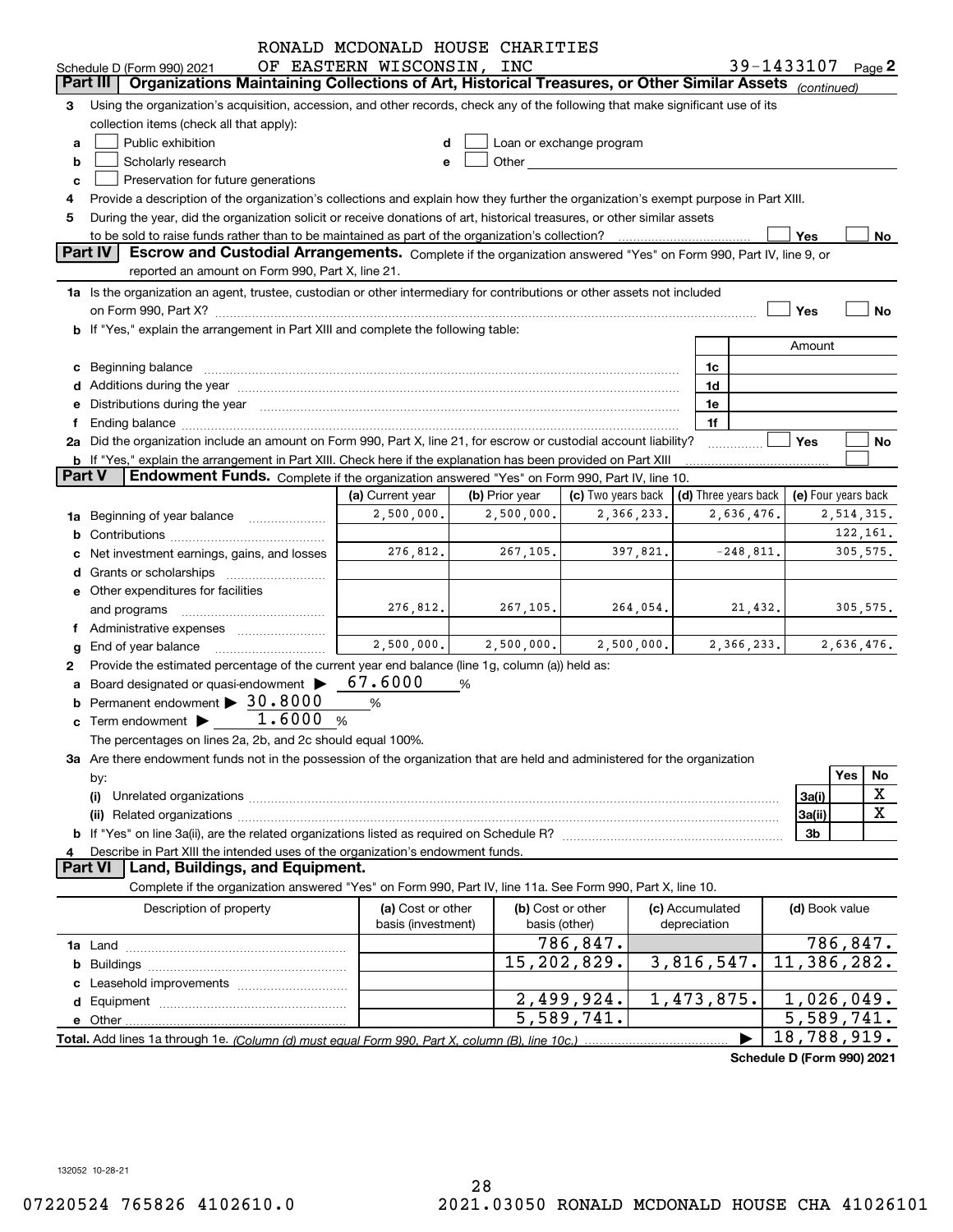# RONALD MCDONALD HOUSE CHARITIES

|                                                                                                                                    | OF EASTERN WISCONSIN,<br>INC | 39-1433107<br>$Page$ 3                                    |
|------------------------------------------------------------------------------------------------------------------------------------|------------------------------|-----------------------------------------------------------|
| <b>Investments - Other Securities.</b><br>Part VIII                                                                                |                              |                                                           |
| Complete if the organization answered "Yes" on Form 990, Part IV, line 11b. See Form 990, Part X, line 12.                         |                              |                                                           |
| (a) Description of security or category (including name of security)                                                               | (b) Book value               | (c) Method of valuation: Cost or end-of-year market value |
| (1) Financial derivatives                                                                                                          |                              |                                                           |
| Closely held equity interests<br>(2)                                                                                               |                              |                                                           |
| $(3)$ Other                                                                                                                        |                              |                                                           |
| (A)                                                                                                                                |                              |                                                           |
| (B)                                                                                                                                |                              |                                                           |
| (C)                                                                                                                                |                              |                                                           |
| (D)                                                                                                                                |                              |                                                           |
| (E)                                                                                                                                |                              |                                                           |
| (F)                                                                                                                                |                              |                                                           |
| (G)                                                                                                                                |                              |                                                           |
| (H)                                                                                                                                |                              |                                                           |
| Total. (Col. (b) must equal Form 990, Part X, col. (B) line 12.)                                                                   |                              |                                                           |
| Part VIII Investments - Program Related.                                                                                           |                              |                                                           |
| Complete if the organization answered "Yes" on Form 990, Part IV, line 11c. See Form 990, Part X, line 13.                         |                              |                                                           |
| (a) Description of investment                                                                                                      | (b) Book value               | (c) Method of valuation: Cost or end-of-year market value |
| (1)                                                                                                                                |                              |                                                           |
| (2)                                                                                                                                |                              |                                                           |
| (3)                                                                                                                                |                              |                                                           |
| (4)                                                                                                                                |                              |                                                           |
| (5)                                                                                                                                |                              |                                                           |
| (6)                                                                                                                                |                              |                                                           |
| (7)                                                                                                                                |                              |                                                           |
| (8)                                                                                                                                |                              |                                                           |
|                                                                                                                                    |                              |                                                           |
| (9)<br>Total. (Col. (b) must equal Form 990, Part X, col. (B) line 13.)                                                            |                              |                                                           |
| <b>Other Assets.</b><br>Complete if the organization answered "Yes" on Form 990, Part IV, line 11d. See Form 990, Part X, line 15. |                              |                                                           |
|                                                                                                                                    | (a) Description              | (b) Book value                                            |
| (1)                                                                                                                                |                              |                                                           |
| (2)                                                                                                                                |                              |                                                           |
| (3)                                                                                                                                |                              |                                                           |
| (4)                                                                                                                                |                              |                                                           |
|                                                                                                                                    |                              |                                                           |
| (5)<br>(6)                                                                                                                         |                              |                                                           |
| (7)                                                                                                                                |                              |                                                           |
|                                                                                                                                    |                              |                                                           |
|                                                                                                                                    |                              |                                                           |
| (8)<br>(9)<br><b>Other Liabilities.</b>                                                                                            |                              |                                                           |
| Complete if the organization answered "Yes" on Form 990, Part IV, line 11e or 11f. See Form 990, Part X, line 25.                  |                              |                                                           |
| (a) Description of liability                                                                                                       |                              | (b) Book value                                            |
| Federal income taxes<br>(1)                                                                                                        |                              |                                                           |
| REFUNDABLE GRANT ADVANCE<br>(2)                                                                                                    |                              | 239, 200.                                                 |
| (3)                                                                                                                                |                              |                                                           |
| (4)                                                                                                                                |                              |                                                           |
| (5)                                                                                                                                |                              |                                                           |
| (6)                                                                                                                                |                              |                                                           |
|                                                                                                                                    |                              |                                                           |
| (7)                                                                                                                                |                              |                                                           |
| Part IX<br>Part X<br>(8)<br>(9)                                                                                                    |                              |                                                           |

organization's liability for uncertain tax positions under FASB ASC 740. Check here if the text of the footnote has been provided in Part XIII

**Schedule D (Form 990) 2021**

 $\Box$ 

132053 10-28-21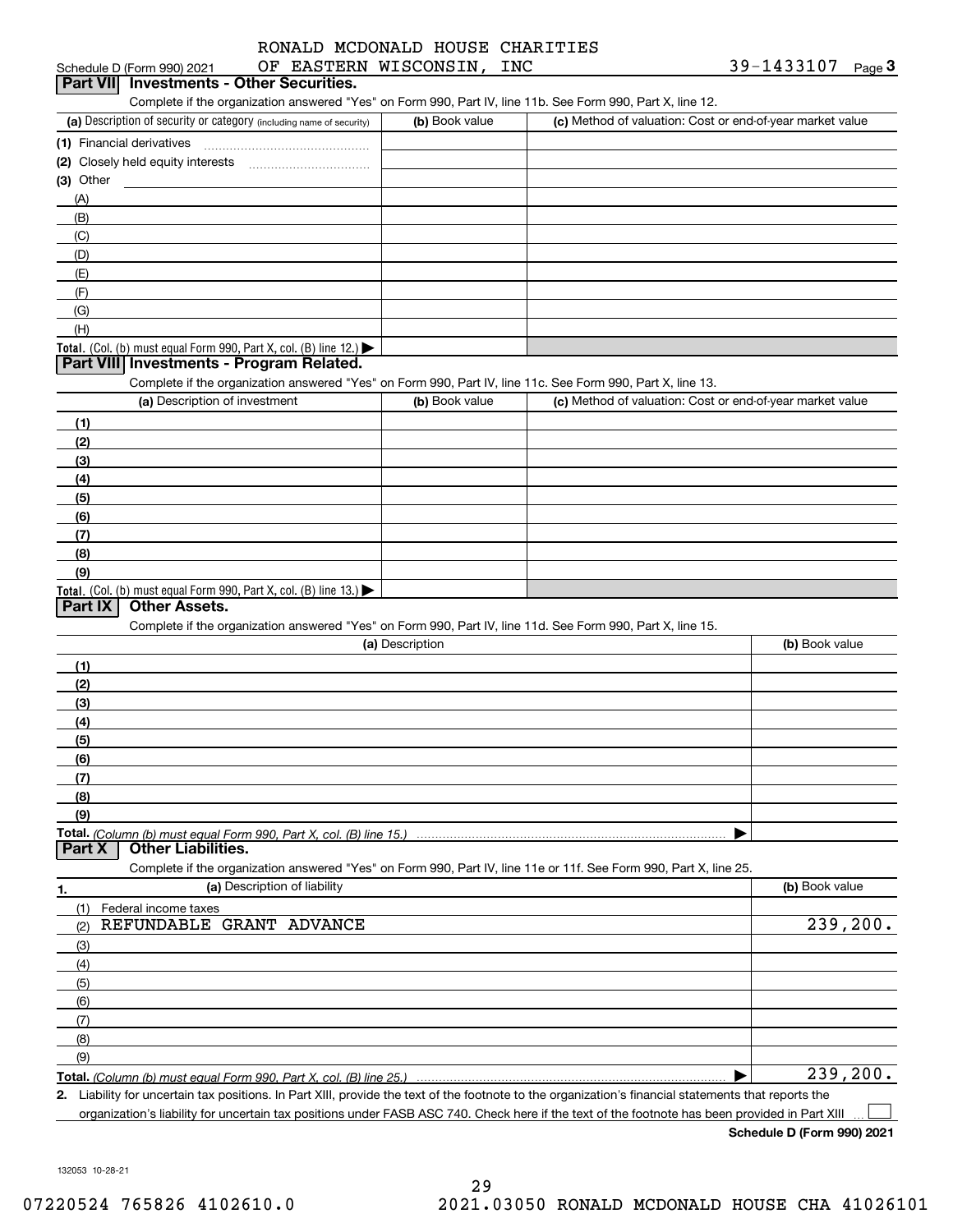|                                                                                                       | RONALD MCDONALD HOUSE CHARITIES                                                                                                                                                                                                |                |              |                |                         |             |
|-------------------------------------------------------------------------------------------------------|--------------------------------------------------------------------------------------------------------------------------------------------------------------------------------------------------------------------------------|----------------|--------------|----------------|-------------------------|-------------|
|                                                                                                       | OF EASTERN WISCONSIN, INC<br>Schedule D (Form 990) 2021                                                                                                                                                                        |                |              |                | 39-1433107 $_{Page}$ 4  |             |
| Reconciliation of Revenue per Audited Financial Statements With Revenue per Return.<br><b>Part XI</b> |                                                                                                                                                                                                                                |                |              |                |                         |             |
|                                                                                                       | Complete if the organization answered "Yes" on Form 990, Part IV, line 12a.                                                                                                                                                    |                |              |                |                         |             |
| 1                                                                                                     | Total revenue, gains, and other support per audited financial statements                                                                                                                                                       |                |              | $\blacksquare$ | 8,876,304.              |             |
| 2                                                                                                     | Amounts included on line 1 but not on Form 990, Part VIII, line 12:                                                                                                                                                            |                |              |                |                         |             |
| a                                                                                                     |                                                                                                                                                                                                                                | 2a             | $-213, 158.$ |                |                         |             |
| b                                                                                                     |                                                                                                                                                                                                                                | 2 <sub>b</sub> | 123,525.     |                |                         |             |
| c                                                                                                     |                                                                                                                                                                                                                                | 2c             |              |                |                         |             |
| d                                                                                                     | Other (Describe in Part XIII.) (2000) (2000) (2000) (2010) (2010) (2010) (2010) (2010) (2010) (2010) (2010) (20                                                                                                                | 2d             | 26,370.      |                |                         |             |
| е                                                                                                     | Add lines 2a through 2d                                                                                                                                                                                                        |                |              | 2e             |                         | $-63, 263.$ |
| 3                                                                                                     |                                                                                                                                                                                                                                |                |              | 3              | 8,939,567.              |             |
| 4                                                                                                     | Amounts included on Form 990, Part VIII, line 12, but not on line 1:                                                                                                                                                           |                |              |                |                         |             |
| a                                                                                                     |                                                                                                                                                                                                                                | 4a l           | 34,510.      |                |                         |             |
| b                                                                                                     | Other (Describe in Part XIII.) <b>Construction Contract Construction</b> Chern Construction Construction Construction                                                                                                          | 4 <sub>b</sub> |              |                |                         |             |
|                                                                                                       | Add lines 4a and 4b                                                                                                                                                                                                            |                |              | 4c             |                         | 34,510.     |
| 5                                                                                                     |                                                                                                                                                                                                                                |                |              | 5              | 8,974,077.              |             |
|                                                                                                       | Part XII   Reconciliation of Expenses per Audited Financial Statements With Expenses per Return.                                                                                                                               |                |              |                |                         |             |
|                                                                                                       | Complete if the organization answered "Yes" on Form 990, Part IV, line 12a.                                                                                                                                                    |                |              |                |                         |             |
| 1                                                                                                     | Total expenses and losses per audited financial statements [11] [12] manuscription control expenses and losses per audited financial statements [11] [12] manuscription of the statements [12] manuscription of the statements |                |              | $\mathbf{1}$   | 3,307,656.              |             |
| 2                                                                                                     | Amounts included on line 1 but not on Form 990, Part IX, line 25:                                                                                                                                                              |                |              |                |                         |             |
| a                                                                                                     |                                                                                                                                                                                                                                | 2a             | 123,525.     |                |                         |             |
| b                                                                                                     |                                                                                                                                                                                                                                | 2 <sub>b</sub> |              |                |                         |             |
| c                                                                                                     |                                                                                                                                                                                                                                | 2c             |              |                |                         |             |
| d                                                                                                     |                                                                                                                                                                                                                                | 2d             | 26, 370.     |                |                         |             |
| e                                                                                                     | Add lines 2a through 2d                                                                                                                                                                                                        |                |              | 2е             |                         | 149,895.    |
| 3                                                                                                     | Subtract line 2e from line 1                                                                                                                                                                                                   |                |              | 3              | $\overline{3,157,761.}$ |             |
| 4                                                                                                     | Amounts included on Form 990, Part IX, line 25, but not on line 1:                                                                                                                                                             |                |              |                |                         |             |
| a                                                                                                     | Investment expenses not included on Form 990, Part VIII, line 7b                                                                                                                                                               | 4a             | 34,510.      |                |                         |             |
| b                                                                                                     |                                                                                                                                                                                                                                | 4 <sub>h</sub> |              |                |                         |             |
|                                                                                                       | Add lines 4a and 4b                                                                                                                                                                                                            |                |              | 4c             |                         | 34,510.     |
| 5                                                                                                     |                                                                                                                                                                                                                                |                |              | 5              | 3, 192, 271.            |             |
|                                                                                                       | Part XIII Supplemental Information.                                                                                                                                                                                            |                |              |                |                         |             |

Provide the descriptions required for Part II, lines 3, 5, and 9; Part III, lines 1a and 4; Part IV, lines 1b and 2b; Part V, line 4; Part X, line 2; Part XI, lines 2d and 4b; and Part XII, lines 2d and 4b. Also complete this part to provide any additional information.

### PART V, LINE 4:

| THE TEMPORARY RESTRICTED FUNDS WILL BE USED FOR ITEMS AS DESIGNATED BY     | THE                        |
|----------------------------------------------------------------------------|----------------------------|
| DONORS. THE FUNDS THAT WERE PERMANENTLY RESTRICTED BY THE DONORS WILL BE   |                            |
| KEPT IN PRINCIPAL AND ONLY THE INCOME FROM THOSE FUNDS WILL BE USED FOR    |                            |
| OPERATIONS. THE BOARD OF DIRECTORS HAS APPROVED A MINIMUM BALANCE FOR      |                            |
| INVESTMENTS, SO THIS AMOUNT WILL ALSO BE KEPT IN PRINCIPAL AND ONLY INCOME |                            |
| BE USED FOR OPERATIONS.<br>FROM THOSE FUNDS WILL                           |                            |
| PART XI, LINE 2D - OTHER ADJUSTMENTS:                                      |                            |
| LOSS ON SALE OF FIXED ASSETS                                               | 19,807.                    |
| <b>FUNDRAISING EXPENSES</b>                                                | 6,563.                     |
| TOTAL TO SCHEDULE D, PART XI, LINE 2D                                      | 26,370.                    |
| 132054 10-28-21                                                            | Schedule D (Form 990) 2021 |

30

|  | 07220524 765826 4102610.0 |  |
|--|---------------------------|--|
|  |                           |  |

07220524 765826 4102610.0 2021.03050 RONALD MCDONALD HOUSE CHA 41026101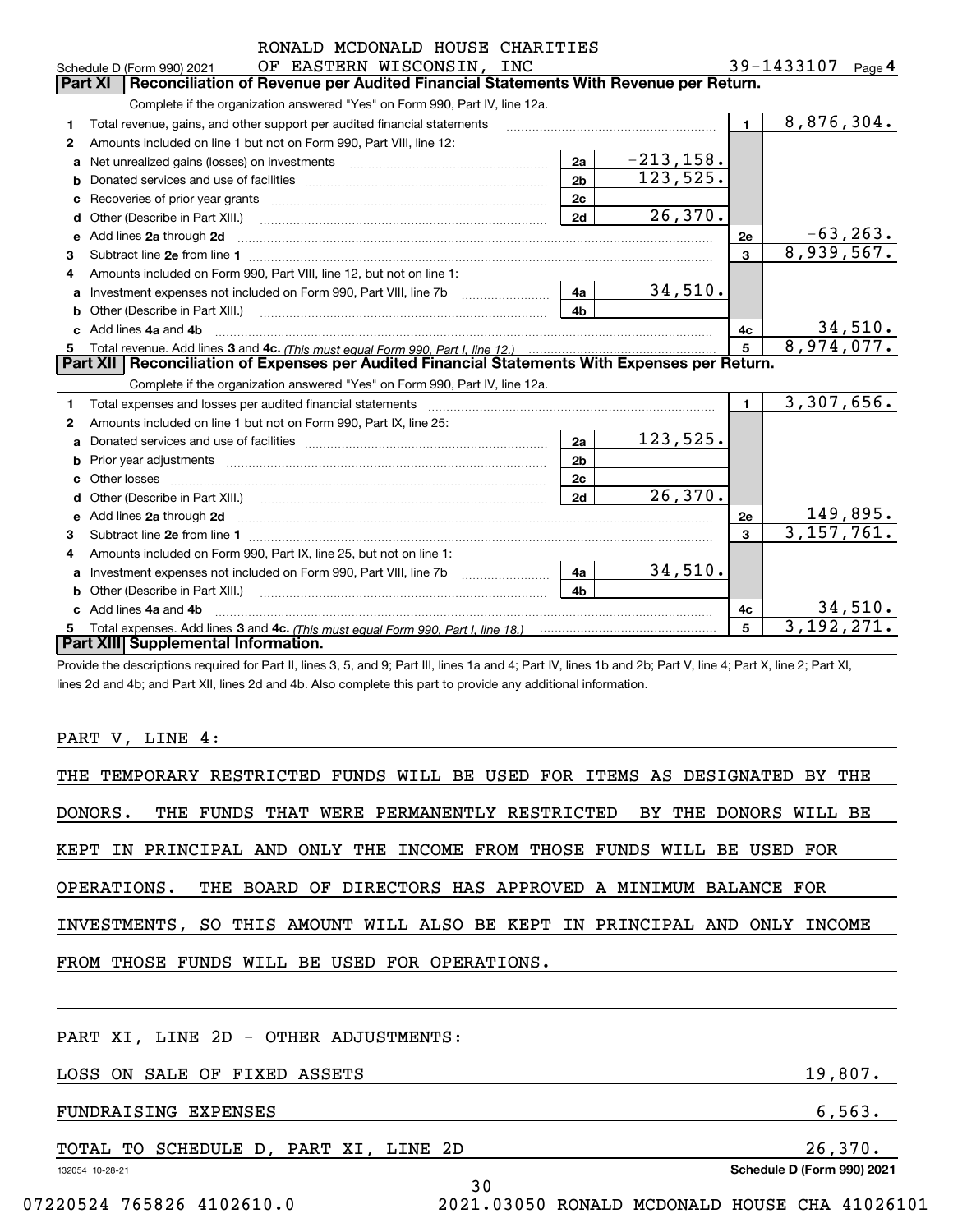| RONALD MCDONALD HOUSE CHARITIES<br>OF EASTERN WISCONSIN, INC                            | 39-1433107<br>Page 5       |
|-----------------------------------------------------------------------------------------|----------------------------|
| Schedule D (Form 990) 2021 OF EASTERN<br>Part XIII Supplemental Information (continued) |                            |
|                                                                                         |                            |
| PART XII, LINE 2D - OTHER ADJUSTMENTS:                                                  |                            |
| LOSS ON SALE OF FIXED ASSETS                                                            | <u>19,807.</u>             |
| FUNDRAISING EXPENSES                                                                    | 6, 563.                    |
| TOTAL TO SCHEDULE D, PART XII, LINE 2D                                                  | 26,370.                    |
|                                                                                         |                            |
|                                                                                         |                            |
|                                                                                         |                            |
|                                                                                         |                            |
|                                                                                         |                            |
|                                                                                         |                            |
|                                                                                         |                            |
|                                                                                         |                            |
|                                                                                         |                            |
|                                                                                         |                            |
|                                                                                         |                            |
|                                                                                         |                            |
|                                                                                         |                            |
|                                                                                         |                            |
|                                                                                         |                            |
|                                                                                         |                            |
|                                                                                         |                            |
|                                                                                         |                            |
|                                                                                         |                            |
|                                                                                         |                            |
|                                                                                         |                            |
|                                                                                         |                            |
|                                                                                         | Schedule D (Form 990) 2021 |

**Schedule D (Form 990) 2021**

132055 10-28-21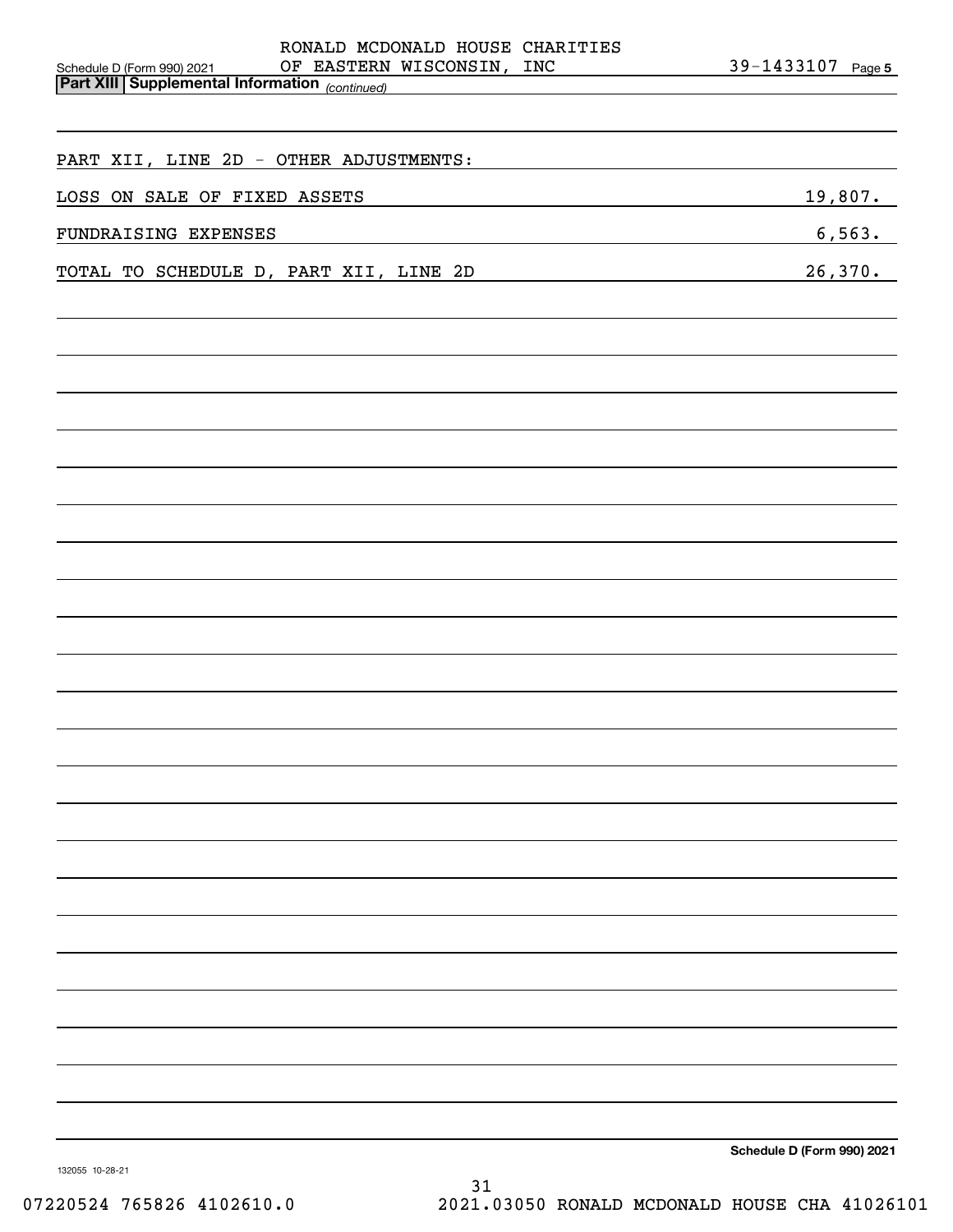| <b>SCHEDULE G</b>                                                                                                    |                                                                                                                                                                     | <b>Supplemental Information Regarding Fundraising or Gaming Activities</b>                                                                                                                                                                                                                 |                                                                            |    |                                                                                                   |  |                                                                            | OMB No. 1545-0047                                       |  |  |  |
|----------------------------------------------------------------------------------------------------------------------|---------------------------------------------------------------------------------------------------------------------------------------------------------------------|--------------------------------------------------------------------------------------------------------------------------------------------------------------------------------------------------------------------------------------------------------------------------------------------|----------------------------------------------------------------------------|----|---------------------------------------------------------------------------------------------------|--|----------------------------------------------------------------------------|---------------------------------------------------------|--|--|--|
| (Form 990)                                                                                                           | Complete if the organization answered "Yes" on Form 990, Part IV, line 17, 18, or 19, or if the<br>organization entered more than \$15,000 on Form 990-EZ, line 6a. |                                                                                                                                                                                                                                                                                            | 2021                                                                       |    |                                                                                                   |  |                                                                            |                                                         |  |  |  |
| Department of the Treasury                                                                                           |                                                                                                                                                                     | <b>Open to Public</b><br>Inspection                                                                                                                                                                                                                                                        |                                                                            |    |                                                                                                   |  |                                                                            |                                                         |  |  |  |
| Internal Revenue Service<br>Name of the organization                                                                 |                                                                                                                                                                     | Go to www.irs.gov/Form990 for instructions and the latest information.<br>RONALD MCDONALD HOUSE CHARITIES                                                                                                                                                                                  |                                                                            |    |                                                                                                   |  |                                                                            |                                                         |  |  |  |
|                                                                                                                      | OF EASTERN WISCONSIN, INC                                                                                                                                           | 39-1433107                                                                                                                                                                                                                                                                                 | <b>Employer identification number</b>                                      |    |                                                                                                   |  |                                                                            |                                                         |  |  |  |
| Part I                                                                                                               | required to complete this part.                                                                                                                                     | Fundraising Activities. Complete if the organization answered "Yes" on Form 990, Part IV, line 17. Form 990-EZ filers are not                                                                                                                                                              |                                                                            |    |                                                                                                   |  |                                                                            |                                                         |  |  |  |
| $X$ Mail solicitations<br>  X  <br>$X$ Phone solicitations<br>C<br>$\boxed{\textbf{X}}$ In-person solicitations<br>d | Internet and email solicitations                                                                                                                                    | 1 Indicate whether the organization raised funds through any of the following activities. Check all that apply.<br>f<br>$g\mid X$ Special fundraising events<br>2 a Did the organization have a written or oral agreement with any individual (including officers, directors, trustees, or |                                                                            |    | $e$ $\boxed{\text{X}}$ Solicitation of non-government grants<br>Solicitation of government grants |  |                                                                            |                                                         |  |  |  |
| compensated at least \$5,000 by the organization.                                                                    |                                                                                                                                                                     | key employees listed in Form 990, Part VII) or entity in connection with professional fundraising services?<br><b>b</b> If "Yes," list the 10 highest paid individuals or entities (fundraisers) pursuant to agreements under which the fundraiser is to be                                |                                                                            |    |                                                                                                   |  | $\boxed{\text{X}}$ Yes                                                     | No                                                      |  |  |  |
| (i) Name and address of individual<br>or entity (fundraiser)                                                         |                                                                                                                                                                     | (ii) Activity                                                                                                                                                                                                                                                                              | (iii) Did<br>fundraiser<br>have custody<br>or control of<br>contributions? |    | (iv) Gross receipts<br>from activity                                                              |  | (v) Amount paid<br>to (or retained by)<br>fundraiser<br>listed in col. (i) | (vi) Amount paid<br>to (or retained by)<br>organization |  |  |  |
| TRUE SENSE MARKETING - 155<br>COMMERCE DRIVE, FREEDOM, PA                                                            |                                                                                                                                                                     | DIRECT MAILING                                                                                                                                                                                                                                                                             | Yes<br>х                                                                   | No | 377,358.                                                                                          |  | 153,221.                                                                   | 224, 137.                                               |  |  |  |
|                                                                                                                      |                                                                                                                                                                     |                                                                                                                                                                                                                                                                                            |                                                                            |    |                                                                                                   |  |                                                                            |                                                         |  |  |  |
|                                                                                                                      |                                                                                                                                                                     |                                                                                                                                                                                                                                                                                            |                                                                            |    |                                                                                                   |  |                                                                            |                                                         |  |  |  |
|                                                                                                                      |                                                                                                                                                                     |                                                                                                                                                                                                                                                                                            |                                                                            |    |                                                                                                   |  |                                                                            |                                                         |  |  |  |
|                                                                                                                      |                                                                                                                                                                     |                                                                                                                                                                                                                                                                                            |                                                                            |    |                                                                                                   |  |                                                                            |                                                         |  |  |  |
|                                                                                                                      |                                                                                                                                                                     |                                                                                                                                                                                                                                                                                            |                                                                            |    |                                                                                                   |  |                                                                            |                                                         |  |  |  |
|                                                                                                                      |                                                                                                                                                                     |                                                                                                                                                                                                                                                                                            |                                                                            |    |                                                                                                   |  |                                                                            |                                                         |  |  |  |
|                                                                                                                      |                                                                                                                                                                     |                                                                                                                                                                                                                                                                                            |                                                                            |    |                                                                                                   |  |                                                                            |                                                         |  |  |  |
|                                                                                                                      |                                                                                                                                                                     |                                                                                                                                                                                                                                                                                            |                                                                            |    |                                                                                                   |  |                                                                            |                                                         |  |  |  |
|                                                                                                                      |                                                                                                                                                                     |                                                                                                                                                                                                                                                                                            |                                                                            |    |                                                                                                   |  |                                                                            |                                                         |  |  |  |
| Total                                                                                                                |                                                                                                                                                                     | 3 List all states in which the organization is registered or licensed to solicit contributions or has been notified it is exempt from registration                                                                                                                                         |                                                                            |    | 377, 358.                                                                                         |  | 153,221.                                                                   | 224, 137.                                               |  |  |  |
| or licensing.<br>WI, MI, IL                                                                                          |                                                                                                                                                                     |                                                                                                                                                                                                                                                                                            |                                                                            |    |                                                                                                   |  |                                                                            |                                                         |  |  |  |
|                                                                                                                      |                                                                                                                                                                     |                                                                                                                                                                                                                                                                                            |                                                                            |    |                                                                                                   |  |                                                                            |                                                         |  |  |  |
|                                                                                                                      |                                                                                                                                                                     |                                                                                                                                                                                                                                                                                            |                                                                            |    |                                                                                                   |  |                                                                            |                                                         |  |  |  |
|                                                                                                                      |                                                                                                                                                                     |                                                                                                                                                                                                                                                                                            |                                                                            |    |                                                                                                   |  |                                                                            |                                                         |  |  |  |
|                                                                                                                      |                                                                                                                                                                     |                                                                                                                                                                                                                                                                                            |                                                                            |    |                                                                                                   |  |                                                                            |                                                         |  |  |  |
|                                                                                                                      |                                                                                                                                                                     |                                                                                                                                                                                                                                                                                            |                                                                            |    |                                                                                                   |  |                                                                            |                                                         |  |  |  |
|                                                                                                                      |                                                                                                                                                                     | LHA For Paperwork Reduction Act Notice, see the Instructions for Form 990 or 990-EZ.                                                                                                                                                                                                       |                                                                            |    |                                                                                                   |  |                                                                            | Schedule G (Form 990) 2021                              |  |  |  |
|                                                                                                                      |                                                                                                                                                                     | SEE PART IV FOR CONTINUATIONS                                                                                                                                                                                                                                                              |                                                                            |    |                                                                                                   |  |                                                                            |                                                         |  |  |  |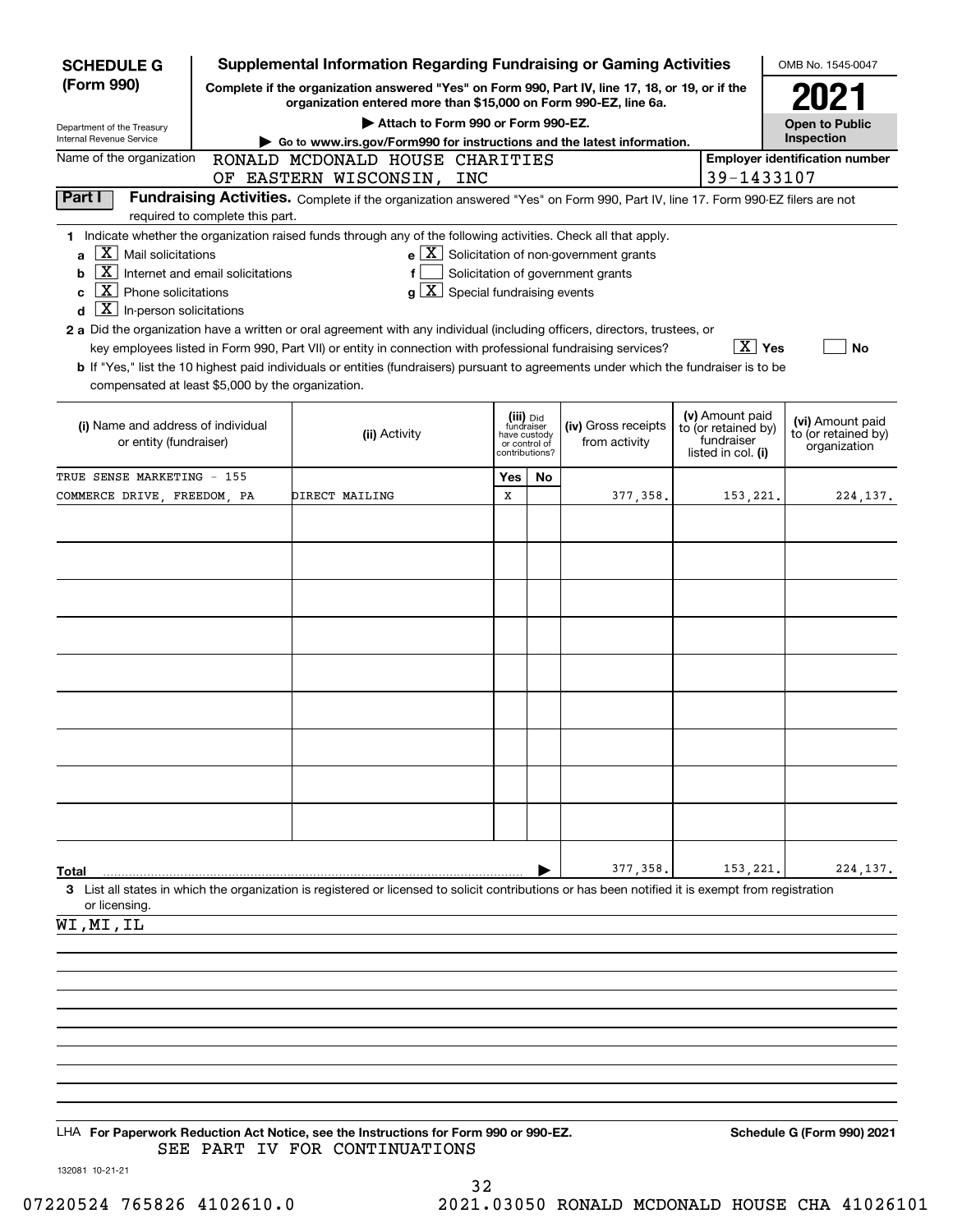## Schedule G (Form 990) 2021 OF EASTERN WISCONSIN, INC 39-1433107 Page RONALD MCDONALD HOUSE CHARITIES

Complete if the organization answered "Yes" on Form 990, Part IV, line 18, or reported more than \$15,000

| ганн            |    | of fundraising event contributions and gross income on Form 990-EZ, lines 1 and 6b. List events with gross receipts greater than \$5,000. |                                   |                                                  |                     |                                                     |
|-----------------|----|-------------------------------------------------------------------------------------------------------------------------------------------|-----------------------------------|--------------------------------------------------|---------------------|-----------------------------------------------------|
|                 |    |                                                                                                                                           | (a) Event $#1$                    | $(b)$ Event #2                                   | (c) Other events    | (d) Total events                                    |
|                 |    |                                                                                                                                           |                                   |                                                  |                     | (add col. (a) through                               |
|                 |    |                                                                                                                                           | <b>GALA EVENT</b><br>(event type) | <b>GOLF</b><br>(event type)                      | 5<br>(total number) | col. (c)                                            |
|                 |    |                                                                                                                                           |                                   |                                                  |                     |                                                     |
| Revenue         | 1. |                                                                                                                                           | 528,772.                          | 144,561.                                         | 545,255.            | 1,218,588.                                          |
|                 |    |                                                                                                                                           | 350,808.                          | 66,301.                                          | 391,139.            | 808, 248.                                           |
|                 | 3  | Gross income (line 1 minus line 2)                                                                                                        | 177,964.                          | 78,260.                                          | 154,116.            | 410,340.                                            |
|                 |    | 4 Cash prizes                                                                                                                             |                                   | 1,000.                                           |                     | 1,000.                                              |
|                 | 5. | Noncash prizes                                                                                                                            |                                   |                                                  |                     |                                                     |
|                 | 6  |                                                                                                                                           | 4,231.                            |                                                  | 10,000.             | 14,231.                                             |
| Direct Expenses |    | 7 Food and beverages                                                                                                                      | 42,901.                           | 3,366.                                           | 624.                | 46,891.                                             |
|                 | 8  |                                                                                                                                           |                                   |                                                  |                     |                                                     |
|                 | 9  |                                                                                                                                           | 59,866.                           | 63,364.                                          | 69,728.             | 192,958.                                            |
|                 |    | 10 Direct expense summary. Add lines 4 through 9 in column (d)                                                                            |                                   |                                                  |                     | 255,080.                                            |
| <b>Part III</b> |    | 11 Net income summary. Subtract line 10 from line 3, column (d)                                                                           |                                   |                                                  |                     | 155, 260.                                           |
|                 |    |                                                                                                                                           |                                   |                                                  |                     |                                                     |
|                 |    | Gaming. Complete if the organization answered "Yes" on Form 990, Part IV, line 19, or reported more than                                  |                                   |                                                  |                     |                                                     |
|                 |    | \$15,000 on Form 990-EZ, line 6a.                                                                                                         |                                   |                                                  |                     |                                                     |
|                 |    |                                                                                                                                           | (a) Bingo                         | (b) Pull tabs/instant<br>bingo/progressive bingo | (c) Other gaming    | (d) Total gaming (add<br>col. (a) through col. (c)) |
|                 |    |                                                                                                                                           |                                   |                                                  |                     |                                                     |
| Revenue         | 1. |                                                                                                                                           |                                   |                                                  |                     |                                                     |
|                 |    | 2 Cash prizes                                                                                                                             |                                   |                                                  |                     |                                                     |
|                 | 3  |                                                                                                                                           |                                   |                                                  |                     |                                                     |
| Expenses        | 4  | Rent/facility costs                                                                                                                       |                                   |                                                  |                     |                                                     |
| Direct          | 5  |                                                                                                                                           |                                   |                                                  |                     |                                                     |
|                 |    | Other direct expenses                                                                                                                     | %<br>Yes                          | Yes<br>%                                         | Yes<br>%            |                                                     |
|                 |    | 6 Volunteer labor                                                                                                                         | No                                | No                                               | No                  |                                                     |
|                 | 7  | Direct expense summary. Add lines 2 through 5 in column (d)                                                                               |                                   |                                                  |                     |                                                     |
|                 | 8  |                                                                                                                                           |                                   |                                                  |                     |                                                     |
|                 |    |                                                                                                                                           |                                   |                                                  |                     |                                                     |
| 9               |    | Enter the state(s) in which the organization conducts gaming activities:                                                                  |                                   |                                                  |                     |                                                     |
|                 |    | <b>b</b> If "No," explain:                                                                                                                |                                   |                                                  |                     | Yes<br>No                                           |

**10a** Were any of the organization's gaming licenses revoked, suspended, or terminated during the tax year? \_\_\_\_\_\_\_\_\_\_\_\_\_\_\_\_ **b** If "Yes," explain: **Yes**

132082 10-21-21

**Schedule G (Form 990) 2021**

**No**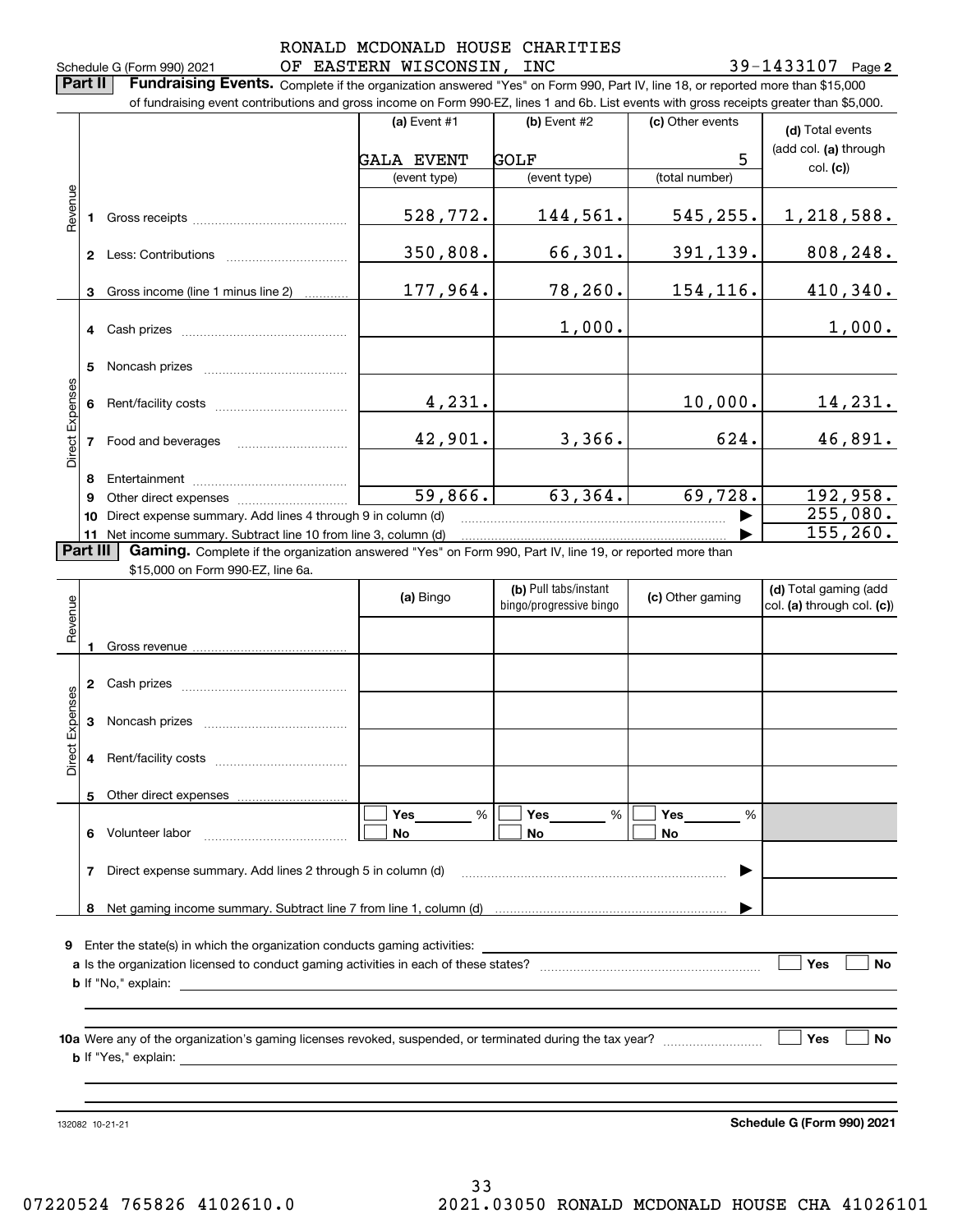|       |                                                                                                                                                                                                                                                       |          | RONALD MCDONALD HOUSE CHARITIES |                                                                                                                                        |       |                            |        |
|-------|-------------------------------------------------------------------------------------------------------------------------------------------------------------------------------------------------------------------------------------------------------|----------|---------------------------------|----------------------------------------------------------------------------------------------------------------------------------------|-------|----------------------------|--------|
|       | Schedule G (Form 990) 2021                                                                                                                                                                                                                            |          | OF EASTERN WISCONSIN, INC       |                                                                                                                                        |       | 39-1433107                 | Page 3 |
|       |                                                                                                                                                                                                                                                       |          |                                 |                                                                                                                                        |       | Yes                        | No     |
|       | 12 Is the organization a grantor, beneficiary or trustee of a trust, or a member of a partnership or other entity formed                                                                                                                              |          |                                 |                                                                                                                                        |       | $\Box$ Yes                 | No     |
|       | 13 Indicate the percentage of gaming activity conducted in:                                                                                                                                                                                           |          |                                 |                                                                                                                                        |       |                            |        |
|       |                                                                                                                                                                                                                                                       |          |                                 |                                                                                                                                        |       | 13а                        | %      |
|       | <b>b</b> An outside facility <i>www.communicality www.communicality.communicality www.communicality www.communicality.com</i><br>14 Enter the name and address of the person who prepares the organization's gaming/special events books and records: |          |                                 |                                                                                                                                        |       | 13 <sub>b</sub>            | %      |
|       |                                                                                                                                                                                                                                                       |          |                                 |                                                                                                                                        |       |                            |        |
|       |                                                                                                                                                                                                                                                       |          |                                 |                                                                                                                                        |       |                            |        |
|       |                                                                                                                                                                                                                                                       |          |                                 |                                                                                                                                        |       |                            | No     |
|       | c If "Yes," enter name and address of the third party:                                                                                                                                                                                                |          |                                 |                                                                                                                                        |       |                            |        |
|       | Name $\blacktriangleright$                                                                                                                                                                                                                            |          |                                 |                                                                                                                                        |       |                            |        |
|       |                                                                                                                                                                                                                                                       |          |                                 |                                                                                                                                        |       |                            |        |
| 16.   | Gaming manager information:                                                                                                                                                                                                                           |          |                                 |                                                                                                                                        |       |                            |        |
|       | Name $\blacktriangleright$ $\lrcorner$                                                                                                                                                                                                                |          |                                 |                                                                                                                                        |       |                            |        |
|       | Gaming manager compensation > \$                                                                                                                                                                                                                      |          |                                 |                                                                                                                                        |       |                            |        |
|       | Description of services provided <b>by the contract of the contract of services</b> provided <b>by the contract of the contract of the contract of the contract of the contract of the contract of the contract of the contract of th</b>             |          |                                 |                                                                                                                                        |       |                            |        |
|       |                                                                                                                                                                                                                                                       |          |                                 |                                                                                                                                        |       |                            |        |
|       | Director/officer                                                                                                                                                                                                                                      | Employee |                                 | Independent contractor                                                                                                                 |       |                            |        |
|       | 17 Mandatory distributions:<br>a Is the organization required under state law to make charitable distributions from the gaming proceeds to<br>retain the state gaming license?                                                                        |          |                                 |                                                                                                                                        |       | Yes                        | No     |
|       | <b>b</b> Enter the amount of distributions required under state law to be distributed to other exempt organizations or spent in the<br>organization's own exempt activities during the tax year $\triangleright$ \$                                   |          |                                 |                                                                                                                                        |       |                            |        |
|       | <b>Part IV</b>                                                                                                                                                                                                                                        |          |                                 | Supplemental Information. Provide the explanations required by Part I, line 2b, columns (iii) and (v); and Part III, lines 9, 9b, 10b, |       |                            |        |
|       | 15b, 15c, 16, and 17b, as applicable. Also provide any additional information. See instructions.                                                                                                                                                      |          |                                 |                                                                                                                                        |       |                            |        |
|       | SCHEDULE G, PART I, LINE 2B, LIST OF TEN HIGHEST PAID FUNDRAISERS:                                                                                                                                                                                    |          |                                 |                                                                                                                                        |       |                            |        |
|       |                                                                                                                                                                                                                                                       |          |                                 |                                                                                                                                        |       |                            |        |
| ( I ) | NAME OF FUNDRAISER: TRUE SENSE MARKETING                                                                                                                                                                                                              |          |                                 |                                                                                                                                        |       |                            |        |
| (1)   |                                                                                                                                                                                                                                                       |          |                                 | ADDRESS OF FUNDRAISER: 155 COMMERCE DRIVE, FREEDOM, PA                                                                                 | 15042 |                            |        |
|       |                                                                                                                                                                                                                                                       |          |                                 |                                                                                                                                        |       |                            |        |
|       |                                                                                                                                                                                                                                                       |          |                                 |                                                                                                                                        |       |                            |        |
|       |                                                                                                                                                                                                                                                       |          |                                 |                                                                                                                                        |       |                            |        |
|       |                                                                                                                                                                                                                                                       |          |                                 |                                                                                                                                        |       |                            |        |
|       | 132083 10-21-21                                                                                                                                                                                                                                       |          | າ 1                             |                                                                                                                                        |       | Schedule G (Form 990) 2021 |        |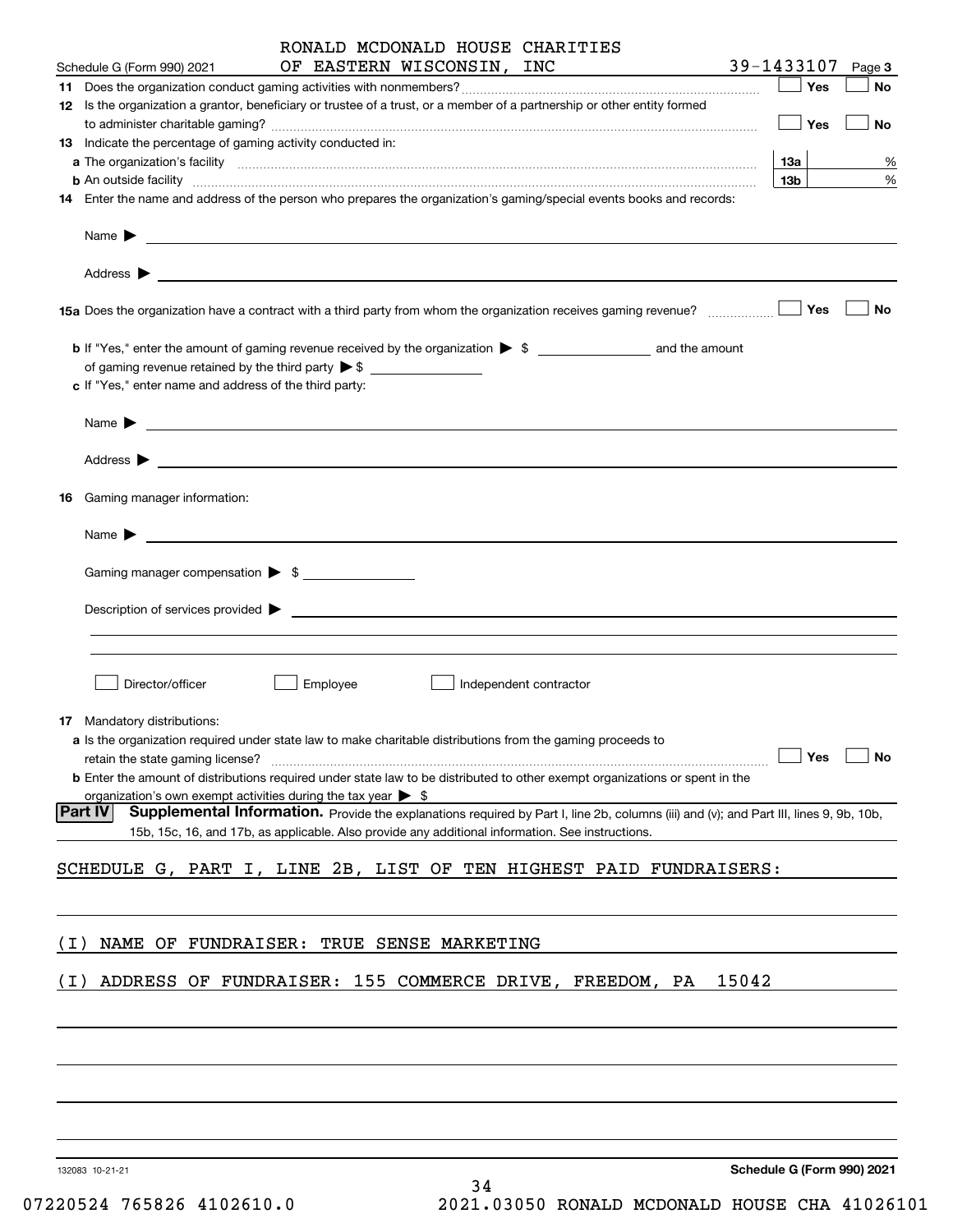|                 |                                                                                  |  | OF EASTERN WISCONSIN, INC | RONALD MCDONALD HOUSE CHARITIES | 39-1433107 Page 4     |  |
|-----------------|----------------------------------------------------------------------------------|--|---------------------------|---------------------------------|-----------------------|--|
|                 | Schedule G (Form 990) OF EASTERN<br>Part IV Supplemental Information (continued) |  |                           |                                 |                       |  |
|                 |                                                                                  |  |                           |                                 |                       |  |
|                 |                                                                                  |  |                           |                                 |                       |  |
|                 |                                                                                  |  |                           |                                 |                       |  |
|                 |                                                                                  |  |                           |                                 |                       |  |
|                 |                                                                                  |  |                           |                                 |                       |  |
|                 |                                                                                  |  |                           |                                 |                       |  |
|                 |                                                                                  |  |                           |                                 |                       |  |
|                 |                                                                                  |  |                           |                                 |                       |  |
|                 |                                                                                  |  |                           |                                 |                       |  |
|                 |                                                                                  |  |                           |                                 |                       |  |
|                 |                                                                                  |  |                           |                                 |                       |  |
|                 |                                                                                  |  |                           |                                 |                       |  |
|                 |                                                                                  |  |                           |                                 |                       |  |
|                 |                                                                                  |  |                           |                                 |                       |  |
|                 |                                                                                  |  |                           |                                 |                       |  |
|                 |                                                                                  |  |                           |                                 |                       |  |
|                 |                                                                                  |  |                           |                                 |                       |  |
|                 |                                                                                  |  |                           |                                 |                       |  |
|                 |                                                                                  |  |                           |                                 |                       |  |
|                 |                                                                                  |  |                           |                                 |                       |  |
|                 |                                                                                  |  |                           |                                 |                       |  |
|                 |                                                                                  |  |                           |                                 |                       |  |
|                 |                                                                                  |  |                           |                                 |                       |  |
|                 |                                                                                  |  |                           |                                 |                       |  |
|                 |                                                                                  |  |                           |                                 |                       |  |
|                 |                                                                                  |  |                           |                                 |                       |  |
|                 |                                                                                  |  |                           |                                 |                       |  |
|                 |                                                                                  |  |                           |                                 |                       |  |
|                 |                                                                                  |  |                           |                                 |                       |  |
|                 |                                                                                  |  |                           |                                 |                       |  |
|                 |                                                                                  |  |                           |                                 |                       |  |
|                 |                                                                                  |  |                           |                                 |                       |  |
|                 |                                                                                  |  |                           |                                 |                       |  |
|                 |                                                                                  |  |                           |                                 |                       |  |
|                 |                                                                                  |  |                           |                                 |                       |  |
|                 |                                                                                  |  |                           |                                 |                       |  |
|                 |                                                                                  |  |                           |                                 |                       |  |
|                 |                                                                                  |  |                           |                                 |                       |  |
|                 |                                                                                  |  |                           |                                 |                       |  |
|                 |                                                                                  |  |                           |                                 |                       |  |
|                 |                                                                                  |  |                           |                                 |                       |  |
|                 |                                                                                  |  |                           |                                 |                       |  |
|                 |                                                                                  |  |                           |                                 |                       |  |
|                 |                                                                                  |  |                           |                                 |                       |  |
|                 |                                                                                  |  |                           |                                 | Schedule G (Form 990) |  |
| 132084 11-18-21 |                                                                                  |  |                           |                                 |                       |  |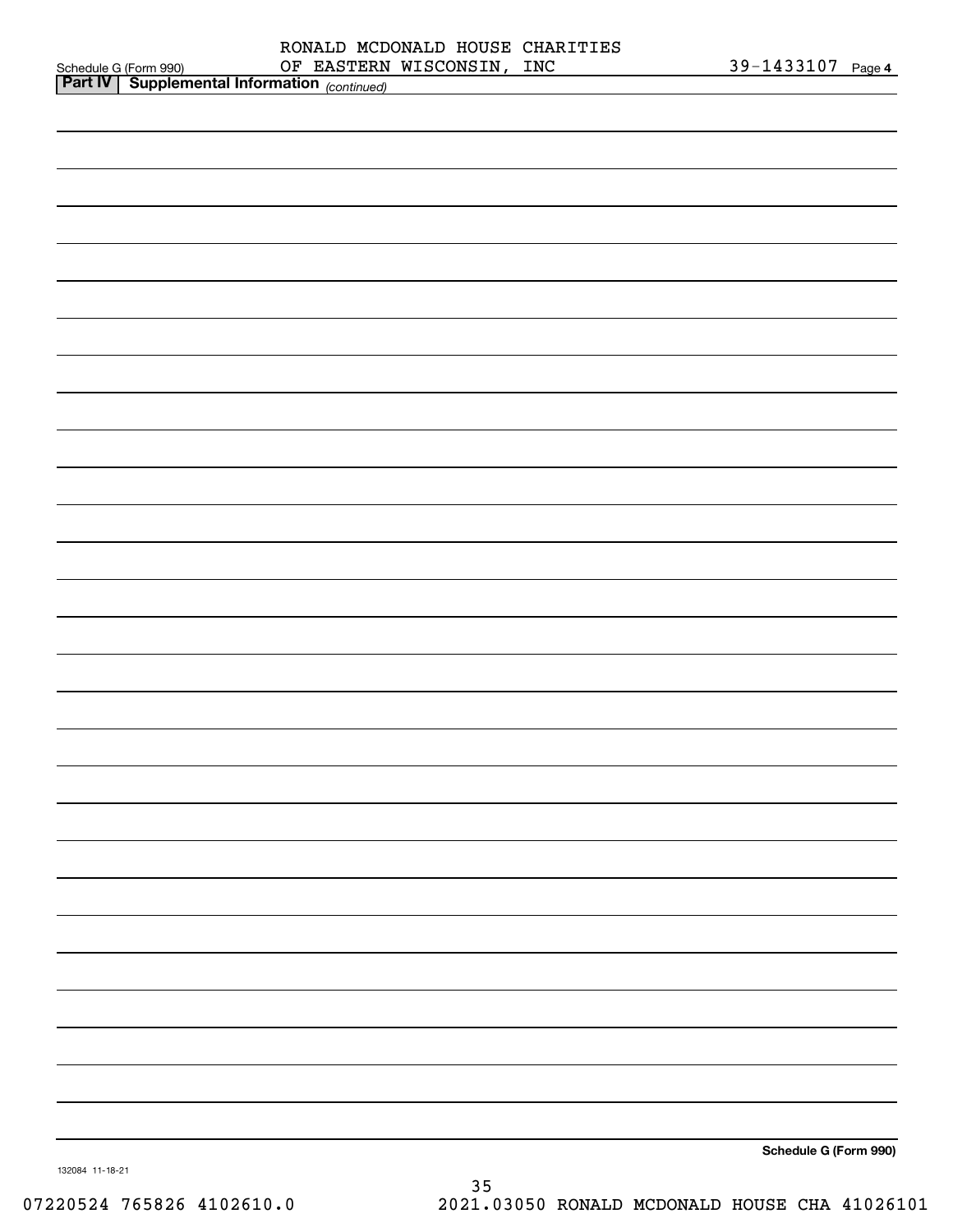|    | <b>Compensation Information</b><br><b>SCHEDULE J</b>                                                                                                                                                                                 |  | OMB No. 1545-0047          |            |                         |  |  |  |
|----|--------------------------------------------------------------------------------------------------------------------------------------------------------------------------------------------------------------------------------------|--|----------------------------|------------|-------------------------|--|--|--|
|    | (Form 990)<br>For certain Officers, Directors, Trustees, Key Employees, and Highest                                                                                                                                                  |  |                            |            |                         |  |  |  |
|    | 2021<br><b>Compensated Employees</b>                                                                                                                                                                                                 |  |                            |            |                         |  |  |  |
|    | Complete if the organization answered "Yes" on Form 990, Part IV, line 23.<br>Attach to Form 990.                                                                                                                                    |  | <b>Open to Public</b>      |            |                         |  |  |  |
|    | Department of the Treasury<br>Go to www.irs.gov/Form990 for instructions and the latest information.<br>Internal Revenue Service                                                                                                     |  |                            |            |                         |  |  |  |
|    | <b>Employer identification number</b><br>Name of the organization<br>RONALD MCDONALD HOUSE CHARITIES                                                                                                                                 |  |                            |            |                         |  |  |  |
|    | OF EASTERN WISCONSIN, INC                                                                                                                                                                                                            |  | 39-1433107                 |            |                         |  |  |  |
|    | <b>Questions Regarding Compensation</b><br>Part I                                                                                                                                                                                    |  |                            |            |                         |  |  |  |
|    |                                                                                                                                                                                                                                      |  |                            | <b>Yes</b> | No                      |  |  |  |
|    | <b>1a</b> Check the appropriate box(es) if the organization provided any of the following to or for a person listed on Form 990,                                                                                                     |  |                            |            |                         |  |  |  |
|    | Part VII, Section A, line 1a. Complete Part III to provide any relevant information regarding these items.                                                                                                                           |  |                            |            |                         |  |  |  |
|    | First-class or charter travel<br>Housing allowance or residence for personal use                                                                                                                                                     |  |                            |            |                         |  |  |  |
|    | Travel for companions<br>Payments for business use of personal residence                                                                                                                                                             |  |                            |            |                         |  |  |  |
|    | Tax indemnification and gross-up payments<br>Health or social club dues or initiation fees                                                                                                                                           |  |                            |            |                         |  |  |  |
|    | Discretionary spending account<br>Personal services (such as maid, chauffeur, chef)                                                                                                                                                  |  |                            |            |                         |  |  |  |
|    |                                                                                                                                                                                                                                      |  |                            |            |                         |  |  |  |
|    | <b>b</b> If any of the boxes on line 1a are checked, did the organization follow a written policy regarding payment or                                                                                                               |  |                            |            |                         |  |  |  |
|    | reimbursement or provision of all of the expenses described above? If "No," complete Part III to explain                                                                                                                             |  | 1b                         |            |                         |  |  |  |
| 2  | Did the organization require substantiation prior to reimbursing or allowing expenses incurred by all directors,                                                                                                                     |  |                            |            |                         |  |  |  |
|    |                                                                                                                                                                                                                                      |  | $\mathbf{2}$               |            |                         |  |  |  |
|    |                                                                                                                                                                                                                                      |  |                            |            |                         |  |  |  |
| 3  | Indicate which, if any, of the following the organization used to establish the compensation of the organization's                                                                                                                   |  |                            |            |                         |  |  |  |
|    | CEO/Executive Director. Check all that apply. Do not check any boxes for methods used by a related organization to                                                                                                                   |  |                            |            |                         |  |  |  |
|    | establish compensation of the CEO/Executive Director, but explain in Part III.                                                                                                                                                       |  |                            |            |                         |  |  |  |
|    | $ \mathbf{X} $ Compensation committee<br>Written employment contract                                                                                                                                                                 |  |                            |            |                         |  |  |  |
|    | $\overline{\textbf{X}}$ Compensation survey or study<br>Independent compensation consultant                                                                                                                                          |  |                            |            |                         |  |  |  |
|    | $\boxed{\textbf{X}}$ Form 990 of other organizations<br>Approval by the board or compensation committee                                                                                                                              |  |                            |            |                         |  |  |  |
|    |                                                                                                                                                                                                                                      |  |                            |            |                         |  |  |  |
| 4  | During the year, did any person listed on Form 990, Part VII, Section A, line 1a, with respect to the filing                                                                                                                         |  |                            |            |                         |  |  |  |
|    | organization or a related organization:                                                                                                                                                                                              |  |                            |            |                         |  |  |  |
|    | Receive a severance payment or change-of-control payment?                                                                                                                                                                            |  | 4a                         |            | x                       |  |  |  |
|    | Participate in or receive payment from a supplemental nonqualified retirement plan?                                                                                                                                                  |  | 4b                         |            | $\overline{\mathbf{x}}$ |  |  |  |
|    | c Participate in or receive payment from an equity-based compensation arrangement?                                                                                                                                                   |  | 4c                         |            | $\overline{\textbf{X}}$ |  |  |  |
|    | If "Yes" to any of lines 4a-c, list the persons and provide the applicable amounts for each item in Part III.                                                                                                                        |  |                            |            |                         |  |  |  |
|    |                                                                                                                                                                                                                                      |  |                            |            |                         |  |  |  |
|    | Only section 501(c)(3), 501(c)(4), and 501(c)(29) organizations must complete lines 5-9.                                                                                                                                             |  |                            |            |                         |  |  |  |
| 5. | For persons listed on Form 990, Part VII, Section A, line 1a, did the organization pay or accrue any compensation                                                                                                                    |  |                            |            |                         |  |  |  |
|    | contingent on the revenues of:                                                                                                                                                                                                       |  |                            |            |                         |  |  |  |
|    | a The organization? <b>Entitled Strategies and Strategies and Strategies and Strategies and Strategies and Strategies and Strategies and Strategies and Strategies and Strategies and Strategies and Strategies and Strategies a</b> |  | 5a                         |            | <u>x</u>                |  |  |  |
|    |                                                                                                                                                                                                                                      |  | 5b                         |            | $\overline{\mathbf{x}}$ |  |  |  |
|    | If "Yes" on line 5a or 5b, describe in Part III.                                                                                                                                                                                     |  |                            |            |                         |  |  |  |
|    | 6 For persons listed on Form 990, Part VII, Section A, line 1a, did the organization pay or accrue any compensation                                                                                                                  |  |                            |            |                         |  |  |  |
|    | contingent on the net earnings of:                                                                                                                                                                                                   |  |                            |            | <u>x</u>                |  |  |  |
|    |                                                                                                                                                                                                                                      |  |                            |            |                         |  |  |  |
|    |                                                                                                                                                                                                                                      |  | 6b                         |            | $\overline{\mathbf{x}}$ |  |  |  |
|    | If "Yes" on line 6a or 6b, describe in Part III.                                                                                                                                                                                     |  |                            |            |                         |  |  |  |
|    | 7 For persons listed on Form 990, Part VII, Section A, line 1a, did the organization provide any nonfixed payments                                                                                                                   |  |                            |            |                         |  |  |  |
|    |                                                                                                                                                                                                                                      |  | 7                          |            | х                       |  |  |  |
| 8  | Were any amounts reported on Form 990, Part VII, paid or accrued pursuant to a contract that was subject to the                                                                                                                      |  |                            |            |                         |  |  |  |
|    | initial contract exception described in Regulations section 53.4958-4(a)(3)? If "Yes," describe in Part III                                                                                                                          |  | 8                          |            | х                       |  |  |  |
| 9  | If "Yes" on line 8, did the organization also follow the rebuttable presumption procedure described in                                                                                                                               |  |                            |            |                         |  |  |  |
|    |                                                                                                                                                                                                                                      |  | 9                          |            |                         |  |  |  |
|    | LHA For Paperwork Reduction Act Notice, see the Instructions for Form 990.                                                                                                                                                           |  | Schedule J (Form 990) 2021 |            |                         |  |  |  |

132111 11-02-21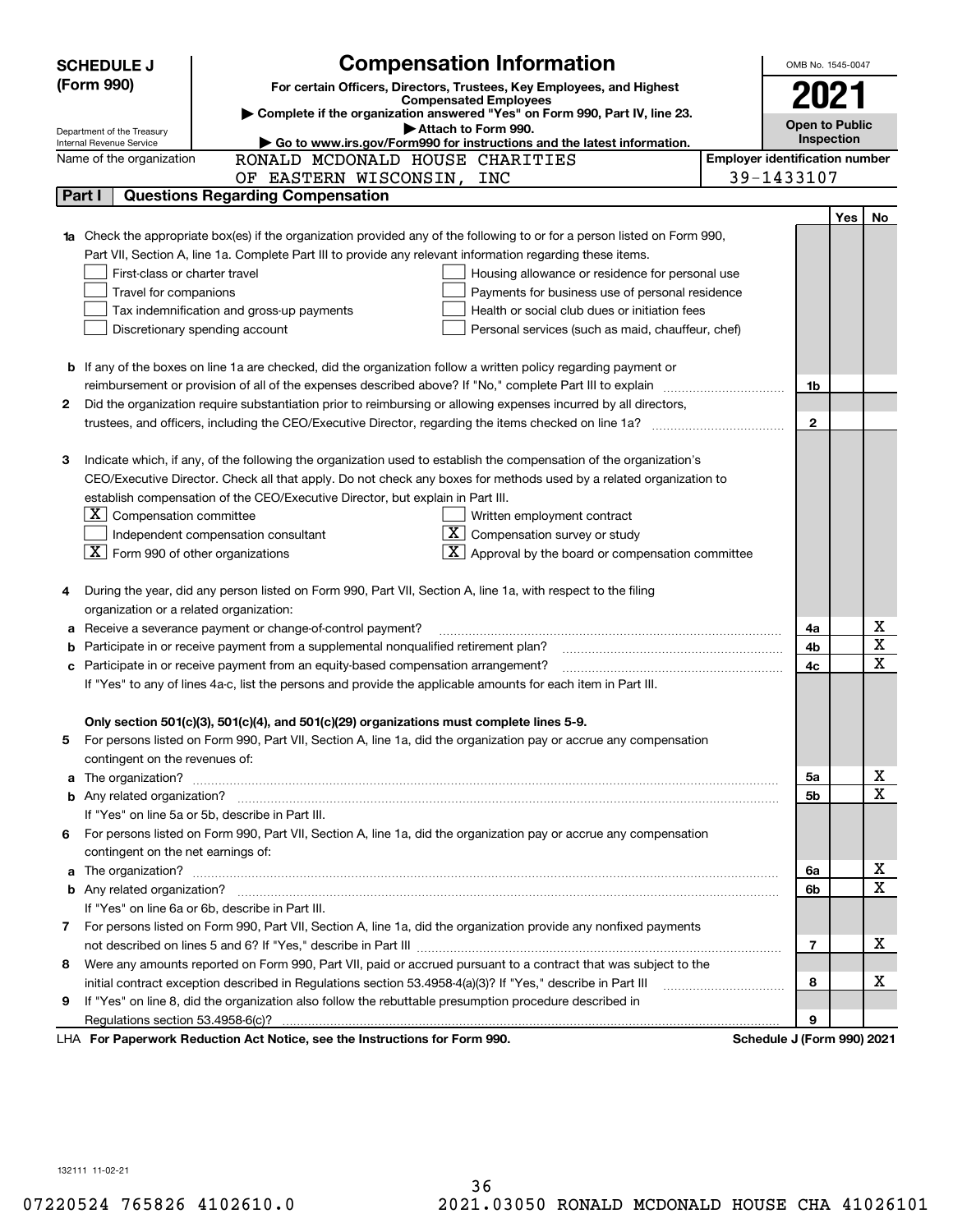#### RONALD MCDONALD HOUSE CHARITIES OF EASTERN WISCONSIN, INC

**Part II Officers, Directors, Trustees, Key Employees, and Highest Compensated Employees.**  Schedule J (Form 990) 2021 Page Use duplicate copies if additional space is needed.

For each individual whose compensation must be reported on Schedule J, report compensation from the organization on row (i) and from related organizations, described in the instructions, on row (ii). Do not list any individuals that aren't listed on Form 990, Part VII.

**Note:**  The sum of columns (B)(i)-(iii) for each listed individual must equal the total amount of Form 990, Part VII, Section A, line 1a, applicable column (D) and (E) amounts for that individual.

| (A) Name and Title |             |                          | (B) Breakdown of W-2 and/or 1099-MISC and/or 1099-NEC<br>compensation |                                           | (C) Retirement and<br>other deferred | (D) Nontaxable<br>benefits | (E) Total of columns<br>$(B)(i)-(D)$ | (F) Compensation<br>in column (B)         |
|--------------------|-------------|--------------------------|-----------------------------------------------------------------------|-------------------------------------------|--------------------------------------|----------------------------|--------------------------------------|-------------------------------------------|
|                    |             | (i) Base<br>compensation | (ii) Bonus &<br>incentive<br>compensation                             | (iii) Other<br>reportable<br>compensation | compensation                         |                            |                                      | reported as deferred<br>on prior Form 990 |
| $(1)$ ANN PETRIE   | (i)         | 151,968.                 | 33,500.                                                               | $\overline{0}$ .                          | 5,828.                               | 17,850.                    | 209,146.                             | 0.                                        |
| PRESIDENT/CEO      | (ii)        | 0.                       | $\overline{0}$ .                                                      | $\overline{0}$ .                          | $\overline{0}$ .                     | $\overline{0}$ .           | $\overline{0}$ .                     | $\overline{0}$ .                          |
|                    | $(\sf{i})$  |                          |                                                                       |                                           |                                      |                            |                                      |                                           |
|                    | (ii)        |                          |                                                                       |                                           |                                      |                            |                                      |                                           |
|                    | (i)         |                          |                                                                       |                                           |                                      |                            |                                      |                                           |
|                    | (ii)        |                          |                                                                       |                                           |                                      |                            |                                      |                                           |
|                    | (i)         |                          |                                                                       |                                           |                                      |                            |                                      |                                           |
|                    | (ii)        |                          |                                                                       |                                           |                                      |                            |                                      |                                           |
|                    | (i)         |                          |                                                                       |                                           |                                      |                            |                                      |                                           |
|                    | (ii)        |                          |                                                                       |                                           |                                      |                            |                                      |                                           |
|                    | (i)         |                          |                                                                       |                                           |                                      |                            |                                      |                                           |
|                    | (ii)        |                          |                                                                       |                                           |                                      |                            |                                      |                                           |
|                    | (i)         |                          |                                                                       |                                           |                                      |                            |                                      |                                           |
|                    | (ii)        |                          |                                                                       |                                           |                                      |                            |                                      |                                           |
|                    | (i)<br>(ii) |                          |                                                                       |                                           |                                      |                            |                                      |                                           |
|                    | (i)         |                          |                                                                       |                                           |                                      |                            |                                      |                                           |
|                    | (ii)        |                          |                                                                       |                                           |                                      |                            |                                      |                                           |
|                    | (i)         |                          |                                                                       |                                           |                                      |                            |                                      |                                           |
|                    | (ii)        |                          |                                                                       |                                           |                                      |                            |                                      |                                           |
|                    | (i)         |                          |                                                                       |                                           |                                      |                            |                                      |                                           |
|                    | (ii)        |                          |                                                                       |                                           |                                      |                            |                                      |                                           |
|                    | (i)         |                          |                                                                       |                                           |                                      |                            |                                      |                                           |
|                    | (ii)        |                          |                                                                       |                                           |                                      |                            |                                      |                                           |
|                    | (i)         |                          |                                                                       |                                           |                                      |                            |                                      |                                           |
|                    | (ii)        |                          |                                                                       |                                           |                                      |                            |                                      |                                           |
|                    | (i)         |                          |                                                                       |                                           |                                      |                            |                                      |                                           |
|                    | (ii)        |                          |                                                                       |                                           |                                      |                            |                                      |                                           |
|                    | (i)         |                          |                                                                       |                                           |                                      |                            |                                      |                                           |
|                    | (ii)        |                          |                                                                       |                                           |                                      |                            |                                      |                                           |
|                    | (i)         |                          |                                                                       |                                           |                                      |                            |                                      |                                           |
|                    | (ii)        |                          |                                                                       |                                           |                                      |                            |                                      |                                           |

**Schedule J (Form 990) 2021**

**2**

39-1433107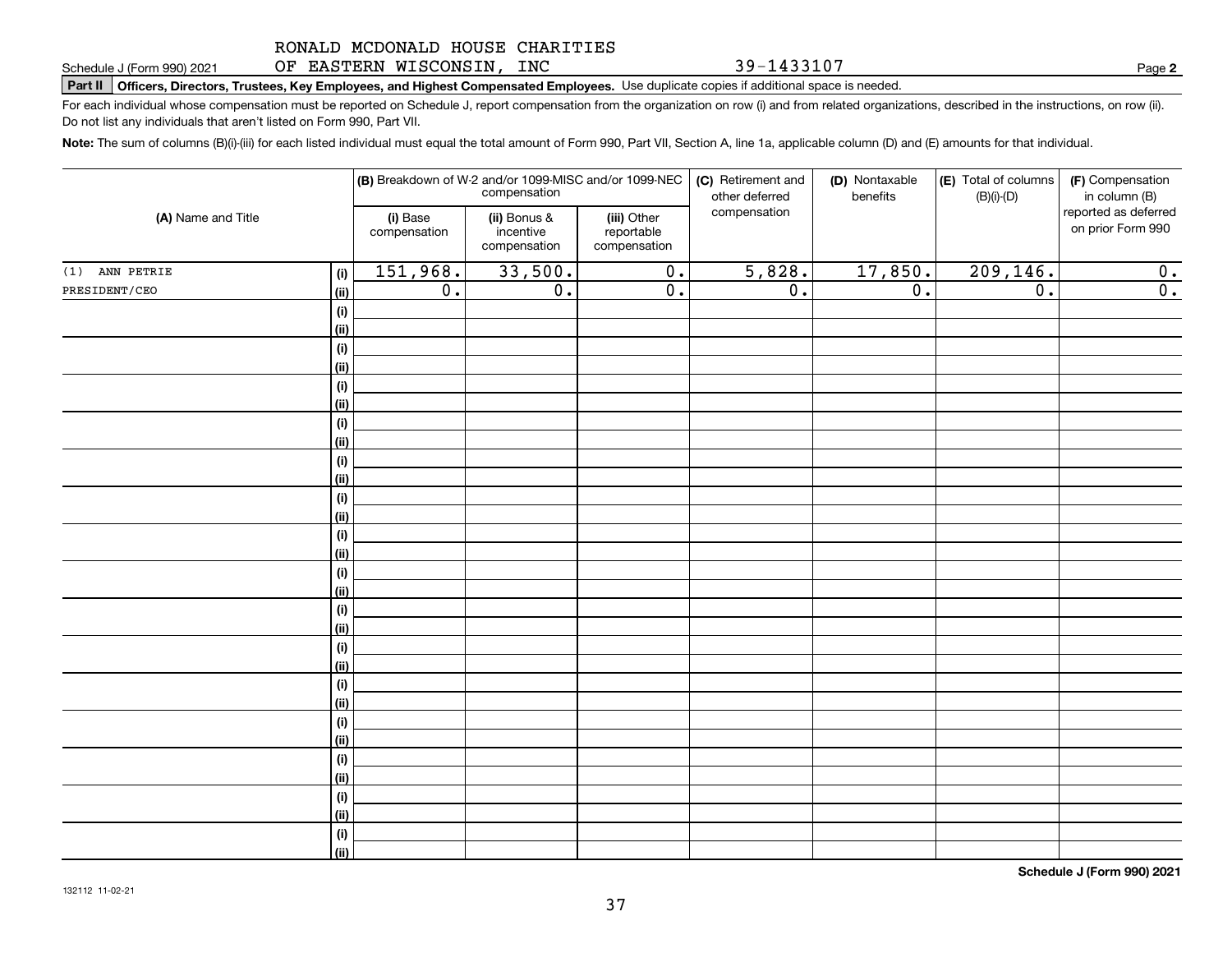## **Part III Supplemental Information**

Schedule J (Form 990) 2021 OF EASTERN WISCONSIN, INC<br>Part III Supplemental Information<br>Provide the information, explanation, or descriptions required for Part I, lines 1a, 1b, 3, 4a, 4b, 4c, 5a, 5b, 6a, 6b, 7, and 8, and f

**Schedule J (Form 990) 2021**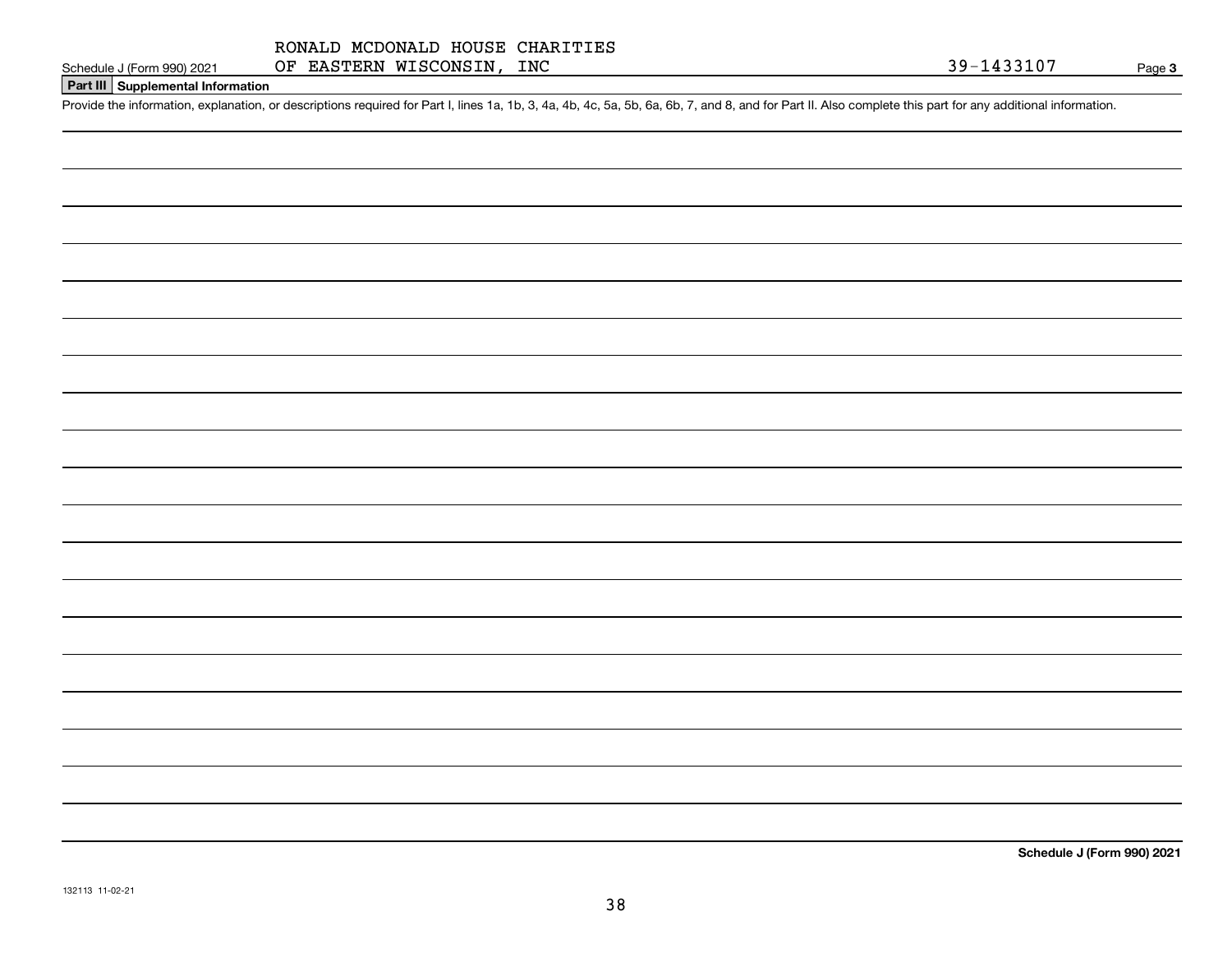|          | <b>Noncash Contributions</b><br><b>SCHEDULE M</b>                                    |                                                                                                                                |             |                               |                                                                        |  |                                       | OMB No. 1545-0047                   |       |    |
|----------|--------------------------------------------------------------------------------------|--------------------------------------------------------------------------------------------------------------------------------|-------------|-------------------------------|------------------------------------------------------------------------|--|---------------------------------------|-------------------------------------|-------|----|
|          | (Form 990)                                                                           |                                                                                                                                |             |                               |                                                                        |  |                                       | 2021                                |       |    |
|          | > Complete if the organizations answered "Yes" on Form 990, Part IV, lines 29 or 30. |                                                                                                                                |             |                               |                                                                        |  |                                       |                                     |       |    |
|          | Department of the Treasury<br>Internal Revenue Service                               | Attach to Form 990.                                                                                                            |             |                               |                                                                        |  |                                       | <b>Open to Public</b><br>Inspection |       |    |
|          | Name of the organization                                                             | RONALD MCDONALD HOUSE CHARITIES                                                                                                |             |                               | Go to www.irs.gov/Form990 for instructions and the latest information. |  | <b>Employer identification number</b> |                                     |       |    |
|          |                                                                                      | OF EASTERN WISCONSIN, INC                                                                                                      |             |                               |                                                                        |  |                                       | 39-1433107                          |       |    |
| Part I   | <b>Types of Property</b>                                                             |                                                                                                                                |             |                               |                                                                        |  |                                       |                                     |       |    |
|          |                                                                                      |                                                                                                                                | (a)         | (b)                           | (c)                                                                    |  |                                       | (d)                                 |       |    |
|          |                                                                                      |                                                                                                                                | Check if    | Number of<br>contributions or | Noncash contribution<br>amounts reported on                            |  | noncash contribution amounts          | Method of determining               |       |    |
|          |                                                                                      |                                                                                                                                | applicable  |                               | items contributed Form 990, Part VIII, line 1g                         |  |                                       |                                     |       |    |
| 1.       |                                                                                      |                                                                                                                                |             |                               |                                                                        |  |                                       |                                     |       |    |
| 2        |                                                                                      |                                                                                                                                |             |                               |                                                                        |  |                                       |                                     |       |    |
| З        |                                                                                      | Art - Fractional interests                                                                                                     |             |                               |                                                                        |  |                                       |                                     |       |    |
| 4        |                                                                                      | Books and publications                                                                                                         |             |                               |                                                                        |  |                                       |                                     |       |    |
| 5        |                                                                                      | Clothing and household goods                                                                                                   |             |                               |                                                                        |  |                                       |                                     |       |    |
| 6        |                                                                                      |                                                                                                                                |             |                               |                                                                        |  |                                       |                                     |       |    |
| 7        |                                                                                      |                                                                                                                                |             |                               |                                                                        |  |                                       |                                     |       |    |
| 8        |                                                                                      |                                                                                                                                |             |                               |                                                                        |  |                                       |                                     |       |    |
| 9        |                                                                                      | Securities - Publicly traded                                                                                                   | $\mathbf X$ | 12                            | 67,864. FAIR MARKET VALUE                                              |  |                                       |                                     |       |    |
| 10       |                                                                                      | Securities - Closely held stock                                                                                                |             |                               |                                                                        |  |                                       |                                     |       |    |
| 11       | Securities - Partnership, LLC, or                                                    |                                                                                                                                |             |                               |                                                                        |  |                                       |                                     |       |    |
|          | trust interests                                                                      |                                                                                                                                |             |                               |                                                                        |  |                                       |                                     |       |    |
| 12       | Securities - Miscellaneous                                                           |                                                                                                                                |             |                               |                                                                        |  |                                       |                                     |       |    |
| 13       | Qualified conservation contribution -                                                |                                                                                                                                |             |                               |                                                                        |  |                                       |                                     |       |    |
|          | Historic structures                                                                  |                                                                                                                                |             |                               |                                                                        |  |                                       |                                     |       |    |
| 14       |                                                                                      | Qualified conservation contribution - Other                                                                                    |             |                               |                                                                        |  |                                       |                                     |       |    |
| 15       |                                                                                      | Real estate - Residential                                                                                                      |             |                               |                                                                        |  |                                       |                                     |       |    |
| 16       |                                                                                      |                                                                                                                                |             |                               |                                                                        |  |                                       |                                     |       |    |
| 17       |                                                                                      |                                                                                                                                |             |                               |                                                                        |  |                                       |                                     |       |    |
| 18       |                                                                                      |                                                                                                                                | $\mathbf X$ | 10                            | 3,463.                                                                 |  |                                       |                                     |       |    |
| 19       |                                                                                      |                                                                                                                                |             |                               |                                                                        |  |                                       |                                     |       |    |
| 20       |                                                                                      | Drugs and medical supplies                                                                                                     |             |                               |                                                                        |  |                                       |                                     |       |    |
| 21<br>22 |                                                                                      |                                                                                                                                |             |                               |                                                                        |  |                                       |                                     |       |    |
| 23       |                                                                                      |                                                                                                                                |             |                               |                                                                        |  |                                       |                                     |       |    |
| 24       |                                                                                      |                                                                                                                                |             |                               |                                                                        |  |                                       |                                     |       |    |
| 25       | Other                                                                                | WISHLIST ITEM)                                                                                                                 | х           | 641                           | 309,438. FAIR MARKET                                                   |  |                                       |                                     | VALUE |    |
| 26       | Other                                                                                | EVENT SUPPLIE                                                                                                                  | X           | 51                            |                                                                        |  | 71,247.FAIR MARKET VALUE              |                                     |       |    |
| 27       | Other                                                                                |                                                                                                                                |             |                               |                                                                        |  |                                       |                                     |       |    |
| 28       | Other                                                                                |                                                                                                                                |             |                               |                                                                        |  |                                       |                                     |       |    |
| 29       |                                                                                      | Number of Forms 8283 received by the organization during the tax year for contributions                                        |             |                               |                                                                        |  |                                       |                                     |       |    |
|          |                                                                                      | for which the organization completed Form 8283, Part V, Donee Acknowledgement                                                  |             |                               | 29                                                                     |  |                                       |                                     |       |    |
|          |                                                                                      |                                                                                                                                |             |                               |                                                                        |  |                                       |                                     | Yes   | No |
|          |                                                                                      | 30a During the year, did the organization receive by contribution any property reported in Part I, lines 1 through 28, that it |             |                               |                                                                        |  |                                       |                                     |       |    |
|          |                                                                                      | must hold for at least three years from the date of the initial contribution, and which isn't required to be used for          |             |                               |                                                                        |  |                                       |                                     |       |    |
|          |                                                                                      | exempt purposes for the entire holding period?                                                                                 |             |                               |                                                                        |  |                                       | <b>30a</b>                          |       | х  |
|          |                                                                                      | <b>b</b> If "Yes," describe the arrangement in Part II.                                                                        |             |                               |                                                                        |  |                                       |                                     |       |    |
| 31       |                                                                                      | Does the organization have a gift acceptance policy that requires the review of any nonstandard contributions?                 |             |                               |                                                                        |  |                                       | 31                                  | x     |    |
|          |                                                                                      | 32a Does the organization hire or use third parties or related organizations to solicit, process, or sell noncash              |             |                               |                                                                        |  |                                       |                                     |       |    |
|          | contributions?                                                                       |                                                                                                                                |             |                               |                                                                        |  |                                       | 32a                                 |       | х  |
|          | <b>b</b> If "Yes," describe in Part II.                                              |                                                                                                                                |             |                               |                                                                        |  |                                       |                                     |       |    |
| 33       |                                                                                      | If the organization didn't report an amount in column (c) for a type of property for which column (a) is checked,              |             |                               |                                                                        |  |                                       |                                     |       |    |
|          | describe in Part II.                                                                 |                                                                                                                                |             |                               |                                                                        |  |                                       |                                     |       |    |
|          |                                                                                      | <b>Department Beduction Act Notice, see the Instructions for Form 000.</b>                                                     |             |                               |                                                                        |  |                                       | Cohodulo M (Corm 000) 2004          |       |    |

**For Paperwork Reduction Act Notice, see the Instructions for Form 990. Schedule M (Form 990) 2021** LHA

132141 11-17-21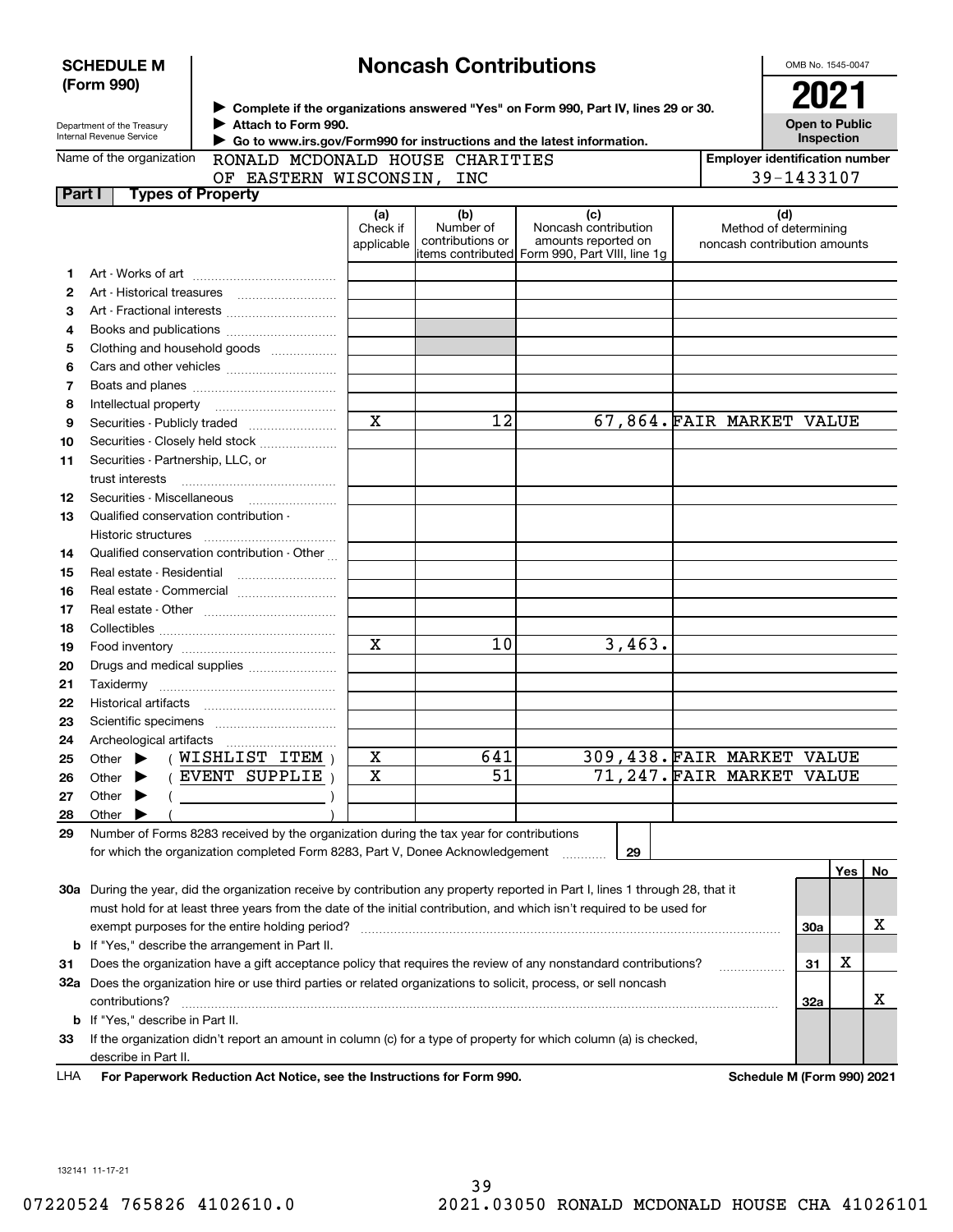|                 |                                           |  | OF EASTERN WISCONSIN, INC | RONALD MCDONALD HOUSE CHARITIES | 39-1433107                                                                                                                                                                                                                          | Page 2 |
|-----------------|-------------------------------------------|--|---------------------------|---------------------------------|-------------------------------------------------------------------------------------------------------------------------------------------------------------------------------------------------------------------------------------|--------|
| <b>Part II</b>  | Schedule M (Form 990) 2021                |  |                           |                                 |                                                                                                                                                                                                                                     |        |
|                 |                                           |  |                           |                                 | <b>Supplemental Information.</b> Provide the information required by Part I, lines 30b, 32b, and 33, and whether the organization is reporting in Part I, column (b), the number of contributions, the number of items received, or |        |
|                 | this part for any additional information. |  |                           |                                 |                                                                                                                                                                                                                                     |        |
|                 |                                           |  |                           |                                 |                                                                                                                                                                                                                                     |        |
|                 |                                           |  |                           |                                 |                                                                                                                                                                                                                                     |        |
|                 |                                           |  |                           |                                 |                                                                                                                                                                                                                                     |        |
|                 |                                           |  |                           |                                 |                                                                                                                                                                                                                                     |        |
|                 |                                           |  |                           |                                 |                                                                                                                                                                                                                                     |        |
|                 |                                           |  |                           |                                 |                                                                                                                                                                                                                                     |        |
|                 |                                           |  |                           |                                 |                                                                                                                                                                                                                                     |        |
|                 |                                           |  |                           |                                 |                                                                                                                                                                                                                                     |        |
|                 |                                           |  |                           |                                 |                                                                                                                                                                                                                                     |        |
|                 |                                           |  |                           |                                 |                                                                                                                                                                                                                                     |        |
|                 |                                           |  |                           |                                 |                                                                                                                                                                                                                                     |        |
|                 |                                           |  |                           |                                 |                                                                                                                                                                                                                                     |        |
|                 |                                           |  |                           |                                 |                                                                                                                                                                                                                                     |        |
|                 |                                           |  |                           |                                 |                                                                                                                                                                                                                                     |        |
|                 |                                           |  |                           |                                 |                                                                                                                                                                                                                                     |        |
|                 |                                           |  |                           |                                 |                                                                                                                                                                                                                                     |        |
|                 |                                           |  |                           |                                 |                                                                                                                                                                                                                                     |        |
|                 |                                           |  |                           |                                 |                                                                                                                                                                                                                                     |        |
|                 |                                           |  |                           |                                 |                                                                                                                                                                                                                                     |        |
|                 |                                           |  |                           |                                 |                                                                                                                                                                                                                                     |        |
|                 |                                           |  |                           |                                 |                                                                                                                                                                                                                                     |        |
|                 |                                           |  |                           |                                 |                                                                                                                                                                                                                                     |        |
|                 |                                           |  |                           |                                 |                                                                                                                                                                                                                                     |        |
|                 |                                           |  |                           |                                 |                                                                                                                                                                                                                                     |        |
|                 |                                           |  |                           |                                 |                                                                                                                                                                                                                                     |        |
|                 |                                           |  |                           |                                 |                                                                                                                                                                                                                                     |        |
|                 |                                           |  |                           |                                 |                                                                                                                                                                                                                                     |        |
|                 |                                           |  |                           |                                 |                                                                                                                                                                                                                                     |        |
|                 |                                           |  |                           |                                 |                                                                                                                                                                                                                                     |        |
|                 |                                           |  |                           |                                 |                                                                                                                                                                                                                                     |        |
|                 |                                           |  |                           |                                 |                                                                                                                                                                                                                                     |        |
|                 |                                           |  |                           |                                 |                                                                                                                                                                                                                                     |        |
|                 |                                           |  |                           |                                 |                                                                                                                                                                                                                                     |        |
|                 |                                           |  |                           |                                 |                                                                                                                                                                                                                                     |        |
|                 |                                           |  |                           |                                 |                                                                                                                                                                                                                                     |        |
|                 |                                           |  |                           |                                 |                                                                                                                                                                                                                                     |        |
|                 |                                           |  |                           |                                 |                                                                                                                                                                                                                                     |        |
|                 |                                           |  |                           |                                 |                                                                                                                                                                                                                                     |        |
|                 |                                           |  |                           |                                 |                                                                                                                                                                                                                                     |        |
|                 |                                           |  |                           |                                 |                                                                                                                                                                                                                                     |        |
|                 |                                           |  |                           |                                 |                                                                                                                                                                                                                                     |        |
|                 |                                           |  |                           |                                 |                                                                                                                                                                                                                                     |        |
|                 |                                           |  |                           |                                 |                                                                                                                                                                                                                                     |        |
|                 |                                           |  |                           |                                 |                                                                                                                                                                                                                                     |        |
|                 |                                           |  |                           |                                 |                                                                                                                                                                                                                                     |        |
|                 |                                           |  |                           |                                 |                                                                                                                                                                                                                                     |        |
| 132142 11-17-21 |                                           |  |                           |                                 | Schedule M (Form 990) 2021                                                                                                                                                                                                          |        |
|                 |                                           |  |                           |                                 |                                                                                                                                                                                                                                     |        |
|                 |                                           |  |                           | 40                              |                                                                                                                                                                                                                                     |        |
|                 | 07220524 765826 4102610.0                 |  |                           |                                 | 2021.03050 RONALD MCDONALD HOUSE CHA 41026101                                                                                                                                                                                       |        |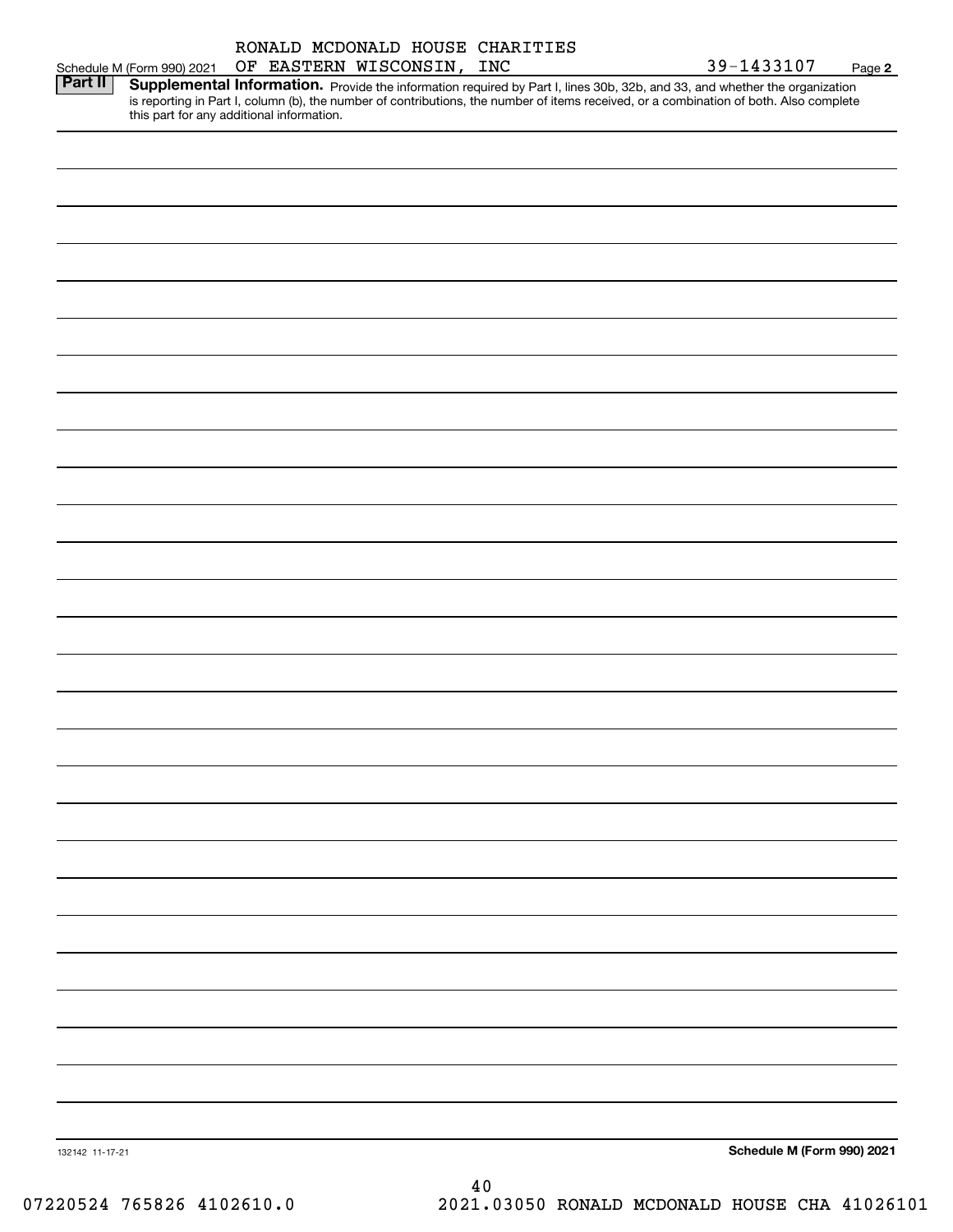**(Form 990)**

Department of the Treasury Internal Revenue Service Name of the organization

**Complete to provide information for responses to specific questions on Form 990 or 990-EZ or to provide any additional information. | Attach to Form 990 or Form 990-EZ. | Go to www.irs.gov/Form990 for the latest information. SCHEDULE O Supplemental Information to Form 990 or 990-EZ** OF EASTERN WISCONSIN, INC  $\vert$  39-1433107 RONALD MCDONALD HOUSE CHARITIES



FORM 990, PART III, LINE 2, NEW PROGRAM SERVICES:

IN 2021, RMHC OPENED ITS FIRST FAMILY ROOM PROGRAM WITHIN THE LADISH

CO. FAMILY CENTER AT THE ROGERS BEHAVIORAL HEALTH'S OCONOMOWOC CAMPUS.

FORM 990, PART III, LINE 4A, PROGRAM SERVICE ACCOMPLISHMENTS:

WE SUGGEST A DONATION OF \$20 A NIGHT FROM OUR FAMILIES, WHEN THE COST

IS OVER \$92 PER NIGHT. LAST YEAR, ONLY 21% OF OUR FAMILIES WERE ABLE

TO CONTRIBUTE THE SUGGESTED \$20 A NIGHT, HOWEVER, NO ONE IS EVER TURNED

AWAY FOR THEIR INABILITY TO PAY. THE MAJORITY OF OUR SUPPORT COMES

FROM PRIVATE FUNDING THROUGH SPECIAL EVENTS AND DONORS. ALTHOUGH THE

MCDONALD'S CORPORATION DOES NOT PROVIDE DIRECT FINANCIAL SUPPORT, THE

MCDONALD'S OWNER/OPERATORS AND ITS CUSTOMERS IN SOUTHEASTERN AND

NORTHEASTERN WISCONSIN AND THE UPPER PENINSULA OF MICHIGAN GENEROUSLY

PROVIDE SUPPORT THROUGH VARIOUS FUNDRAISING ACTIVITIES INCLUDING

DONATION BOXES AT MCDONALD'S RESTAURANTS. LAST YEAR, THESE IMPORTANT

EFFORTS CONTRIBUTED TO ABOUT 5% OF THE ANNUAL REVENUE.

OUR PROGRAMS WOULD NOT BE POSSIBLE WITHOUT OUR COMMUNITY OF OVER 500 VOLUNTEERS. EVERY SINGLE DAY, OUR VOLUNTEERS HELP KEEP THE HOUSE RUNNING SMOOTHLY AND EFFICIENTLY THROUGH A HOST OF RESPONSIBILITIES INCLUDING ORIENTING OUR FAMILIES WHEN THEY CHECK IN, CLEANING THE ROOMS AFTER THEY CHECK-OUT, DRIVING THE SHUTTLE VAN TO AND FROM THE HOSPITAL, SMALL MAINTENANCE PROJECTS AND SHARING OUR STORY IN OUR COMMUNITY. WE WOULD NOT BE ABLE TO KEEP OUR DOORS OPEN WITHOUT OUR CARING AND LOVING VOLUNTEERS.

132211 11-11-21 LHA For Paperwork Reduction Act Notice, see the Instructions for Form 990 or 990-EZ. Schedule O (Form 990) 2021 THE RONALD MCDONALD HOUSE OFFERS MORE THAN A PLACE TO STAY. PARENTS

41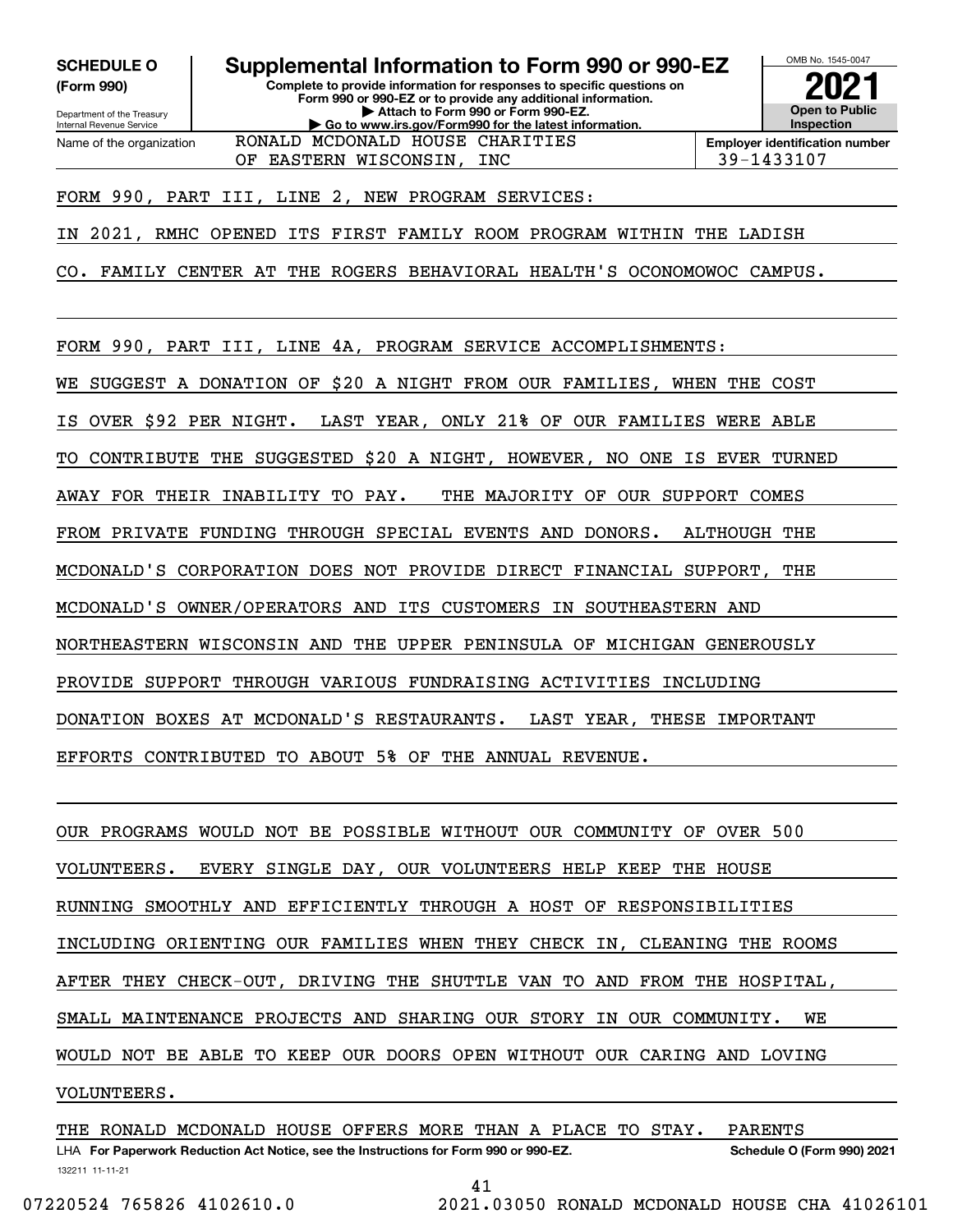**2Employer identification number** Schedule O (Form 990) 2021 Page Name of the organization RONALD MCDONALD HOUSE CHARITIES AND CHILDREN FIND A WARM AND COMPASSIONATE ENVIRONMENT WITH MANY PROGRAMS AND INITIATIVES TO SUPPORT THEM DURING A VERY STRESSFUL TIME IN THEIR LIVES. IN ADDITION TO COMFORTABLE ROOMS, WE HAVE KITCHENS, A COMPUTER LAB, LAUNDRY FACILITIES, PLAY AREAS AND A REFLECTION ROOM. WE ARE ALSO PROUD OF OUR PROGRAMS AND A FEW HIGHLIGHTS FROM LAST YEAR INCLUDE: OF EASTERN WISCONSIN, INC  $\vert$  39-1433107

SINCE MARCH OF 2020, THE COVID PANDEMIC RESULTED IN ADDITIONAL RESTRICTIONS PUT IN PLACE TO MINIMIZE THE VIRAL SPREAD. WE PROUDLY WERE ABLE TO REMAIN OPEN AND CONTINUE WELCOMING FAMILIES TO RMHC. ALTHOUGH OUR OPERATIONS HAVE BEEN DIFFERENT DUE TO COVID PROTOCOLS, WE WERE STILL ABLE TO OFFER COMPASSIONATE CARE TO 1009 FAMILIES FOR 10,544 NIGHTS.

FAMILY DINNER PROGRAM - THIS PROGRAM PROVIDES A WONDERFUL WAY FOR FAMILIES TO SUPPORT EACH OTHER AS WELL AS FURTHER REDUCE THEIR FINANCIAL BURDEN. SINCE MARCH 2020, DUE TO COVID RESTRICTIONS, WE CATERED IN MEALS THREE TIMES EACH WEEK FOR FAMILIES. WE WERE ABLE TO PROVIDE 266 MEALS TO OUR FAMILIES IN 2021, INCLUDING VOLUNTEER-PREPARED LUNCHES-2-GO AND MAKE-AHEAD MEALS.

132212 11-11-21 **Schedule O (Form 990) 2021** EXPRESSIVE THERAPY - OUR ART THERAPISTS USE A CREATIVE PROCESS TO GUIDE FAMILIES TOWARDS A PLACE OF HEALING, RECONCILIATION AND HOPE. THERAPISTS PROVIDE SUPPORT AND A SAFE PLACE FOR FAMILIES TO REFLECT ON THE INTENSE FEELINGS SURROUNDING A CHILD'S ILLNESS OR INJURY AND ITS AFFECT ON THE ENTIRE FAMILY USING CREATIVITY AS THE PRIMARY METHOD OF COMMUNICATION. THE RESULTS HAVE BEEN INSPIRING. OUR FAMILIES HAVE OPENED UP THEIR HEARTS, EXPLORED THEIR FEARS AND SADNESS AND ALLOWED 42

 <sup>07220524 765826 4102610.0 2021.03050</sup> RONALD MCDONALD HOUSE CHA 41026101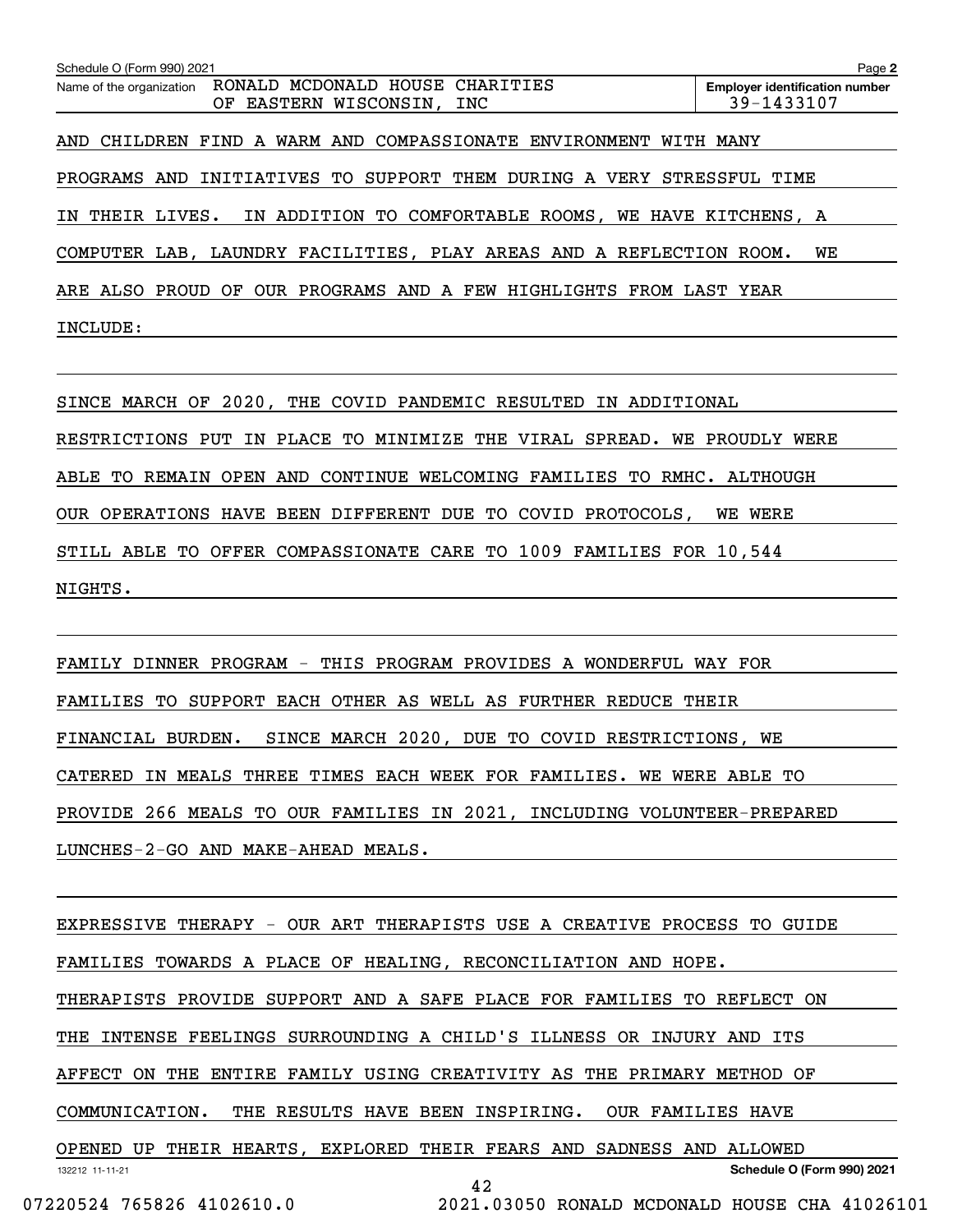THEIR EMOTIONAL NEEDS TO BE HEARD WHILE REBUILDING A SENSE OF

## WELL-BEING AND HOPE.

PET THERAPY - THIS PROGRAM PROVIDES THE OPPORTUNITY TO HEAL THROUGH ANIMAL ASSISTED THERAPY. IT PROMOTES SOCIAL AND EMOTIONAL SUPPORT PROVIDED BY SPECIALLY TRAINED PROFESSIONALS. DOGS AND THEIR RESPECTIVE HANDLERS VISIT THE RONALD MCDONALD HOUSE MULTIPLE TIMES EACH WEEK. IN 2021, WE HAD 69 SUCH VISITS.

SECRET GARDEN - ADJACENT TO THE HOUSE IS A BEAUTIFUL OUTDOOR GARDEN WITH A WALKING PATH, GAZEBO, WATER ELEMENT AND A PATIO EQUIPPED WITH GAS GRILLS. OUR FAMILIES FIND SOLACE AND FRESH AIR IN THE BEAUTIFUL ENVIRONMENT. THE GARDEN IS MAINTAINED AND CARED FOR BY 18 VOLUNTEER MASTER GARDENERS WHO PLANT, PRUNE, WEED, AND CARE ON A DAILY BASIS TO KEEP IT PRISTINE AND BEAUTIFUL. GARDEN EDUCATION OCCURS EACH WEEK DURING THE GROWING SEASON. IN 2021, 929 OF VOLUNTEER HOURS WERE PROVIDED TO MAINTAIN THE GARDEN. TWENTY GARDEN EDUCATION CLASSES TOOK PLACE IN 2021. THE SECRET GARDEN WAS A RESPITE DURING THE YEAR WHEN COVID PREVENTED US FROM HAVING LIVE INDOOR PROGRAMING.

ABOVE ALL, THE RONALD MCDONALD HOUSE OFFERS THE EMOTIONAL SUPPORT AND COMMON FRIENDSHIP OF OTHER FAMILIES IN VERY SIMILAR SITUATIONS OF HAVING AN ILL OR INJURED CHILD IN THE HOSPITAL.

FORM 990, PART VI, SECTION B, LINE 11B:

THE FINANCE COMMITTEE REVIEWS THE FORM 990 AND MAKES IT AVAILABLE TO THE

BOARD OF DIRECTORS PRIOR TO FILING.

132212 11-11-21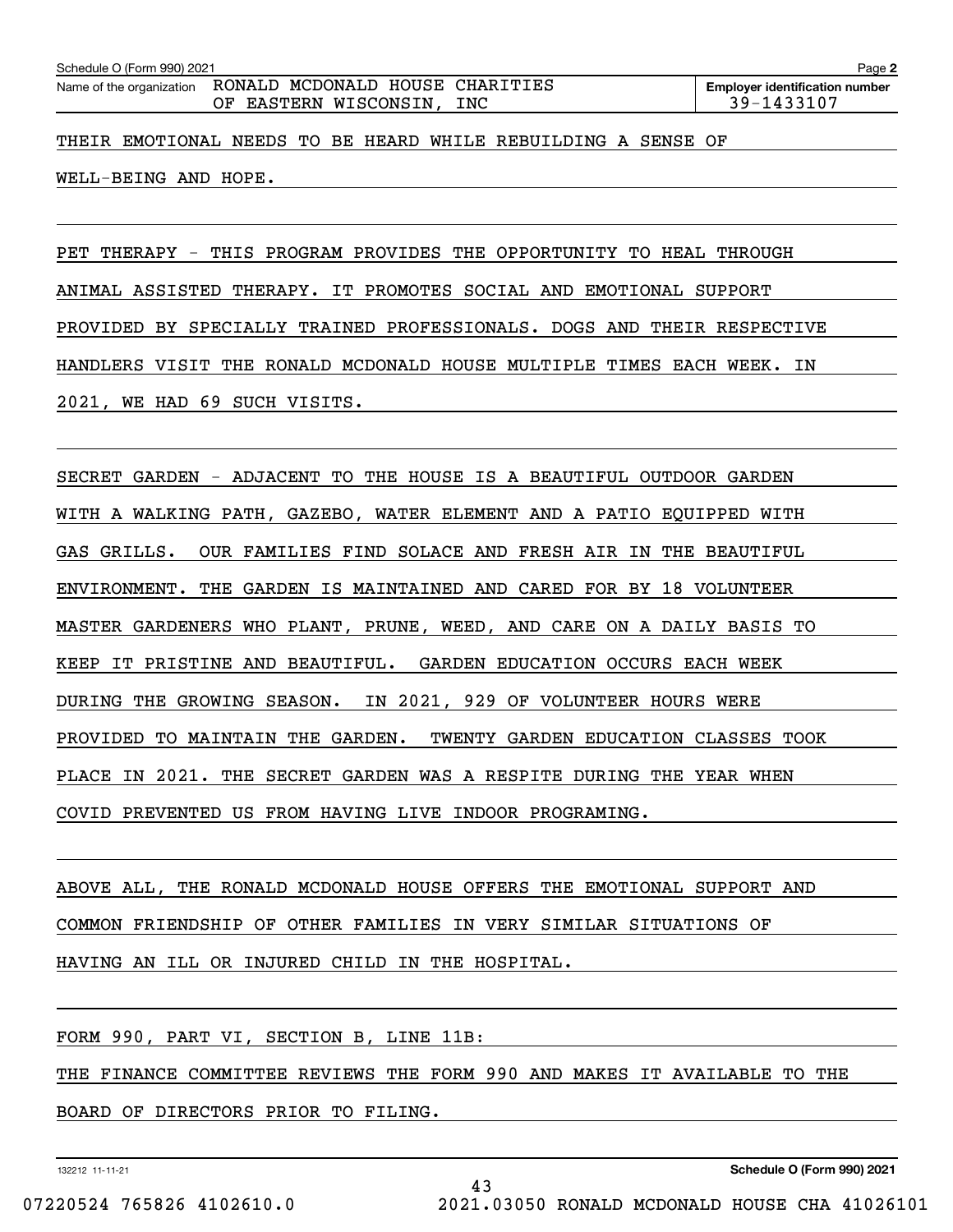| Schedule O (Form 990) 2021                                                               | Page 2                                              |
|------------------------------------------------------------------------------------------|-----------------------------------------------------|
| RONALD MCDONALD HOUSE CHARITIES<br>Name of the organization<br>OF EASTERN WISCONSIN, INC | <b>Employer identification number</b><br>39-1433107 |
| FORM 990, PART VI, SECTION B, LINE 12C:                                                  |                                                     |
| MEMBERS OF THE BOARD OF DIRECTORS MUST ANNUALLY COMPLETE A CONFLICT OF                   |                                                     |

INTEREST POLICY FORM AND INFORM MANAGEMENT OF ANY POTENTIAL CONFLICTS

DURING THE YEAR. THE GOVERNANCE COMMITTEE IS RESPONSIBLE FOR PRO-ACTIVELY

IDENTIFYING CONFLICTS AND/OR POTENTIAL CONFLICTS AND ACTING ACCORDINGLY.

FORM 990, PART VI, SECTION B, LINE 15:

THE HUMAN RESOURCES COMMITTEE CONSULTS EXTERNAL COMPENSATION DATA TO

DETERMINE COMPENSATION FOR THE PRESIDENT/CEO AND OTHER POSITIONS.

COMPENSATION IS REVIEWED AND APPROVED ANNUALLY BY THE HUMAN RESOURCES

COMMITTEE AND THE CHAIRMAN OF THE BOARD.

FORM 990, PART VI, SECTION C, LINE 19:

THE GOVERNING DOCUMENTS AND CONFLICT OF INTEREST POLICY ARE MADE AVAILABLE

TO THE PUBLIC UPON REQUEST. THE FINANCIAL STATEMENTS ARE AVAILABLE ON OUR WEBSITE.

FORM 990, PART XII, LINE 2C

THE FINANCE COMMITTEE REVIEWS THE AUDITED FINANCIAL STATEMENTS AND USES

THE SAME REVIEW PROCESS, INCLUDING DISCUSSING THE STATEMENTS IN DEPTH

DURING THEIR FINANCE COMMITTEE MEETING.

132212 11-11-21